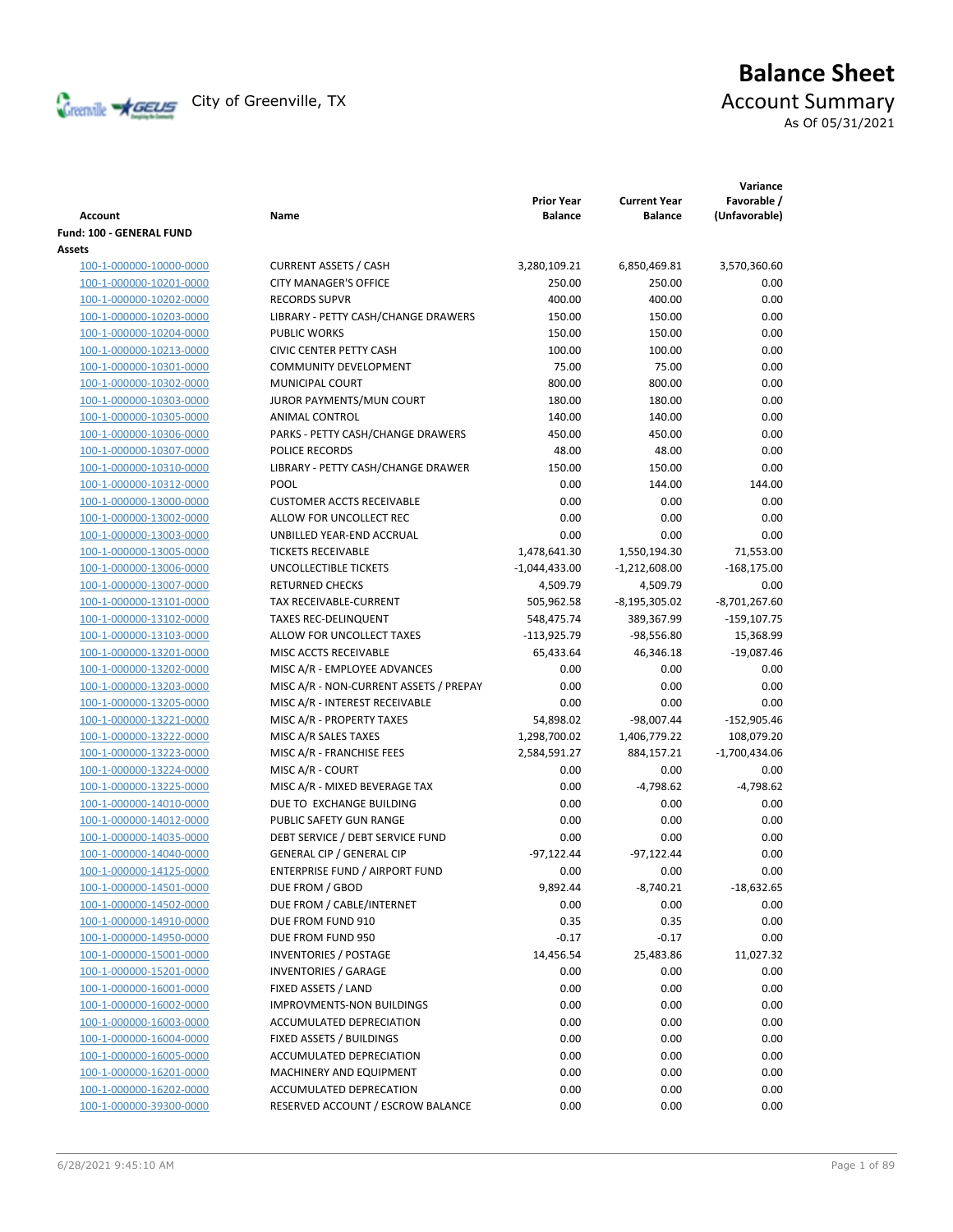**Variance**

|                         |                                                     | <b>Prior Year</b> | <b>Current Year</b> | Favorable /   |
|-------------------------|-----------------------------------------------------|-------------------|---------------------|---------------|
| <b>Account</b>          | Name                                                | <b>Balance</b>    | <b>Balance</b>      | (Unfavorable) |
| 100-1-000000-91030-0000 | 4A-EDC                                              | 0.00              | 0.00                | 0.00          |
| 100-1-000000-91410-0000 | <b>INVENTORY / MATERIALS &amp; SUPPLIES</b>         | 0.00              | 0.00                | 0.00          |
| 100-1-000000-91410-0700 | <b>INVENTORY / PAPER STOCK</b>                      | 0.00              | 0.00                | 0.00          |
| 100-1-000000-91430-0000 | NON-CURRENT ASSETS / PREPAYMENTS                    | 0.00              | 0.00                | 0.00          |
|                         | <b>Total Assets:</b>                                | 8,593,082.50      | 1,445,207.01        | -7,147,875.49 |
|                         |                                                     |                   |                     |               |
| Liability               |                                                     |                   |                     |               |
| 100-1-000000-20101-0000 | <b>ACCOUNTS PAYABLE</b>                             | 3,470.56          | 11,021.53           | $-7,550.97$   |
| 100-1-000000-20102-0000 | <b>CREDIT CARD PAYABLE</b>                          | 0.00              | 0.00                | 0.00          |
| 100-1-000000-20103-0000 | ACCRUED ACCOUNTS PAYABLE                            | 29,747.75         | 29,747.75           | 0.00          |
| 100-1-000000-20114-0000 | <b>INVESTMENT ADVISORY FEES</b>                     | 0.00              | 0.00                | 0.00          |
| 100-1-000000-20115-0000 | PD EMP COMMISSION                                   | 602.69            | 3,880.36            | $-3,277.67$   |
| 100-1-000000-20116-0000 | POLICE DONATIONS                                    | 2,411.55          | 2,976.93            | $-565.38$     |
| 100-1-000000-20117-0000 | <b>FIRE DONATIONS</b>                               | 12,675.28         | 16,920.55           | $-4,245.27$   |
| 100-1-000000-20118-0000 | <b>COMBAT CHALLENGE</b>                             | 804.06            | 804.06              | 0.00          |
| 100-1-000000-20119-0000 | <b>CEMETERIES DONATIONS</b>                         | 61.79             | 61.79               | 0.00          |
| 100-1-000000-20120-0000 | <b>LIBRARY DONATIONS</b>                            | 8,812.72          | 6,718.03            | 2,094.69      |
| 100-1-000000-20121-0000 | ANIMAL SHELTER DONATIONS                            | 443.57            | 1,513.57            | $-1,070.00$   |
| 100-1-000000-20122-0000 | PARKS DONATIONS                                     | 2,769.48          | 9,585.14            | $-6,815.66$   |
| 100-1-000000-20125-0000 | SALES TAX PAYABLE / IN THE CITY                     | 5.17              | 223.95              | $-218.78$     |
| 100-1-000000-20127-0000 | STATE COURT COST/FEE PAYB                           | 45,290.38         | 68,783.49           | $-23,493.11$  |
| 100-1-000000-20128-0000 | SEATBELT&CHILD RESTRAINT                            | 8,162.93          | 7,975.85            | 187.08        |
| 100-1-000000-20129-0000 | MUNICIPAL COURT CLEARING                            | $-675.90$         | $-679.90$           | 4.00          |
| 100-1-000000-20130-0000 | <b>3RD PARTY FTA FEE PAYABLE</b>                    | $-375.00$         | $-47.84$            | $-327.16$     |
| 100-1-000000-20131-0000 | REFUNDS / OVERPAYMENTS                              | $-120.70$         | $-120.70$           | 0.00          |
| 100-1-000000-20132-0000 | <b>COURT COLL AGENCY FEES</b>                       | 235.41            | 251.91              | $-16.50$      |
| 100-1-000000-20136-0000 | <b>ATTORNEY COLLECTION FEES</b>                     | 0.00              | 0.00                | 0.00          |
| 100-1-000000-20137-0000 | PLAT FILING FEES PAYABLE                            | 32,224.74         | 35,586.74           | $-3,362.00$   |
| 100-1-000000-20138-0000 | COMMUNITY DEV TRUST ACCT                            | 1,326.94          | 12,607.52           | $-11,280.58$  |
| 100-1-000000-20139-0000 | RETAINAGES PAYABLE                                  | 0.00              | 0.00                | 0.00          |
| 100-1-000000-20141-0000 | <b>TELEPHONE CLEARING</b>                           | 5,539.66          | 5,539.66            | 0.00          |
| 100-1-000000-20143-0000 | POLICE PROPERTY ROOM CLEARING                       | 12,097.99         | 12,383.96           | $-285.97$     |
| 100-1-000000-20146-0000 | MAIN ST / FARMERS MRKT RESALE                       | 249.12            | 372.12              | $-123.00$     |
| 100-1-000000-20147-0000 | YMCA REGISTRATIONS                                  | 0.00              | 0.00                | 0.00          |
| 100-1-000000-20155-0000 | MAIN STREET - DONATIONS                             | 17.02             | 17.02               | 0.00          |
| 100-1-000000-20160-0000 | UNAPPLIED CREDIT                                    | 0.00              | 0.00                | 0.00          |
| 100-1-000000-20201-0000 | <b>DEFERRED REVENUE</b>                             | 0.00              | 0.00                | 0.00          |
| 100-1-000000-20203-0000 | DEFERRED TAX REVENUE                                | 918,835.47        | -7,925,417.87       | 8,844,253.34  |
| 100-1-000000-20204-0000 | <b>DEFERRED TICKET REVENUE</b>                      | 361,840.30        | 281,322.30          | 80,518.00     |
| 100-1-000000-21040-0000 | DUE TO / GENERAL CIP FUND                           | 0.00              | 0.00                | 0.00          |
| 100-1-000000-21201-0000 | DUE TO / CENTRAL SERVICE FUND                       | 0.00              | 0.00                | 0.00          |
|                         |                                                     |                   |                     |               |
| 100-1-000000-21401-0000 | DUE TO / ELECTRIC OPERATING FUND<br>DUE TO / 4A-EDC | 0.00              | 0.00                | 0.00          |
| 100-1-000000-21506-0000 |                                                     | 2,601.38          | 4,394.36            | $-1,792.98$   |
| 100-1-000000-21507-0000 | DUE TO / BOARD OF DEVELOPMENT                       | 132,372.03        | -6,972.28           | 139,344.31    |
| 100-1-000000-22001-0000 | SALARIES PAYABLE                                    | 536,673.22        | 536,673.22          | 0.00          |
| 100-1-000000-23001-0000 | CAPITAL LEASE PAYABLE                               | 0.00              | 0.00                | 0.00          |
| 100-1-000000-23101-0000 | CAPITAL LEASE PAYABLE                               | 0.00              | 0.00                | 0.00          |
| 100-1-000000-24001-0000 | O/S CHECKS PAYABLE                                  | $-11,755.77$      | $-11,755.77$        | 0.00          |
| 100-1-000000-24004-0000 | INTEREST PAYABLE ON DEP                             | 0.00              | 0.00                | 0.00          |
| 100-1-000000-24007-0000 | <b>BILLED DEPOSITS SUSPENSE</b>                     | 0.00              | 0.00                | 0.00          |
| 100-1-000000-24008-0000 | <b>CUSTOMER DEPOSITS / ANIMAL SHELTER</b>           | 0.00              | 0.00                | 0.00          |
| 100-1-000000-24009-0000 | LIBRARY MEETING ROOM DEPOSITS                       | 616.20            | 616.20              | 0.00          |
| 100-1-000000-24010-0000 | <b>CIVIC CENTER DEPOSITS</b>                        | 0.00              | 0.00                | 0.00          |
| 100-1-000000-24011-0000 | <b>AUDITORIUM DEPOSITS</b>                          | 0.00              | 0.00                | 0.00          |
| 100-1-000000-26001-0000 | <b>COMPENSATED ABSENCES PAY</b>                     | 0.00              | 0.00                | 0.00          |
| 100-1-000000-29000-0000 | MISC LIABILITY - GREENVILLE ENERGY LLC              | 0.00              | 0.00                | 0.00          |
| 100-1-000000-29001-0000 | <b>RESALE</b>                                       | 0.00              | 0.00                | 0.00          |
| 100-1-000000-29300-0000 | <b>ENCUMBRANCE SUMMARY</b>                          | 0.00              | 0.00                | 0.00          |
| 100-1-000000-29400-0000 | RESERVED ACCOUNT / ENCUMBRANCES                     | 0.00              | 0.00                | 0.00          |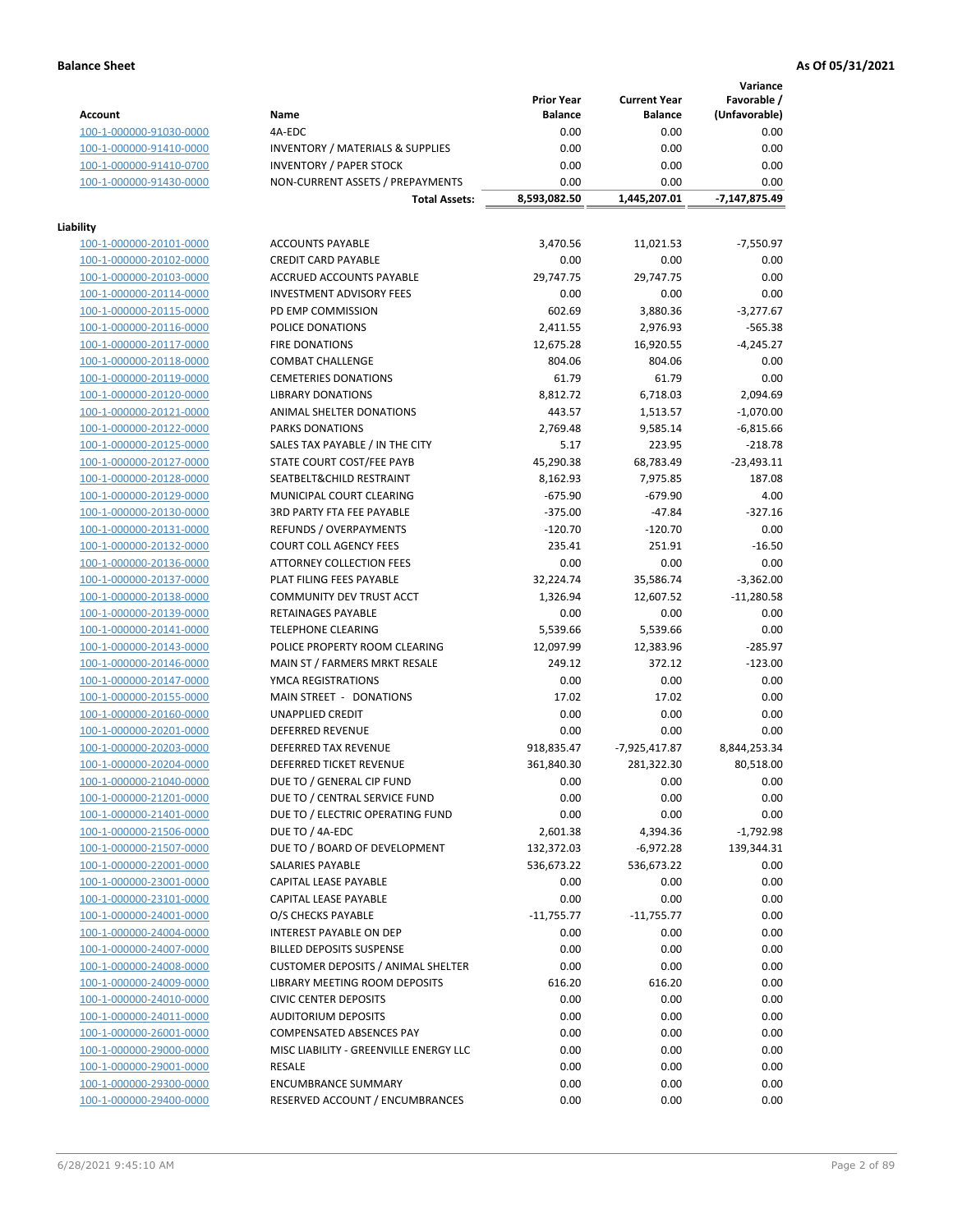| <b>Account</b>                        | Name                                                     | <b>Prior Year</b><br><b>Balance</b> | <b>Current Year</b><br><b>Balance</b> | Variance<br>Favorable /<br>(Unfavorable) |
|---------------------------------------|----------------------------------------------------------|-------------------------------------|---------------------------------------|------------------------------------------|
| 100-1-000000-29400-0900               | RESERVED ACCOUNT / ENCUMBRANCES                          | 0.00                                | 0.00                                  | 0.00                                     |
| 100-1-000000-92190-1202               | <b>LABORATORY CLEARING</b>                               | 0.00                                | 0.00                                  | 0.00                                     |
| 100-1-000000-92191-0000               | <b>SPONSORS - PARKS</b>                                  | 0.00                                | 0.00                                  | 0.00                                     |
| 100-1-000000-92200-0000               | MISCELLANEOUS LIABILITIES                                | 0.00                                | 0.00                                  | 0.00                                     |
| 100-1-000000-92270-1600               | <b>CREDIT CARD FEES PAYABLE</b>                          | 0.00                                | 0.00                                  | 0.00                                     |
|                                       | <b>Total Liability:</b>                                  | 2,106,960.04                        | $-6,895,016.35$                       | 9,001,976.39                             |
| <b>Equity</b>                         |                                                          |                                     |                                       |                                          |
| 100-1-000000-39000-0000               | UNRESERVED-FUND BALANCE                                  | 4,083,455.28                        | 4,344,744.52                          | 261,289.24                               |
|                                       | <b>Total Beginning Equity:</b>                           | 4,083,455.28                        | 4,344,744.52                          | 261,289.24                               |
| <b>Total Revenue</b>                  |                                                          | 19,785,305.65                       | 21,901,427.38                         | 2,116,121.73                             |
| <b>Total Expense</b>                  |                                                          | 17,382,638.31                       | 17,905,948.38                         | -523,310.07                              |
| <b>Revenues Over/(Under) Expenses</b> |                                                          | 2,402,667.34                        | 3,995,479.00                          | 1,592,811.66                             |
|                                       | <b>Total Equity and Current Surplus (Deficit):</b>       | 6,486,122.62                        | 8,340,223.52                          | 1,854,100.90                             |
|                                       | Total Liabilities, Equity and Current Surplus (Deficit): | 8,593,082.66                        | 1,445,207.17                          | -7,147,875.49                            |
|                                       | *** FUND 100 OUT OF BALANCE ***                          | $-0.16$                             | $-0.16$                               | 0.00                                     |

**\*\*\*Warning: Account Authorization is turned on. Please run the Unauthorized Account Listing Report to see if you are out of balance due to missing accounts \*\*\***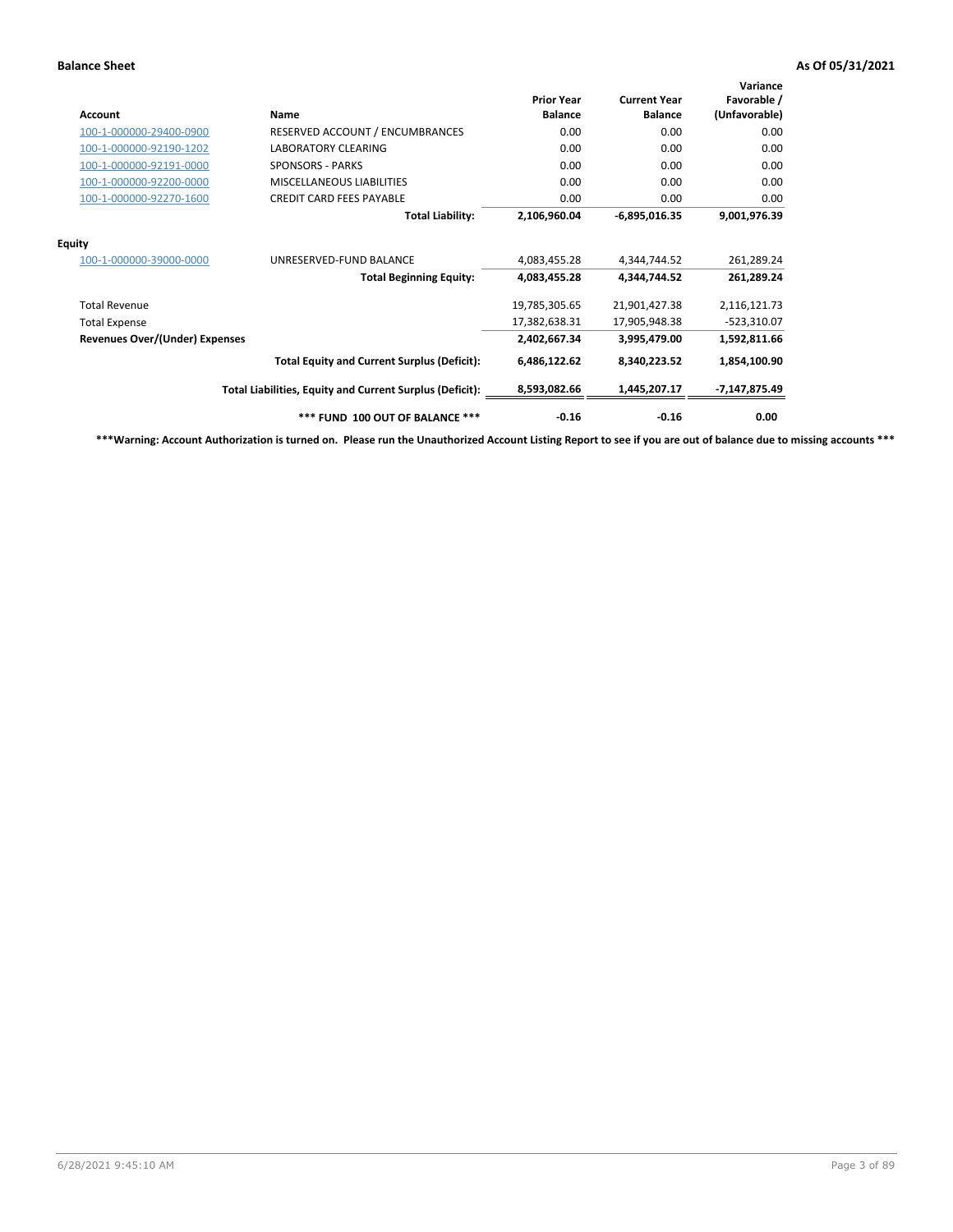| Account                                                   | Name                                                     | <b>Prior Year</b><br><b>Balance</b> | <b>Current Year</b><br><b>Balance</b> | Variance<br>Favorable /<br>(Unfavorable) |
|-----------------------------------------------------------|----------------------------------------------------------|-------------------------------------|---------------------------------------|------------------------------------------|
| <b>Fund: 101 - MUNICIPAL COURT BUILDING SECURITY FEES</b> |                                                          |                                     |                                       |                                          |
| Assets                                                    |                                                          |                                     |                                       |                                          |
| 101-1-000000-10000-0000                                   | <b>CURRENT ASSETS / CASH</b>                             | 68,096.13                           | 74,833.53                             | 6,737.40                                 |
| 101-1-000000-13201-0000                                   | MISC ACCTS RECEIVABLE                                    | 0.00                                | 0.00                                  | 0.00                                     |
| 101-1-000000-13203-0000                                   | NON-CURRENT ASSETS / PREPAYMENTS                         | 0.00                                | 0.00                                  | 0.00                                     |
| 101-1-000000-13205-0000                                   | <b>INTEREST RECEIVABLE</b>                               | 0.00                                | 0.00                                  | 0.00                                     |
|                                                           | <b>Total Assets:</b>                                     | 68,096.13                           | 74,833.53                             | 6,737.40                                 |
| Liability                                                 |                                                          |                                     |                                       |                                          |
| 101-1-000000-20101-0000                                   | <b>ACCOUNTS PAYABLE</b>                                  | 0.00                                | 0.00                                  | 0.00                                     |
| 101-1-000000-20102-0000                                   | <b>CREDIT CARD PAYABLE</b>                               | 0.00                                | 0.00                                  | 0.00                                     |
| 101-1-000000-20103-0000                                   | <b>ACCRUED ACCOUNTS PAYABLE</b>                          | 0.00                                | 0.00                                  | 0.00                                     |
| 101-1-000000-29300-0000                                   | <b>ENCUMBRANCE SUMMARY</b>                               | 0.00                                | 0.00                                  | 0.00                                     |
| 101-1-000000-29400-0000                                   | RESERVED ACCOUNT / ENCUMBRANCES                          | 0.00                                | 0.00                                  | 0.00                                     |
|                                                           | <b>Total Liability:</b>                                  | 0.00                                | 0.00                                  | 0.00                                     |
| <b>Equity</b>                                             |                                                          |                                     |                                       |                                          |
| 101-1-000000-39000-0000                                   | UNRESERVED-FUND BALANCE                                  | 64,432.67                           | 70,549.17                             | 6,116.50                                 |
|                                                           | <b>Total Beginning Equity:</b>                           | 64,432.67                           | 70,549.17                             | 6,116.50                                 |
| <b>Total Revenue</b>                                      |                                                          | 3,662.15                            | 4,294.79                              | 632.64                                   |
| <b>Total Expense</b>                                      |                                                          | $-1.31$                             | 10.43                                 | $-11.74$                                 |
| Revenues Over/(Under) Expenses                            |                                                          | 3,663.46                            | 4,284.36                              | 620.90                                   |
|                                                           | <b>Total Equity and Current Surplus (Deficit):</b>       | 68,096.13                           | 74.833.53                             | 6,737.40                                 |
|                                                           | Total Liabilities, Equity and Current Surplus (Deficit): | 68,096.13                           | 74,833.53                             | 6,737.40                                 |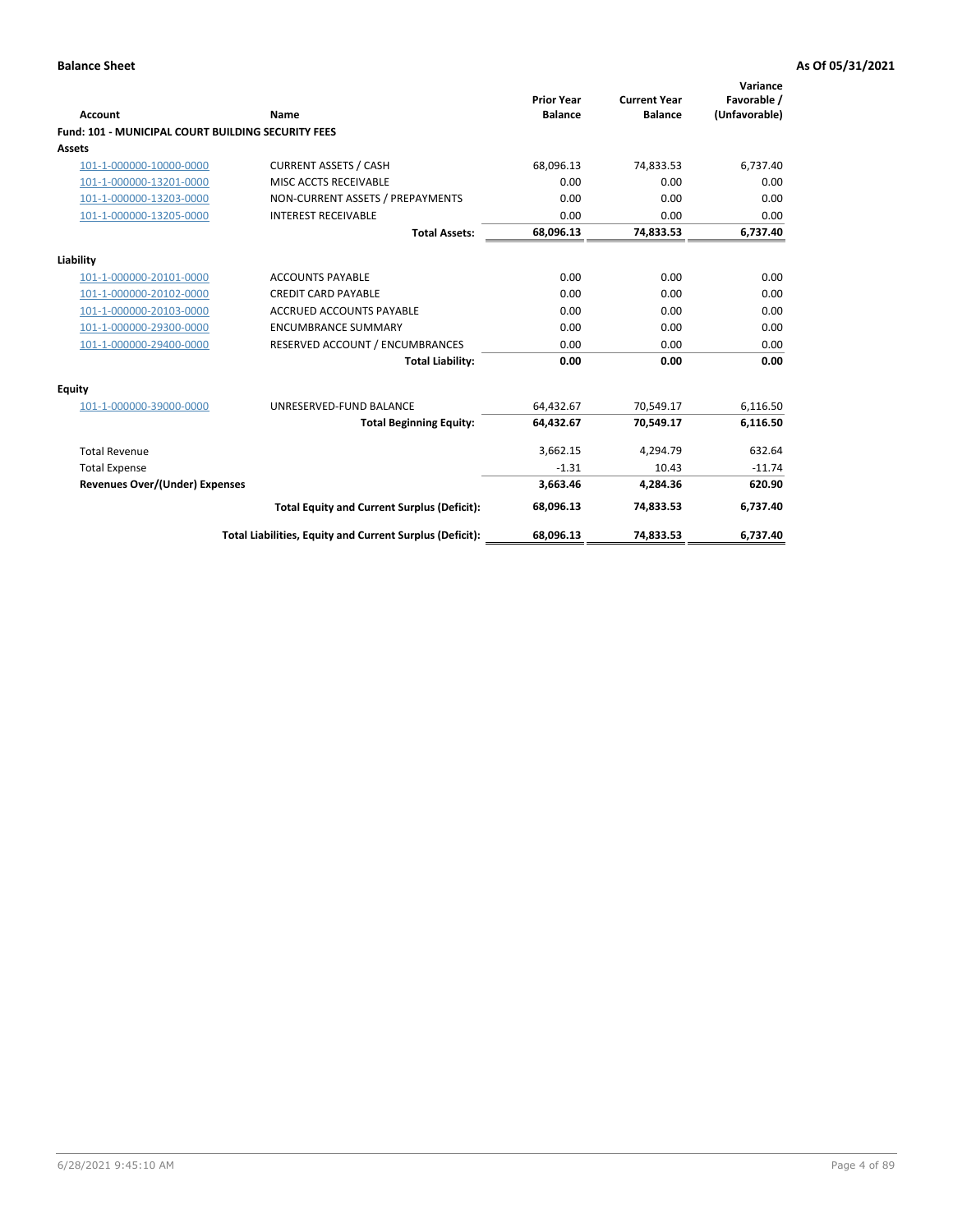| <b>Account</b>                               | Name                                                     | <b>Prior Year</b><br><b>Balance</b> | <b>Current Year</b><br><b>Balance</b> | Variance<br>Favorable /<br>(Unfavorable) |
|----------------------------------------------|----------------------------------------------------------|-------------------------------------|---------------------------------------|------------------------------------------|
| <b>Fund: 102 - MUNICIPAL COURT TECH FUND</b> |                                                          |                                     |                                       |                                          |
| Assets                                       |                                                          |                                     |                                       |                                          |
| 102-1-000000-10000-0000                      | <b>CURRENT ASSETS / CASH</b>                             | 47,060.23                           | 52,831.68                             | 5,771.45                                 |
| 102-1-000000-13201-0000                      | MISC ACCTS RECEIVABLE                                    | 0.00                                | 0.00                                  | 0.00                                     |
|                                              | <b>Total Assets:</b>                                     | 47,060.23                           | 52,831.68                             | 5,771.45                                 |
| Liability                                    |                                                          |                                     |                                       |                                          |
| 102-1-000000-20101-0000                      | <b>ACCOUNTS PAYABLE</b>                                  | 0.00                                | 0.00                                  | 0.00                                     |
| 102-1-000000-20102-0000                      | <b>CREDIT CARD PAYABLE</b>                               | 0.00                                | 0.00                                  | 0.00                                     |
| 102-1-000000-20103-0000                      | <b>ACCRUED ACCOUNTS PAYABLE</b>                          | 0.00                                | 0.00                                  | 0.00                                     |
| 102-1-000000-23001-0000                      | <b>CAPITAL LEASE PAYABLE</b>                             | 0.00                                | 0.00                                  | 0.00                                     |
| 102-1-000000-23101-0000                      | <b>CAPITAL LEASE PAYABLE</b>                             | 0.00                                | 0.00                                  | 0.00                                     |
| 102-1-000000-29300-0000                      | <b>ENCUMBRANCE SUMMARY</b>                               | 0.00                                | 0.00                                  | 0.00                                     |
| 102-1-000000-29400-0000                      | RESERVED ACCOUNT / ENCUMBRANCES                          | 0.00                                | 0.00                                  | 0.00                                     |
|                                              | <b>Total Liability:</b>                                  | 0.00                                | 0.00                                  | 0.00                                     |
| Equity                                       |                                                          |                                     |                                       |                                          |
| 102-1-000000-39000-0000                      | UNRESERVED-FUND BALANCE                                  | 43,106.37                           | 49,180.51                             | 6,074.14                                 |
|                                              | <b>Total Beginning Equity:</b>                           | 43,106.37                           | 49,180.51                             | 6,074.14                                 |
| <b>Total Revenue</b>                         |                                                          | 3,963.20                            | 3,742.38                              | $-220.82$                                |
| <b>Total Expense</b>                         |                                                          | 9.34                                | 91.21                                 | $-81.87$                                 |
| <b>Revenues Over/(Under) Expenses</b>        |                                                          | 3,953.86                            | 3,651.17                              | $-302.69$                                |
|                                              | <b>Total Equity and Current Surplus (Deficit):</b>       | 47,060.23                           | 52,831.68                             | 5,771.45                                 |
|                                              | Total Liabilities, Equity and Current Surplus (Deficit): | 47,060.23                           | 52,831.68                             | 5,771.45                                 |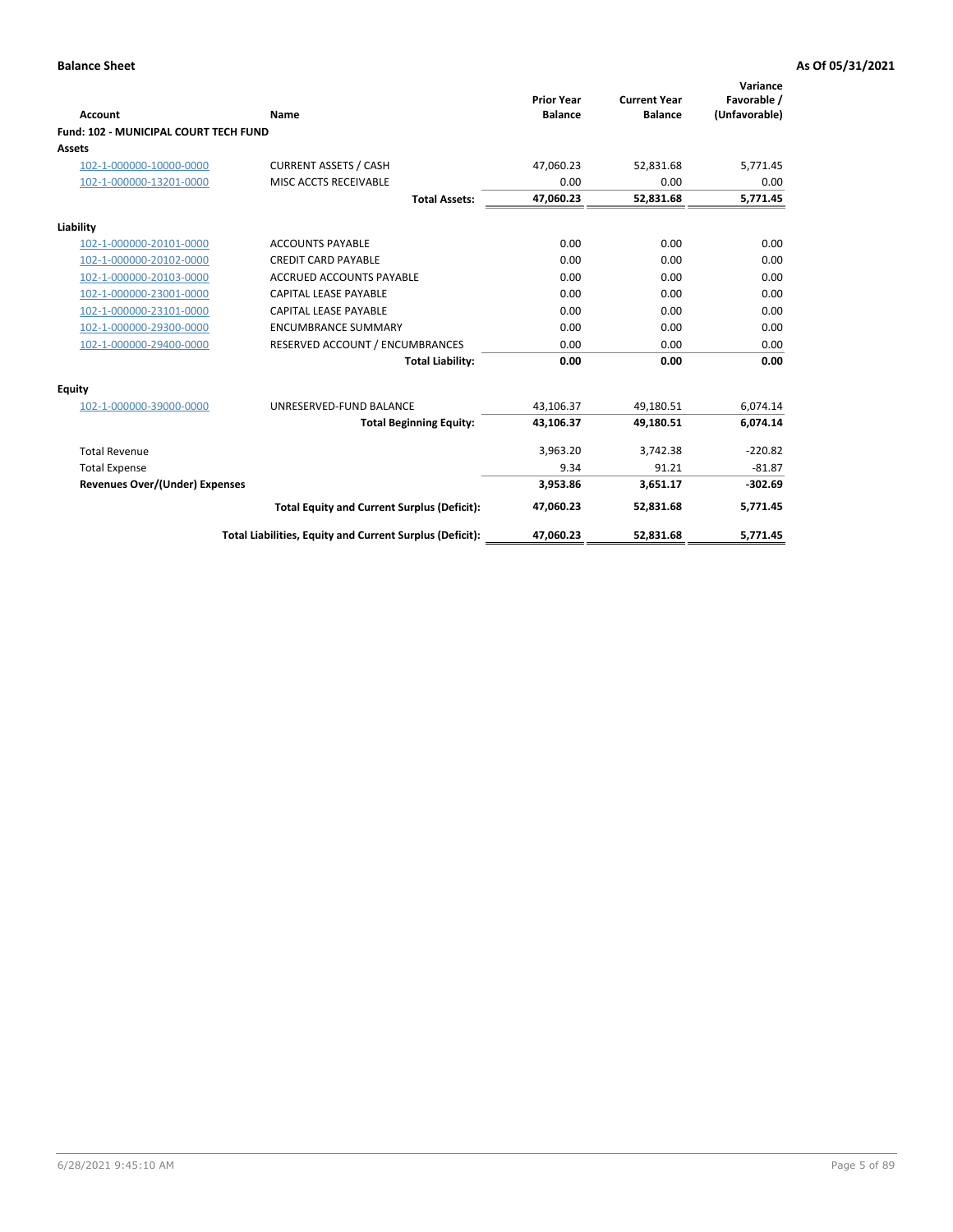| <b>Account</b>                                       | Name                                                     | <b>Prior Year</b><br><b>Balance</b> | <b>Current Year</b><br><b>Balance</b> | Variance<br>Favorable /<br>(Unfavorable) |
|------------------------------------------------------|----------------------------------------------------------|-------------------------------------|---------------------------------------|------------------------------------------|
| <b>Fund: 103 - MUNICIPAL COURT CHILD SAFETY FUND</b> |                                                          |                                     |                                       |                                          |
| <b>Assets</b>                                        |                                                          |                                     |                                       |                                          |
| 103-1-000000-10000-0000                              | <b>CURRENT ASSETS / CASH</b>                             | 14,300.57                           | 11,438.56                             | $-2,862.01$                              |
| 103-1-000000-13201-0000                              | MISC ACCTS RECEIVABLE                                    | 0.00                                | 0.00                                  | 0.00                                     |
| 103-1-000000-13203-0000                              | NON-CURRENT ASSETS / PREPAYMENTS                         | 0.00                                | 0.00                                  | 0.00                                     |
| 103-1-000000-13205-0000                              | <b>INTEREST RECEIVABLE</b>                               | 0.00                                | 0.00                                  | 0.00                                     |
|                                                      | <b>Total Assets:</b>                                     | 14,300.57                           | 11,438.56                             | $-2,862.01$                              |
| Liability                                            |                                                          |                                     |                                       |                                          |
| 103-1-000000-20101-0000                              | <b>ACCOUNTS PAYABLE</b>                                  | 6.735.94                            | 0.00                                  | 6,735.94                                 |
| 103-1-000000-20103-0000                              | <b>ACCRUED ACCOUNTS PAYABLE</b>                          | 0.00                                | 0.00                                  | 0.00                                     |
|                                                      | <b>Total Liability:</b>                                  | 6,735.94                            | 0.00                                  | 6,735.94                                 |
| Equity                                               |                                                          |                                     |                                       |                                          |
| 103-1-000000-39000-0000                              | UNRESERVED-FUND BALANCE                                  | 20,596.63                           | 7,653.31                              | $-12,943.32$                             |
|                                                      | <b>Total Beginning Equity:</b>                           | 20,596.63                           | 7,653.31                              | $-12.943.32$                             |
| <b>Total Revenue</b>                                 |                                                          | 7,229.71                            | 16,340.55                             | 9,110.84                                 |
| <b>Total Expense</b>                                 |                                                          | 20,261.71                           | 12,555.30                             | 7,706.41                                 |
| <b>Revenues Over/(Under) Expenses</b>                |                                                          | $-13,032.00$                        | 3,785.25                              | 16,817.25                                |
|                                                      | <b>Total Equity and Current Surplus (Deficit):</b>       | 7,564.63                            | 11,438.56                             | 3,873.93                                 |
|                                                      | Total Liabilities, Equity and Current Surplus (Deficit): | 14,300.57                           | 11,438.56                             | $-2,862.01$                              |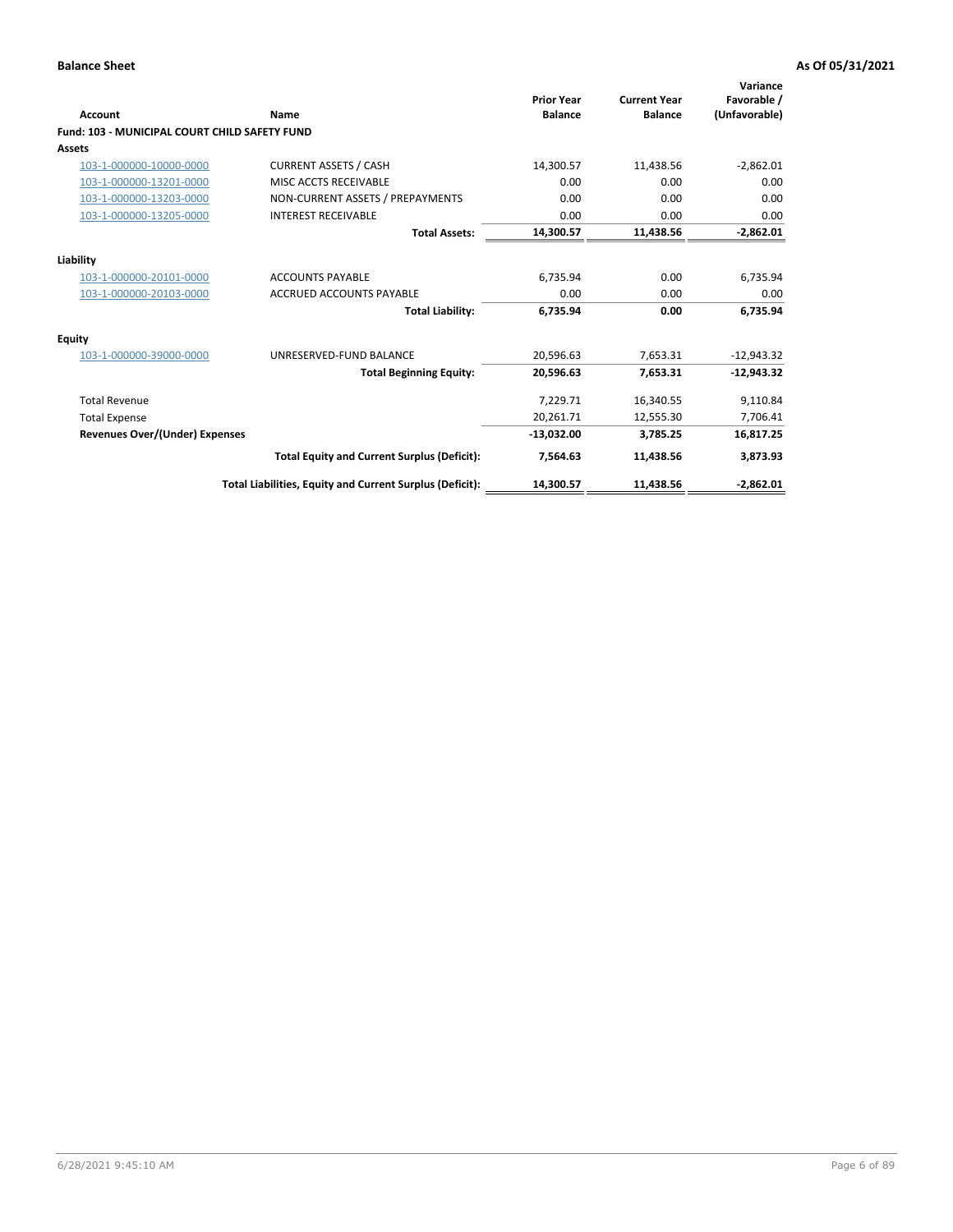| Account                                   | Name                                                     | <b>Prior Year</b><br><b>Balance</b> | <b>Current Year</b><br><b>Balance</b> | Variance<br>Favorable /<br>(Unfavorable) |
|-------------------------------------------|----------------------------------------------------------|-------------------------------------|---------------------------------------|------------------------------------------|
| <b>Fund: 110 - EXCHANGE BUILDING FUND</b> |                                                          |                                     |                                       |                                          |
| <b>Assets</b>                             |                                                          |                                     |                                       |                                          |
| 110-1-000000-10000-0000                   | <b>CURRENT ASSETS / CASH</b>                             | $-533,047.91$                       | $-533,047.91$                         | 0.00                                     |
| 110-1-000000-13201-0000                   | MISC ACCTS RECEIVABLE                                    | 0.00                                | 0.00                                  | 0.00                                     |
| 110-1-000000-13203-0000                   | NON-CURRENT ASSETS / PREPAYMENTS                         | 0.00                                | 0.00                                  | 0.00                                     |
| 110-1-000000-13205-0000                   | <b>INTEREST RECEIVABLE</b>                               | 0.00                                | 0.00                                  | 0.00                                     |
| 110-1-000000-14100-0000                   | DUE FROM FUND 100                                        | 0.00                                | 0.00                                  | 0.00                                     |
| 110-1-000000-16001-0000                   | FIXED ASSETS / LAND                                      | 0.00                                | 0.00                                  | 0.00                                     |
| 110-1-000000-16002-0000                   | <b>IMPROVMENTS-NON BUILDINGS</b>                         | 0.00                                | 0.00                                  | 0.00                                     |
| 110-1-000000-16003-0000                   | ACCUMULATED DEPRECIATION                                 | 0.00                                | 0.00                                  | 0.00                                     |
| 110-1-000000-16004-0000                   | FIXED ASSETS / BUILDINGS                                 | 0.00                                | 0.00                                  | 0.00                                     |
| 110-1-000000-16005-0000                   | ACCUMULATED DEPRECIATION                                 | 0.00                                | 0.00                                  | 0.00                                     |
| 110-1-000000-16201-0000                   | MACHINERY AND EQUIPMENT                                  | 0.00                                | 0.00                                  | 0.00                                     |
| 110-1-000000-16202-0000                   | ACCUMULATED DEPRECATION                                  | 0.00                                | 0.00                                  | 0.00                                     |
| 110-1-000000-16301-0000                   | FIXED ASSETS / C W I P                                   | 0.00                                | 0.00                                  | 0.00                                     |
|                                           | <b>Total Assets:</b>                                     | -533,047.91                         | -533,047.91                           | 0.00                                     |
|                                           |                                                          |                                     |                                       |                                          |
| Liability                                 |                                                          |                                     |                                       |                                          |
| 110-1-000000-20101-0000                   | <b>ACCOUNTS PAYABLE</b>                                  | 0.00                                | 0.00                                  | 0.00                                     |
| 110-1-000000-20102-0000                   | <b>CREDIT CARD PAYABLE</b>                               | 0.00                                | 0.00                                  | 0.00                                     |
| 110-1-000000-20103-0000                   | ACCRUED ACCOUNTS PAYABLE                                 | 0.00                                | 0.00                                  | 0.00                                     |
| 110-1-000000-20109-0000                   | MISCELLANEOUS LIABILITIES                                | 0.00                                | 0.00                                  | 0.00                                     |
| 110-1-000000-20110-0000                   | REVENUE BONDS PAYABLE                                    | 0.00                                | 0.00                                  | 0.00                                     |
| 110-1-000000-20112-0000                   | <b>ACCRUED INTEREST PAYABLE</b>                          | 0.00                                | 0.00                                  | 0.00                                     |
| 110-1-000000-20141-0000                   | <b>TELEPHONE CLEARING</b>                                | 0.00                                | 0.00                                  | 0.00                                     |
| 110-1-000000-20160-0000                   | <b>UNAPPLIED CREDIT</b>                                  | 0.00                                | 0.00                                  | 0.00                                     |
| 110-1-000000-20201-0000                   | <b>DEFERRED REVENUE</b>                                  | 0.00                                | 0.00                                  | 0.00                                     |
| 110-1-000000-21001-0000                   | <b>GENERAL FUND / GENERAL FUND</b>                       | 0.00                                | 0.00                                  | 0.00                                     |
| 110-1-000000-22001-0000                   | SALARIES PAYABLE                                         | 0.00                                | 0.00                                  | 0.00                                     |
| 110-1-000000-22002-0000                   | <b>VACATION/SICK PAYABLE</b>                             | 0.00                                | 0.00                                  | 0.00                                     |
| 110-1-000000-26001-0000                   | <b>OBLIG FOR COMP ABSENCES</b>                           | 0.00                                | 0.00                                  | 0.00                                     |
| 110-1-000000-26102-0000                   | REVENUE BONDS PAYABLE                                    | 0.00                                | 0.00                                  | 0.00                                     |
| 110-1-000000-27001-0000                   | <b>CONTRIBUTED CAPITAL</b>                               | 0.00                                | 0.00                                  | 0.00                                     |
| 110-1-000000-29300-0000                   | <b>ENCUMBRANCE SUMMARY</b>                               | 0.00                                | 0.00                                  | 0.00                                     |
| 110-1-000000-29400-0100                   | RESERVED ACCOUNT / ENCUMBRANCES                          | 0.00                                | 0.00                                  | 0.00                                     |
|                                           | <b>Total Liability:</b>                                  | 0.00                                | 0.00                                  | 0.00                                     |
|                                           |                                                          |                                     |                                       |                                          |
| Equity                                    |                                                          |                                     |                                       |                                          |
| 110-1-000000-39000-0000                   | UNRESERVED-FUND BALANCE                                  | 0.00                                | 0.00                                  | 0.00                                     |
| <u>110-1-000000-39100-0000</u>            | UNRESERVED-RET. EARNINGS                                 | -533,047.91                         | -533,047.91                           | 0.00                                     |
|                                           | <b>Total Beginning Equity:</b>                           | -533,047.91                         | -533,047.91                           | 0.00                                     |
| <b>Total Revenue</b>                      |                                                          | 0.00                                | 0.00                                  | 0.00                                     |
| <b>Total Expense</b>                      |                                                          | 0.00                                | 0.00                                  | 0.00                                     |
| <b>Revenues Over/(Under) Expenses</b>     |                                                          | 0.00                                | 0.00                                  | 0.00                                     |
|                                           | <b>Total Equity and Current Surplus (Deficit):</b>       | -533,047.91                         | -533,047.91                           | 0.00                                     |
|                                           | Total Liabilities, Equity and Current Surplus (Deficit): | -533,047.91                         | -533,047.91                           | 0.00                                     |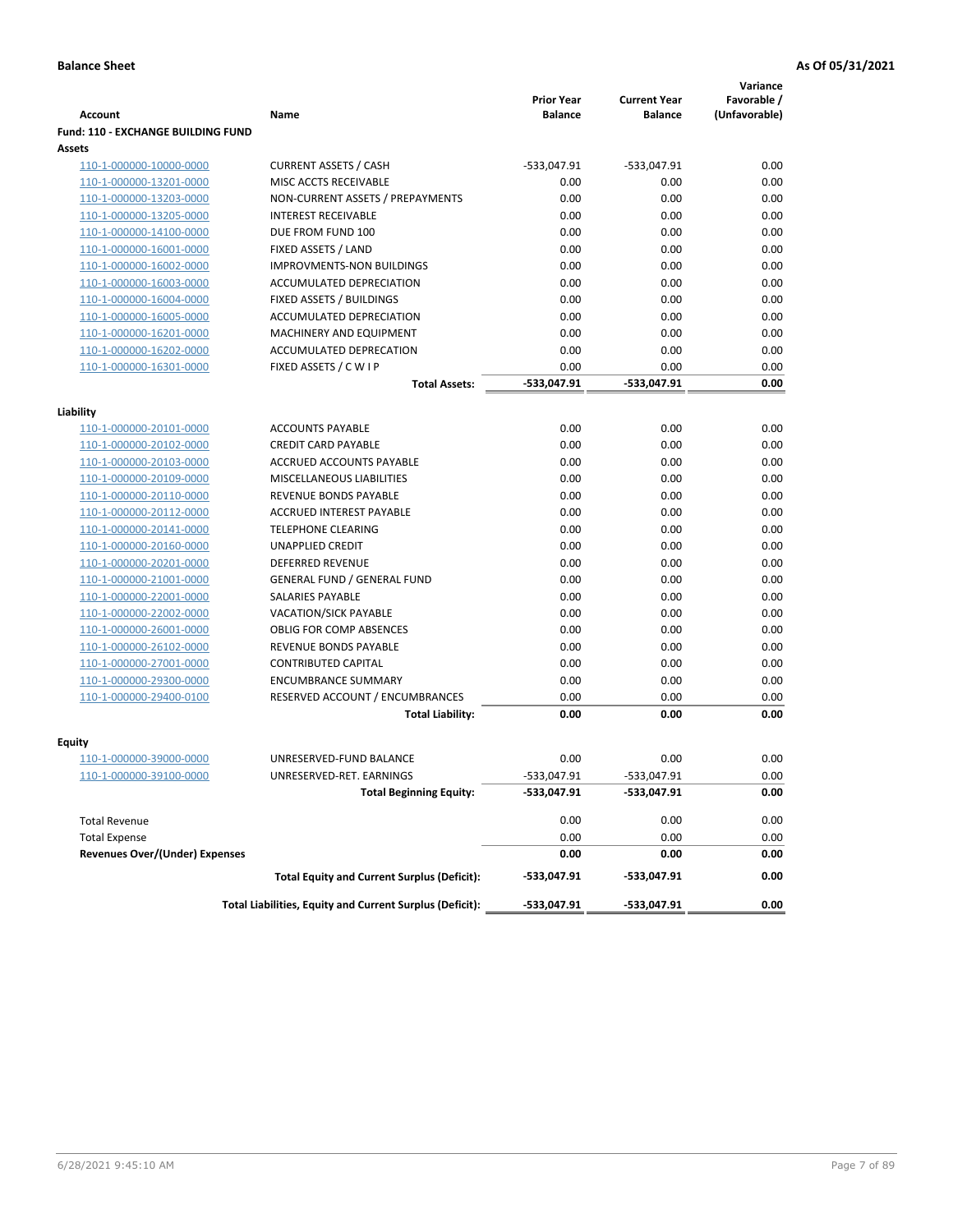| <b>Account</b>                                | Name                                                     | <b>Prior Year</b><br><b>Balance</b> | <b>Current Year</b><br><b>Balance</b> | Variance<br>Favorable /<br>(Unfavorable) |
|-----------------------------------------------|----------------------------------------------------------|-------------------------------------|---------------------------------------|------------------------------------------|
| <b>Fund: 111 - RECREATION ACTIVITIES FUND</b> |                                                          |                                     |                                       |                                          |
| Assets                                        |                                                          |                                     |                                       |                                          |
| 111-1-000000-10000-0000                       | <b>CURRENT ASSETS / CASH</b>                             | $-102,039.47$                       | $-105,846.00$                         | $-3,806.53$                              |
| 111-1-000000-10313-0000                       | <b>CHANGE DRAWER - PARK CONCESSIONS</b>                  | 0.00                                | 0.00                                  | 0.00                                     |
| 111-1-000000-13201-0000                       | MISC ACCTS RECEIVABLE                                    | 0.00                                | 0.00                                  | 0.00                                     |
| 111-1-000000-13205-0000                       | <b>INTEREST RECEIVABLE</b>                               | 0.00                                | 0.00                                  | 0.00                                     |
|                                               | <b>Total Assets:</b>                                     | $-102,039.47$                       | $-105,846.00$                         | $-3,806.53$                              |
| Liability                                     |                                                          |                                     |                                       |                                          |
| 111-1-000000-20101-0000                       | <b>ACCOUNTS PAYABLE</b>                                  | 0.00                                | 0.00                                  | 0.00                                     |
| 111-1-000000-20102-0000                       | <b>CREDIT CARD PAYABLE</b>                               | 0.00                                | 0.00                                  | 0.00                                     |
| 111-1-000000-20103-0000                       | <b>ACCRUED ACCOUNTS PAYABLE</b>                          | 0.00                                | 0.00                                  | 0.00                                     |
| 111-1-000000-20125-0000                       | SALES TAX PAYABLE / IN THE CITY                          | 2.05                                | 726.44                                | $-724.39$                                |
| 111-1-000000-20160-0000                       | <b>UNAPPLIED CREDIT</b>                                  | 0.00                                | 0.00                                  | 0.00                                     |
| 111-1-000000-20201-0000                       | <b>DEFERRED REVENUE</b>                                  | 0.00                                | 0.00                                  | 0.00                                     |
| 111-1-000000-22001-0000                       | <b>SALARIES PAYABLE</b>                                  | 155.91                              | 155.91                                | 0.00                                     |
| 111-1-000000-29300-0000                       | <b>ENCUMBRANCE SUMMARY</b>                               | 0.00                                | 0.00                                  | 0.00                                     |
| 111-1-000000-29400-0100                       | RESERVED ACCOUNT / ENCUMBRANCES                          | 0.00                                | 0.00                                  | 0.00                                     |
|                                               | <b>Total Liability:</b>                                  | 157.96                              | 882.35                                | $-724.39$                                |
| <b>Equity</b>                                 |                                                          |                                     |                                       |                                          |
| 111-1-000000-39000-0000                       | UNRESERVED-FUND BALANCE                                  | $-28,173.50$                        | $-121,231.77$                         | $-93,058.27$                             |
| 111-1-000000-39100-0000                       | UNRESERVED-RET. EARNINGS                                 | 0.00                                | 0.00                                  | 0.00                                     |
|                                               | <b>Total Beginning Equity:</b>                           | $-28,173.50$                        | $-121,231.77$                         | $-93,058.27$                             |
| <b>Total Revenue</b>                          |                                                          | 43,785.69                           | 93,825.30                             | 50,039.61                                |
| <b>Total Expense</b>                          |                                                          | 117,809.62                          | 79,321.88                             | 38,487.74                                |
| <b>Revenues Over/(Under) Expenses</b>         |                                                          | $-74,023.93$                        | 14,503.42                             | 88,527.35                                |
|                                               | <b>Total Equity and Current Surplus (Deficit):</b>       | $-102, 197.43$                      | $-106,728.35$                         | $-4,530.92$                              |
|                                               | Total Liabilities, Equity and Current Surplus (Deficit): | $-102,039.47$                       | $-105,846.00$                         | $-3,806.53$                              |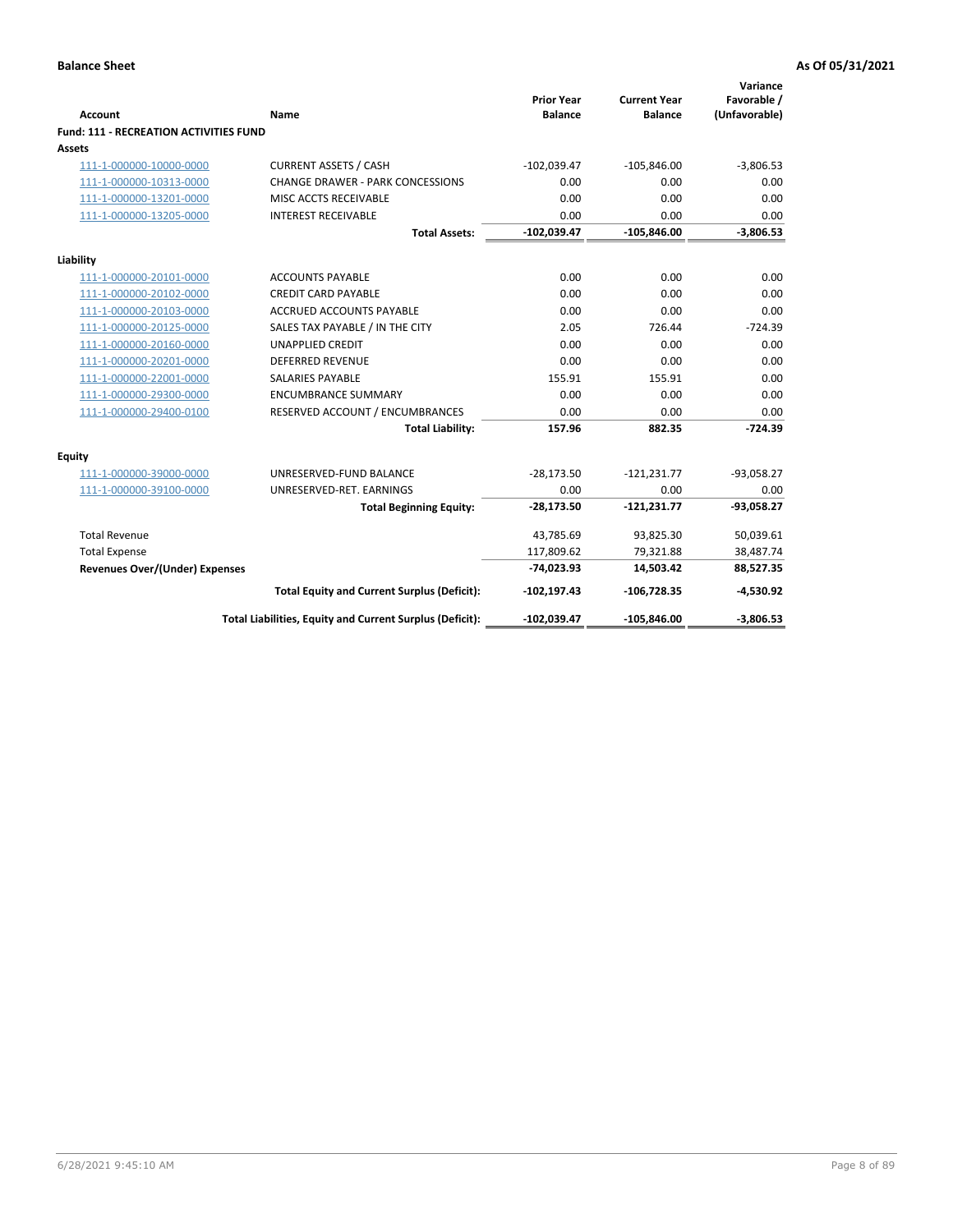| <b>Account</b>                 | Name                                                     | <b>Prior Year</b><br><b>Balance</b> | <b>Current Year</b><br><b>Balance</b> | Variance<br>Favorable /<br>(Unfavorable) |
|--------------------------------|----------------------------------------------------------|-------------------------------------|---------------------------------------|------------------------------------------|
| Fund: 112 - GUN RANGE FUND     |                                                          |                                     |                                       |                                          |
| Assets                         |                                                          |                                     |                                       |                                          |
| 112-1-000000-10000-0000        | <b>CURRENT ASSETS / CASH</b>                             | 1.000.46                            | 1.253.77                              | 253.31                                   |
| 112-1-000000-13201-0000        | MISC ACCTS RECEIVABLE                                    | 0.00                                | 0.00                                  | 0.00                                     |
|                                | <b>Total Assets:</b>                                     | 1,000.46                            | 1,253.77                              | 253.31                                   |
| Liability                      |                                                          |                                     |                                       |                                          |
| 112-1-000000-20101-0000        | <b>ACCOUNTS PAYABLE</b>                                  | 0.00                                | 0.00                                  | 0.00                                     |
| 112-1-000000-20103-0000        | <b>ACCRUED ACCOUNTS PAYABLE</b>                          | 0.00                                | 0.00                                  | 0.00                                     |
| 112-1-000000-20160-0000        | <b>UNAPPLIED CREDIT</b>                                  | 0.00                                | 0.00                                  | 0.00                                     |
| 112-1-000000-21001-0000        | <b>GENERAL FUND / GENERAL FUND</b>                       | 0.00                                | 0.00                                  | 0.00                                     |
| 112-1-000000-29300-0000        | <b>ENCUMBRANCE SUMMARY</b>                               | 0.00                                | 0.00                                  | 0.00                                     |
| 112-1-000000-29400-0100        | RESERVED ACCOUNT / ENCUMBRANCES                          | 0.00                                | 0.00                                  | 0.00                                     |
|                                | <b>Total Liability:</b>                                  | 0.00                                | 0.00                                  | 0.00                                     |
| <b>Equity</b>                  |                                                          |                                     |                                       |                                          |
| 112-1-000000-39000-0000        | UNRESERVED-FUND BALANCE                                  | 908.04                              | 1,108.04                              | 200.00                                   |
| 112-1-000000-39100-0000        | UNRESERVED-RET. EARNINGS                                 | 0.00                                | 0.00                                  | 0.00                                     |
|                                | <b>Total Beginning Equity:</b>                           | 908.04                              | 1,108.04                              | 200.00                                   |
| <b>Total Revenue</b>           |                                                          | 742.17                              | 1,040.66                              | 298.49                                   |
| <b>Total Expense</b>           |                                                          | 649.75                              | 894.93                                | $-245.18$                                |
| Revenues Over/(Under) Expenses |                                                          | 92.42                               | 145.73                                | 53.31                                    |
|                                | <b>Total Equity and Current Surplus (Deficit):</b>       | 1,000.46                            | 1,253.77                              | 253.31                                   |
|                                | Total Liabilities, Equity and Current Surplus (Deficit): | 1,000.46                            | 1,253.77                              | 253.31                                   |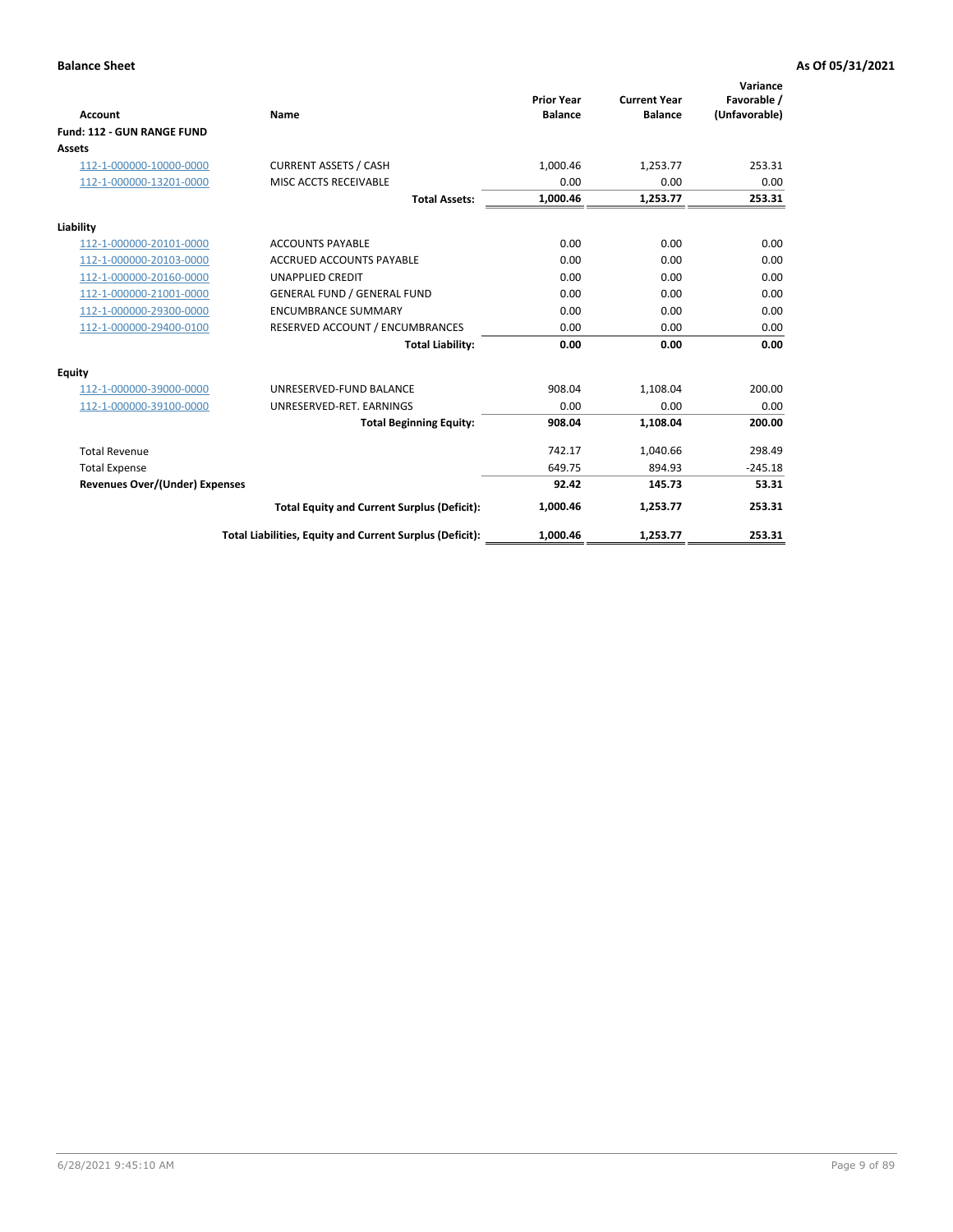| <b>Account</b>                               | <b>Name</b>                                              | <b>Prior Year</b><br><b>Balance</b> | <b>Current Year</b><br><b>Balance</b> | Variance<br>Favorable /<br>(Unfavorable) |
|----------------------------------------------|----------------------------------------------------------|-------------------------------------|---------------------------------------|------------------------------------------|
| Fund: 113 - HOTEL / MOTEL OCCUPANCY TAX FUND |                                                          |                                     |                                       |                                          |
| Assets                                       |                                                          |                                     |                                       |                                          |
| 113-1-000000-10000-0000                      | <b>CURRENT ASSETS / CASH</b>                             | 439,579.50                          | 528,935.97                            | 89,356.47                                |
| 113-1-000000-13101-0000                      | TAX RECEIVABLE-CURRENT                                   | 0.00                                | 0.00                                  | 0.00                                     |
| 113-1-000000-13201-0000                      | MISC ACCTS RECEIVABLE                                    | 0.00                                | 0.00                                  | 0.00                                     |
| 113-1-000000-13202-0000                      | <b>EMPLOYEE ADVANCES</b>                                 | 0.00                                | 0.00                                  | 0.00                                     |
| 113-1-000000-13203-0000                      | NON-CURRENT ASSETS / PREPAYMENTS                         | 0.00                                | 0.00                                  | 0.00                                     |
| 113-1-000000-13205-0000                      | <b>INTEREST RECEIVABLE</b>                               | 0.00                                | 0.00                                  | 0.00                                     |
|                                              | <b>Total Assets:</b>                                     | 439,579.50                          | 528,935.97                            | 89,356.47                                |
| Liability                                    |                                                          |                                     |                                       |                                          |
| 113-1-000000-20101-0000                      | <b>ACCOUNTS PAYABLE</b>                                  | 0.00                                | 0.00                                  | 0.00                                     |
| 113-1-000000-20102-0000                      | <b>CREDIT CARD PAYABLE</b>                               | 0.00                                | 0.00                                  | 0.00                                     |
| 113-1-000000-20103-0000                      | <b>ACCRUED ACCOUNTS PAYABLE</b>                          | 0.00                                | 0.00                                  | 0.00                                     |
| 113-1-000000-20144-0000                      | SPECIAL EVENT DONATIONS                                  | $-1,046.65$                         | $-1,046.65$                           | 0.00                                     |
| 113-1-000000-22001-0000                      | <b>SALARIES PAYABLE</b>                                  | 1,702.66                            | 1,702.66                              | 0.00                                     |
| 113-1-000000-24001-0000                      | O/S CHECKS PAYABLE                                       | 0.00                                | 0.00                                  | 0.00                                     |
| 113-1-000000-29300-0000                      | <b>ENCUMBRANCE SUMMARY</b>                               | 0.00                                | 0.00                                  | 0.00                                     |
| 113-1-000000-29400-0100                      | RESERVED ACCOUNT / ENCUMBRANCES                          | 0.00                                | 0.00                                  | 0.00                                     |
|                                              | <b>Total Liability:</b>                                  | 656.01                              | 656.01                                | 0.00                                     |
| Equity                                       |                                                          |                                     |                                       |                                          |
| 113-1-000000-39000-0000                      | UNRESERVED-FUND BALANCE                                  | 464,662.03                          | 451,172.28                            | $-13,489.75$                             |
|                                              | <b>Total Beginning Equity:</b>                           | 464,662.03                          | 451,172.28                            | $-13,489.75$                             |
| <b>Total Revenue</b>                         |                                                          | 326,051.52                          | 381,181.98                            | 55,130.46                                |
| <b>Total Expense</b>                         |                                                          | 351,790.06                          | 304,074.30                            | 47,715.76                                |
| Revenues Over/(Under) Expenses               |                                                          | $-25,738.54$                        | 77,107.68                             | 102,846.22                               |
|                                              | <b>Total Equity and Current Surplus (Deficit):</b>       | 438,923.49                          | 528,279.96                            | 89,356.47                                |
|                                              | Total Liabilities, Equity and Current Surplus (Deficit): | 439,579.50                          | 528,935.97                            | 89,356.47                                |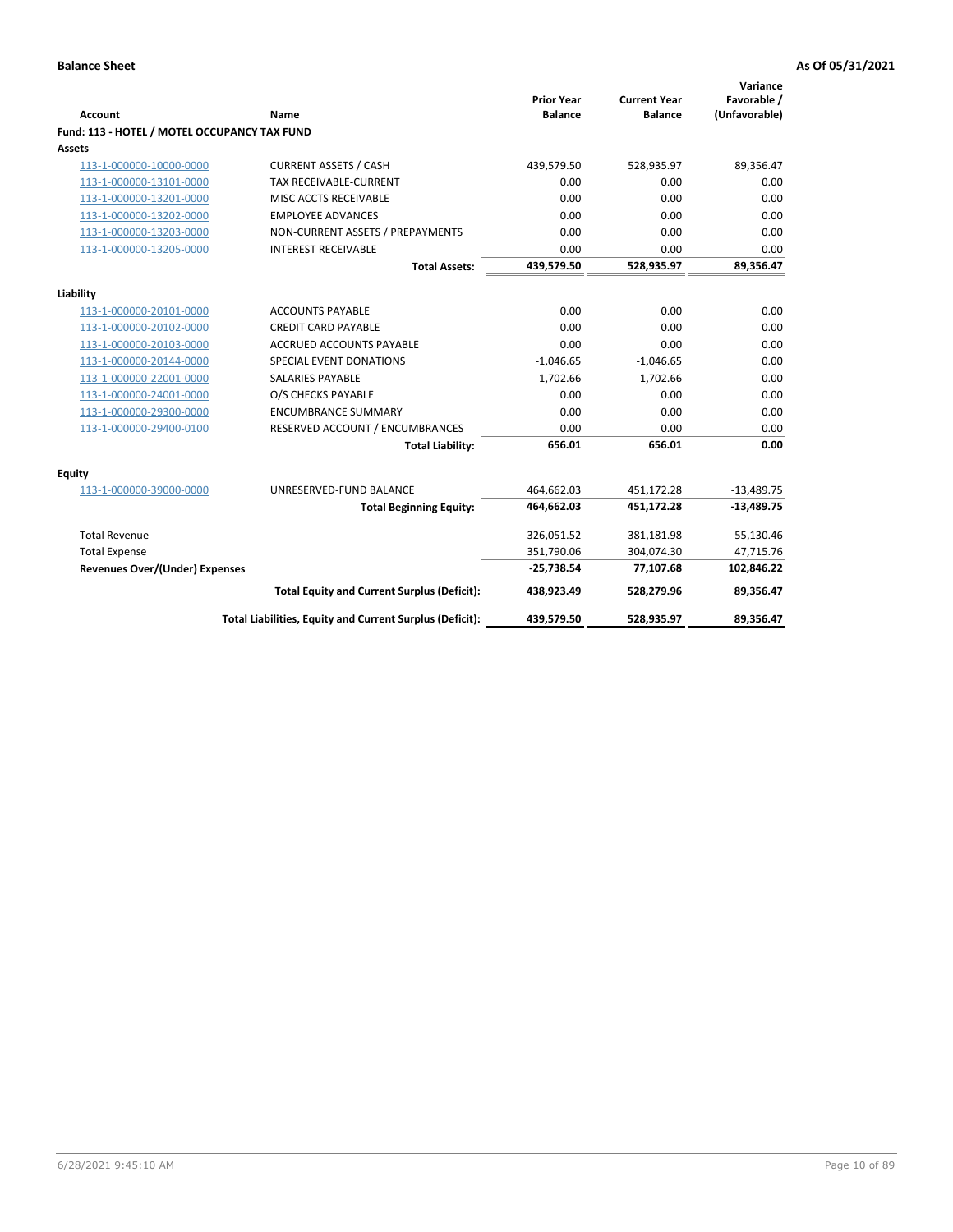| <b>Account</b>                        | Name                                                     | <b>Prior Year</b><br><b>Balance</b> | <b>Current Year</b><br><b>Balance</b> | Variance<br>Favorable /<br>(Unfavorable) |
|---------------------------------------|----------------------------------------------------------|-------------------------------------|---------------------------------------|------------------------------------------|
| Fund: 114 - VENUE MANAGEMENT FUND     |                                                          |                                     |                                       |                                          |
| Assets                                |                                                          |                                     |                                       |                                          |
| 114-1-000000-10000-0000               | <b>CURRENT ASSETS / CASH</b>                             | $-136,793.78$                       | $-221,296.67$                         | $-84,502.89$                             |
| 114-1-000000-10311-0000               | CASH / PETTY CASH/CHANGE DRAWERS                         | 200.00                              | 200.00                                | 0.00                                     |
| 114-1-000000-13201-0000               | MISC ACCTS RECEIVABLE                                    | 0.00                                | 0.00                                  | 0.00                                     |
| 114-1-000000-13203-0000               | NON-CURRENT ASSETS / PREPAYMENTS                         | 0.00                                | 0.00                                  | 0.00                                     |
| 114-1-000000-13205-0000               | <b>INTEREST RECEIVABLE</b>                               | 0.00                                | 0.00                                  | 0.00                                     |
|                                       | <b>Total Assets:</b>                                     | $-136,593.78$                       | $-221,096.67$                         | $-84,502.89$                             |
| Liability                             |                                                          |                                     |                                       |                                          |
| 114-1-000000-20101-0000               | <b>ACCOUNTS PAYABLE</b>                                  | 0.00                                | 0.00                                  | 0.00                                     |
| 114-1-000000-20102-0000               | <b>CREDIT CARD PAYABLE</b>                               | 0.00                                | 0.00                                  | 0.00                                     |
| 114-1-000000-20103-0000               | <b>ACCRUED ACCOUNTS PAYABLE</b>                          | 0.00                                | 0.00                                  | 0.00                                     |
| 114-1-000000-20125-0000               | SALES TAX PAYABLE / IN THE CITY                          | 0.00                                | 0.00                                  | 0.00                                     |
| 114-1-000000-20144-0000               | SPECIAL EVENT DONATIONS                                  | 16,777.39                           | 16,777.39                             | 0.00                                     |
| 114-1-000000-20150-0000               | TICKET SALE SHARING                                      | 19,158.37                           | 11,458.42                             | 7,699.95                                 |
| 114-1-000000-20151-0000               | <b>SOUND &amp; LIGHTING</b>                              | 0.00                                | 0.00                                  | 0.00                                     |
| 114-1-000000-20160-0000               | <b>UNAPPLIED CREDIT</b>                                  | 0.00                                | 0.00                                  | 0.00                                     |
| 114-1-000000-20201-0000               | <b>DEFERRED REVENUE</b>                                  | 0.00                                | 0.00                                  | 0.00                                     |
| 114-1-000000-22001-0000               | SALARIES PAYABLE                                         | 1,154.26                            | 1,154.26                              | 0.00                                     |
| 114-1-000000-24010-0000               | <b>CIVIC CENTER DEPOSITS</b>                             | 4,500.00                            | 6,980.00                              | $-2,480.00$                              |
| 114-1-000000-24012-0000               | <b>AUDITORIUM DEPOSITS</b>                               | 15,337.50                           | 16,437.50                             | $-1,100.00$                              |
| 114-1-000000-29300-0000               | <b>ENCUMBRANCE SUMMARY</b>                               | 0.00                                | 0.00                                  | 0.00                                     |
| 114-1-000000-29400-0000               | RESERVED ACCOUNT / ENCUMBRANCES                          | 0.00                                | 0.00                                  | 0.00                                     |
|                                       | <b>Total Liability:</b>                                  | 56,927.52                           | 52,807.57                             | 4,119.95                                 |
| Equity                                |                                                          |                                     |                                       |                                          |
| 114-1-000000-39000-0000               | UNRESERVED-FUND BALANCE                                  | $-192,604.81$                       | $-186,750.72$                         | 5,854.09                                 |
|                                       | <b>Total Beginning Equity:</b>                           | $-192,604.81$                       | -186,750.72                           | 5,854.09                                 |
| <b>Total Revenue</b>                  |                                                          | 133,965.69                          | 36,307.64                             | $-97,658.05$                             |
| <b>Total Expense</b>                  |                                                          | 134,882.18                          | 123,461.16                            | 11,421.02                                |
| <b>Revenues Over/(Under) Expenses</b> |                                                          | $-916.49$                           | $-87,153.52$                          | $-86,237.03$                             |
|                                       | <b>Total Equity and Current Surplus (Deficit):</b>       | $-193,521.30$                       | -273,904.24                           | $-80,382.94$                             |
|                                       | Total Liabilities, Equity and Current Surplus (Deficit): | $-136,593.78$                       | -221,096.67                           | $-84,502.89$                             |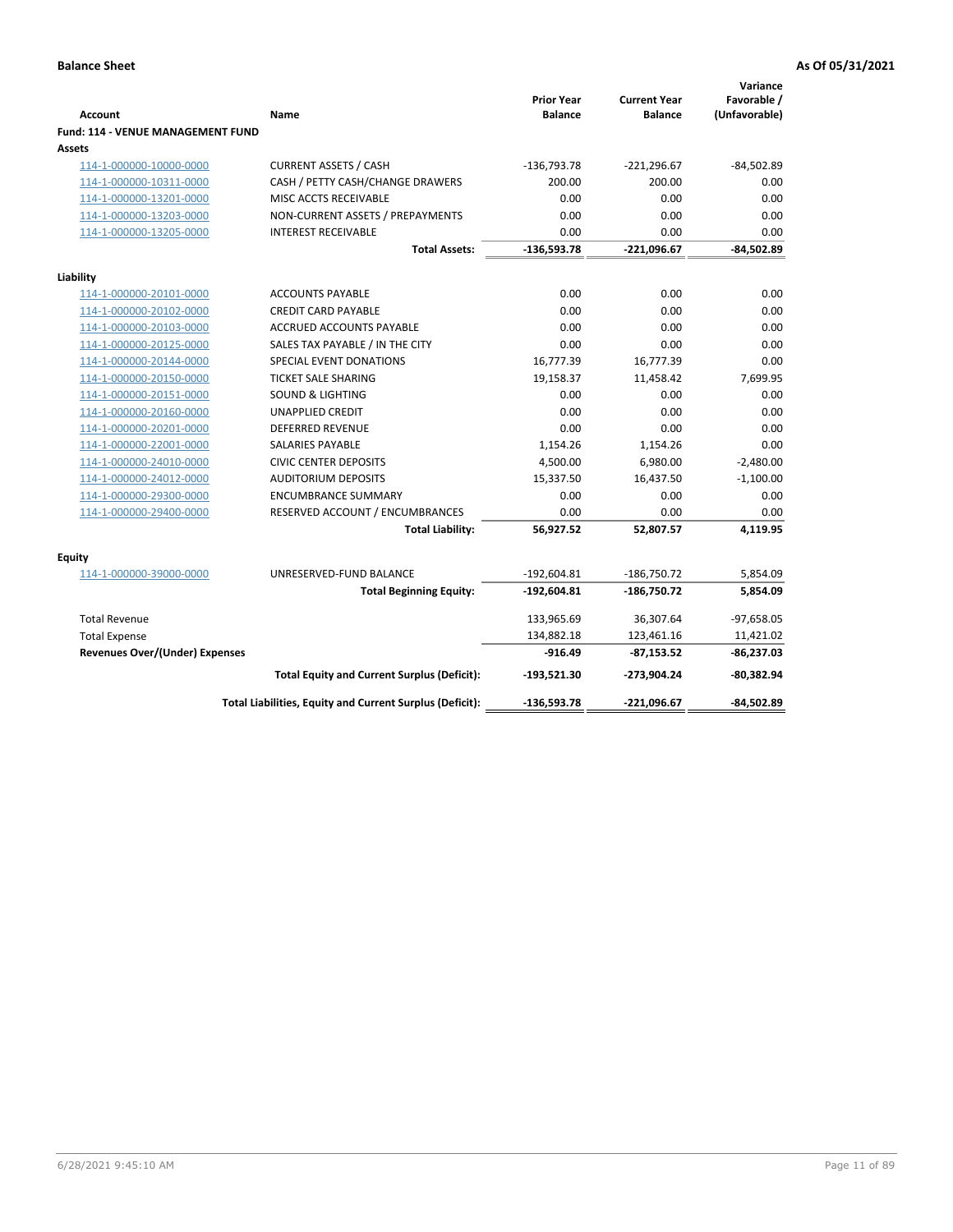| <b>Account</b>                        | Name                                                     | <b>Prior Year</b><br><b>Balance</b> | <b>Current Year</b><br><b>Balance</b> | Variance<br>Favorable /<br>(Unfavorable) |
|---------------------------------------|----------------------------------------------------------|-------------------------------------|---------------------------------------|------------------------------------------|
| Fund: 115 - TIRZ FUND                 |                                                          |                                     |                                       |                                          |
| <b>Assets</b>                         |                                                          |                                     |                                       |                                          |
| 115-1-000000-10000-0000               | <b>CURRENT ASSETS / CASH</b>                             | 0.00                                | 0.00                                  | 0.00                                     |
| 115-1-000000-13101-0000               | <b>TAX RECEIVABLE-CURRENT</b>                            | 0.00                                | 0.00                                  | 0.00                                     |
| 115-1-000000-13102-0000               | <b>TAXES REC-DELINQUENT</b>                              | 0.00                                | 0.00                                  | 0.00                                     |
| 115-1-000000-13103-0000               | ALLOW FOR UNCOLLECT TAXES                                | 0.00                                | 0.00                                  | 0.00                                     |
| 115-1-000000-13201-0000               | MISC ACCTS RECEIVABLE                                    | 0.00                                | 0.00                                  | 0.00                                     |
| 115-1-000000-13205-0000               | <b>INTEREST RECEIVABLE</b>                               | 0.00                                | 0.00                                  | 0.00                                     |
|                                       | <b>Total Assets:</b>                                     | 0.00                                | 0.00                                  | 0.00                                     |
| Liability                             |                                                          |                                     |                                       |                                          |
| 115-1-000000-20101-0000               | <b>ACCOUNTS PAYABLE</b>                                  | 0.00                                | 0.00                                  | 0.00                                     |
| 115-1-000000-20103-0000               | <b>ACCRUED ACCOUNTS PAYABLE</b>                          | 0.00                                | 0.00                                  | 0.00                                     |
| 115-1-000000-20203-0000               | <b>DEFERRED TAX REVENUE</b>                              | 0.00                                | 0.00                                  | 0.00                                     |
| 115-1-000000-29300-0000               | <b>ENCUMBRANCE SUMMARY</b>                               | 0.00                                | 0.00                                  | 0.00                                     |
| 115-1-000000-29400-0100               | RESERVED ACCOUNT / ENCUMBRANCES                          | 0.00                                | 0.00                                  | 0.00                                     |
|                                       | <b>Total Liability:</b>                                  | 0.00                                | 0.00                                  | 0.00                                     |
| Equity                                |                                                          |                                     |                                       |                                          |
| 115-1-000000-39000-0000               | UNRESERVED-FUND BALANCE                                  | 0.00                                | 0.00                                  | 0.00                                     |
| 115-1-000000-39100-0000               | UNRESERVED-RET. EARNINGS                                 | 0.00                                | 0.00                                  | 0.00                                     |
|                                       | <b>Total Beginning Equity:</b>                           | 0.00                                | 0.00                                  | 0.00                                     |
| <b>Total Revenue</b>                  |                                                          | 0.00                                | 0.00                                  | 0.00                                     |
| <b>Total Expense</b>                  |                                                          | 0.00                                | 0.00                                  | 0.00                                     |
| <b>Revenues Over/(Under) Expenses</b> |                                                          | 0.00                                | 0.00                                  | 0.00                                     |
|                                       | <b>Total Equity and Current Surplus (Deficit):</b>       | 0.00                                | 0.00                                  | 0.00                                     |
|                                       | Total Liabilities, Equity and Current Surplus (Deficit): | 0.00                                | 0.00                                  | 0.00                                     |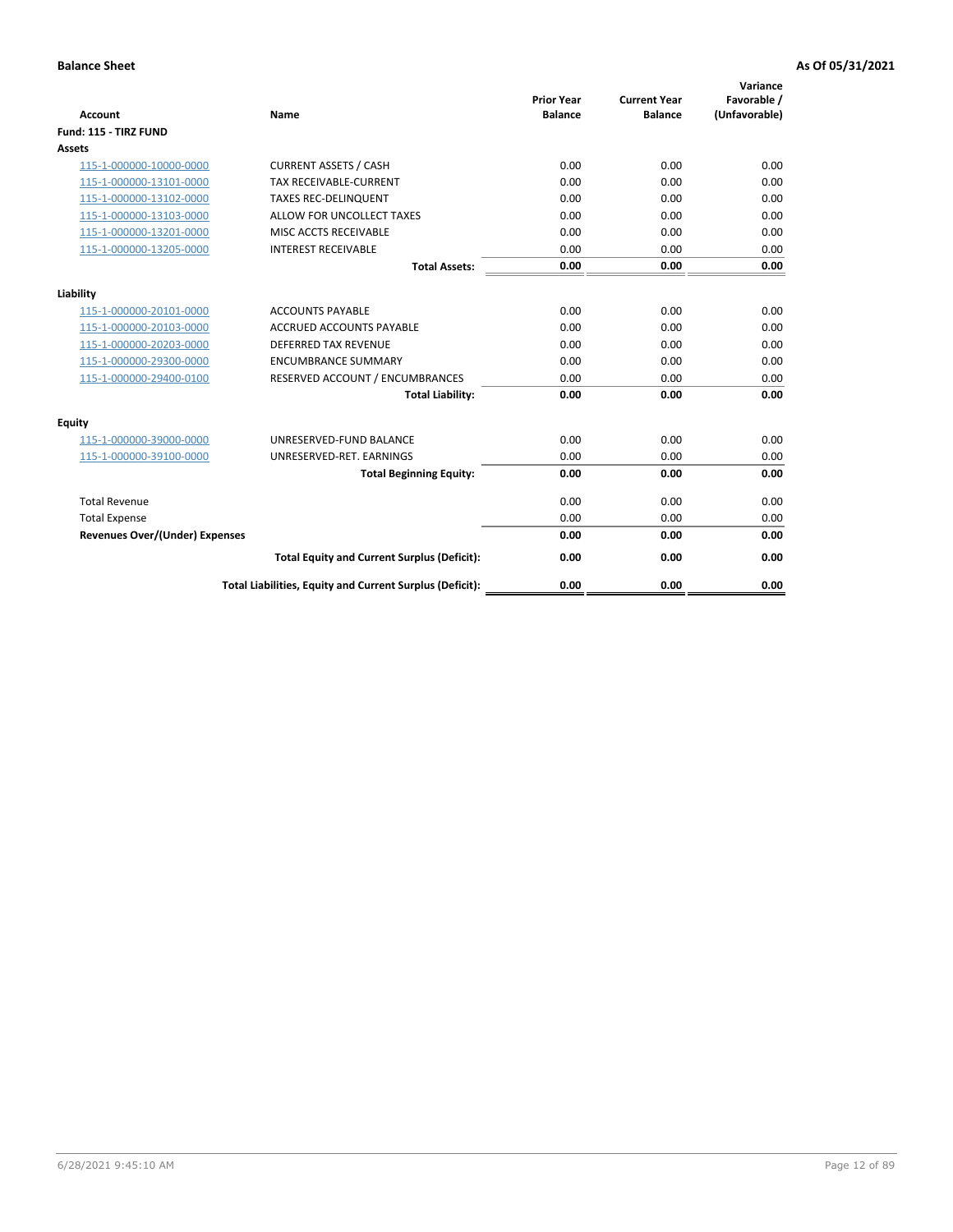| Account                               | Name                                                     | <b>Prior Year</b><br><b>Balance</b> | <b>Current Year</b><br><b>Balance</b> | Variance<br>Favorable /<br>(Unfavorable) |
|---------------------------------------|----------------------------------------------------------|-------------------------------------|---------------------------------------|------------------------------------------|
| Fund: 116 - ROADWAY IMPACT FEE 1      |                                                          |                                     |                                       |                                          |
| Assets                                |                                                          |                                     |                                       |                                          |
| 116-1-000000-10000-0000               | <b>CURRENT ASSETS / CASH</b>                             | 0.00                                | 0.00                                  | 0.00                                     |
| 116-1-000000-13201-0000               | MISC ACCTS RECEIVABLE                                    | 0.00                                | 0.00                                  | 0.00                                     |
| 116-1-000000-13205-0000               | <b>INTEREST RECEIVABLE</b>                               | 0.00                                | 0.00                                  | 0.00                                     |
|                                       | <b>Total Assets:</b>                                     | 0.00                                | 0.00                                  | 0.00                                     |
| Liability                             |                                                          |                                     |                                       |                                          |
| 116-1-000000-20101-0000               | <b>ACCOUNTS PAYABLE</b>                                  | 0.00                                | 0.00                                  | 0.00                                     |
| 116-1-000000-20103-0000               | <b>ACCRUED ACCOUNTS PAYABLE</b>                          | 0.00                                | 0.00                                  | 0.00                                     |
|                                       | <b>Total Liability:</b>                                  | 0.00                                | 0.00                                  | 0.00                                     |
| Equity                                |                                                          |                                     |                                       |                                          |
| 116-1-000000-39000-0000               | UNRESERVED-FUND BALANCE                                  | 0.00                                | 0.00                                  | 0.00                                     |
| 116-1-000000-39100-0000               | UNRESERVED-RET. EARNINGS                                 | 0.00                                | 0.00                                  | 0.00                                     |
|                                       | <b>Total Beginning Equity:</b>                           | 0.00                                | 0.00                                  | 0.00                                     |
| <b>Total Revenue</b>                  |                                                          | 0.00                                | 0.00                                  | 0.00                                     |
| <b>Total Expense</b>                  |                                                          | 0.00                                | 0.00                                  | 0.00                                     |
| <b>Revenues Over/(Under) Expenses</b> |                                                          | 0.00                                | 0.00                                  | 0.00                                     |
|                                       | <b>Total Equity and Current Surplus (Deficit):</b>       | 0.00                                | 0.00                                  | 0.00                                     |
|                                       | Total Liabilities, Equity and Current Surplus (Deficit): | 0.00                                | 0.00                                  | 0.00                                     |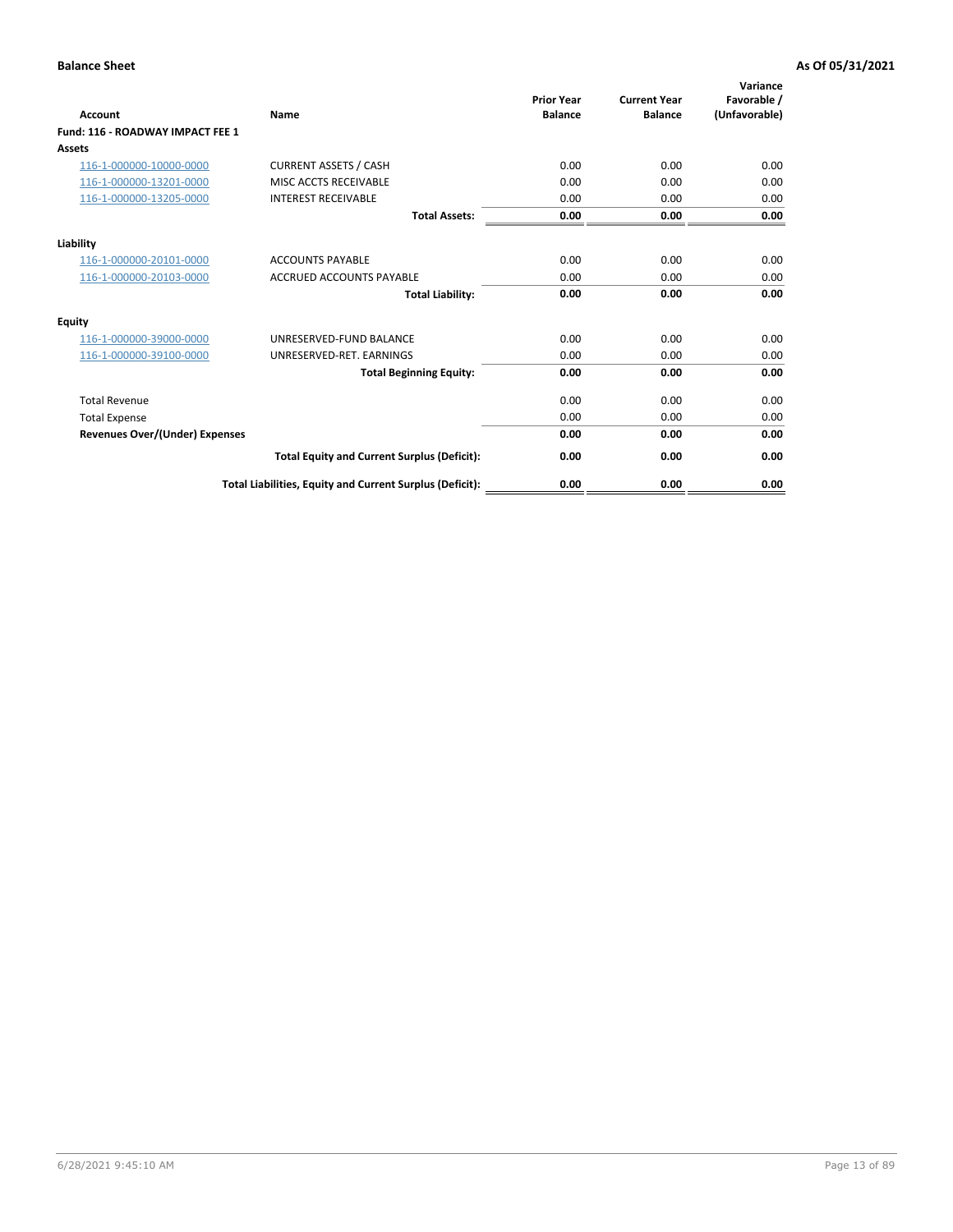| Account                               | Name                                                     | <b>Prior Year</b><br><b>Balance</b> | <b>Current Year</b><br><b>Balance</b> | Variance<br>Favorable /<br>(Unfavorable) |
|---------------------------------------|----------------------------------------------------------|-------------------------------------|---------------------------------------|------------------------------------------|
| Fund: 117 - ROADWAY IMPACT FEE 2      |                                                          |                                     |                                       |                                          |
| Assets                                |                                                          |                                     |                                       |                                          |
| 117-1-000000-10000-0000               | <b>CURRENT ASSETS / CASH</b>                             | 0.00                                | 0.00                                  | 0.00                                     |
| 117-1-000000-13201-0000               | MISC ACCTS RECEIVABLE                                    | 0.00                                | 0.00                                  | 0.00                                     |
| 117-1-000000-13205-0000               | <b>INTEREST RECEIVABLE</b>                               | 0.00                                | 0.00                                  | 0.00                                     |
|                                       | <b>Total Assets:</b>                                     | 0.00                                | 0.00                                  | 0.00                                     |
| Liability                             |                                                          |                                     |                                       |                                          |
| 117-1-000000-20101-0000               | <b>ACCOUNTS PAYABLE</b>                                  | 0.00                                | 0.00                                  | 0.00                                     |
| 117-1-000000-20103-0000               | <b>ACCRUED ACCOUNTS PAYABLE</b>                          | 0.00                                | 0.00                                  | 0.00                                     |
|                                       | <b>Total Liability:</b>                                  | 0.00                                | 0.00                                  | 0.00                                     |
| Equity                                |                                                          |                                     |                                       |                                          |
| 117-1-000000-39000-0000               | UNRESERVED-FUND BALANCE                                  | 0.00                                | 0.00                                  | 0.00                                     |
| 117-1-000000-39100-0000               | UNRESERVED-RET. EARNINGS                                 | 0.00                                | 0.00                                  | 0.00                                     |
|                                       | <b>Total Beginning Equity:</b>                           | 0.00                                | 0.00                                  | 0.00                                     |
| <b>Total Revenue</b>                  |                                                          | 0.00                                | 0.00                                  | 0.00                                     |
| <b>Total Expense</b>                  |                                                          | 0.00                                | 0.00                                  | 0.00                                     |
| <b>Revenues Over/(Under) Expenses</b> |                                                          | 0.00                                | 0.00                                  | 0.00                                     |
|                                       | <b>Total Equity and Current Surplus (Deficit):</b>       | 0.00                                | 0.00                                  | 0.00                                     |
|                                       | Total Liabilities, Equity and Current Surplus (Deficit): | 0.00                                | 0.00                                  | 0.00                                     |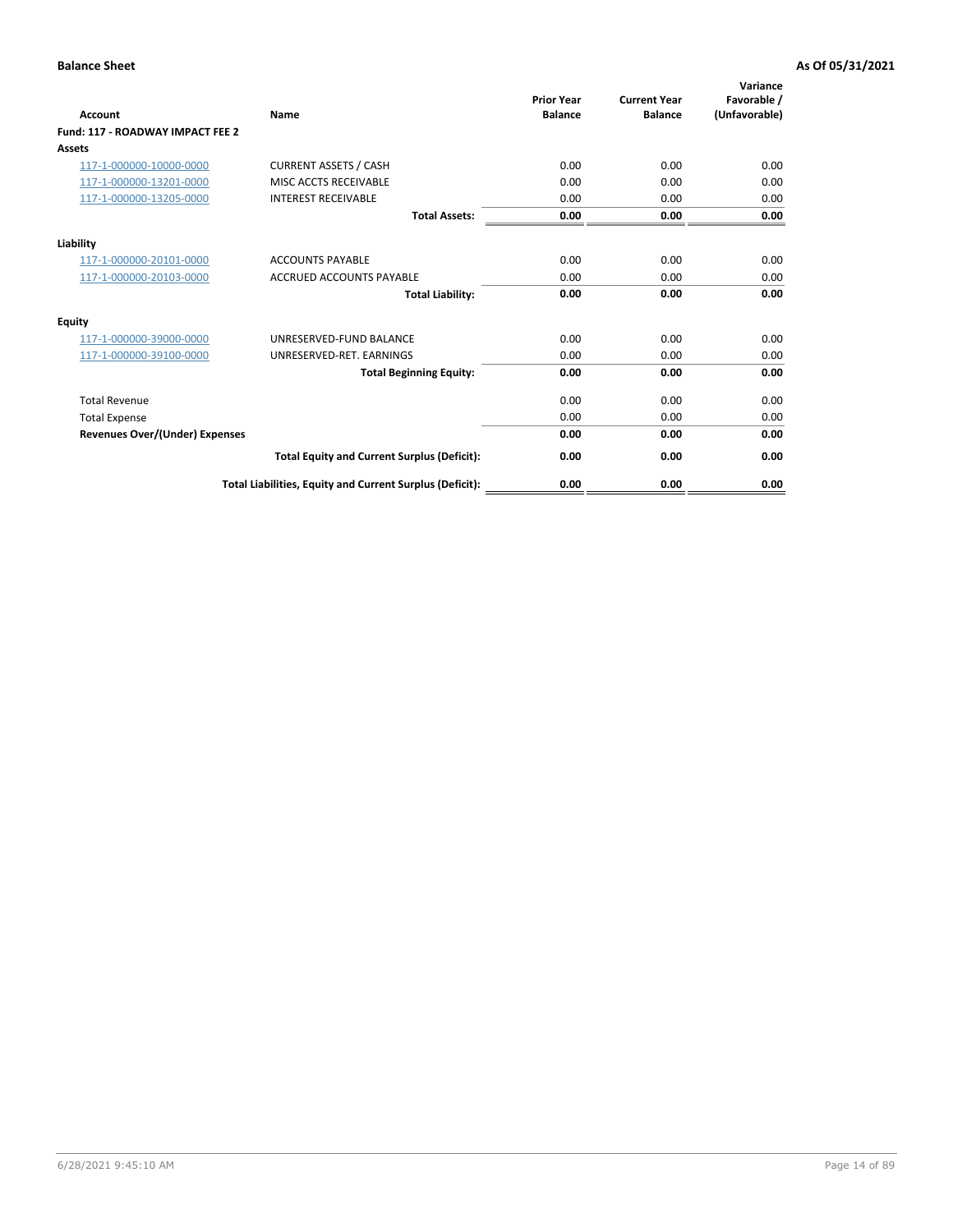| Account                                 | Name                                                     | <b>Prior Year</b><br><b>Balance</b> | <b>Current Year</b><br><b>Balance</b> | Variance<br>Favorable /<br>(Unfavorable) |
|-----------------------------------------|----------------------------------------------------------|-------------------------------------|---------------------------------------|------------------------------------------|
| <b>Fund: 118 - ROADWAY IMPACT FEE 3</b> |                                                          |                                     |                                       |                                          |
| Assets                                  |                                                          |                                     |                                       |                                          |
| 118-1-000000-10000-0000                 | <b>CURRENT ASSETS / CASH</b>                             | 0.00                                | 0.00                                  | 0.00                                     |
| 118-1-000000-13201-0000                 | MISC ACCTS RECEIVABLE                                    | 0.00                                | 0.00                                  | 0.00                                     |
| 118-1-000000-13205-0000                 | <b>INTEREST RECEIVABLE</b>                               | 0.00                                | 0.00                                  | 0.00                                     |
|                                         | <b>Total Assets:</b>                                     | 0.00                                | 0.00                                  | 0.00                                     |
| Liability                               |                                                          |                                     |                                       |                                          |
| 118-1-000000-20101-0000                 | <b>ACCOUNTS PAYABLE</b>                                  | 0.00                                | 0.00                                  | 0.00                                     |
| 118-1-000000-20103-0000                 | <b>ACCRUED ACCOUNTS PAYABLE</b>                          | 0.00                                | 0.00                                  | 0.00                                     |
|                                         | <b>Total Liability:</b>                                  | 0.00                                | 0.00                                  | 0.00                                     |
| Equity                                  |                                                          |                                     |                                       |                                          |
| 118-1-000000-39000-0000                 | UNRESERVED-FUND BALANCE                                  | 0.00                                | 0.00                                  | 0.00                                     |
| 118-1-000000-39100-0000                 | UNRESERVED-RET. EARNINGS                                 | 0.00                                | 0.00                                  | 0.00                                     |
|                                         | <b>Total Beginning Equity:</b>                           | 0.00                                | 0.00                                  | 0.00                                     |
| <b>Total Revenue</b>                    |                                                          | 0.00                                | 0.00                                  | 0.00                                     |
| <b>Total Expense</b>                    |                                                          | 0.00                                | 0.00                                  | 0.00                                     |
| <b>Revenues Over/(Under) Expenses</b>   |                                                          | 0.00                                | 0.00                                  | 0.00                                     |
|                                         | <b>Total Equity and Current Surplus (Deficit):</b>       | 0.00                                | 0.00                                  | 0.00                                     |
|                                         | Total Liabilities, Equity and Current Surplus (Deficit): | 0.00                                | 0.00                                  | 0.00                                     |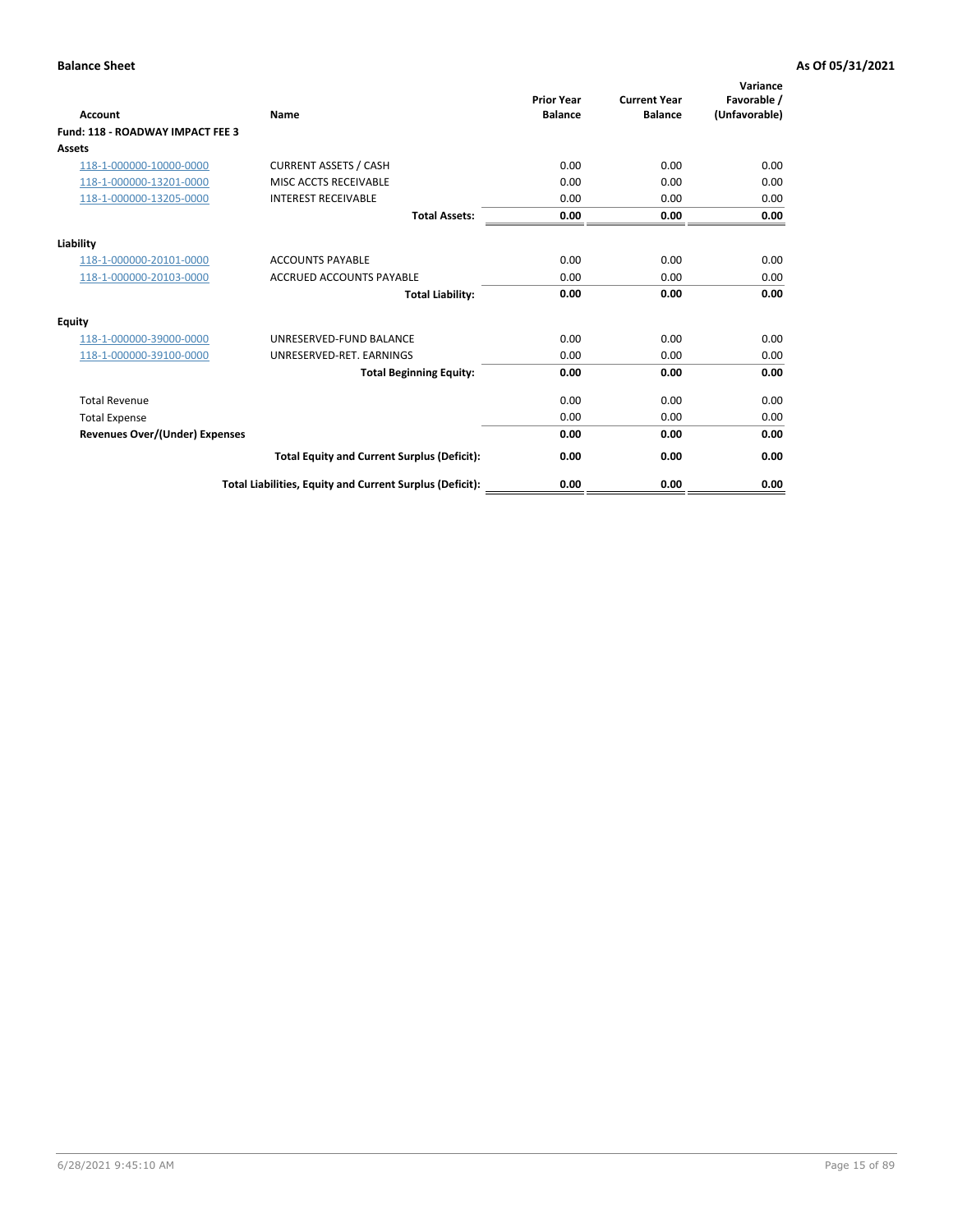| Account                                 | Name                                                     | <b>Prior Year</b><br><b>Balance</b> | <b>Current Year</b><br><b>Balance</b> | Variance<br>Favorable /<br>(Unfavorable) |
|-----------------------------------------|----------------------------------------------------------|-------------------------------------|---------------------------------------|------------------------------------------|
| <b>Fund: 119 - ROADWAY IMPACT FEE 4</b> |                                                          |                                     |                                       |                                          |
| Assets                                  |                                                          |                                     |                                       |                                          |
| 119-1-000000-10000-0000                 | <b>CURRENT ASSETS / CASH</b>                             | 0.00                                | 0.00                                  | 0.00                                     |
| 119-1-000000-13201-0000                 | MISC ACCTS RECEIVABLE                                    | 0.00                                | 0.00                                  | 0.00                                     |
| 119-1-000000-13205-0000                 | <b>INTEREST RECEIVABLE</b>                               | 0.00                                | 0.00                                  | 0.00                                     |
|                                         | <b>Total Assets:</b>                                     | 0.00                                | 0.00                                  | 0.00                                     |
| Liability                               |                                                          |                                     |                                       |                                          |
| 119-1-000000-20101-0000                 | <b>ACCOUNTS PAYABLE</b>                                  | 0.00                                | 0.00                                  | 0.00                                     |
| 119-1-000000-20103-0000                 | <b>ACCRUED ACCOUNTS PAYABLE</b>                          | 0.00                                | 0.00                                  | 0.00                                     |
|                                         | <b>Total Liability:</b>                                  | 0.00                                | 0.00                                  | 0.00                                     |
| Equity                                  |                                                          |                                     |                                       |                                          |
| 119-1-000000-39000-0000                 | UNRESERVED-FUND BALANCE                                  | 0.00                                | 0.00                                  | 0.00                                     |
| 119-1-000000-39100-0000                 | UNRESERVED-RET. EARNINGS                                 | 0.00                                | 0.00                                  | 0.00                                     |
|                                         | <b>Total Beginning Equity:</b>                           | 0.00                                | 0.00                                  | 0.00                                     |
| <b>Total Revenue</b>                    |                                                          | 0.00                                | 0.00                                  | 0.00                                     |
| <b>Total Expense</b>                    |                                                          | 0.00                                | 0.00                                  | 0.00                                     |
| <b>Revenues Over/(Under) Expenses</b>   |                                                          | 0.00                                | 0.00                                  | 0.00                                     |
|                                         | <b>Total Equity and Current Surplus (Deficit):</b>       | 0.00                                | 0.00                                  | 0.00                                     |
|                                         | Total Liabilities, Equity and Current Surplus (Deficit): | 0.00                                | 0.00                                  | 0.00                                     |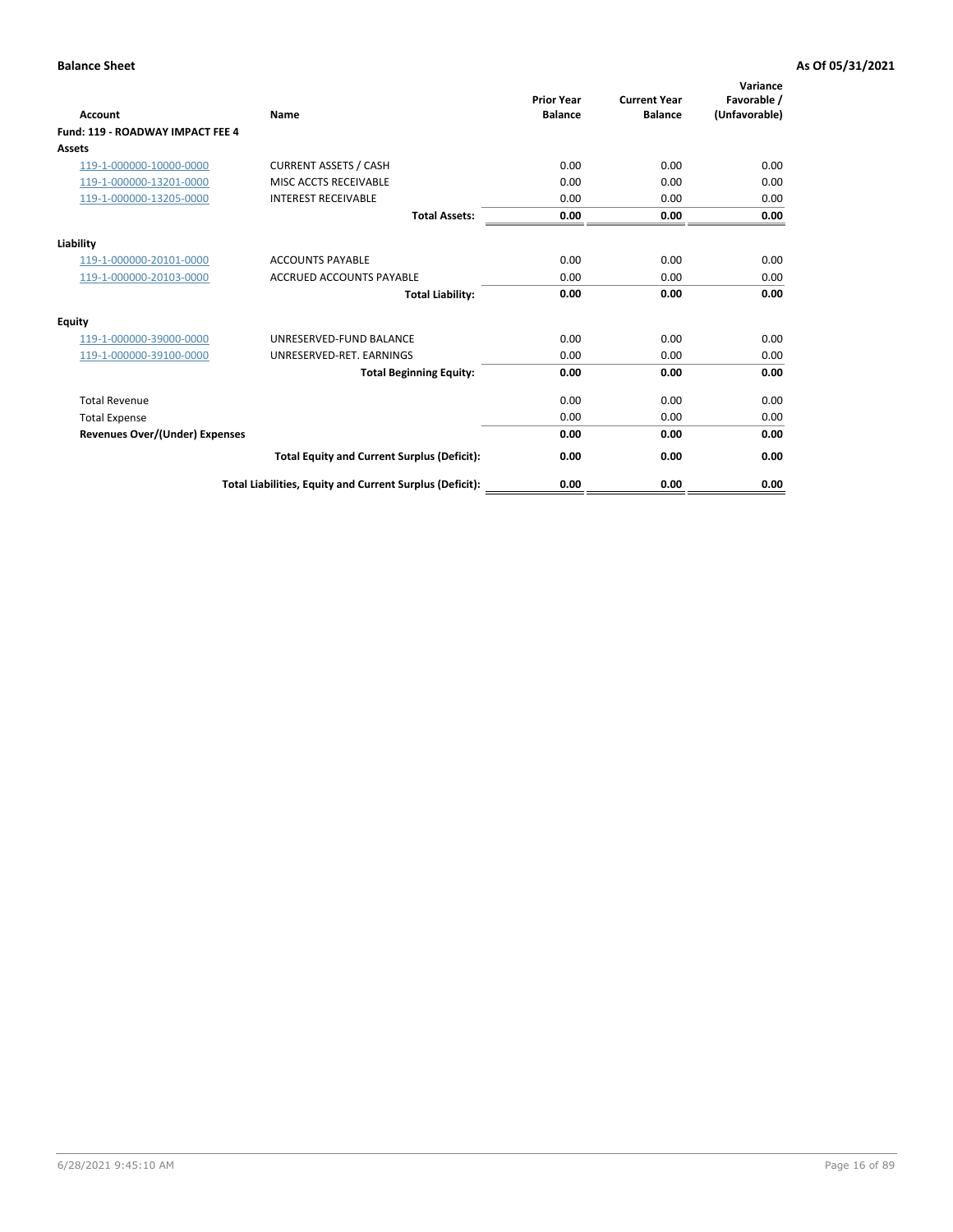| <b>Account</b>                                    | Name                                                     | <b>Prior Year</b><br><b>Balance</b> | <b>Current Year</b><br><b>Balance</b> | Variance<br>Favorable /<br>(Unfavorable) |
|---------------------------------------------------|----------------------------------------------------------|-------------------------------------|---------------------------------------|------------------------------------------|
| Fund: 120 - BROWNSFIELD HAZARDOUS WASTE EPA GRANT |                                                          |                                     |                                       |                                          |
| Assets                                            |                                                          |                                     |                                       |                                          |
| 120-1-000000-10000-0000                           | <b>CURRENT ASSETS / CASH</b>                             | 0.00                                | 0.00                                  | 0.00                                     |
| 120-1-000000-13201-0000                           | MISC ACCTS RECEIVABLE                                    | 0.00                                | 0.00                                  | 0.00                                     |
|                                                   | <b>Total Assets:</b>                                     | 0.00                                | 0.00                                  | 0.00                                     |
| Liability                                         |                                                          |                                     |                                       |                                          |
| 120-1-000000-20101-0000                           | <b>ACCOUNTS PAYABLE</b>                                  | 0.00                                | 0.00                                  | 0.00                                     |
| 120-1-000000-20102-0000                           | <b>CREDIT CARD PAYABLE</b>                               | 0.00                                | 0.00                                  | 0.00                                     |
| 120-1-000000-20902-0000                           | <b>DEFERRED GRANT REVENUE</b>                            | 0.00                                | 0.00                                  | 0.00                                     |
| 120-1-000000-29300-0000                           | <b>ENCUMBRANCE SUMMARY</b>                               | 0.00                                | 0.00                                  | 0.00                                     |
| 120-1-000000-29400-0000                           | RESERVED ACCOUNT / ENCUMBRANCES                          | 0.00                                | 0.00                                  | 0.00                                     |
|                                                   | <b>Total Liability:</b>                                  | 0.00                                | 0.00                                  | 0.00                                     |
| Equity                                            |                                                          |                                     |                                       |                                          |
| 120-1-000000-39000-0000                           | UNRESERVED-FUND BALANCE                                  | 0.00                                | 0.00                                  | 0.00                                     |
|                                                   | <b>Total Beginning Equity:</b>                           | 0.00                                | 0.00                                  | 0.00                                     |
| <b>Total Revenue</b>                              |                                                          | 0.00                                | 0.00                                  | 0.00                                     |
| <b>Total Expense</b>                              |                                                          | 0.00                                | 0.00                                  | 0.00                                     |
| <b>Revenues Over/(Under) Expenses</b>             |                                                          | 0.00                                | 0.00                                  | 0.00                                     |
|                                                   | <b>Total Equity and Current Surplus (Deficit):</b>       | 0.00                                | 0.00                                  | 0.00                                     |
|                                                   | Total Liabilities, Equity and Current Surplus (Deficit): | 0.00                                | 0.00                                  | 0.00                                     |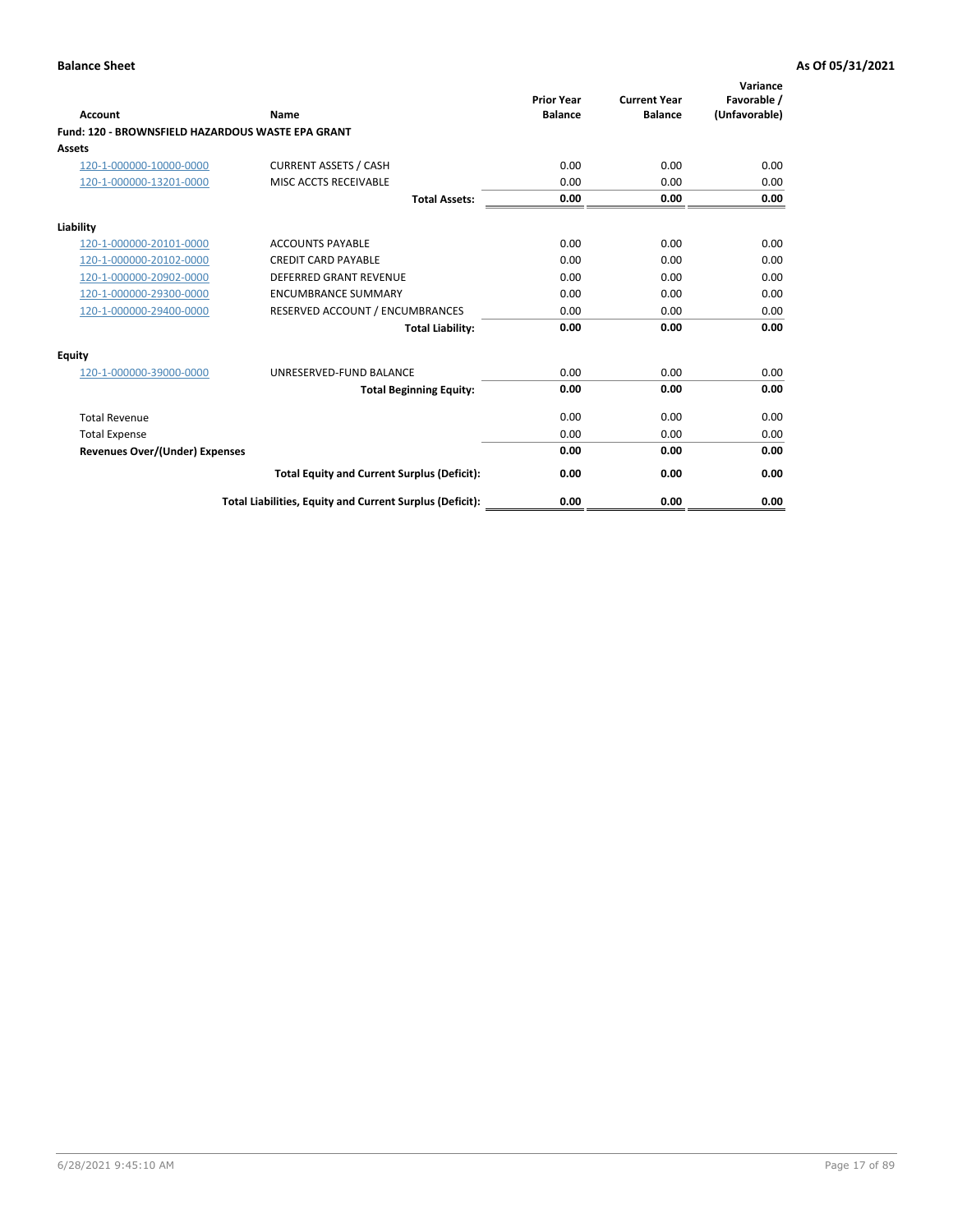| <b>Account</b>                              | Name                                                     | <b>Prior Year</b><br><b>Balance</b> | <b>Current Year</b><br><b>Balance</b> | Variance<br>Favorable /<br>(Unfavorable) |
|---------------------------------------------|----------------------------------------------------------|-------------------------------------|---------------------------------------|------------------------------------------|
| Fund: 121 - BROWNSFIELD PETROLEUM EPA GRANT |                                                          |                                     |                                       |                                          |
| Assets                                      |                                                          |                                     |                                       |                                          |
| 121-1-000000-10000-0000                     | <b>CURRENT ASSETS / CASH</b>                             | 0.00                                | 0.00                                  | 0.00                                     |
| 121-1-000000-13201-0000                     | MISC ACCTS RECEIVABLE                                    | 0.00                                | 0.00                                  | 0.00                                     |
|                                             | <b>Total Assets:</b>                                     | 0.00                                | 0.00                                  | 0.00                                     |
| Liability                                   |                                                          |                                     |                                       |                                          |
| 121-1-000000-20101-0000                     | <b>ACCOUNTS PAYABLE</b>                                  | 0.00                                | 0.00                                  | 0.00                                     |
| 121-1-000000-20102-0000                     | <b>CREDIT CARD PAYABLE</b>                               | 0.00                                | 0.00                                  | 0.00                                     |
| 121-1-000000-20103-0000                     | ACCRUED ACCOUNTS PAYABLE                                 | 0.00                                | 0.00                                  | 0.00                                     |
| 121-1-000000-20902-0000                     | <b>DEFERRED GRANT REVENUE</b>                            | 0.00                                | 0.00                                  | 0.00                                     |
| 121-1-000000-29300-0000                     | <b>ENCUMBRANCE SUMMARY</b>                               | 0.00                                | 0.00                                  | 0.00                                     |
| 121-1-000000-29400-0000                     | RESERVED ACCOUNT / ENCUMBRANCES                          | 0.00                                | 0.00                                  | 0.00                                     |
|                                             | <b>Total Liability:</b>                                  | 0.00                                | 0.00                                  | 0.00                                     |
| Equity                                      |                                                          |                                     |                                       |                                          |
| 121-1-000000-39000-0000                     | UNRESERVED-FUND BALANCE                                  | 0.00                                | 0.00                                  | 0.00                                     |
|                                             | <b>Total Beginning Equity:</b>                           | 0.00                                | 0.00                                  | 0.00                                     |
| <b>Total Revenue</b>                        |                                                          | 0.00                                | 0.00                                  | 0.00                                     |
| <b>Total Expense</b>                        |                                                          | 0.00                                | 0.00                                  | 0.00                                     |
| <b>Revenues Over/(Under) Expenses</b>       |                                                          | 0.00                                | 0.00                                  | 0.00                                     |
|                                             | <b>Total Equity and Current Surplus (Deficit):</b>       | 0.00                                | 0.00                                  | 0.00                                     |
|                                             | Total Liabilities, Equity and Current Surplus (Deficit): | 0.00                                | 0.00                                  | 0.00                                     |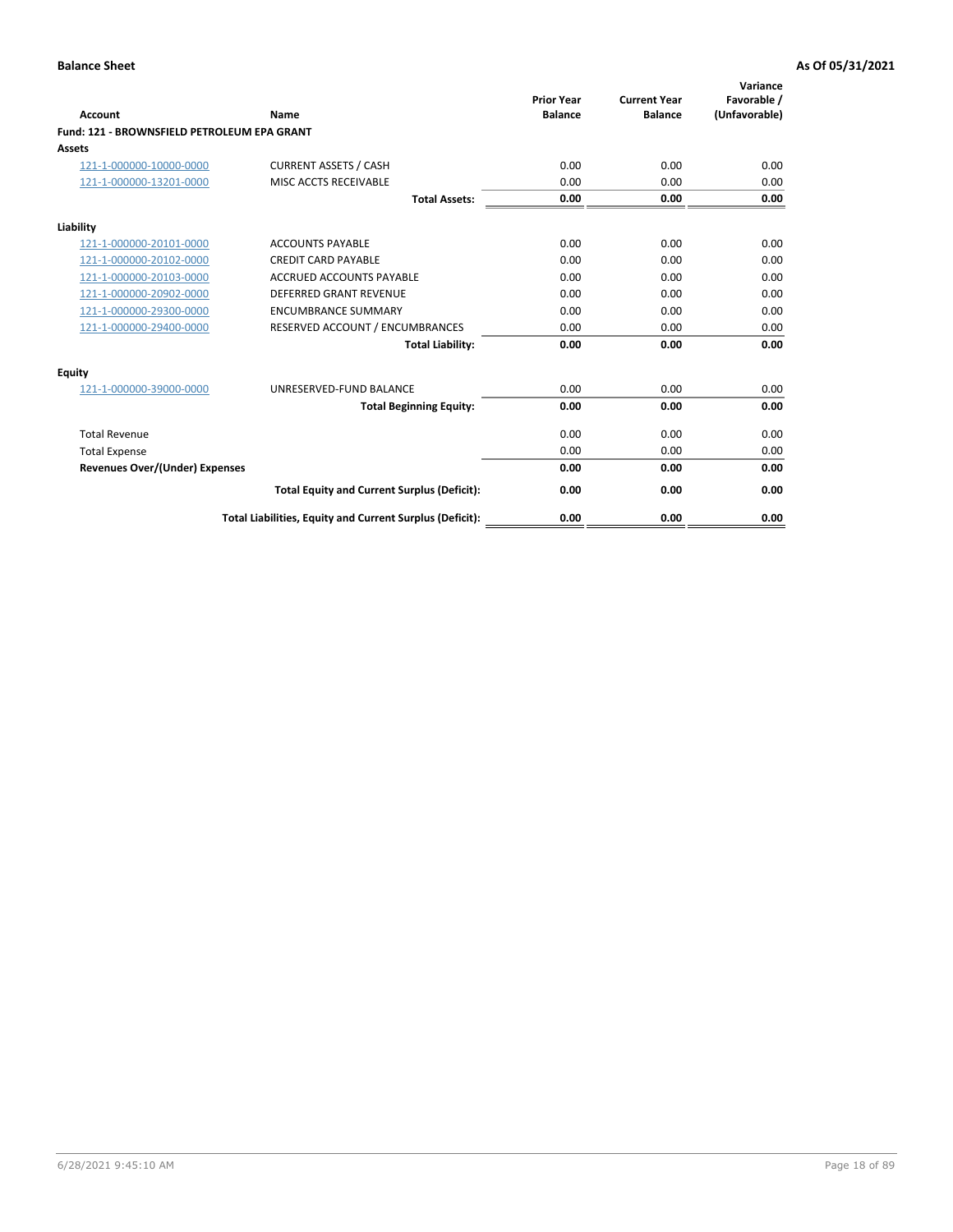| <b>Account</b>                                     | <b>Name</b>                                              | <b>Prior Year</b><br><b>Balance</b> | <b>Current Year</b><br><b>Balance</b> | Variance<br>Favorable /<br>(Unfavorable) |
|----------------------------------------------------|----------------------------------------------------------|-------------------------------------|---------------------------------------|------------------------------------------|
| Fund: 122 - COPS HIRING PROGRAM GRANT 2010UMWX0308 |                                                          |                                     |                                       |                                          |
| <b>Assets</b>                                      |                                                          |                                     |                                       |                                          |
| 122-1-000000-10000-0000                            | <b>CURRENT ASSETS / CASH</b>                             | 0.00                                | 0.00                                  | 0.00                                     |
| 122-1-000000-13201-0000                            | MISC ACCTS RECEIVABLE                                    | 0.00                                | 0.00                                  | 0.00                                     |
|                                                    | <b>Total Assets:</b>                                     | 0.00                                | 0.00                                  | 0.00                                     |
| Liability                                          |                                                          |                                     |                                       |                                          |
| 122-1-000000-20101-0000                            | <b>ACCOUNTS PAYABLE</b>                                  | 0.00                                | 0.00                                  | 0.00                                     |
| 122-1-000000-20102-0000                            | <b>CREDIT CARD PAYABLE</b>                               | 0.00                                | 0.00                                  | 0.00                                     |
| 122-1-000000-20103-0000                            | <b>ACCRUED ACCOUNTS PAYABLE</b>                          | 0.00                                | 0.00                                  | 0.00                                     |
| 122-1-000000-20902-0000                            | <b>DEFERRED GRANT REVENUE</b>                            | 0.00                                | 0.00                                  | 0.00                                     |
|                                                    | <b>Total Liability:</b>                                  | 0.00                                | 0.00                                  | 0.00                                     |
| Equity                                             |                                                          |                                     |                                       |                                          |
| 122-1-000000-39000-0000                            | UNRESERVED-FUND BALANCE                                  | 0.00                                | 0.00                                  | 0.00                                     |
|                                                    | <b>Total Beginning Equity:</b>                           | 0.00                                | 0.00                                  | 0.00                                     |
| <b>Total Revenue</b>                               |                                                          | 0.00                                | 0.00                                  | 0.00                                     |
| <b>Total Expense</b>                               |                                                          | 0.00                                | 0.00                                  | 0.00                                     |
| <b>Revenues Over/(Under) Expenses</b>              |                                                          | 0.00                                | 0.00                                  | 0.00                                     |
|                                                    | <b>Total Equity and Current Surplus (Deficit):</b>       | 0.00                                | 0.00                                  | 0.00                                     |
|                                                    | Total Liabilities, Equity and Current Surplus (Deficit): | 0.00                                | 0.00                                  | 0.00                                     |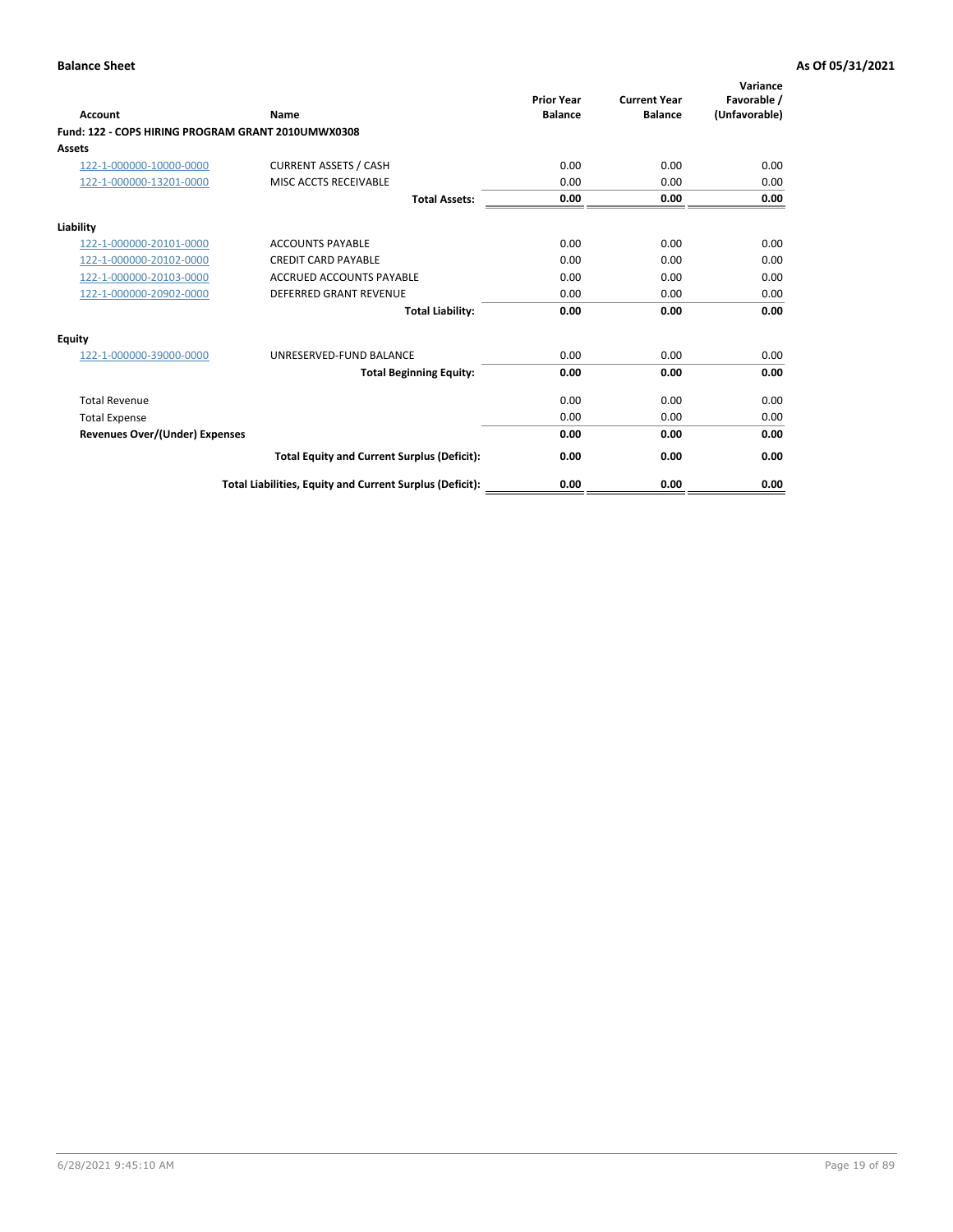| Account                               | Name                                                           | <b>Prior Year</b><br><b>Balance</b> | <b>Current Year</b><br><b>Balance</b> | Variance<br>Favorable /<br>(Unfavorable) |
|---------------------------------------|----------------------------------------------------------------|-------------------------------------|---------------------------------------|------------------------------------------|
|                                       | Fund: 123 - PTRAIN - POLICE REIMBURSEMENT GRANTS & CONT EDUCAT |                                     |                                       |                                          |
| Assets                                |                                                                |                                     |                                       |                                          |
| 123-1-000000-10000-0000               | <b>CURRENT ASSETS / CASH</b>                                   | 7,031.88                            | 8,090.27                              | 1,058.39                                 |
| 123-1-000000-13201-0000               | MISC ACCTS RECEIVABLE                                          | 0.00                                | 0.00                                  | 0.00                                     |
|                                       | <b>Total Assets:</b>                                           | 7,031.88                            | 8,090.27                              | 1,058.39                                 |
| Liability                             |                                                                |                                     |                                       |                                          |
| 123-1-000000-20101-0000               | <b>ACCOUNTS PAYABLE</b>                                        | 0.00                                | 0.00                                  | 0.00                                     |
| 123-1-000000-20102-0000               | <b>CREDIT CARD PAYABLE</b>                                     | 0.00                                | 0.00                                  | 0.00                                     |
| 123-1-000000-20103-0000               | <b>ACCRUED ACCOUNTS PAYABLE</b>                                | 0.00                                | 0.00                                  | 0.00                                     |
|                                       | <b>Total Liability:</b>                                        | 0.00                                | 0.00                                  | 0.00                                     |
| Equity                                |                                                                |                                     |                                       |                                          |
| 123-1-000000-39000-0000               | UNRESERVED-FUND BALANCE                                        | 4,972.48                            | 7,218.28                              | 2,245.80                                 |
|                                       | <b>Total Beginning Equity:</b>                                 | 4,972.48                            | 7,218.28                              | 2,245.80                                 |
| <b>Total Revenue</b>                  |                                                                | 3,748.93                            | 3,153.03                              | $-595.90$                                |
| <b>Total Expense</b>                  |                                                                | 1,689.53                            | 2,281.04                              | $-591.51$                                |
| <b>Revenues Over/(Under) Expenses</b> |                                                                | 2,059.40                            | 871.99                                | $-1,187.41$                              |
|                                       | <b>Total Equity and Current Surplus (Deficit):</b>             | 7,031.88                            | 8,090.27                              | 1,058.39                                 |
|                                       | Total Liabilities, Equity and Current Surplus (Deficit):       | 7,031.88                            | 8,090.27                              | 1,058.39                                 |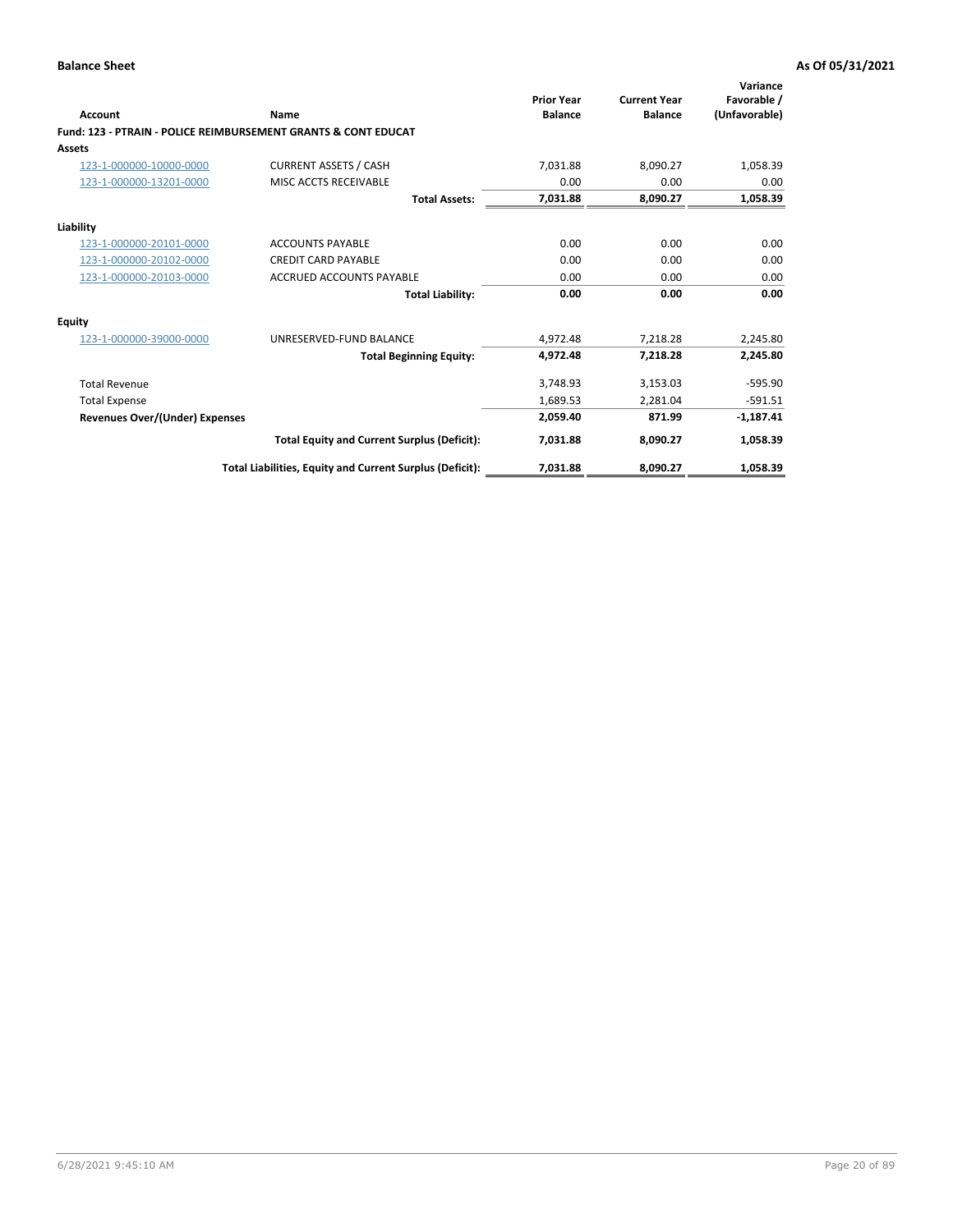|                                      |                                                          | <b>Prior Year</b> | <b>Current Year</b> | Variance<br>Favorable / |
|--------------------------------------|----------------------------------------------------------|-------------------|---------------------|-------------------------|
| <b>Account</b>                       | Name                                                     | <b>Balance</b>    | <b>Balance</b>      | (Unfavorable)           |
| <b>Fund: 124 - FIRE HAZMAT GRANT</b> |                                                          |                   |                     |                         |
| <b>Assets</b>                        |                                                          |                   |                     |                         |
| 124-1-000000-10000-0000              | <b>CURRENT ASSETS / CASH</b>                             | 984.72            | 984.42              | $-0.30$                 |
| 124-1-000000-13201-0000              | MISC ACCTS RECEIVABLE                                    | 0.00              | 0.00                | 0.00                    |
| 124-1-000000-13205-0000              | <b>INTEREST RECEIVABLE</b>                               | 0.00              | 0.00                | 0.00                    |
|                                      | <b>Total Assets:</b>                                     | 984.72            | 984.42              | $-0.30$                 |
| Liability                            |                                                          |                   |                     |                         |
| 124-1-000000-20101-0000              | <b>ACCOUNTS PAYABLE</b>                                  | 0.00              | 0.00                | 0.00                    |
| 124-1-000000-20102-0000              | <b>CREDIT CARD PAYABLE</b>                               | 0.00              | 0.00                | 0.00                    |
| 124-1-000000-20902-0000              | <b>DEFERRED GRANT REVENUE</b>                            | 0.00              | 0.00                | 0.00                    |
| 124-1-000000-21001-0000              | <b>GENERAL FUND / GENERAL FUND</b>                       | 0.00              | 0.00                | 0.00                    |
| 124-1-000000-29300-0000              | <b>ENCUMBRANCE SUMMARY</b>                               | 0.00              | 0.00                | 0.00                    |
| 124-1-000000-29400-0000              | RESERVED ACCOUNT / ENCUMBRANCES                          | 0.00              | 0.00                | 0.00                    |
|                                      | <b>Total Liability:</b>                                  | 0.00              | 0.00                | 0.00                    |
| Equity                               |                                                          |                   |                     |                         |
| 124-1-000000-39000-0000              | UNRESERVED-FUND BALANCE                                  | 984.89            | 984.54              | $-0.35$                 |
|                                      | <b>Total Beginning Equity:</b>                           | 984.89            | 984.54              | $-0.35$                 |
| <b>Total Revenue</b>                 |                                                          | 0.00              | 0.00                | 0.00                    |
| <b>Total Expense</b>                 |                                                          | 0.17              | 0.12                | 0.05                    |
| Revenues Over/(Under) Expenses       |                                                          | $-0.17$           | $-0.12$             | 0.05                    |
|                                      | <b>Total Equity and Current Surplus (Deficit):</b>       | 984.72            | 984.42              | $-0.30$                 |
|                                      | Total Liabilities, Equity and Current Surplus (Deficit): | 984.72            | 984.42              | $-0.30$                 |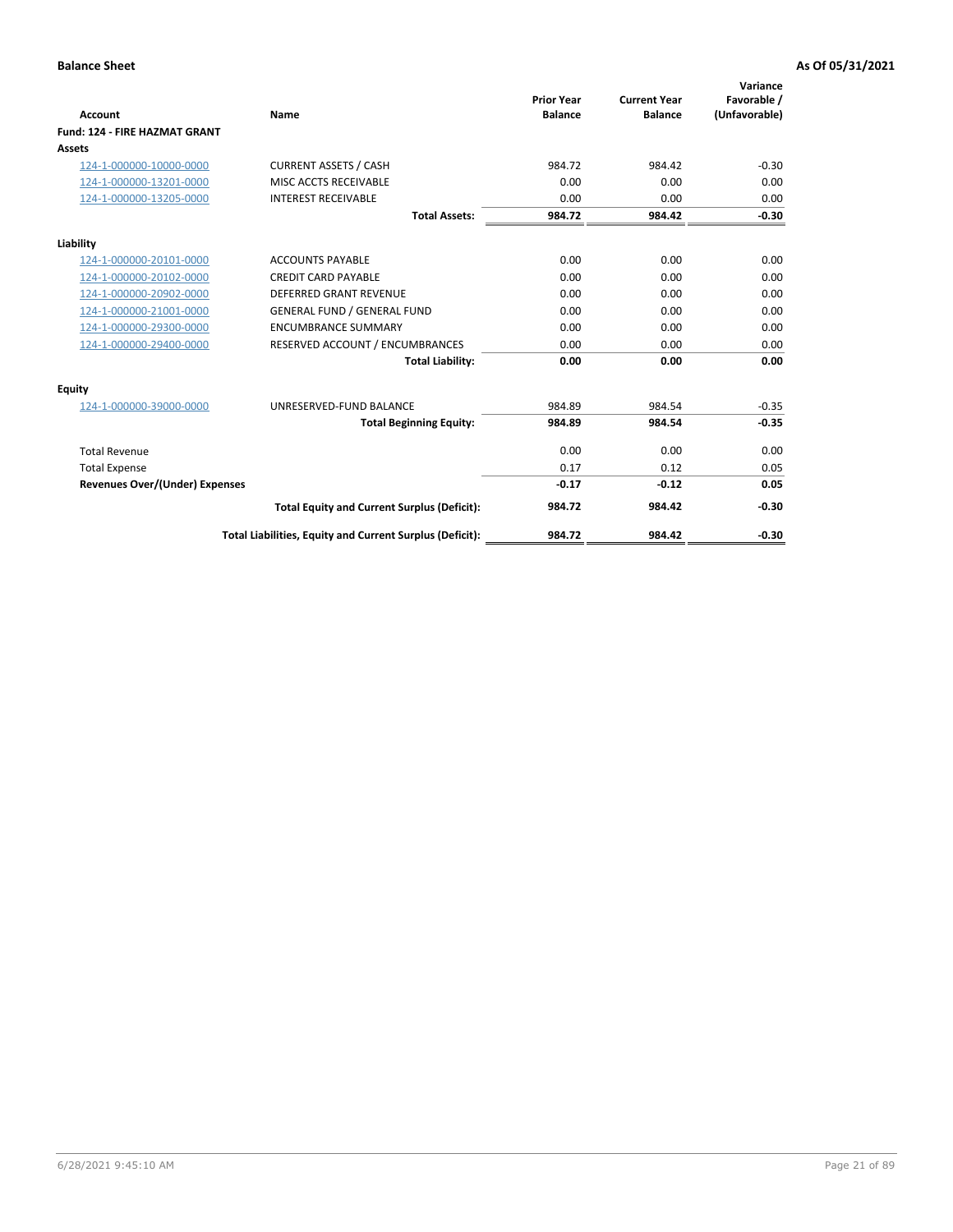| <b>Account</b>                                            | Name                                                     | <b>Prior Year</b><br><b>Balance</b> | <b>Current Year</b><br><b>Balance</b> | Variance<br>Favorable /<br>(Unfavorable) |
|-----------------------------------------------------------|----------------------------------------------------------|-------------------------------------|---------------------------------------|------------------------------------------|
| <b>Fund: 125 - TRAINING &amp; HUMANITIES TEXAS GRANTS</b> |                                                          |                                     |                                       |                                          |
| Assets                                                    |                                                          |                                     |                                       |                                          |
| 125-1-000000-10000-0000                                   | <b>CURRENT ASSETS / CASH</b>                             | 0.00                                | 0.00                                  | 0.00                                     |
| 125-1-000000-13205-0000                                   | <b>INTEREST RECEIVABLE</b>                               | 0.00                                | 0.00                                  | 0.00                                     |
|                                                           | <b>Total Assets:</b>                                     | 0.00                                | 0.00                                  | 0.00                                     |
| Liability                                                 |                                                          |                                     |                                       |                                          |
| 125-1-000000-20101-0000                                   | <b>ACCOUNTS PAYABLE</b>                                  | 0.00                                | 0.00                                  | 0.00                                     |
| 125-1-000000-20102-0000                                   | <b>CREDIT CARD PAYABLE</b>                               | 0.00                                | 0.00                                  | 0.00                                     |
| 125-1-000000-20103-0000                                   | ACCRUED ACCOUNTS PAYABLE                                 | 0.00                                | 0.00                                  | 0.00                                     |
| 125-1-000000-20902-0000                                   | <b>DEFERRED GRANT REVENUE</b>                            | 0.00                                | 0.00                                  | 0.00                                     |
| 125-1-000000-29300-0000                                   | <b>ENCUMBRANCE SUMMARY</b>                               | 0.00                                | 0.00                                  | 0.00                                     |
| 125-1-000000-29400-0000                                   | RESERVED ACCOUNT / ENCUMBRANCES                          | 0.00                                | 0.00                                  | 0.00                                     |
|                                                           | <b>Total Liability:</b>                                  | 0.00                                | 0.00                                  | 0.00                                     |
| Equity                                                    |                                                          |                                     |                                       |                                          |
| 125-1-000000-39000-0000                                   | UNRESERVED-FUND BALANCE                                  | 0.00                                | 0.00                                  | 0.00                                     |
|                                                           | <b>Total Beginning Equity:</b>                           | 0.00                                | 0.00                                  | 0.00                                     |
| <b>Total Revenue</b>                                      |                                                          | 0.00                                | 0.00                                  | 0.00                                     |
| <b>Total Expense</b>                                      |                                                          | 0.00                                | 0.00                                  | 0.00                                     |
| <b>Revenues Over/(Under) Expenses</b>                     |                                                          | 0.00                                | 0.00                                  | 0.00                                     |
|                                                           | <b>Total Equity and Current Surplus (Deficit):</b>       | 0.00                                | 0.00                                  | 0.00                                     |
|                                                           | Total Liabilities, Equity and Current Surplus (Deficit): | 0.00                                | 0.00                                  | 0.00                                     |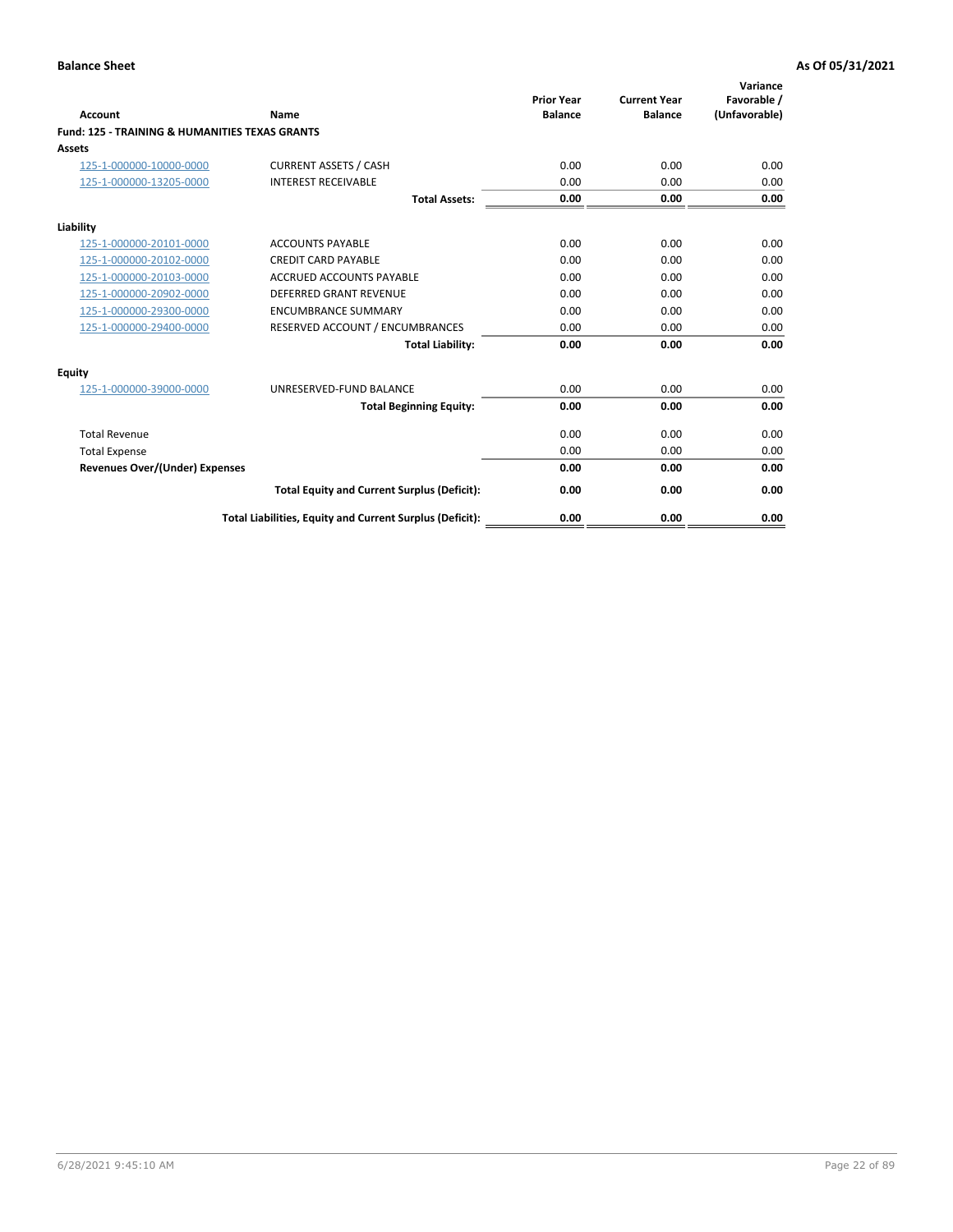| <b>Account</b>                         | Name                                                     | <b>Prior Year</b><br><b>Balance</b> | <b>Current Year</b><br><b>Balance</b> | Variance<br>Favorable /<br>(Unfavorable) |
|----------------------------------------|----------------------------------------------------------|-------------------------------------|---------------------------------------|------------------------------------------|
| <b>Fund: 126 - TIFMAS MOBILIZATION</b> |                                                          |                                     |                                       |                                          |
| Assets                                 |                                                          |                                     |                                       |                                          |
| 126-1-000000-10000-0000                | <b>CURRENT ASSETS / CASH</b>                             | 0.00                                | 0.00                                  | 0.00                                     |
| 126-1-000000-13201-0000                | MISC ACCTS RECEIVABLE                                    | 0.00                                | 0.00                                  | 0.00                                     |
|                                        | <b>Total Assets:</b>                                     | 0.00                                | 0.00                                  | 0.00                                     |
| Liability                              |                                                          |                                     |                                       |                                          |
| 126-1-000000-20101-0000                | <b>ACCOUNTS PAYABLE</b>                                  | 0.00                                | 0.00                                  | 0.00                                     |
| 126-1-000000-20102-0000                | <b>CREDIT CARD PAYABLE</b>                               | 0.00                                | 0.00                                  | 0.00                                     |
| 126-1-000000-39100-0000                | UNRESERVED-RET. EARNINGS                                 | 0.00                                | 0.00                                  | 0.00                                     |
|                                        | <b>Total Liability:</b>                                  | 0.00                                | 0.00                                  | 0.00                                     |
| Equity                                 |                                                          |                                     |                                       |                                          |
| 126-1-000000-39000-0000                | UNRESERVED-FUND BALANCE                                  | 0.00                                | 0.00                                  | 0.00                                     |
|                                        | <b>Total Beginning Equity:</b>                           | 0.00                                | 0.00                                  | 0.00                                     |
| <b>Total Revenue</b>                   |                                                          | 0.00                                | 0.00                                  | 0.00                                     |
| <b>Total Expense</b>                   |                                                          | 0.00                                | 0.00                                  | 0.00                                     |
| Revenues Over/(Under) Expenses         |                                                          | 0.00                                | 0.00                                  | 0.00                                     |
|                                        | <b>Total Equity and Current Surplus (Deficit):</b>       | 0.00                                | 0.00                                  | 0.00                                     |
|                                        | Total Liabilities, Equity and Current Surplus (Deficit): | 0.00                                | 0.00                                  | 0.00                                     |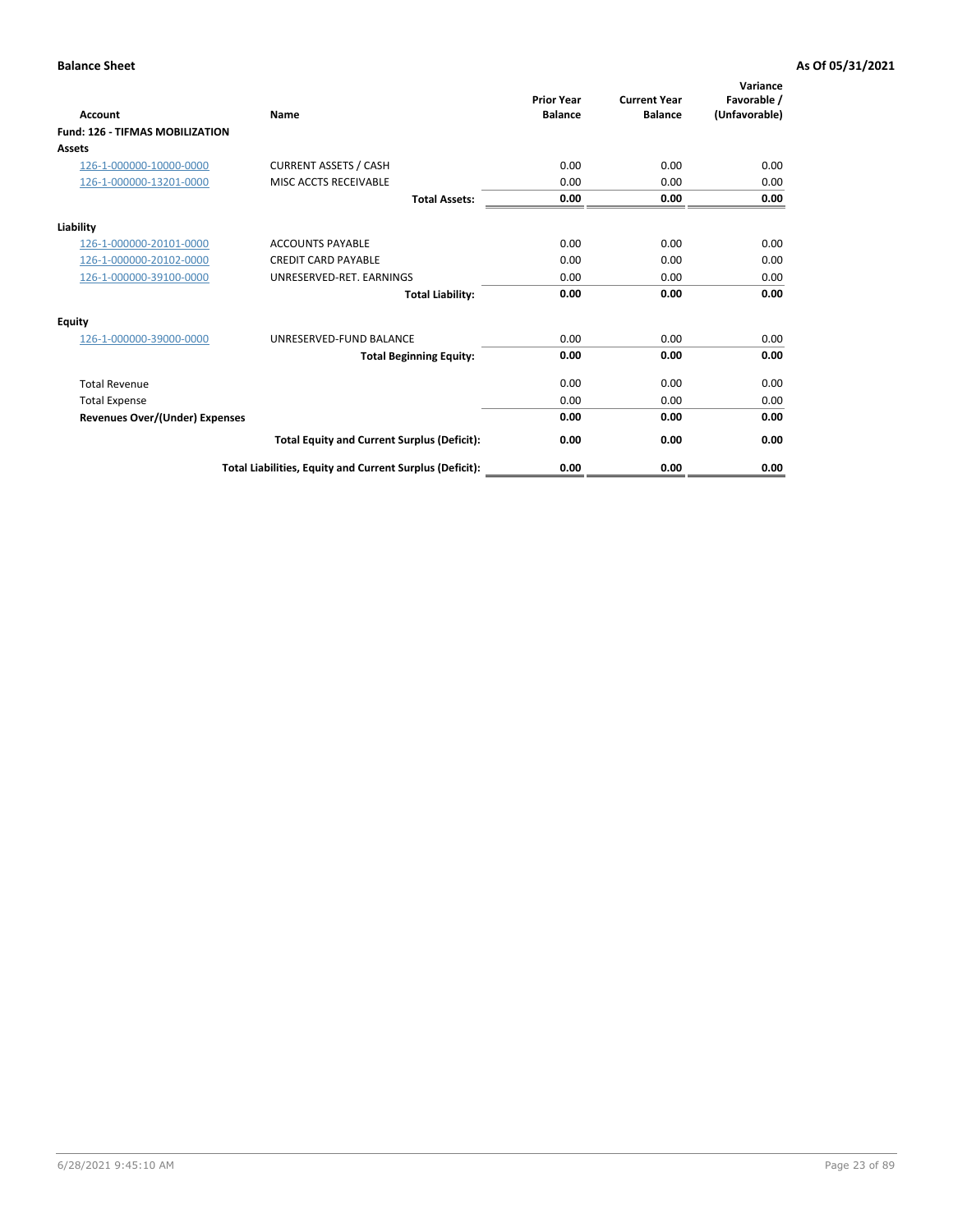| <b>Account</b>                        | Name                                                     | <b>Prior Year</b><br><b>Balance</b> | <b>Current Year</b><br><b>Balance</b> | Variance<br>Favorable /<br>(Unfavorable) |
|---------------------------------------|----------------------------------------------------------|-------------------------------------|---------------------------------------|------------------------------------------|
| Fund: 127 - FIRE GRANT                |                                                          |                                     |                                       |                                          |
| <b>Assets</b>                         |                                                          |                                     |                                       |                                          |
| 127-1-000000-10000-0000               | <b>CURRENT ASSETS / CASH</b>                             | 0.00                                | 0.00                                  | 0.00                                     |
| 127-1-000000-13201-0000               | MISC ACCTS RECEIVABLE                                    | 0.00                                | 0.00                                  | 0.00                                     |
|                                       | <b>Total Assets:</b>                                     | 0.00                                | 0.00                                  | 0.00                                     |
| Liability                             |                                                          |                                     |                                       |                                          |
| 127-1-000000-20101-0000               | <b>ACCOUNTS PAYABLE</b>                                  | 0.00                                | 0.00                                  | 0.00                                     |
|                                       | <b>Total Liability:</b>                                  | 0.00                                | 0.00                                  | 0.00                                     |
| <b>Equity</b>                         |                                                          |                                     |                                       |                                          |
| 127-1-000000-39000-0000               | UNRESERVED-FUND BALANCE                                  | 0.00                                | 0.00                                  | 0.00                                     |
|                                       | <b>Total Beginning Equity:</b>                           | 0.00                                | 0.00                                  | 0.00                                     |
| <b>Total Revenue</b>                  |                                                          | 0.00                                | 0.00                                  | 0.00                                     |
| <b>Total Expense</b>                  |                                                          | 0.00                                | 0.00                                  | 0.00                                     |
| <b>Revenues Over/(Under) Expenses</b> |                                                          | 0.00                                | 0.00                                  | 0.00                                     |
|                                       | <b>Total Equity and Current Surplus (Deficit):</b>       | 0.00                                | 0.00                                  | 0.00                                     |
|                                       | Total Liabilities, Equity and Current Surplus (Deficit): | 0.00                                | 0.00                                  | 0.00                                     |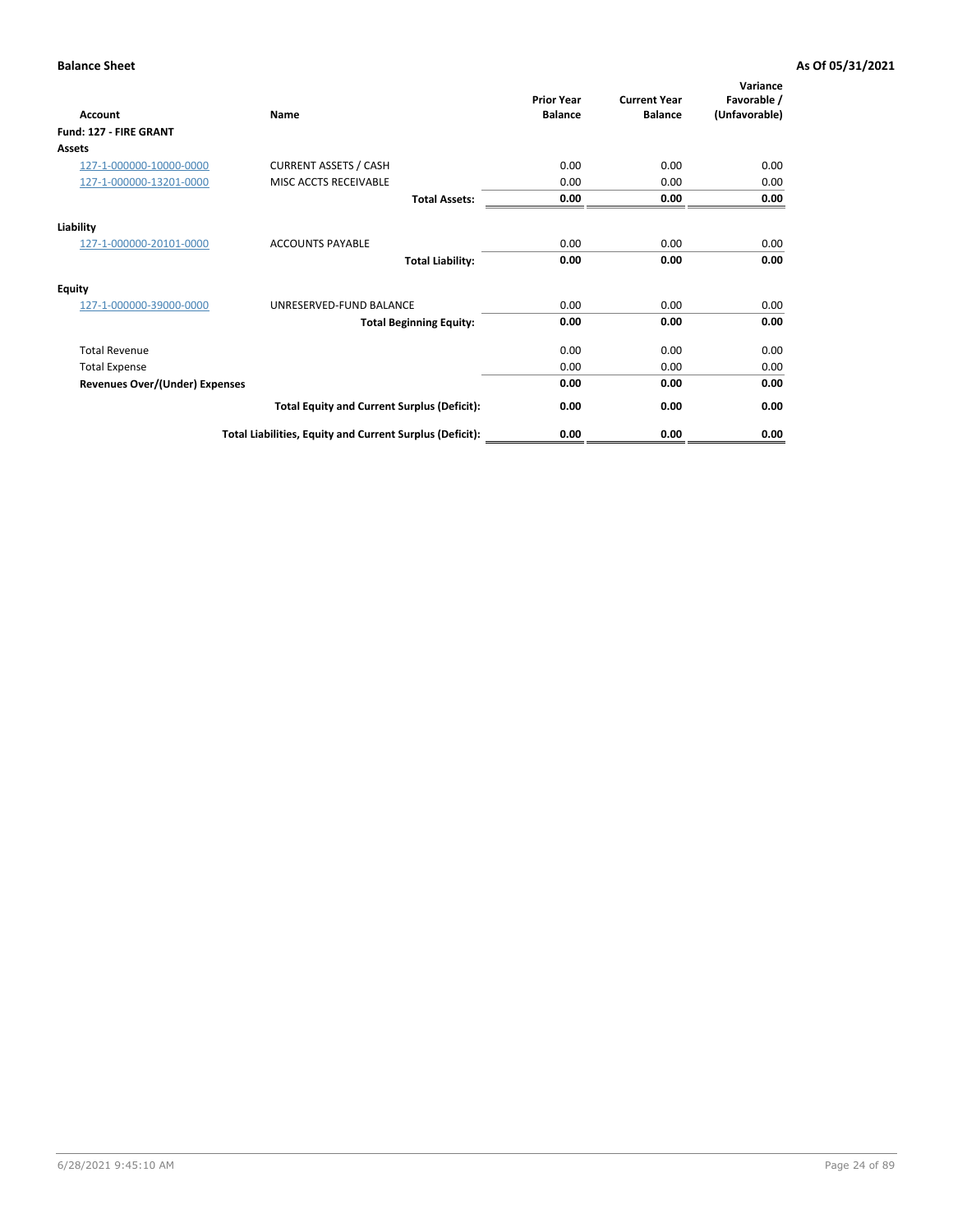| <b>Account</b>                                     | Name                                                     | <b>Prior Year</b><br><b>Balance</b> | <b>Current Year</b><br><b>Balance</b> | Variance<br>Favorable /<br>(Unfavorable) |
|----------------------------------------------------|----------------------------------------------------------|-------------------------------------|---------------------------------------|------------------------------------------|
| Fund: 140 - DEBT SERVICE FUND<br>Assets            |                                                          |                                     |                                       |                                          |
| 140-1-000000-10000-0000                            | <b>CURRENT ASSETS / CASH</b>                             | 718,749.46                          | 558,640.93                            | $-160, 108.53$                           |
| 140-1-000000-12101-0000                            | <b>BOND ISSUANCE COSTS</b>                               | 0.00                                | 0.00                                  | 0.00                                     |
| 140-1-000000-13101-0000                            | <b>TAX RECEIVABLE-CURRENT</b>                            | 68,537.33                           | $-5,085,481.78$                       | $-5,154,019.11$                          |
| 140-1-000000-13102-0000                            | <b>TAXES REC-DELINQUENT</b>                              | 263,340.55                          | 174,319.91                            | $-89,020.64$                             |
| 140-1-000000-13103-0000                            | ALLOW FOR UNCOLLECT TAXES                                | $-54,945.75$                        | $-16,827.27$                          | 38,118.48                                |
| 140-1-000000-13203-0000                            | NON-CURRENT ASSETS / PREPAYMENTS                         | 0.00                                | 0.00                                  | 0.00                                     |
|                                                    | <b>INTEREST RECEIVABLE</b>                               | 0.00                                | 0.00                                  | 0.00                                     |
| 140-1-000000-13205-0000<br>140-1-000000-13221-0000 | MISC A/R - PROPERTY TAXES                                | 52,886.80                           | 51,077.51                             | $-1,809.29$                              |
|                                                    | <b>Total Assets:</b>                                     | 1,048,568.39                        | -4,318,270.70                         | -5,366,839.09                            |
|                                                    |                                                          |                                     |                                       |                                          |
| Liability                                          |                                                          |                                     |                                       |                                          |
| 140-1-000000-20101-0000                            | <b>ACCOUNTS PAYABLE</b>                                  | 0.00                                | 0.00                                  | 0.00                                     |
| 140-1-000000-20102-0000                            | <b>CREDIT CARD PAYABLE</b>                               | 0.00                                | 0.00                                  | 0.00                                     |
| 140-1-000000-20103-0000                            | <b>ACCRUED ACCOUNTS PAYABLE</b>                          | 0.00                                | 0.00                                  | 0.00                                     |
| 140-1-000000-20108-0000                            | MATURED BONDS PAYABLE                                    | 0.00                                | 0.00                                  | 0.00                                     |
| 140-1-000000-20111-0000                            | MATURED INTEREST PAYABLE                                 | 0.00                                | 0.00                                  | 0.00                                     |
| 140-1-000000-20112-0000                            | ACCRUED INTEREST PAYABLE                                 | 0.00                                | 0.00                                  | 0.00                                     |
| 140-1-000000-20203-0000                            | <b>DEFERRED TAX REVENUE</b>                              | 266,603.16                          | $-4,938,168.20$                       | 5,204,771.36                             |
| 140-1-000000-21001-0000                            | <b>GENERAL FUND / GENERAL FUND</b>                       | 0.00                                | 0.00                                  | 0.00                                     |
| 140-1-000000-21040-0000                            | DUE TO / GENERAL CIP FUND                                | 0.00                                | 0.00                                  | 0.00                                     |
| 140-1-000000-29300-0000                            | <b>ENCUMBRANCE SUMMARY</b>                               | 0.00                                | 0.00                                  | 0.00                                     |
| 140-1-000000-29400-0000                            | RESERVED ACCOUNT / ENCUMBRANCES                          | 0.00                                | 0.00                                  | 0.00                                     |
|                                                    | <b>Total Liability:</b>                                  | 266,603.16                          | -4,938,168.20                         | 5,204,771.36                             |
| Equity                                             |                                                          |                                     |                                       |                                          |
| 140-1-000000-39000-0000                            | UNRESERVED-FUND BALANCE                                  | 981,993.42                          | 603,204.23                            | -378,789.19                              |
|                                                    | <b>Total Beginning Equity:</b>                           | 981,993.42                          | 603,204.23                            | $-378,789.19$                            |
|                                                    |                                                          |                                     |                                       |                                          |
| <b>Total Revenue</b>                               |                                                          | 6,184,504.48                        | 6,220,582.57                          | 36,078.09                                |
| <b>Total Expense</b>                               |                                                          | 6,384,532.67                        | 6,203,889.30                          | 180,643.37                               |
| <b>Revenues Over/(Under) Expenses</b>              |                                                          | $-200,028.19$                       | 16,693.27                             | 216,721.46                               |
|                                                    | <b>Total Equity and Current Surplus (Deficit):</b>       | 781,965.23                          | 619,897.50                            | $-162,067.73$                            |
|                                                    | Total Liabilities, Equity and Current Surplus (Deficit): | 1,048,568.39                        | -4,318,270.70                         | -5,366,839.09                            |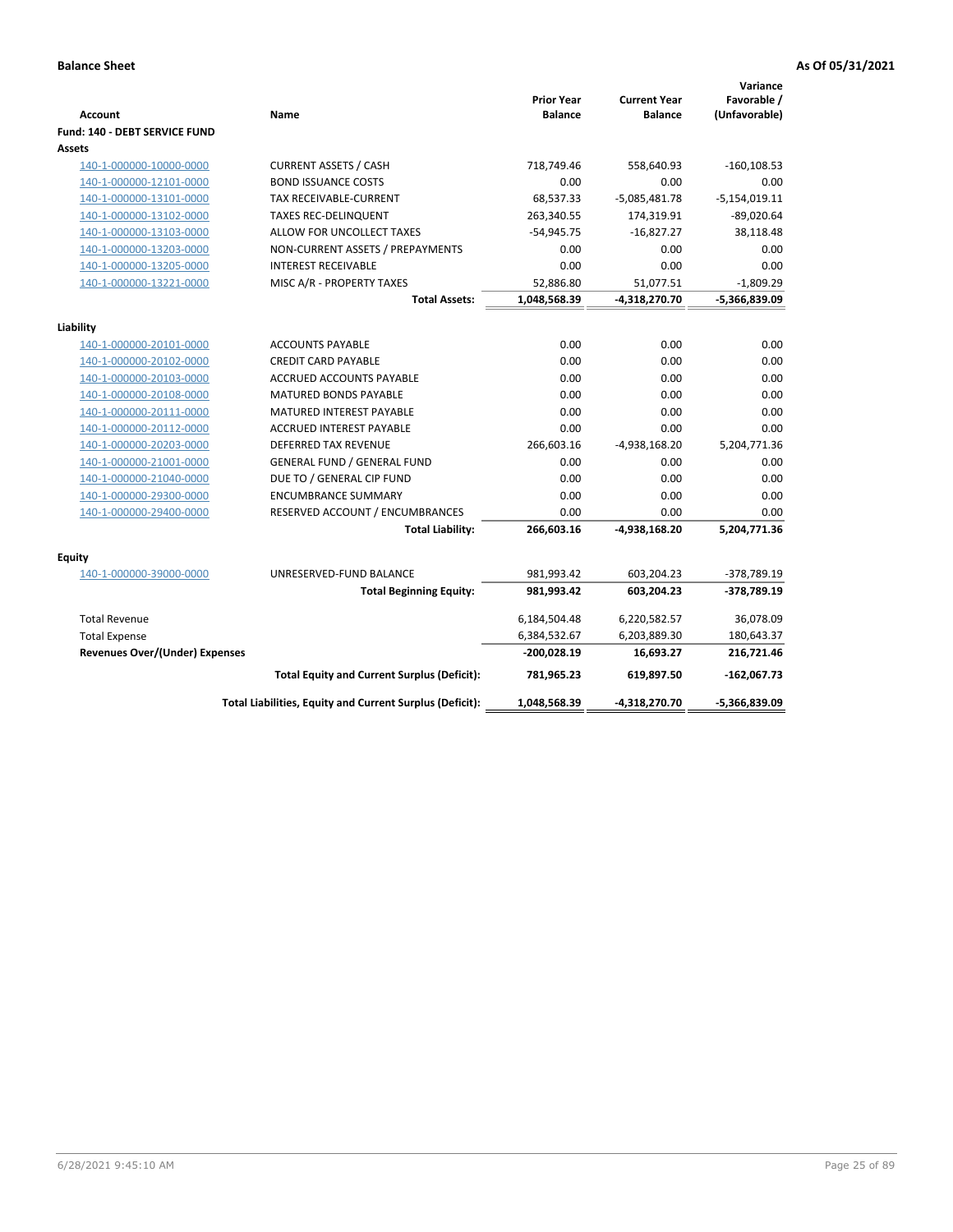|                                                     |                                                          | <b>Prior Year</b> | <b>Current Year</b> | Variance<br>Favorable / |
|-----------------------------------------------------|----------------------------------------------------------|-------------------|---------------------|-------------------------|
| <b>Account</b>                                      | Name                                                     | <b>Balance</b>    | <b>Balance</b>      | (Unfavorable)           |
| <b>Fund: 160 - GENERAL CAPITAL IMPROVEMENT FUND</b> |                                                          |                   |                     |                         |
| Assets                                              |                                                          |                   |                     |                         |
| 160-1-000000-10000-0000                             | <b>CURRENT ASSETS / CASH</b>                             | 3,416,743.61      | 5,678,046.85        | 2,261,303.24            |
| 160-1-000000-11402-0000                             | 2002 CO'S                                                | 256,342.86        | 256,580.33          | 237.47                  |
| 160-1-000000-11514-0000                             | EXCHANGE BLDG - TX DAILY ACCOUNT 1157                    | 229,245.87        | 229,498.29          | 252.42                  |
| 160-1-000000-11515-0000                             | 2019 GO STREET BOND PROCEEDS - TX TERN                   | 14,714,398.12     | 10,974,796.47       | $-3,739,601.65$         |
| 160-1-000000-11517-0000                             | <b>EXCHANGE BLDG - TX TERM</b>                           | 0.00              | 0.00                | 0.00                    |
| 160-1-000000-11520-0000                             | <b>CERTIFICATES OF DEPOSIT</b>                           | 0.00              | 0.00                | 0.00                    |
| 160-1-000000-11602-0000                             | 2001 CO                                                  | 0.00              | 0.00                | 0.00                    |
| 160-1-000000-11603-0000                             | 2001-A CO'S                                              | 77,488.90         | 77,570.50           | 81.60                   |
| 160-1-000000-13201-0000                             | MISC ACCTS RECEIVABLE                                    | 7,311.00          | 7,311.00            | 0.00                    |
| 160-1-000000-13205-0000                             | <b>INTEREST RECEIVABLE</b>                               | 0.00              | 0.00                | 0.00                    |
| 160-1-000000-14035-0000                             | DEBT SERVICE / DEBT SERVICE FUND                         | 0.00              | 0.00                | 0.00                    |
|                                                     | <b>Total Assets:</b>                                     | 18,701,530.36     | 17,223,803.44       | $-1,477,726.92$         |
| Liability                                           |                                                          |                   |                     |                         |
| 160-1-000000-20101-0000                             | <b>ACCOUNTS PAYABLE</b>                                  | 0.00              | 0.00                | 0.00                    |
| 160-1-000000-20102-0000                             | <b>CREDIT CARD PAYABLE</b>                               | 0.00              | 0.00                | 0.00                    |
| 160-1-000000-20103-0000                             | <b>ACCRUED ACCOUNTS PAYABLE</b>                          | 0.00              | 0.00                | 0.00                    |
| 160-1-000000-20113-0000                             | <b>DEVELOPERS ESCROW</b>                                 | 0.00              | 0.00                | 0.00                    |
| 160-1-000000-20139-0000                             | RETAINAGES PAYABLE                                       | $-0.03$           | 18,715.12           | $-18,715.15$            |
| 160-1-000000-20902-0000                             | <b>DEFERRED GRANT REVENUE</b>                            | 0.00              | 0.00                | 0.00                    |
| 160-1-000000-21001-0000                             | <b>GENERAL FUND / GENERAL FUND</b>                       | 0.00              | 0.00                | 0.00                    |
| 160-1-000000-21035-0000                             | DEBT SERVICE / DUE TO DEBT SERVICE                       | 0.00              | 0.00                | 0.00                    |
| 160-1-000000-21101-0000                             | ENTERPRISE / WTR/WWTR UTILITY FUND                       | 0.00              | 0.00                | 0.00                    |
| 160-1-000000-29300-0000                             | <b>ENCUMBRANCE SUMMARY</b>                               | 0.00              | 0.00                | 0.00                    |
| 160-1-000000-29400-0100                             | RESERVED ACCOUNT / ENCUMBRANCES                          | 0.00              | 0.00                | 0.00                    |
|                                                     | <b>Total Liability:</b>                                  | $-0.03$           | 18,715.12           | $-18,715.15$            |
|                                                     |                                                          |                   |                     |                         |
| <b>Equity</b>                                       |                                                          |                   |                     |                         |
| 160-1-000000-39000-0000                             | UNRESERVED-FUND BALANCE                                  | 3,121,492.13      | 17,988,577.88       | 14,867,085.75           |
|                                                     | <b>Total Beginning Equity:</b>                           | 3,121,492.13      | 17,988,577.88       | 14,867,085.75           |
| <b>Total Revenue</b>                                |                                                          | 16,462,978.23     | 5,902,968.75        | $-10,560,009.48$        |
| <b>Total Expense</b>                                |                                                          | 882,939.97        | 6,686,458.31        | -5,803,518.34           |
| <b>Revenues Over/(Under) Expenses</b>               |                                                          | 15,580,038.26     | -783,489.56         | $-16,363,527.82$        |
|                                                     | <b>Total Equity and Current Surplus (Deficit):</b>       | 18,701,530.39     | 17,205,088.32       | -1,496,442.07           |
|                                                     | Total Liabilities, Equity and Current Surplus (Deficit): | 18,701,530.36     | 17,223,803.44       | -1,477,726.92           |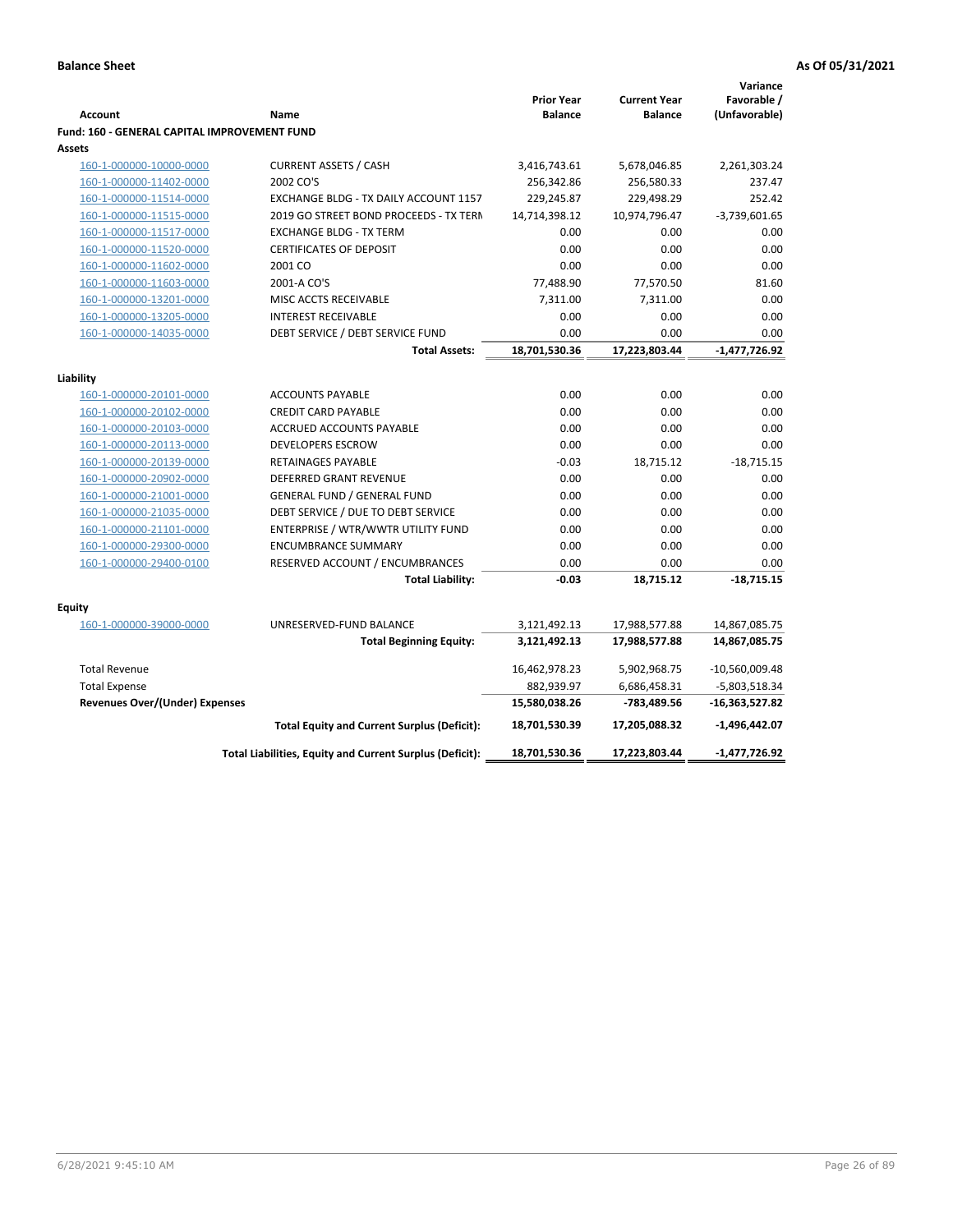| <b>Account</b>                       | Name                                                     | <b>Prior Year</b><br><b>Balance</b> | <b>Current Year</b><br><b>Balance</b> | Variance<br>Favorable /<br>(Unfavorable) |
|--------------------------------------|----------------------------------------------------------|-------------------------------------|---------------------------------------|------------------------------------------|
| Fund: 161 - STREET CONSTRUCTION FUND |                                                          |                                     |                                       |                                          |
| <b>Assets</b>                        |                                                          |                                     |                                       |                                          |
| 161-1-000000-10000-0000              | <b>CURRENT ASSETS / CASH</b>                             | 837,982.05                          | $-365,229.14$                         | $-1,203,211.19$                          |
| 161-1-000000-11003-0000              | 2010 CO'S                                                | 0.00                                | 0.00                                  | 0.00                                     |
| 161-1-000000-13205-0000              | <b>INTEREST RECEIVABLE</b>                               | 0.00                                | 0.00                                  | 0.00                                     |
| 161-1-000000-14035-0000              | DEBT SERVICE / DEBT SERVICE FUND                         | 0.00                                | 0.00                                  | 0.00                                     |
|                                      | <b>Total Assets:</b>                                     | 837,982.05                          | $-365,229.14$                         | $-1,203,211.19$                          |
| Liability                            |                                                          |                                     |                                       |                                          |
| 161-1-000000-20101-0000              | <b>ACCOUNTS PAYABLE</b>                                  | 0.00                                | 0.00                                  | 0.00                                     |
| 161-1-000000-20102-0000              | <b>CREDIT CARD PAYABLE</b>                               | 0.00                                | 0.00                                  | 0.00                                     |
| 161-1-000000-20103-0000              | <b>ACCRUED ACCOUNTS PAYABLE</b>                          | 0.00                                | 0.00                                  | 0.00                                     |
| 161-1-000000-20139-0000              | <b>RETAINAGES PAYABLE</b>                                | 0.00                                | 61,400.17                             | $-61,400.17$                             |
| 161-1-000000-21001-0000              | <b>GENERAL FUND / GENERAL FUND</b>                       | 0.00                                | 0.00                                  | 0.00                                     |
| 161-1-000000-21035-0000              | DEBT SERVICE / DUE TO DEBT SERVICE                       | 0.00                                | 0.00                                  | 0.00                                     |
| 161-1-000000-29300-0000              | <b>ENCUMBRANCE SUMMARY</b>                               | 0.00                                | 0.00                                  | 0.00                                     |
| 161-1-000000-29400-0100              | RESERVED ACCOUNT / ENCUMBRANCES                          | 0.00                                | 0.00                                  | 0.00                                     |
|                                      | <b>Total Liability:</b>                                  | 0.00                                | 61,400.17                             | $-61,400.17$                             |
| <b>Equity</b>                        |                                                          |                                     |                                       |                                          |
| 161-1-000000-39000-0000              | UNRESERVED-FUND BALANCE                                  | 869,625.59                          | 657,106.80                            | $-212,518.79$                            |
|                                      | <b>Total Beginning Equity:</b>                           | 869,625.59                          | 657,106.80                            | $-212,518.79$                            |
| <b>Total Revenue</b>                 |                                                          | 8,836.81                            | 79.94                                 | $-8,756.87$                              |
| <b>Total Expense</b>                 |                                                          | 40,480.35                           | 1,083,816.05                          | $-1,043,335.70$                          |
| Revenues Over/(Under) Expenses       |                                                          | $-31,643.54$                        | $-1,083,736.11$                       | $-1,052,092.57$                          |
|                                      | <b>Total Equity and Current Surplus (Deficit):</b>       | 837,982.05                          | $-426,629.31$                         | $-1,264,611.36$                          |
|                                      | Total Liabilities, Equity and Current Surplus (Deficit): | 837,982.05                          | $-365,229.14$                         | $-1,203,211.19$                          |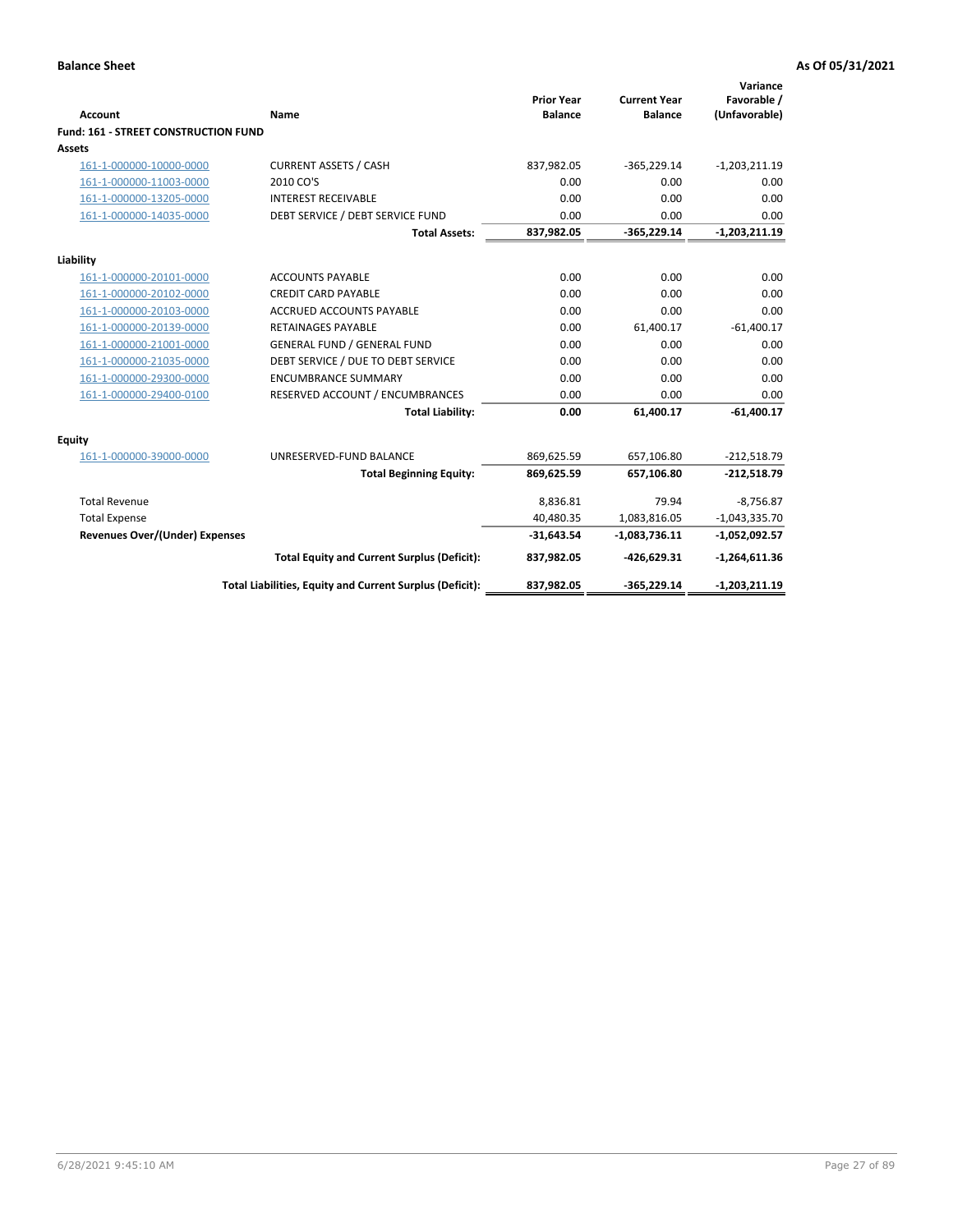| Account                                         | Name                                                     | <b>Prior Year</b><br><b>Balance</b> | <b>Current Year</b><br><b>Balance</b> | Variance<br>Favorable /<br>(Unfavorable) |
|-------------------------------------------------|----------------------------------------------------------|-------------------------------------|---------------------------------------|------------------------------------------|
| <b>Fund: 162 - GRAHAM PARK RENOVATIONS FUND</b> |                                                          |                                     |                                       |                                          |
| <b>Assets</b>                                   |                                                          |                                     |                                       |                                          |
| 162-1-000000-10000-0000                         | <b>CURRENT ASSETS / CASH</b>                             | 0.00                                | 0.00                                  | 0.00                                     |
| 162-1-000000-13201-0000                         | MISC ACCTS RECEIVABLE                                    | 0.00                                | 0.00                                  | 0.00                                     |
|                                                 | <b>Total Assets:</b>                                     | 0.00                                | 0.00                                  | 0.00                                     |
| Liability                                       |                                                          |                                     |                                       |                                          |
| 162-1-000000-20101-0000                         | <b>ACCOUNTS PAYABLE</b>                                  | 0.00                                | 0.00                                  | 0.00                                     |
| 162-1-000000-20139-0000                         | <b>RETAINAGES PAYABLE</b>                                | 0.00                                | 0.00                                  | 0.00                                     |
| 162-1-000000-20202-0000                         | <b>DEFERRED REVENUE</b>                                  | 0.00                                | 0.00                                  | 0.00                                     |
| 162-1-000000-29300-0000                         | <b>ENCUMBRANCE SUMMARY</b>                               | 0.00                                | 0.00                                  | 0.00                                     |
| 162-1-000000-29400-0000                         | RESERVED ACCOUNT / ENCUMBRANCES                          | 0.00                                | 0.00                                  | 0.00                                     |
|                                                 | <b>Total Liability:</b>                                  | 0.00                                | 0.00                                  | 0.00                                     |
| Equity                                          |                                                          |                                     |                                       |                                          |
| 162-1-000000-39000-0000                         | UNRESERVED-FUND BALANCE                                  | 0.00                                | 0.00                                  | 0.00                                     |
|                                                 | <b>Total Beginning Equity:</b>                           | 0.00                                | 0.00                                  | 0.00                                     |
| <b>Total Revenue</b>                            |                                                          | 0.00                                | 0.00                                  | 0.00                                     |
| <b>Total Expense</b>                            |                                                          | 0.00                                | 0.00                                  | 0.00                                     |
| <b>Revenues Over/(Under) Expenses</b>           |                                                          | 0.00                                | 0.00                                  | 0.00                                     |
|                                                 | <b>Total Equity and Current Surplus (Deficit):</b>       | 0.00                                | 0.00                                  | 0.00                                     |
|                                                 | Total Liabilities, Equity and Current Surplus (Deficit): | 0.00                                | 0.00                                  | 0.00                                     |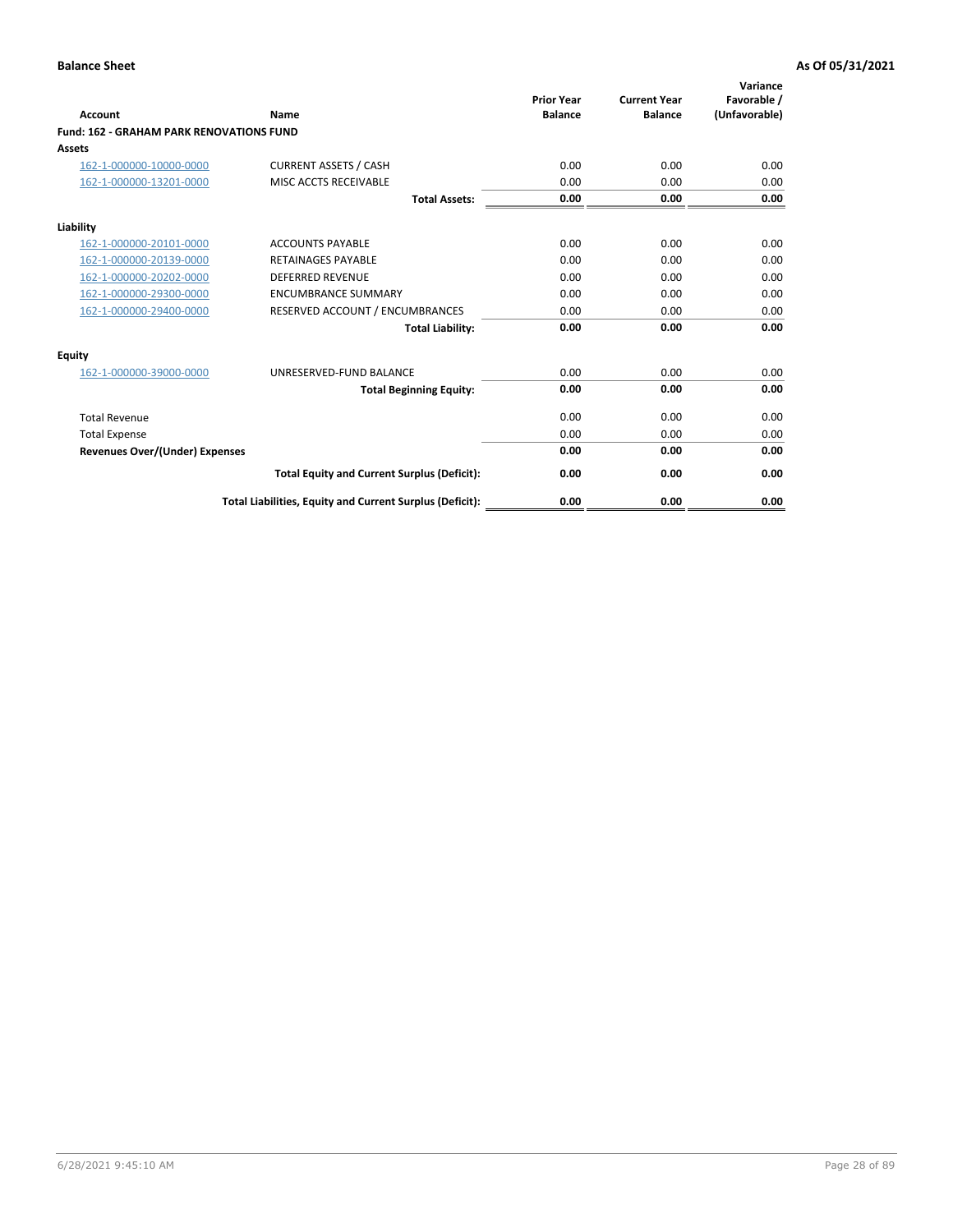|                                              |                                                          | <b>Prior Year</b> | <b>Current Year</b> | Variance<br>Favorable / |
|----------------------------------------------|----------------------------------------------------------|-------------------|---------------------|-------------------------|
| <b>Account</b>                               | Name                                                     | <b>Balance</b>    | <b>Balance</b>      | (Unfavorable)           |
| <b>Fund: 163 - SECO STIMULAS BLOCK GRANT</b> |                                                          |                   |                     |                         |
| Assets                                       |                                                          |                   |                     |                         |
| 163-1-000000-10000-0000                      | <b>CURRENT ASSETS / CASH</b>                             | 0.00              | 0.00                | 0.00                    |
| 163-1-000000-13201-0000                      | MISC ACCTS RECEIVABLE                                    | 0.00              | 0.00                | 0.00                    |
| 163-1-000000-13205-0000                      | <b>INTEREST RECEIVABLE</b>                               | 0.00              | 0.00                | 0.00                    |
|                                              | <b>Total Assets:</b>                                     | 0.00              | 0.00                | 0.00                    |
| Liability                                    |                                                          |                   |                     |                         |
| 163-1-000000-20101-0000                      | <b>ACCOUNTS PAYABLE</b>                                  | 0.00              | 0.00                | 0.00                    |
| 163-1-000000-20102-0000                      | <b>CREDIT CARD PAYABLE</b>                               | 0.00              | 0.00                | 0.00                    |
| 163-1-000000-20103-0000                      | <b>ACCRUED ACCOUNTS PAYABLE</b>                          | 0.00              | 0.00                | 0.00                    |
| 163-1-000000-20139-0000                      | <b>RETAINAGES PAYABLE</b>                                | 0.00              | 0.00                | 0.00                    |
| 163-1-000000-20902-0000                      | <b>DEFERRED GRANT REVENUE</b>                            | 0.00              | 0.00                | 0.00                    |
| 163-1-000000-29300-0000                      | <b>ENCUMBRANCE SUMMARY</b>                               | 0.00              | 0.00                | 0.00                    |
| 163-1-000000-29400-0100                      | RESERVED ACCOUNT / ENCUMBRANCES                          | 0.00              | 0.00                | 0.00                    |
|                                              | <b>Total Liability:</b>                                  | 0.00              | 0.00                | 0.00                    |
| <b>Equity</b>                                |                                                          |                   |                     |                         |
| 163-1-000000-39000-0000                      | UNRESERVED-FUND BALANCE                                  | 0.00              | 0.00                | 0.00                    |
|                                              | <b>Total Beginning Equity:</b>                           | 0.00              | 0.00                | 0.00                    |
| <b>Total Revenue</b>                         |                                                          | 0.00              | 0.00                | 0.00                    |
| <b>Total Expense</b>                         |                                                          | 0.00              | 0.00                | 0.00                    |
| Revenues Over/(Under) Expenses               |                                                          | 0.00              | 0.00                | 0.00                    |
|                                              | <b>Total Equity and Current Surplus (Deficit):</b>       | 0.00              | 0.00                | 0.00                    |
|                                              | Total Liabilities, Equity and Current Surplus (Deficit): | 0.00              | 0.00                | 0.00                    |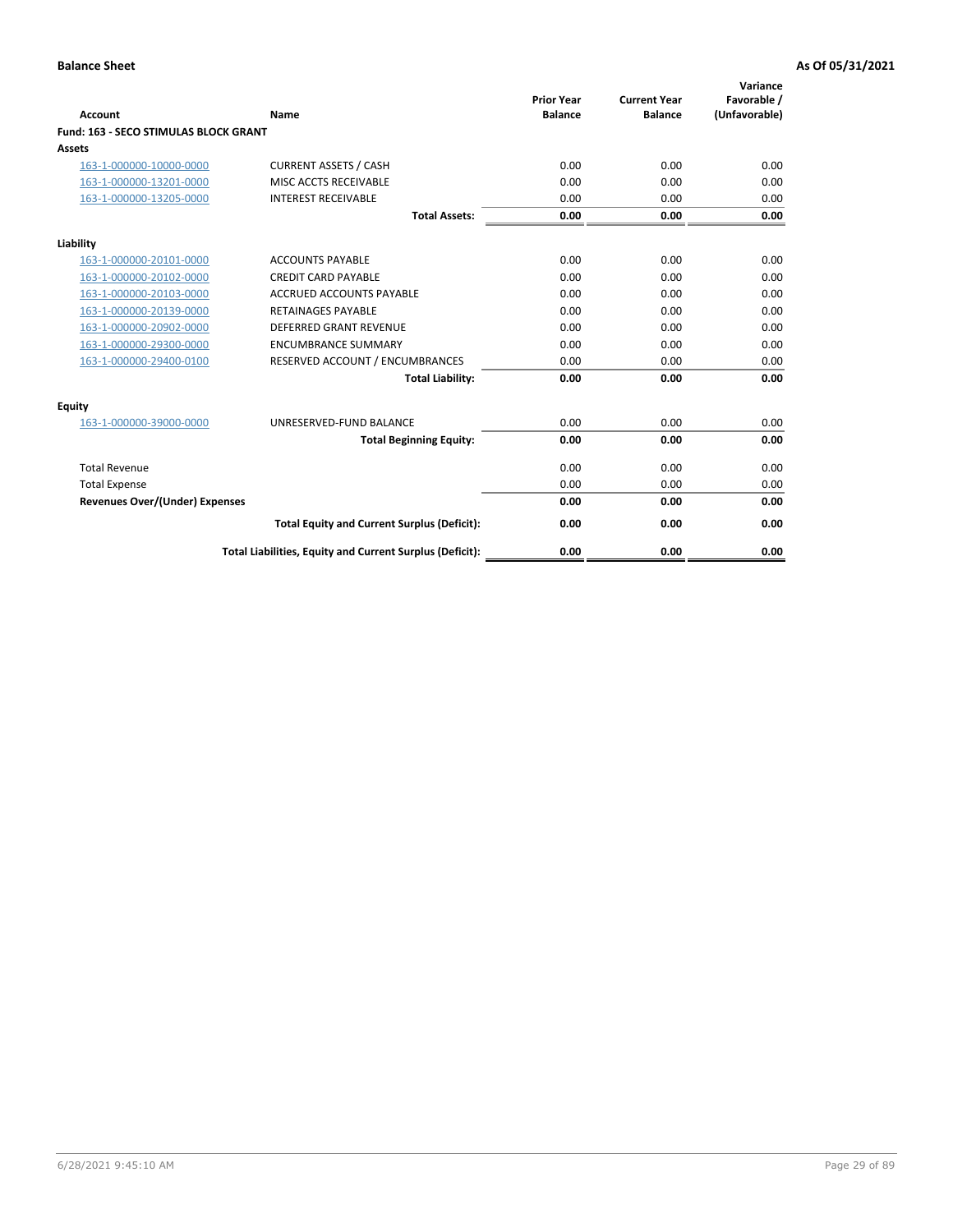| <b>Account</b>                        | <b>Name</b>                                              | <b>Prior Year</b><br><b>Balance</b> | <b>Current Year</b><br><b>Balance</b> | Variance<br>Favorable /<br>(Unfavorable) |
|---------------------------------------|----------------------------------------------------------|-------------------------------------|---------------------------------------|------------------------------------------|
| Fund: 164 - 2013 CO CAPITAL FUND      |                                                          |                                     |                                       |                                          |
| Assets                                |                                                          |                                     |                                       |                                          |
| 164-1-000000-10000-0000               | <b>CURRENT ASSETS / CASH</b>                             | 32,861.91                           | 32,906.68                             | 44.77                                    |
| 164-1-000000-11508-0000               | 2013 CO'S PROJ CONST                                     | 2,083.42                            | 2,085.72                              | 2.30                                     |
| 164-1-000000-11509-0000               | 2013 CO'S DEBT SERVICE                                   | 0.00                                | 0.00                                  | 0.00                                     |
| 164-1-000000-13205-0000               | <b>INTEREST RECEIVABLE</b>                               | 0.00                                | 0.00                                  | 0.00                                     |
| 164-1-000000-14035-0000               | DEBT SERVICE / DEBT SERVICE FUND                         | 0.00                                | 0.00                                  | 0.00                                     |
|                                       | <b>Total Assets:</b>                                     | 34,945.33                           | 34,992.40                             | 47.07                                    |
| Liability                             |                                                          |                                     |                                       |                                          |
| 164-1-000000-20101-0000               | <b>ACCOUNTS PAYABLE</b>                                  | 0.00                                | 0.00                                  | 0.00                                     |
| 164-1-000000-20102-0000               | <b>CREDIT CARD PAYABLE</b>                               | 0.00                                | 0.00                                  | 0.00                                     |
| 164-1-000000-20103-0000               | <b>ACCRUED ACCOUNTS PAYABLE</b>                          | 0.00                                | 0.00                                  | 0.00                                     |
| 164-1-000000-20139-0000               | <b>RETAINAGES PAYABLE</b>                                | 0.00                                | 0.00                                  | 0.00                                     |
| 164-1-000000-21001-0000               | <b>GENERAL FUND / GENERAL FUND</b>                       | 0.00                                | 0.00                                  | 0.00                                     |
| 164-1-000000-21035-0000               | DEBT SERVICE / DUE TO DEBT SERVICE                       | 0.00                                | 0.00                                  | 0.00                                     |
| 164-1-000000-29300-0000               | <b>ENCUMBRANCE SUMMARY</b>                               | 0.00                                | 0.00                                  | 0.00                                     |
| 164-1-000000-29400-0100               | RESERVED ACCOUNT / ENCUMBRANCES                          | 0.00                                | 0.00                                  | 0.00                                     |
|                                       | <b>Total Liability:</b>                                  | 0.00                                | 0.00                                  | 0.00                                     |
| Equity                                |                                                          |                                     |                                       |                                          |
| 164-1-000000-39000-0000               | UNRESERVED-FUND BALANCE                                  | 34,601.73                           | 34,976.69                             | 374.96                                   |
|                                       | <b>Total Beginning Equity:</b>                           | 34,601.73                           | 34,976.69                             | 374.96                                   |
| <b>Total Revenue</b>                  |                                                          | 350.37                              | 20.48                                 | $-329.89$                                |
| <b>Total Expense</b>                  |                                                          | 6.77                                | 4.77                                  | 2.00                                     |
| <b>Revenues Over/(Under) Expenses</b> |                                                          | 343.60                              | 15.71                                 | $-327.89$                                |
|                                       | <b>Total Equity and Current Surplus (Deficit):</b>       | 34,945.33                           | 34,992.40                             | 47.07                                    |
|                                       | Total Liabilities, Equity and Current Surplus (Deficit): | 34,945.33                           | 34,992.40                             | 47.07                                    |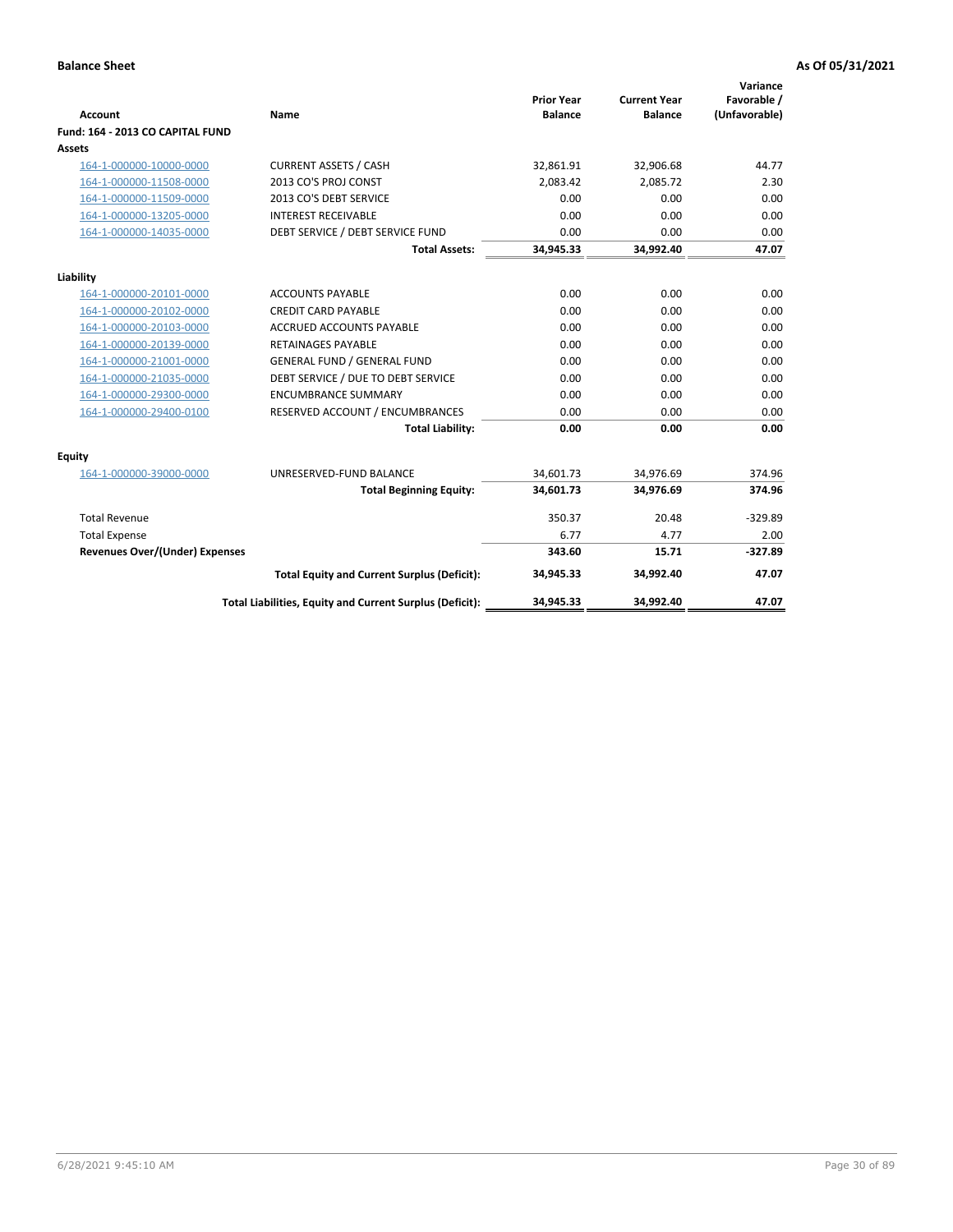| <b>Account</b>                        | Name                                                     | <b>Prior Year</b><br><b>Balance</b> | <b>Current Year</b><br><b>Balance</b> | Variance<br>Favorable /<br>(Unfavorable) |
|---------------------------------------|----------------------------------------------------------|-------------------------------------|---------------------------------------|------------------------------------------|
| Fund: 165 - 2014 GO FUND              |                                                          |                                     |                                       |                                          |
| Assets                                |                                                          |                                     |                                       |                                          |
| 165-1-000000-10000-0000               | <b>CURRENT ASSETS / CASH</b>                             | $-8,613.63$                         | $-8,613.63$                           | 0.00                                     |
| 165-1-000000-11003-0000               | 2010 CO'S                                                | 0.00                                | 0.00                                  | 0.00                                     |
| 165-1-000000-11202-0000               | 2014 GO STREET BONDS                                     | 0.00                                | 0.00                                  | 0.00                                     |
| 165-1-000000-11511-0000               | <b>2015 GO PROJECT CONSTRUCTION</b>                      | 801,834.28                          | 802,717.23                            | 882.95                                   |
| 165-1-000000-11520-0000               | <b>CERTIFICATES OF DEPOSIT</b>                           | 0.00                                | 0.00                                  | 0.00                                     |
| 165-1-000000-11530-0000               | <b>TexasTERM CP</b>                                      | 0.00                                | 0.00                                  | 0.00                                     |
| 165-1-000000-13201-0000               | MISC ACCTS RECEIVABLE                                    | 0.00                                | 0.00                                  | 0.00                                     |
| 165-1-000000-13205-0000               | <b>INTEREST RECEIVABLE</b>                               | 0.00                                | 0.00                                  | 0.00                                     |
| 165-1-000000-14035-0000               | DEBT SERVICE / DEBT SERVICE FUND                         | 0.00                                | 0.00                                  | 0.00                                     |
|                                       | <b>Total Assets:</b>                                     | 793,220.65                          | 794,103.60                            | 882.95                                   |
| Liability                             |                                                          |                                     |                                       |                                          |
| 165-1-000000-20101-0000               | <b>ACCOUNTS PAYABLE</b>                                  | 0.00                                | 0.00                                  | 0.00                                     |
| 165-1-000000-20102-0000               | <b>CREDIT CARD PAYABLE</b>                               | 0.00                                | 0.00                                  | 0.00                                     |
| 165-1-000000-20103-0000               | <b>ACCRUED ACCOUNTS PAYABLE</b>                          | 0.00                                | 0.00                                  | 0.00                                     |
| 165-1-000000-20139-0000               | <b>RETAINAGES PAYABLE</b>                                | 0.00                                | 0.00                                  | 0.00                                     |
| 165-1-000000-21001-0000               | <b>GENERAL FUND / GENERAL FUND</b>                       | 0.00                                | 0.00                                  | 0.00                                     |
| 165-1-000000-21035-0000               | DEBT SERVICE / DUE TO DEBT SERVICE                       | 0.00                                | 0.00                                  | 0.00                                     |
| 165-1-000000-29300-0000               | <b>ENCUMBRANCE SUMMARY</b>                               | 0.00                                | 0.00                                  | 0.00                                     |
| 165-1-000000-29400-0100               | RESERVED ACCOUNT / ENCUMBRANCES                          | 0.00                                | 0.00                                  | 0.00                                     |
|                                       | <b>Total Liability:</b>                                  | 0.00                                | 0.00                                  | 0.00                                     |
| Equity                                |                                                          |                                     |                                       |                                          |
| 165-1-000000-39000-0000               | UNRESERVED-FUND BALANCE                                  | 785,908.22                          | 793,719.47                            | 7,811.25                                 |
|                                       | <b>Total Beginning Equity:</b>                           | 785,908.22                          | 793,719.47                            | 7,811.25                                 |
| <b>Total Revenue</b>                  |                                                          | 7,312.43                            | 384.13                                | $-6,928.30$                              |
| <b>Total Expense</b>                  |                                                          | 0.00                                | 0.00                                  | 0.00                                     |
| <b>Revenues Over/(Under) Expenses</b> |                                                          | 7,312.43                            | 384.13                                | $-6,928.30$                              |
|                                       | <b>Total Equity and Current Surplus (Deficit):</b>       | 793,220.65                          | 794,103.60                            | 882.95                                   |
|                                       | Total Liabilities, Equity and Current Surplus (Deficit): | 793,220.65                          | 794,103.60                            | 882.95                                   |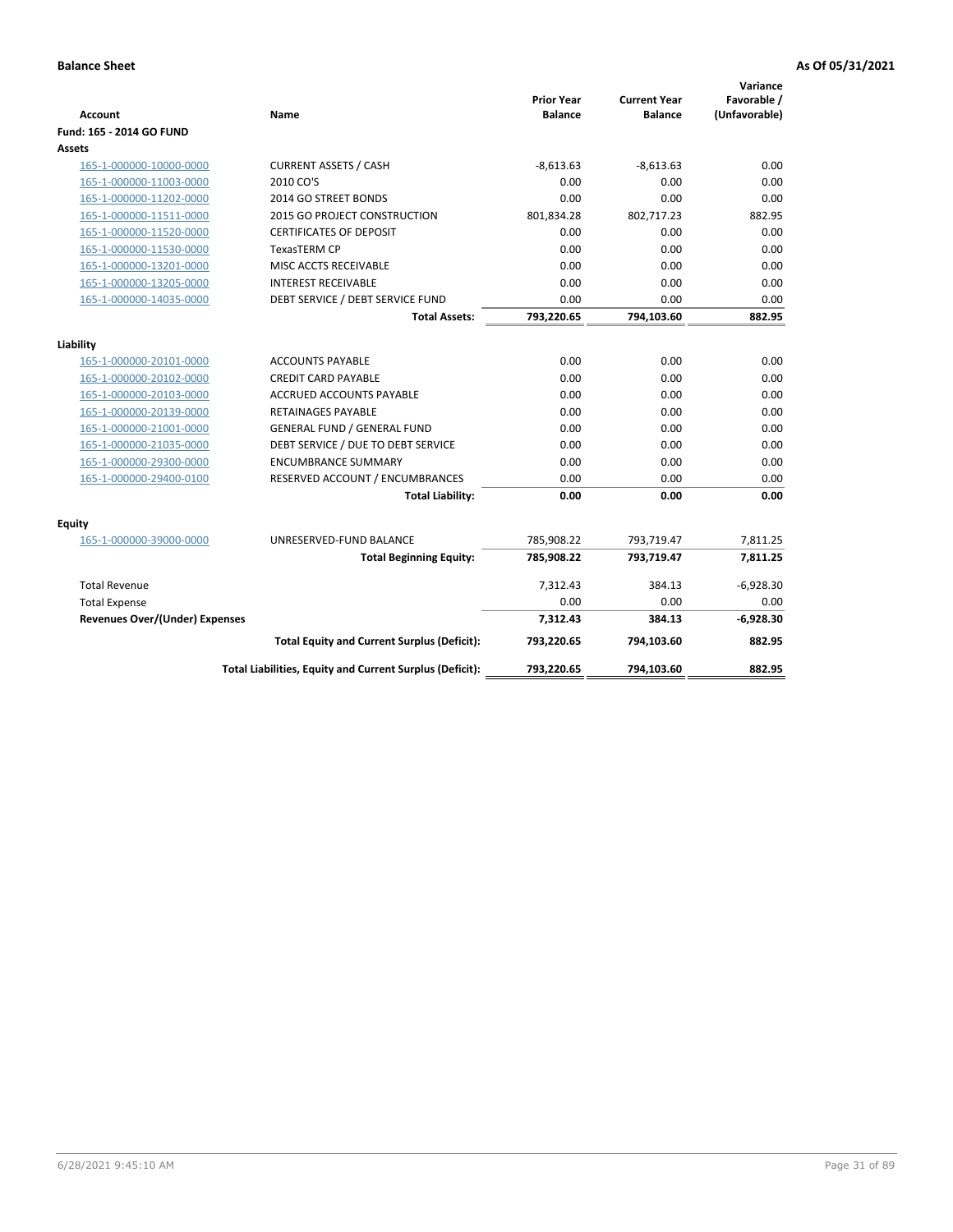| Account                                               | Name                                                     | <b>Prior Year</b><br><b>Balance</b> | <b>Current Year</b><br><b>Balance</b> | Variance<br>Favorable /<br>(Unfavorable) |
|-------------------------------------------------------|----------------------------------------------------------|-------------------------------------|---------------------------------------|------------------------------------------|
| Fund: 170 - LAW ENFORCEMENT GRANT - CAPITAL PURCHASES |                                                          |                                     |                                       |                                          |
| <b>Assets</b>                                         |                                                          |                                     |                                       |                                          |
| 170-1-000000-10000-0000                               | <b>CURRENT ASSETS / CASH</b>                             | 0.00                                | 0.00                                  | 0.00                                     |
| 170-1-000000-13201-0000                               | MISC ACCTS RECEIVABLE                                    | 0.00                                | 0.00                                  | 0.00                                     |
|                                                       | <b>Total Assets:</b>                                     | 0.00                                | 0.00                                  | 0.00                                     |
| Liability                                             |                                                          |                                     |                                       |                                          |
| 170-1-000000-20101-0000                               | <b>ACCOUNTS PAYABLE</b>                                  | 0.00                                | 0.00                                  | 0.00                                     |
| 170-1-000000-20102-0000                               | <b>CREDIT CARD PAYABLE</b>                               | 0.00                                | 0.00                                  | 0.00                                     |
| 170-1-000000-20103-0000                               | <b>ACCRUED ACCOUNTS PAYABLE</b>                          | 0.00                                | 0.00                                  | 0.00                                     |
| 170-1-000000-20902-0000                               | DEFERRED GRANT REVENUE                                   | 0.00                                | 0.00                                  | 0.00                                     |
| 170-1-000000-21001-0000                               | <b>GENERAL FUND / GENERAL FUND</b>                       | 0.00                                | 0.00                                  | 0.00                                     |
| 170-1-000000-24004-0000                               | <b>INTEREST PAYABLE ON DEP</b>                           | 0.00                                | 0.00                                  | 0.00                                     |
| 170-1-000000-29300-0000                               | <b>ENCUMBRANCE SUMMARY</b>                               | 0.00                                | 0.00                                  | 0.00                                     |
| 170-1-000000-29400-0000                               | RESERVED ACCOUNT / ENCUMBRANCES                          | 0.00                                | 0.00                                  | 0.00                                     |
|                                                       | <b>Total Liability:</b>                                  | 0.00                                | 0.00                                  | 0.00                                     |
| <b>Equity</b>                                         |                                                          |                                     |                                       |                                          |
| 170-1-000000-39000-0000                               | UNRESERVED-FUND BALANCE                                  | 0.00                                | 0.00                                  | 0.00                                     |
|                                                       | <b>Total Beginning Equity:</b>                           | 0.00                                | 0.00                                  | 0.00                                     |
| <b>Total Revenue</b>                                  |                                                          | 0.00                                | 0.00                                  | 0.00                                     |
| <b>Total Expense</b>                                  |                                                          | 0.00                                | 0.00                                  | 0.00                                     |
| <b>Revenues Over/(Under) Expenses</b>                 |                                                          | 0.00                                | 0.00                                  | 0.00                                     |
|                                                       | <b>Total Equity and Current Surplus (Deficit):</b>       | 0.00                                | 0.00                                  | 0.00                                     |
|                                                       | Total Liabilities, Equity and Current Surplus (Deficit): | 0.00                                | 0.00                                  | 0.00                                     |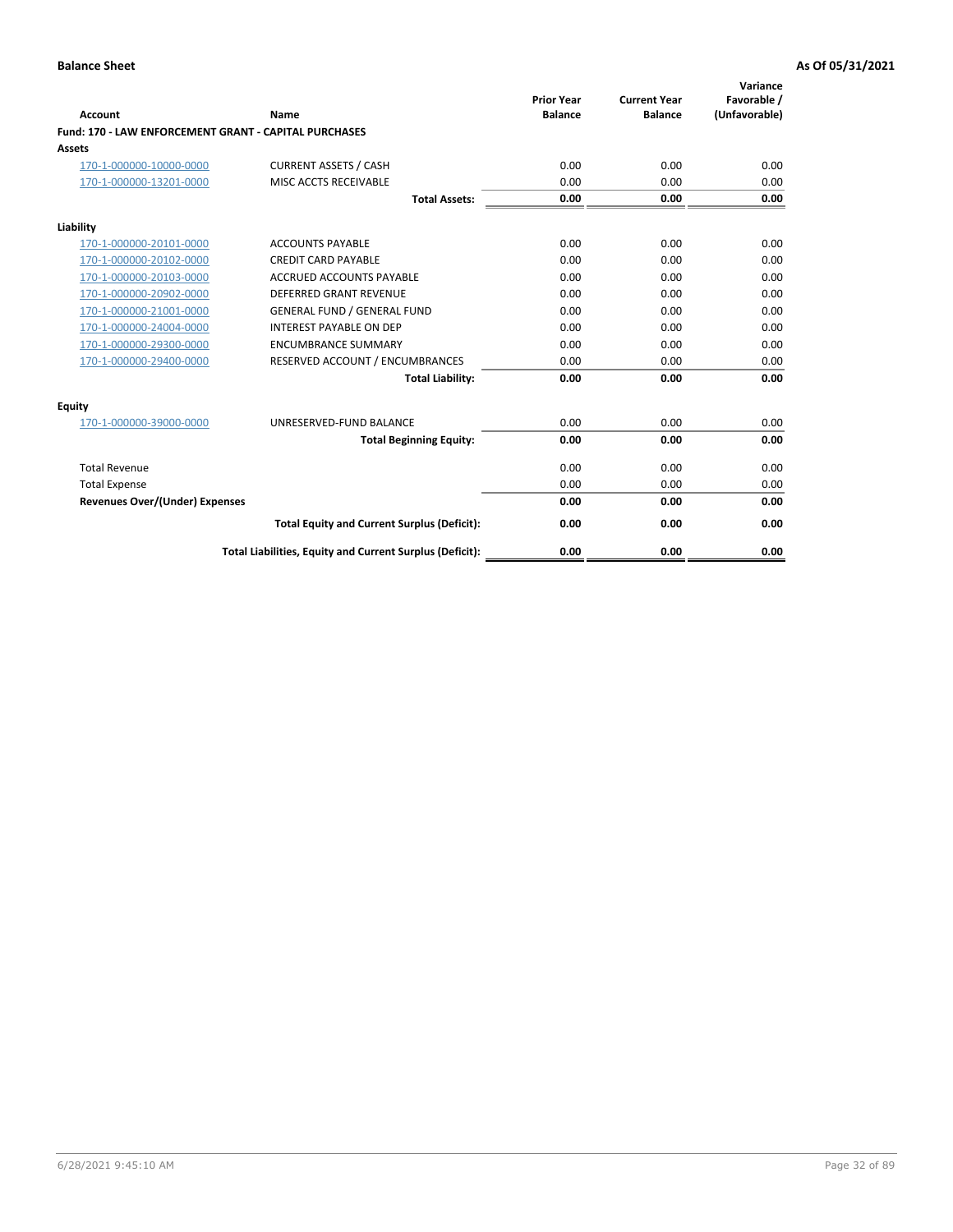|                                                |                                                          | <b>Prior Year</b> | <b>Current Year</b> | Variance<br>Favorable / |
|------------------------------------------------|----------------------------------------------------------|-------------------|---------------------|-------------------------|
| <b>Account</b>                                 | Name                                                     | <b>Balance</b>    | <b>Balance</b>      | (Unfavorable)           |
| <b>Fund: 171 - MAIN STREET SPECIAL REVENUE</b> |                                                          |                   |                     |                         |
| <b>Assets</b>                                  |                                                          |                   |                     |                         |
| 171-1-000000-10000-0000                        | <b>CURRENT ASSETS / CASH</b>                             | $-32,842.77$      | 34,918.26           | 67,761.03               |
| 171-1-000000-13201-0000                        | MISC ACCTS RECEIVABLE                                    | 0.00              | 0.00                | 0.00                    |
| 171-1-000000-13205-0000                        | <b>INTEREST RECEIVABLE</b>                               | 0.00              | 0.00                | 0.00                    |
|                                                | <b>Total Assets:</b>                                     | $-32.842.77$      | 34.918.26           | 67,761.03               |
| Liability                                      |                                                          |                   |                     |                         |
| 171-1-000000-20101-0000                        | <b>ACCOUNTS PAYABLE</b>                                  | 0.00              | 0.00                | 0.00                    |
| 171-1-000000-20102-0000                        | <b>CREDIT CARD PAYABLE</b>                               | 0.00              | 0.00                | 0.00                    |
| 171-1-000000-20103-0000                        | <b>ACCRUED ACCOUNTS PAYABLE</b>                          | 0.00              | 0.00                | 0.00                    |
| 171-1-000000-20139-0000                        | <b>RETAINAGES PAYABLE</b>                                | 10.729.61         | 0.00                | 10,729.61               |
| 171-1-000000-20902-0000                        | DEFERRED GRANT REVENUE                                   | 0.00              | 0.00                | 0.00                    |
| 171-1-000000-29300-0000                        | <b>ENCUMBRANCE SUMMARY</b>                               | 0.00              | 0.00                | 0.00                    |
| 171-1-000000-29400-0100                        | RESERVED ACCOUNT / ENCUMBRANCES                          | 0.00              | 0.00                | 0.00                    |
|                                                | <b>Total Liability:</b>                                  | 10,729.61         | 0.00                | 10,729.61               |
| <b>Equity</b>                                  |                                                          |                   |                     |                         |
| 171-1-000000-39000-0000                        | UNRESERVED-FUND BALANCE                                  | $-48,361.48$      | $-65,088.51$        | $-16,727.03$            |
|                                                | <b>Total Beginning Equity:</b>                           | $-48,361.48$      | $-65,088.51$        | $-16,727.03$            |
| <b>Total Revenue</b>                           |                                                          | 123,366.49        | 185,552.34          | 62,185.85               |
| <b>Total Expense</b>                           |                                                          | 118,577.39        | 85,545.57           | 33,031.82               |
| <b>Revenues Over/(Under) Expenses</b>          |                                                          | 4,789.10          | 100,006.77          | 95,217.67               |
|                                                | <b>Total Equity and Current Surplus (Deficit):</b>       | $-43,572.38$      | 34,918.26           | 78,490.64               |
|                                                | Total Liabilities, Equity and Current Surplus (Deficit): | $-32,842.77$      | 34,918.26           | 67.761.03               |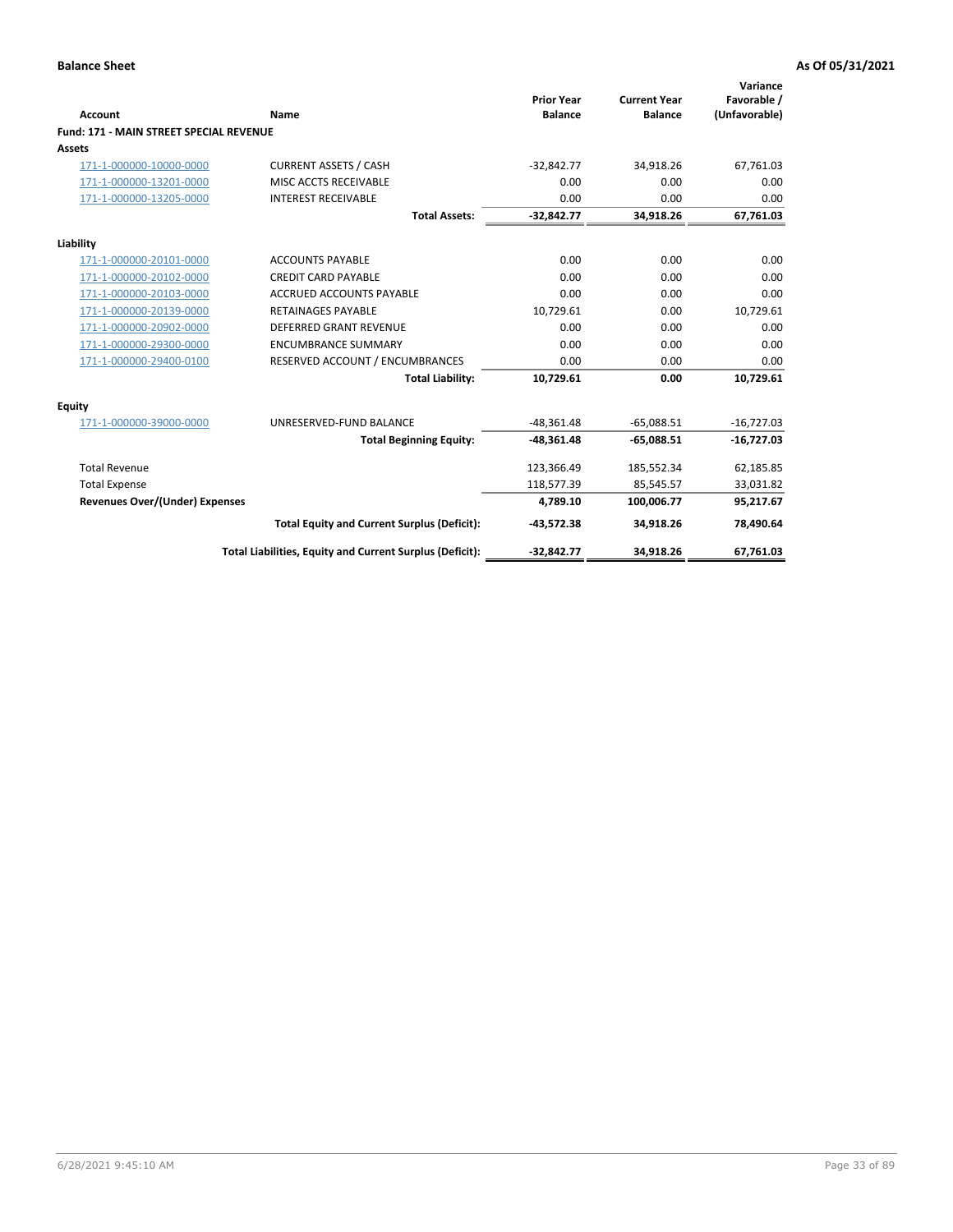|                                       |                                                          |                                     |                                       | Variance                     |
|---------------------------------------|----------------------------------------------------------|-------------------------------------|---------------------------------------|------------------------------|
| <b>Account</b>                        | <b>Name</b>                                              | <b>Prior Year</b><br><b>Balance</b> | <b>Current Year</b><br><b>Balance</b> | Favorable /<br>(Unfavorable) |
| <b>Fund: 172 - MINOR GRANTS FUND</b>  |                                                          |                                     |                                       |                              |
| <b>Assets</b>                         |                                                          |                                     |                                       |                              |
| 172-1-000000-10000-0000               | <b>CURRENT ASSETS / CASH</b>                             | 8,589.89                            | 14,489.89                             | 5,900.00                     |
| 172-1-000000-13201-0000               | MISC ACCTS RECEIVABLE                                    | 0.00                                | 0.00                                  | 0.00                         |
| 172-1-000000-13205-0000               | <b>INTEREST RECEIVABLE</b>                               | 0.00                                | 0.00                                  | 0.00                         |
|                                       | <b>Total Assets:</b>                                     | 8,589.89                            | 14,489.89                             | 5,900.00                     |
| Liability                             |                                                          |                                     |                                       |                              |
| 172-1-000000-20101-0000               | <b>ACCOUNTS PAYABLE</b>                                  | 0.00                                | 0.00                                  | 0.00                         |
| 172-1-000000-20102-0000               | <b>CREDIT CARD PAYABLE</b>                               | 0.00                                | 0.00                                  | 0.00                         |
| 172-1-000000-20103-0000               | <b>ACCRUED ACCOUNTS PAYABLE</b>                          | 0.00                                | 0.00                                  | 0.00                         |
| 172-1-000000-20902-0000               | <b>DEFERRED GRANT REVENUE</b>                            | 0.00                                | 0.00                                  | 0.00                         |
| 172-1-000000-29300-0000               | <b>ENCUMBRANCE SUMMARY</b>                               | 0.00                                | 0.00                                  | 0.00                         |
| 172-1-000000-29400-0000               | RESERVED ACCOUNT / ENCUMBRANCES                          | 0.00                                | 0.00                                  | 0.00                         |
|                                       | <b>Total Liability:</b>                                  | 0.00                                | 0.00                                  | 0.00                         |
| Equity                                |                                                          |                                     |                                       |                              |
| 172-1-000000-39000-0000               | UNRESERVED-FUND BALANCE                                  | 6,343.76                            | 8,589.89                              | 2,246.13                     |
|                                       | <b>Total Beginning Equity:</b>                           | 6,343.76                            | 8,589.89                              | 2,246.13                     |
| <b>Total Revenue</b>                  |                                                          | 3,660.00                            | 6,000.00                              | 2,340.00                     |
| <b>Total Expense</b>                  |                                                          | 1,413.87                            | 100.00                                | 1,313.87                     |
| <b>Revenues Over/(Under) Expenses</b> |                                                          | 2,246.13                            | 5,900.00                              | 3,653.87                     |
|                                       | <b>Total Equity and Current Surplus (Deficit):</b>       | 8,589.89                            | 14.489.89                             | 5,900.00                     |
|                                       | Total Liabilities, Equity and Current Surplus (Deficit): | 8,589.89                            | 14,489.89                             | 5,900.00                     |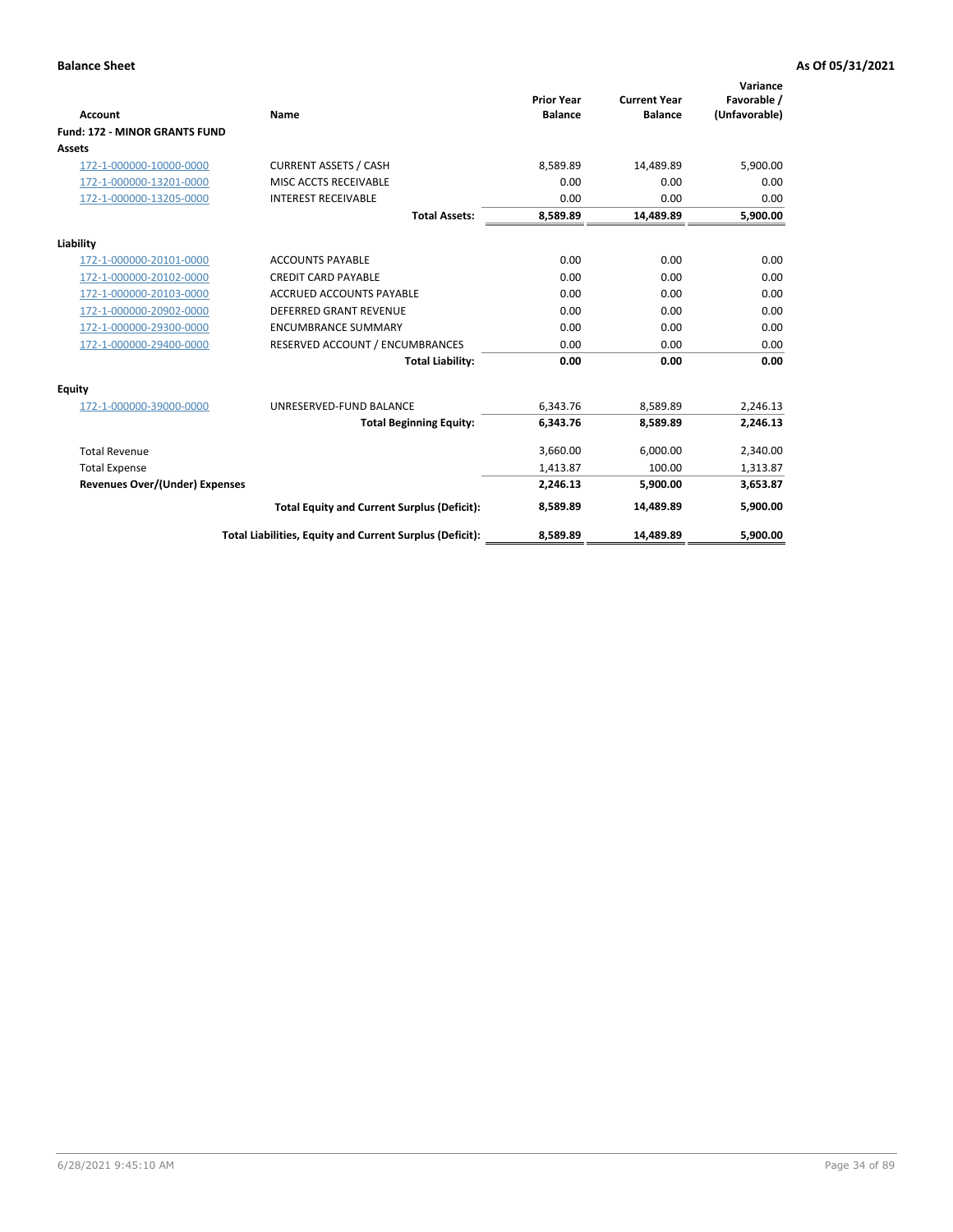| <b>Account</b>                         | <b>Name</b>                                              | <b>Prior Year</b><br><b>Balance</b> | <b>Current Year</b><br><b>Balance</b> | Variance<br>Favorable /<br>(Unfavorable) |
|----------------------------------------|----------------------------------------------------------|-------------------------------------|---------------------------------------|------------------------------------------|
| <b>Fund: 173 - FL YOUNG FOUNDATION</b> |                                                          |                                     |                                       |                                          |
| Assets                                 |                                                          |                                     |                                       |                                          |
| 173-1-000000-10000-0000                | <b>CURRENT ASSETS / CASH</b>                             | 0.00                                | 0.00                                  | 0.00                                     |
| 173-1-000000-13201-0000                | MISC ACCTS RECEIVABLE                                    | 0.00                                | 0.00                                  | 0.00                                     |
|                                        | <b>Total Assets:</b>                                     | 0.00                                | 0.00                                  | 0.00                                     |
| Liability                              |                                                          |                                     |                                       |                                          |
| 173-1-000000-20101-0000                | <b>ACCOUNTS PAYABLE</b>                                  | 0.00                                | 0.00                                  | 0.00                                     |
| 173-1-000000-20102-0000                | <b>CREDIT CARD PAYABLE</b>                               | 0.00                                | 0.00                                  | 0.00                                     |
| 173-1-000000-20902-0000                | <b>DEFERRED GRANT REVENUE</b>                            | 0.00                                | 0.00                                  | 0.00                                     |
| 173-1-000000-29300-0000                | <b>ENCUMBRANCE SUMMARY</b>                               | 0.00                                | 0.00                                  | 0.00                                     |
| 173-1-000000-29400-0000                | RESERVED ACCOUNT / ENCUMBRANCES                          | 0.00                                | 0.00                                  | 0.00                                     |
|                                        | <b>Total Liability:</b>                                  | 0.00                                | 0.00                                  | 0.00                                     |
| Equity                                 |                                                          |                                     |                                       |                                          |
| 173-1-000000-39000-0000                | UNRESERVED-FUND BALANCE                                  | 0.00                                | 0.00                                  | 0.00                                     |
|                                        | <b>Total Beginning Equity:</b>                           | 0.00                                | 0.00                                  | 0.00                                     |
| <b>Total Revenue</b>                   |                                                          | 0.00                                | 0.00                                  | 0.00                                     |
| <b>Total Expense</b>                   |                                                          | 0.00                                | 0.00                                  | 0.00                                     |
| <b>Revenues Over/(Under) Expenses</b>  |                                                          | 0.00                                | 0.00                                  | 0.00                                     |
|                                        | <b>Total Equity and Current Surplus (Deficit):</b>       | 0.00                                | 0.00                                  | 0.00                                     |
|                                        | Total Liabilities, Equity and Current Surplus (Deficit): | 0.00                                | 0.00                                  | 0.00                                     |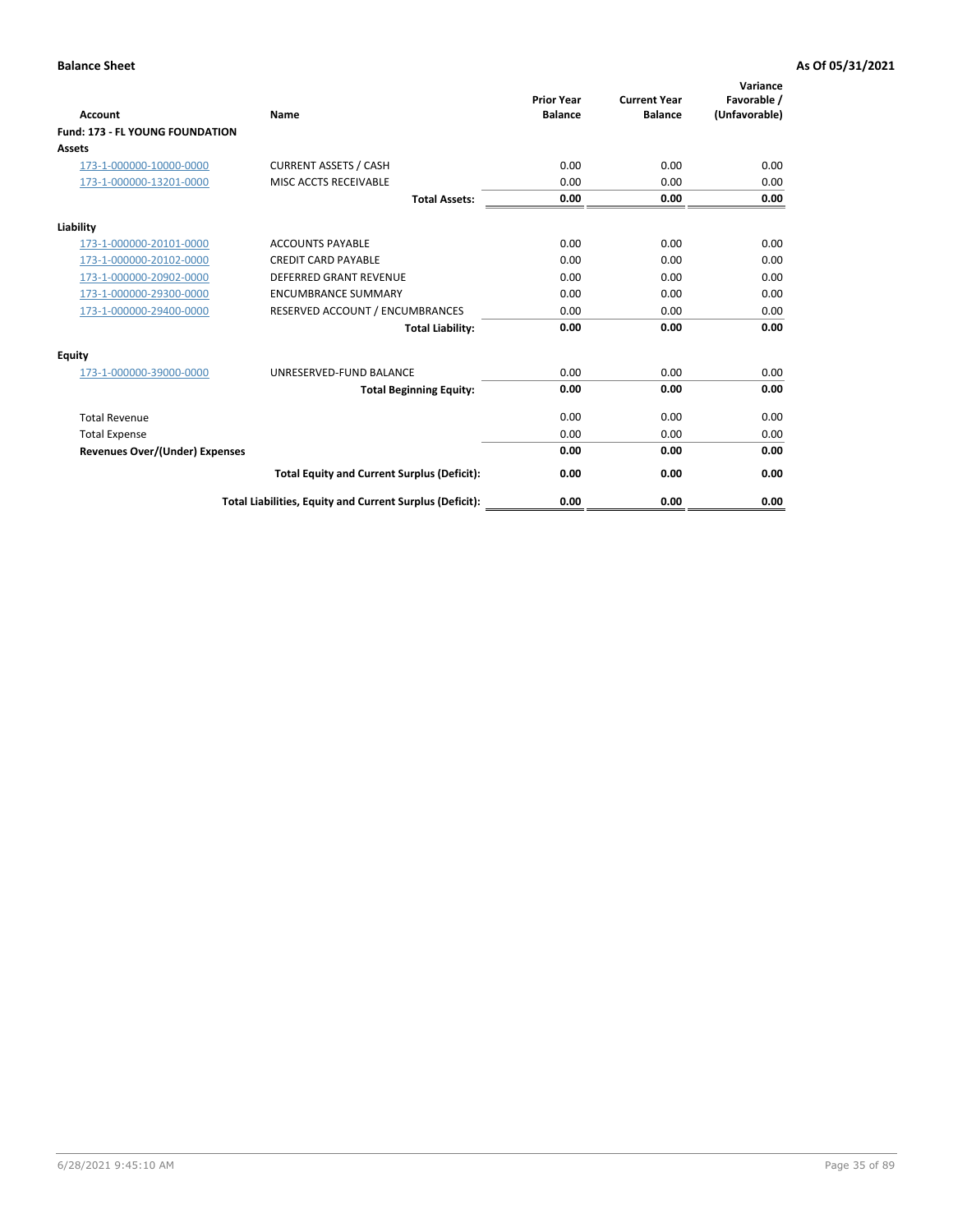| <b>Account</b>                        | Name                                                     | <b>Prior Year</b><br><b>Balance</b> | <b>Current Year</b><br><b>Balance</b> | Variance<br>Favorable /<br>(Unfavorable) |
|---------------------------------------|----------------------------------------------------------|-------------------------------------|---------------------------------------|------------------------------------------|
| Fund: 174 - FEMA GRANT                |                                                          |                                     |                                       |                                          |
| Assets                                |                                                          |                                     |                                       |                                          |
| 174-1-000000-10000-0000               | <b>CURRENT ASSETS / CASH</b>                             | 0.00                                | 0.00                                  | 0.00                                     |
| 174-1-000000-13201-0000               | MISC ACCTS RECEIVABLE                                    | 0.00                                | 0.00                                  | 0.00                                     |
| 174-1-000000-13205-0000               | <b>INTEREST RECEIVABLE</b>                               | 0.00                                | 0.00                                  | 0.00                                     |
|                                       | <b>Total Assets:</b>                                     | 0.00                                | 0.00                                  | 0.00                                     |
| Liability                             |                                                          |                                     |                                       |                                          |
| 174-1-000000-20101-0000               | <b>ACCOUNTS PAYABLE</b>                                  | 0.00                                | 0.00                                  | 0.00                                     |
| 174-1-000000-20102-0000               | <b>CREDIT CARD PAYABLE</b>                               | 0.00                                | 0.00                                  | 0.00                                     |
| 174-1-000000-20103-0000               | <b>ACCRUED ACCOUNTS PAYABLE</b>                          | 0.00                                | 0.00                                  | 0.00                                     |
| 174-1-000000-20902-0000               | <b>DEFERRED GRANT REVENUE</b>                            | 0.00                                | 0.00                                  | 0.00                                     |
| 174-1-000000-29300-0000               | <b>ENCUMBRANCE SUMMARY</b>                               | 0.00                                | 0.00                                  | 0.00                                     |
| 174-1-000000-29400-0000               | RESERVED ACCOUNT / ENCUMBRANCES                          | 0.00                                | 0.00                                  | 0.00                                     |
|                                       | <b>Total Liability:</b>                                  | 0.00                                | 0.00                                  | 0.00                                     |
| <b>Equity</b>                         |                                                          |                                     |                                       |                                          |
| 174-1-000000-39000-0000               | UNRESERVED-FUND BALANCE                                  | 0.00                                | 0.00                                  | 0.00                                     |
|                                       | <b>Total Beginning Equity:</b>                           | 0.00                                | 0.00                                  | 0.00                                     |
| <b>Total Revenue</b>                  |                                                          | 0.00                                | 0.00                                  | 0.00                                     |
| <b>Total Expense</b>                  |                                                          | 0.00                                | 0.00                                  | 0.00                                     |
| <b>Revenues Over/(Under) Expenses</b> |                                                          | 0.00                                | 0.00                                  | 0.00                                     |
|                                       | <b>Total Equity and Current Surplus (Deficit):</b>       | 0.00                                | 0.00                                  | 0.00                                     |
|                                       | Total Liabilities, Equity and Current Surplus (Deficit): | 0.00                                | 0.00                                  | 0.00                                     |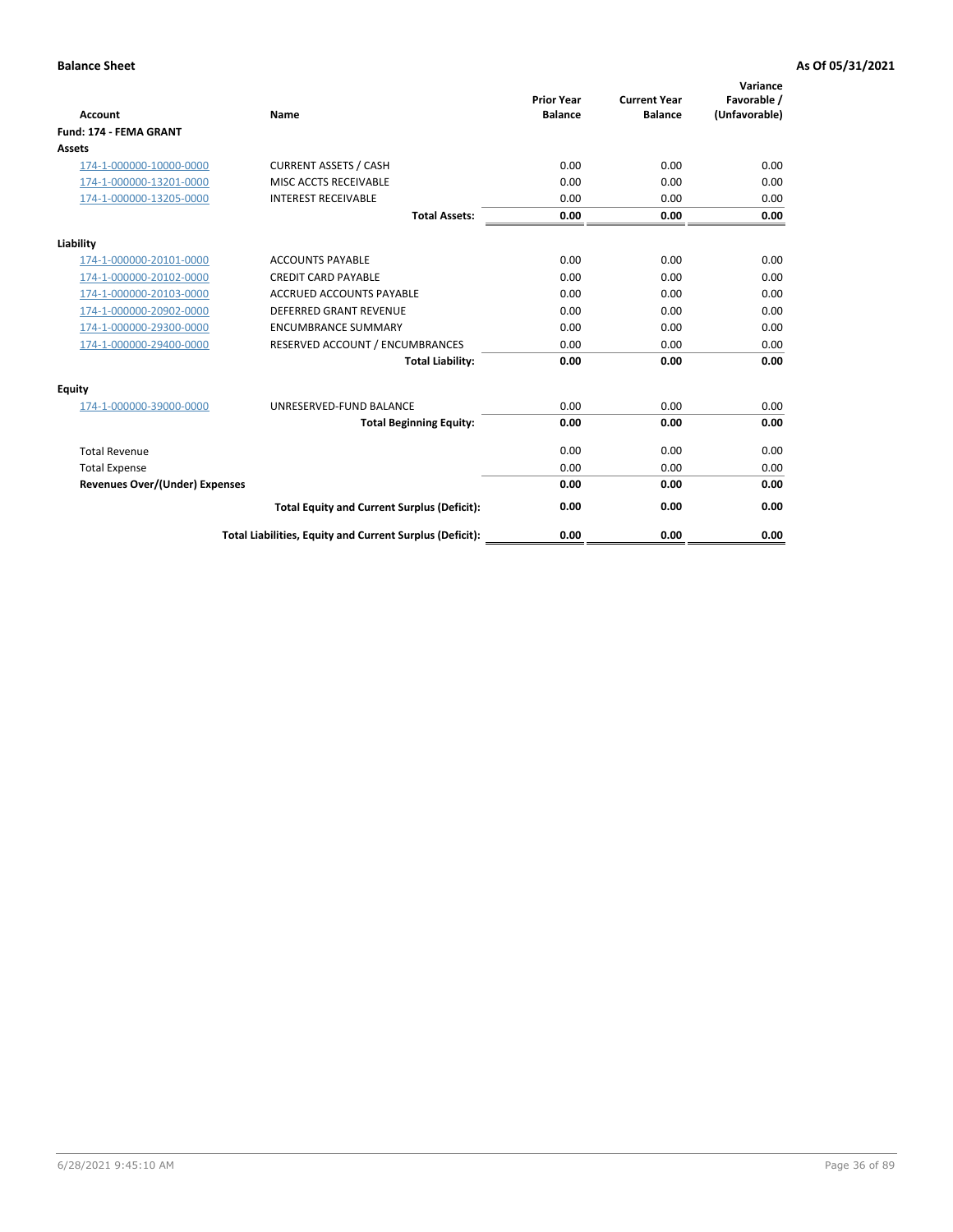|                                            |                                                          | <b>Prior Year</b> | <b>Current Year</b> | Variance<br>Favorable / |
|--------------------------------------------|----------------------------------------------------------|-------------------|---------------------|-------------------------|
| Account                                    | Name                                                     | <b>Balance</b>    | <b>Balance</b>      | (Unfavorable)           |
| Fund: 175 - JUSTICE ASSISTANCE GRANT - JAG |                                                          |                   |                     |                         |
| Assets                                     |                                                          |                   |                     |                         |
| 175-1-000000-10000-0000                    | <b>CURRENT ASSETS / CASH</b>                             | 13,761.65         | 13,761.65           | 0.00                    |
| 175-1-000000-13201-0000                    | MISC ACCTS RECEIVABLE                                    | 0.00              | 0.00                | 0.00                    |
|                                            | <b>Total Assets:</b>                                     | 13,761.65         | 13,761.65           | 0.00                    |
| Liability                                  |                                                          |                   |                     |                         |
| 175-1-000000-20101-0000                    | <b>ACCOUNTS PAYABLE</b>                                  | 0.00              | 0.00                | 0.00                    |
| 175-1-000000-20102-0000                    | <b>CREDIT CARD PAYABLE</b>                               | 0.00              | 0.00                | 0.00                    |
| 175-1-000000-20902-0000                    | <b>DEFERRED GRANT REVENUE</b>                            | 0.00              | 0.00                | 0.00                    |
| 175-1-000000-29300-0000                    | <b>ENCUMBRANCE SUMMARY</b>                               | 0.00              | 0.00                | 0.00                    |
| 175-1-000000-29400-0000                    | RESERVED ACCOUNT / ENCUMBRANCES                          | 0.00              | 0.00                | 0.00                    |
|                                            | <b>Total Liability:</b>                                  | 0.00              | 0.00                | 0.00                    |
| Equity                                     |                                                          |                   |                     |                         |
| 175-1-000000-39000-0000                    | UNRESERVED-FUND BALANCE                                  | 2,208.65          | 13,761.65           | 11,553.00               |
|                                            | <b>Total Beginning Equity:</b>                           | 2,208.65          | 13,761.65           | 11,553.00               |
| <b>Total Revenue</b>                       |                                                          | 11,553.00         | 0.00                | $-11,553.00$            |
| <b>Total Expense</b>                       |                                                          | 0.00              | 0.00                | 0.00                    |
| <b>Revenues Over/(Under) Expenses</b>      |                                                          | 11,553.00         | 0.00                | $-11,553.00$            |
|                                            | <b>Total Equity and Current Surplus (Deficit):</b>       | 13,761.65         | 13,761.65           | 0.00                    |
|                                            | Total Liabilities, Equity and Current Surplus (Deficit): | 13,761.65         | 13,761.65           | 0.00                    |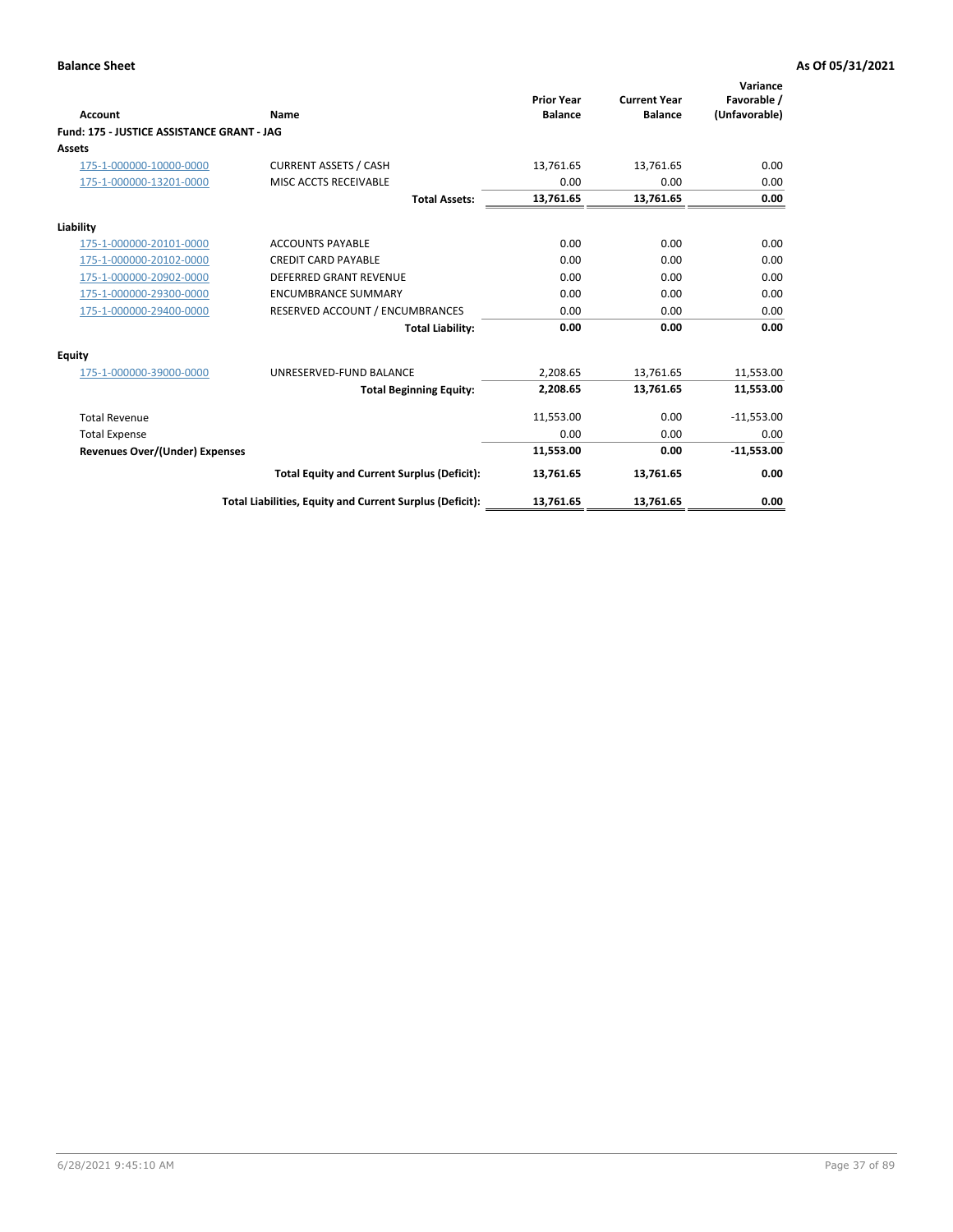| <b>Account</b>                        | Name                                                     | <b>Prior Year</b><br><b>Balance</b> | <b>Current Year</b><br><b>Balance</b> | Variance<br>Favorable /<br>(Unfavorable) |
|---------------------------------------|----------------------------------------------------------|-------------------------------------|---------------------------------------|------------------------------------------|
| Fund: 176 - HOME GRANT FUND           |                                                          |                                     |                                       |                                          |
| Assets                                |                                                          |                                     |                                       |                                          |
| 176-1-000000-10000-0000               | <b>CURRENT ASSETS / CASH</b>                             | 0.00                                | 0.00                                  | 0.00                                     |
| 176-1-000000-13201-0000               | MISC ACCTS RECEIVABLE                                    | 0.00                                | 0.00                                  | 0.00                                     |
| 176-1-000000-13205-0000               | <b>INTEREST RECEIVABLE</b>                               | 0.00                                | 0.00                                  | 0.00                                     |
|                                       | <b>Total Assets:</b>                                     | 0.00                                | 0.00                                  | 0.00                                     |
| Liability                             |                                                          |                                     |                                       |                                          |
| 176-1-000000-20101-0000               | <b>ACCOUNTS PAYABLE</b>                                  | 0.00                                | 0.00                                  | 0.00                                     |
| 176-1-000000-20102-0000               | <b>CREDIT CARD PAYABLE</b>                               | 0.00                                | 0.00                                  | 0.00                                     |
| 176-1-000000-20103-0000               | <b>ACCRUED ACCOUNTS PAYABLE</b>                          | 0.00                                | 0.00                                  | 0.00                                     |
| 176-1-000000-20902-0000               | <b>DEFERRED GRANT REVENUE</b>                            | 0.00                                | 0.00                                  | 0.00                                     |
| 176-1-000000-29300-0000               | <b>ENCUMBRANCE SUMMARY</b>                               | 0.00                                | 0.00                                  | 0.00                                     |
| 176-1-000000-29400-0000               | RESERVED ACCOUNT / ENCUMBRANCES                          | 0.00                                | 0.00                                  | 0.00                                     |
|                                       | <b>Total Liability:</b>                                  | 0.00                                | 0.00                                  | 0.00                                     |
| <b>Equity</b>                         |                                                          |                                     |                                       |                                          |
| 176-1-000000-39000-0000               | UNRESERVED-FUND BALANCE                                  | 0.00                                | 0.00                                  | 0.00                                     |
|                                       | <b>Total Beginning Equity:</b>                           | 0.00                                | 0.00                                  | 0.00                                     |
| <b>Total Revenue</b>                  |                                                          | 0.00                                | 0.00                                  | 0.00                                     |
| <b>Total Expense</b>                  |                                                          | 0.00                                | 0.00                                  | 0.00                                     |
| <b>Revenues Over/(Under) Expenses</b> |                                                          | 0.00                                | 0.00                                  | 0.00                                     |
|                                       | <b>Total Equity and Current Surplus (Deficit):</b>       | 0.00                                | 0.00                                  | 0.00                                     |
|                                       | Total Liabilities, Equity and Current Surplus (Deficit): | 0.00                                | 0.00                                  | 0.00                                     |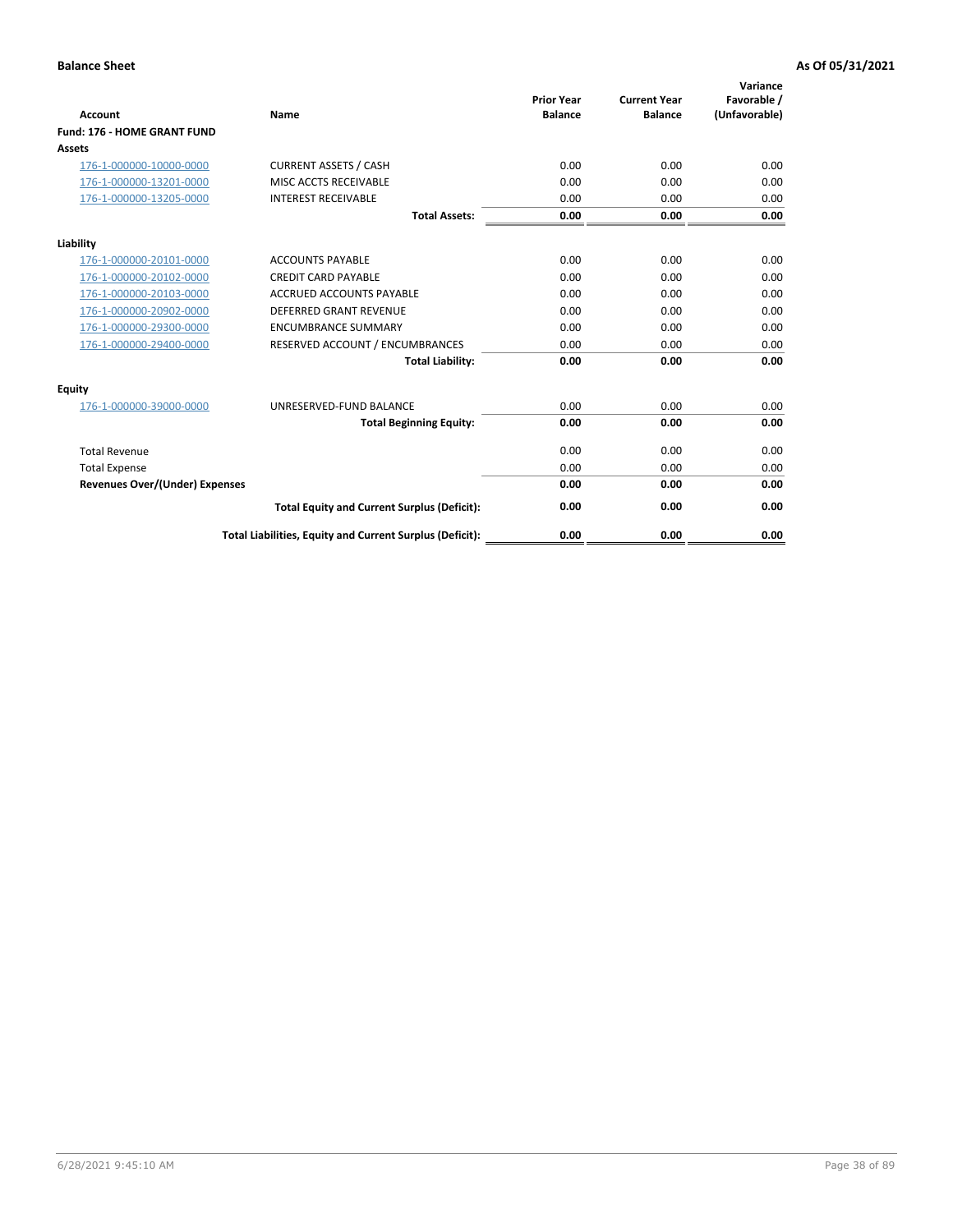| <b>Account</b>                          | Name                                                     | <b>Prior Year</b><br><b>Balance</b> | <b>Current Year</b><br><b>Balance</b> | Variance<br>Favorable /<br>(Unfavorable) |
|-----------------------------------------|----------------------------------------------------------|-------------------------------------|---------------------------------------|------------------------------------------|
| Fund: 177 - SAFE ROUTES TO SCHOOL GRANT |                                                          |                                     |                                       |                                          |
| <b>Assets</b>                           |                                                          |                                     |                                       |                                          |
| 177-1-000000-10000-0000                 | <b>CURRENT ASSETS / CASH</b>                             | 0.00                                | 0.00                                  | 0.00                                     |
| 177-1-000000-13201-0000                 | MISC ACCTS RECEIVABLE                                    | 0.00                                | 0.00                                  | 0.00                                     |
| 177-1-000000-13205-0000                 | <b>INTEREST RECEIVABLE</b>                               | 0.00                                | 0.00                                  | 0.00                                     |
|                                         | <b>Total Assets:</b>                                     | 0.00                                | 0.00                                  | 0.00                                     |
| Liability                               |                                                          |                                     |                                       |                                          |
| 177-1-000000-20101-0000                 | <b>ACCOUNTS PAYABLE</b>                                  | 0.00                                | 0.00                                  | 0.00                                     |
| 177-1-000000-20102-0000                 | <b>CREDIT CARD PAYABLE</b>                               | 0.00                                | 0.00                                  | 0.00                                     |
| 177-1-000000-20139-0000                 | <b>RETAINAGES PAYABLE</b>                                | 0.00                                | 0.00                                  | 0.00                                     |
| 177-1-000000-20902-0000                 | <b>DEFERRED GRANT REVENUE</b>                            | 0.00                                | 0.00                                  | 0.00                                     |
|                                         | <b>Total Liability:</b>                                  | 0.00                                | 0.00                                  | 0.00                                     |
| <b>Equity</b>                           |                                                          |                                     |                                       |                                          |
| 177-1-000000-39000-0000                 | UNRESERVED-FUND BALANCE                                  | 0.00                                | 0.00                                  | 0.00                                     |
|                                         | <b>Total Beginning Equity:</b>                           | 0.00                                | 0.00                                  | 0.00                                     |
| <b>Total Revenue</b>                    |                                                          | 0.00                                | 0.00                                  | 0.00                                     |
| <b>Total Expense</b>                    |                                                          | 0.00                                | 0.00                                  | 0.00                                     |
| <b>Revenues Over/(Under) Expenses</b>   |                                                          | 0.00                                | 0.00                                  | 0.00                                     |
|                                         | <b>Total Equity and Current Surplus (Deficit):</b>       | 0.00                                | 0.00                                  | 0.00                                     |
|                                         | Total Liabilities, Equity and Current Surplus (Deficit): | 0.00                                | 0.00                                  | 0.00                                     |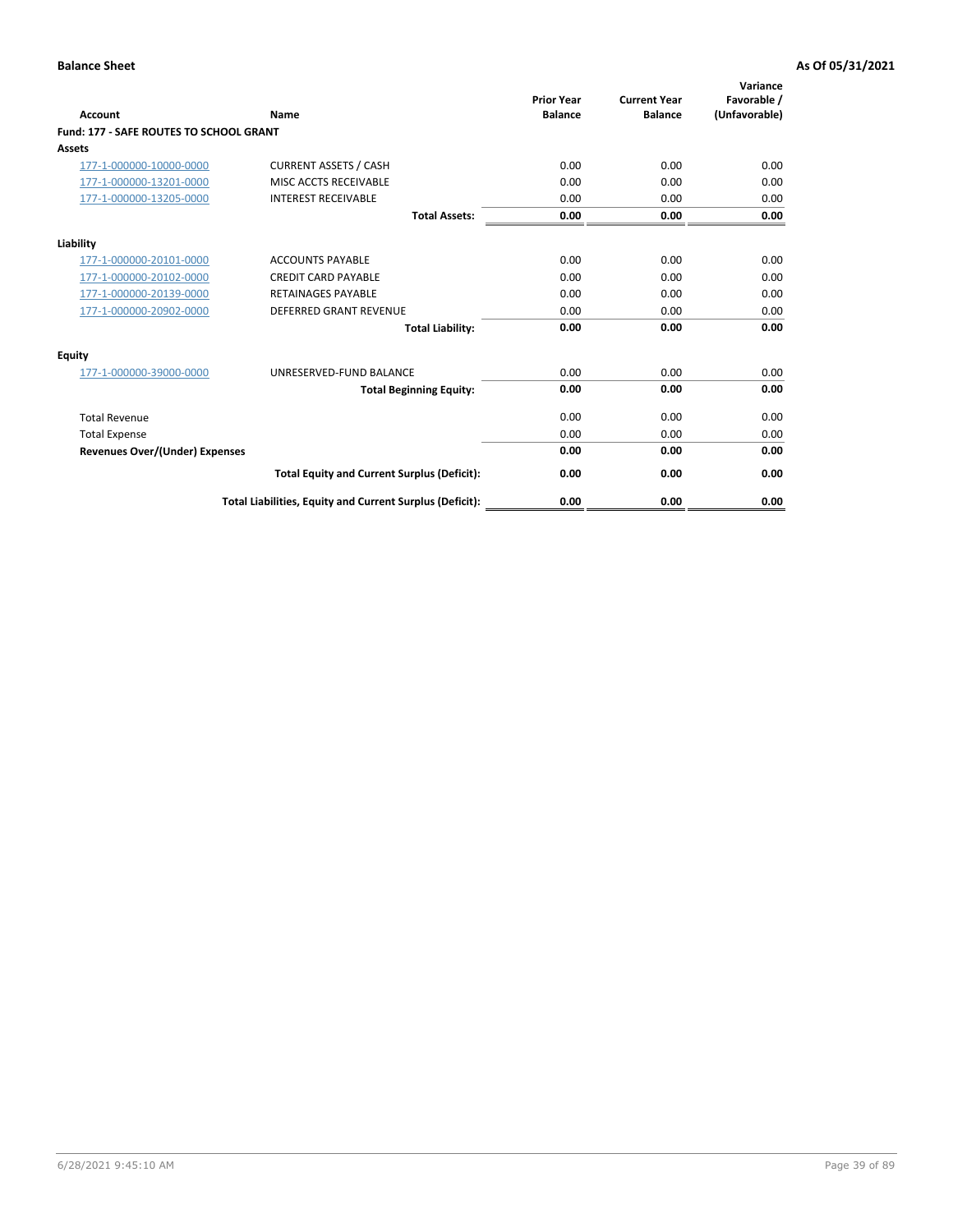| <b>Account</b>                 | Name                                                      | <b>Prior Year</b><br><b>Balance</b> | <b>Current Year</b><br><b>Balance</b> | Variance<br>Favorable /<br>(Unfavorable) |
|--------------------------------|-----------------------------------------------------------|-------------------------------------|---------------------------------------|------------------------------------------|
| Fund: 190 - FIXED ASSETS       |                                                           |                                     |                                       |                                          |
| Assets                         |                                                           |                                     |                                       |                                          |
| 190-1-000000-10000-0000        | <b>CURRENT ASSETS / CASH</b>                              | 3,979,096.29                        | 3,979,096.29                          | 0.00                                     |
| 190-1-000000-16001-0000        | FIXED ASSETS / LAND                                       | 4,319,195.57                        | 4,319,195.57                          | 0.00                                     |
| 190-1-000000-16002-0000        | FIXED ASSETS / IMPROVMENTS-NON BUILDI                     | 10,150,860.27                       | 10,204,720.27                         | 53,860.00                                |
| 190-1-000000-16003-0000        | ACCUM DEPR / IMPROVEMENTS- NON BUIL                       | -4,842,913.33                       | -5,279,069.78                         | $-436, 156.45$                           |
| 190-1-000000-16004-0000        | FIXED ASSETS / BUILDINGS                                  | 18,914,154.92                       | 19,011,788.92                         | 97,634.00                                |
| 190-1-000000-16005-0000        | <b>ACCUM DEPR / BUILDINGS</b>                             | -7,519,821.56                       | -7,959,633.29                         | -439,811.73                              |
| 190-1-000000-16109-0000        | FIXED ASSETS / INFRASTRUCTURE                             | 42,782,473.41                       | 42,782,473.41                         | 0.00                                     |
| 190-1-000000-16110-0000        | ACCUM DEPR / INFRASTRUCTURE                               | -18,346,397.83                      | -18,985,158.96                        | $-638,761.13$                            |
| 190-1-000000-16201-0000        | FIXED ASSETS / MACHINERY AND EQUIPMEN                     | 7,300,490.92                        | 7,517,060.92                          | 216,570.00                               |
| 190-1-000000-16202-0000        | ACCUM DEPR / MACHINERY AND EQUIPMEI                       | -5,084,807.93                       | -5,470,999.17                         | -386,191.24                              |
| 190-1-000000-16205-0000        | FIXED ASSETS / SEIZURE FUNDED VEHICLES                    | 109,736.85                          | 109,736.85                            | 0.00                                     |
| 190-1-000000-16206-0000        | ACCUM DEPR / SEIZURE FUNDED VEHICLES                      | $-104,548.67$                       | $-109,944.73$                         | $-5,396.06$                              |
| 190-1-000000-16301-0000        | FIXED ASSETS / C W I P                                    | 5,330,772.30                        | 7,376,517.30                          | 2,045,745.00                             |
|                                | <b>Total Assets:</b>                                      | 56,988,291.21                       | 57,495,783.60                         | 507,492.39                               |
|                                |                                                           |                                     |                                       |                                          |
| Liability                      |                                                           |                                     |                                       |                                          |
| 190-1-000000-20101-0000        | <b>ACCOUNTS PAYABLE</b>                                   | 0.00                                | 0.00                                  | 0.00                                     |
| 190-1-000000-20102-0000        | <b>CREDIT CARD PAYABLE</b>                                | 0.00                                | 0.00                                  | 0.00                                     |
| 190-1-000000-27001-0000        | CONTRIBUTED CAPITAL / DEVELOPERS                          | 7,196,125.29                        | 7,196,125.29                          | 0.00                                     |
| 190-1-000000-27101-0000        | INVESTMENT IN GFA / GENERAL FUND                          | 2,194,657.07                        | 2,194,657.07                          | 0.00                                     |
| 190-1-000000-27102-0000        | SPECIAL REVENUE FUNDS                                     | 4,861,998.29                        | 4,861,998.29                          | 0.00                                     |
| 190-1-000000-27103-0000        | <b>GENERAL CIP FUND</b>                                   | 65,537,873.56                       | 67,970,001.56                         | $-2,432,128.00$                          |
| 190-1-000000-27104-0000        | PROPRIETARY FUNDS                                         | 13,885,324.34                       | 13,885,324.34                         | 0.00                                     |
| 190-1-000000-27105-0000        | <b>INTERNAL SERVICE FUNDS</b>                             | 0.00                                | 0.00                                  | 0.00                                     |
| 190-1-000000-27106-0000        | <b>EXPENDABLE TRUST FUNDS</b>                             | 0.00                                | 0.00                                  | 0.00                                     |
| 190-1-000000-27107-0000        | INVESTMENT IN GFA / SEIZURE FUNDS                         | 127,680.68                          | 127,680.68                            | 0.00                                     |
| 190-1-000000-27108-0000        | INVESTMENT IN GFA / FIRE DEPARTMEN                        | 0.00                                | 0.00                                  | 0.00                                     |
| 190-1-000000-27109-0000        | PARKS & RECREATION DEPT                                   | 0.00                                | 0.00                                  | 0.00                                     |
| 190-1-000000-27110-0000        | INVESTMENT IN GFA / 4A EDC                                | 524,560.49                          | 524,560.49                            | 0.00                                     |
| 190-1-000000-27201-0000        | CAFR USE / MUNICIPAL BUILDINGS                            | 1,862,037.81                        | 1,862,037.81                          | 0.00                                     |
| 190-1-000000-27202-0000        | CAFR USE / OTHER GENERAL GOVERNMEN                        | 363,987.04                          | 363,987.04                            | 0.00                                     |
| 190-1-000000-27203-0000        | CAFR USE / POLICE PROTECTION                              | 1,742,383.46                        | 1,742,383.46                          | 0.00                                     |
| 190-1-000000-27204-0000        | CAFR USE / FIRE PROTECTION                                | 2,609,936.84                        | 2,609,936.84                          | 0.00                                     |
| 190-1-000000-27205-0000        | CAFR USE / PUBLIC WORKS                                   | 2,509,263.59                        | 2,509,263.59                          | 0.00                                     |
| 190-1-000000-27206-0000        | CAFR USE / LIBRARIES                                      | 2,147,054.00                        | 2,147,054.00                          | 0.00                                     |
| 190-1-000000-27207-0000        | CAFR USE / RECREATION                                     | 4,153,623.63                        | 4,153,623.63                          | 0.00                                     |
| 190-1-000000-27208-0000        | CAFR USE / CEMETERY                                       | 246,894.00                          | 246,894.00                            | 0.00                                     |
| 190-1-000000-27209-0000        | CAFR USE / EXCHANGE BUILDING                              | 6,053,703.29                        | 6,053,703.29                          | 0.00                                     |
| 190-1-000000-27210-0000        | CAFR USE / INVESTMENT IN GFA                              | $-21,688,883.66$                    | $-21,688,883.66$                      | 0.00                                     |
| 190-1-000000-27301-0000        | DONATIONS/GRANTS                                          | 2,478,141.06                        | 2,478,141.06                          | 0.00                                     |
|                                | <b>Total Liability:</b>                                   | 96,806,360.78                       | 99,238,488.78                         | -2,432,128.00                            |
|                                |                                                           |                                     |                                       |                                          |
| <b>Equity</b>                  |                                                           |                                     |                                       |                                          |
| 190-1-000000-39000-0000        | UNRESERVED-FUND BALANCE<br><b>Total Beginning Equity:</b> | -39,818,069.57<br>-39,818,069.57    | -41,742,705.18<br>-41,742,705.18      | $-1,924,635.61$<br>-1,924,635.61         |
|                                |                                                           |                                     |                                       |                                          |
| <b>Total Expense</b>           |                                                           | 0.00                                | 0.00                                  | 0.00                                     |
| Revenues Over/(Under) Expenses |                                                           | 0.00                                | 0.00                                  | 0.00                                     |
|                                | <b>Total Equity and Current Surplus (Deficit):</b>        | -39,818,069.57                      | -41,742,705.18                        | -1,924,635.61                            |
|                                | Total Liabilities, Equity and Current Surplus (Deficit):  | 56,988,291.21                       | 57,495,783.60                         | 507,492.39                               |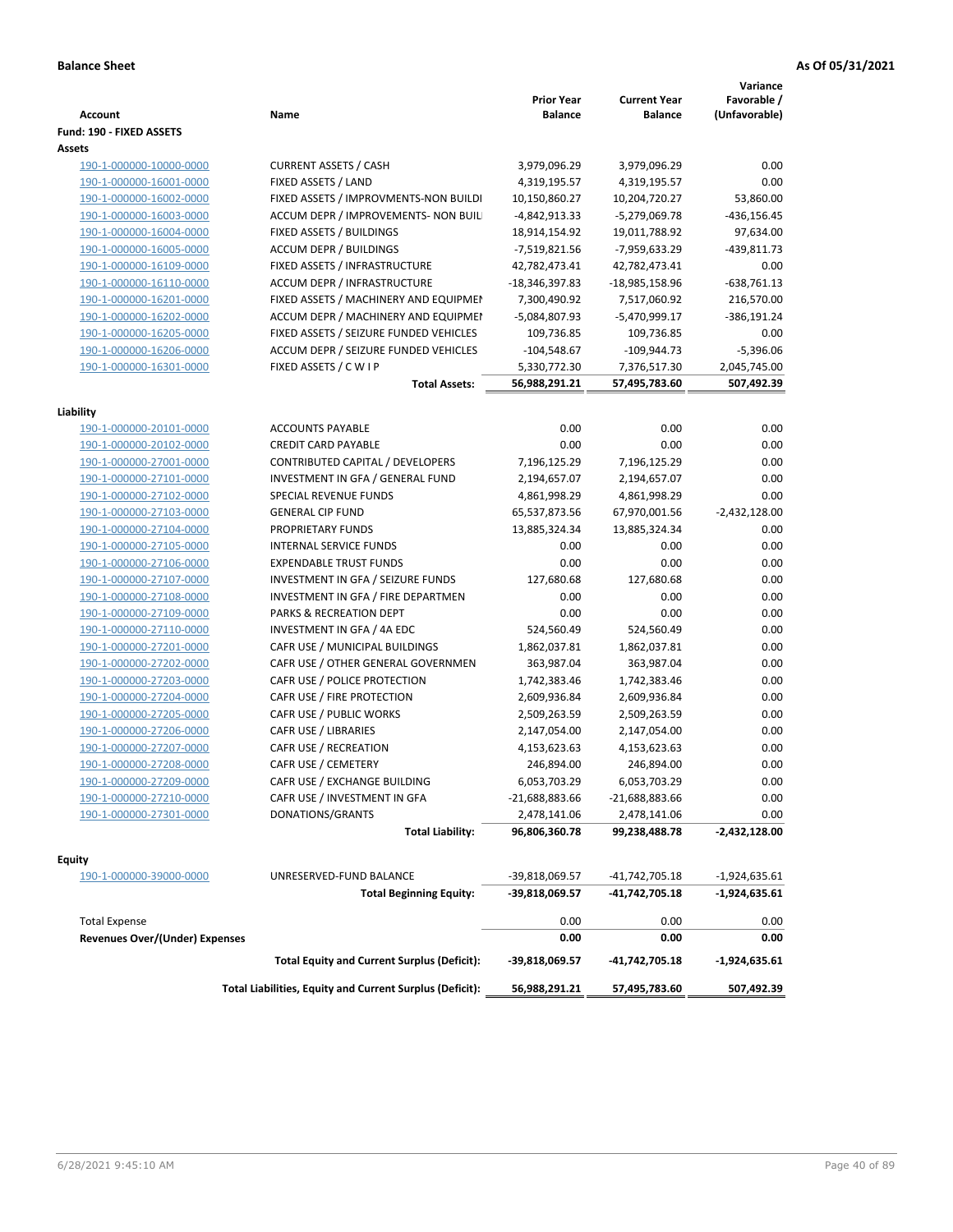| <b>Account</b>                        | Name                                                     | <b>Prior Year</b><br><b>Balance</b> | <b>Current Year</b><br><b>Balance</b> | Variance<br>Favorable /<br>(Unfavorable) |
|---------------------------------------|----------------------------------------------------------|-------------------------------------|---------------------------------------|------------------------------------------|
| Fund: 191 - DEBT                      |                                                          |                                     |                                       |                                          |
| Assets                                |                                                          |                                     |                                       |                                          |
| 191-1-000000-12101-0000               | <b>BOND ISSUANCE COSTS</b>                               | 0.00                                | 0.00                                  | 0.00                                     |
| 191-1-000000-12201-0000               | DEFERRED CHARGES / BOND DISCOUNT                         | $-674,082.28$                       | $-382,663.52$                         | 291,418.76                               |
| 191-1-000000-14101-0000               | WTR/WWTR UTILITY FUND                                    | 0.00                                | 0.00                                  | 0.00                                     |
| 191-1-000000-17101-0000               | LONG-TERM DEBT / AMT TO BE PROVIDE                       | $-6,427,283.70$                     | 4,833,249.98                          | 11,260,533.68                            |
|                                       | <b>Total Assets:</b>                                     | $-7,101,365.98$                     | 4,450,586.46                          | 11,551,952.44                            |
| Liability                             |                                                          |                                     |                                       |                                          |
| 191-1-000000-20102-0000               | <b>CREDIT CARD PAYABLE</b>                               | 0.00                                | 0.00                                  | 0.00                                     |
| 191-1-000000-22002-0000               | <b>VACATION/SICK PAYABLE</b>                             | 1,474,018.47                        | 1,789,644.28                          | $-315,625.81$                            |
| 191-1-000000-26001-0000               | <b>COMPENSATED ABSENCES PAY</b>                          | 1,926,771.56                        | 2,162,327.37                          | $-235,555.81$                            |
| 191-1-000000-26003-0000               | EXCESS SALES TAX DUE TO STATE OF TEXAS                   | 2,689,497.53                        | 2,511,401.93                          | 178,095.60                               |
| 191-1-000000-26101-0000               | <b>GENERAL OBLIG BONDS PAY</b>                           | 27,159,000.00                       | 38,009,000.00                         | $-10,850,000.00$                         |
| 191-1-000000-26103-0000               | DEFERRED LOSS/DEFEASEMENT                                | 337,197.17                          | 469,986.21                            | $-132,789.04$                            |
| 191-1-000000-26104-0000               | <b>ACCRETED INTEREST</b>                                 | 128,636.62                          | 166,084.28                            | $-37,447.66$                             |
| 191-1-000000-26105-0000               | INV NET OF RELATED DEBT                                  | -34,384,329.59                      | -34,384,329.59                        | 0.00                                     |
| 191-1-000000-26106-0000               | RESTRICTED DEBT SERVICE                                  | 621,308.00                          | 621,308.00                            | 0.00                                     |
|                                       | <b>Total Liability:</b>                                  | $-47,900.24$                        | 11,345,422.48                         | $-11,393,322.72$                         |
| Equity                                |                                                          |                                     |                                       |                                          |
| 191-1-000000-39000-0000               | UNRESERVED-FUND BALANCE                                  | $-7,053,465.74$                     | $-6,894,836.02$                       | 158,629.72                               |
|                                       | <b>Total Beginning Equity:</b>                           | $-7,053,465.74$                     | $-6,894,836.02$                       | 158,629.72                               |
| <b>Total Expense</b>                  |                                                          | 0.00                                | 0.00                                  | 0.00                                     |
| <b>Revenues Over/(Under) Expenses</b> |                                                          | 0.00                                | 0.00                                  | 0.00                                     |
|                                       | <b>Total Equity and Current Surplus (Deficit):</b>       | $-7,053,465.74$                     | $-6,894,836.02$                       | 158,629.72                               |
|                                       | Total Liabilities, Equity and Current Surplus (Deficit): | $-7,101,365.98$                     | 4,450,586.46                          | 11,551,952.44                            |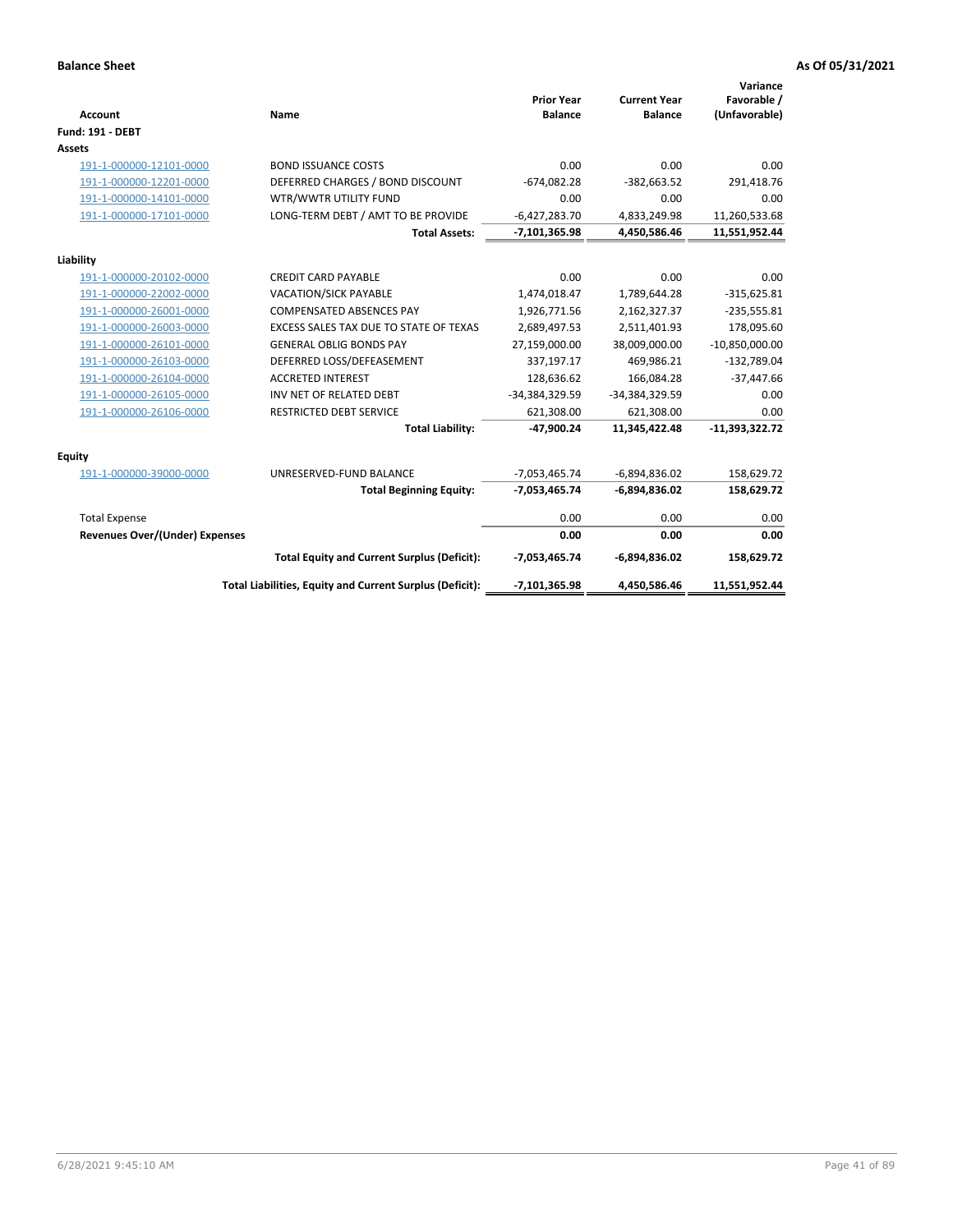|                                                    |                                                              | <b>Prior Year</b>           | <b>Current Year</b>         | Variance<br>Favorable / |
|----------------------------------------------------|--------------------------------------------------------------|-----------------------------|-----------------------------|-------------------------|
| <b>Account</b>                                     | Name                                                         | <b>Balance</b>              | <b>Balance</b>              | (Unfavorable)           |
| Fund: 192 - PAYROLL CLEARING                       |                                                              |                             |                             |                         |
| Assets                                             |                                                              |                             |                             |                         |
| 192-1-000000-10000-0000                            | <b>CURRENT ASSETS / CASH</b>                                 | $-31,364.41$                | -36,757.49                  | $-5,393.08$             |
| 192-1-000000-13201-0000                            | MISC ACCTS RECEIVABLE                                        | 0.00                        | 0.00                        | 0.00                    |
| 192-1-000000-13203-0000                            | NON-CURRENT ASSETS / PREPAYMENTS                             | 0.00                        | 0.00                        | 0.00                    |
| 192-1-000000-13205-0000                            | <b>INTEREST RECEIVABLE</b><br><b>Total Assets:</b>           | 0.00<br>$-31,364.41$        | 0.00<br>-36,757.49          | 0.00<br>-5,393.08       |
|                                                    |                                                              |                             |                             |                         |
| Liability                                          |                                                              |                             |                             |                         |
| 192-1-000000-20101-0000                            | <b>ACCOUNTS PAYABLE</b>                                      | 17,958.84                   | 17,958.84                   | 0.00                    |
| 192-1-000000-20102-0000                            | <b>CREDIT CARD PAYABLE</b>                                   | 0.00                        | 0.00                        | 0.00                    |
| 192-1-000000-20103-0000                            | ACCRUED ACCOUNTS PAYABLE                                     | 0.00                        | 0.00                        | 0.00                    |
| 192-1-000000-22001-0000                            | SALARIES PAYABLE                                             | $-457.35$                   | $-457.35$                   | 0.00                    |
| 192-1-000000-22002-0000                            | <b>VACATION/SICK PAYABLE</b>                                 | 0.00                        | 0.00                        | 0.00                    |
| 192-1-000000-22101-0000                            | TAXES - FEDERAL WITHHOLDING                                  | 0.00                        | 0.00                        | 0.00                    |
| 192-1-000000-22102-0000                            | <b>TAXES - FICA</b>                                          | $-1.35$                     | $-1.35$                     | 0.00                    |
| 192-1-000000-22103-0000<br>192-1-000000-22201-0000 | <b>TAXES - MEDICARE</b><br><b>INS - AFLAC</b>                | 0.00<br>$-8,998.44$         | 0.00<br>$-5,662.19$         | 0.00<br>$-3,336.25$     |
| 192-1-000000-22202-0000                            | <b>INS - LIFE INSURANCE</b>                                  | 0.00                        | 0.00                        | 0.00                    |
| 192-1-000000-22203-0000                            | INS - CITY EMPLOYEE PORTION                                  | 0.00                        | 0.00                        | 0.00                    |
| 192-1-000000-22204-0000                            | INS - GEUS EMPLOYEE PORTION                                  | 0.00                        | 0.00                        | 0.00                    |
| 192-1-000000-22205-0000                            | INS - CITY EMPL-FLEXCARD                                     | $-160,336.68$               | $-185,238.55$               | 24,901.87               |
| 192-1-000000-22206-0000                            | INS - CITY EMPL-DEPENDENT CARE                               | 0.00                        | 0.00                        | 0.00                    |
| 192-1-000000-22207-0000                            | INS - GEUS EMPL-HEALTH CARE                                  | 0.00                        | 0.00                        | 0.00                    |
| 192-1-000000-22208-0000                            | INS - AMERICAN FIDELITY                                      | 0.00                        | 0.00                        | 0.00                    |
| 192-1-000000-22209-0000                            | INS - GEUS EMPL-DEPENDENT CARE                               | 0.00                        | 0.00                        | 0.00                    |
| 192-1-000000-22210-0000                            | INS - CITY EMPLOYEE - OPT OU                                 | 0.00                        | 0.00                        | 0.00                    |
| 192-1-000000-22211-0000                            | INS - GEUS EMP - OPT OU                                      | 0.00                        | 0.00                        | 0.00                    |
| 192-1-000000-22212-0000                            | <b>INS - VISION PLAN</b>                                     | $-3,718.87$                 | $-5,466.78$                 | 1,747.91                |
| 192-1-000000-22213-0000                            | INS - AIG CRITICAL CARE                                      | 0.00                        | 0.00                        | 0.00                    |
| 192-1-000000-22214-0000                            | INS - AIG ACCIDENT                                           | 0.00                        | 0.00                        | 0.00                    |
| 192-1-000000-22215-0000                            | INS - ALLSTATE CANCER                                        | 0.00                        | 0.00                        | 0.00                    |
| 192-1-000000-22216-0000                            | INS - CRITICAL ILLNESS/CHARTIS                               | 0.00                        | 0.00                        | 0.00                    |
| 192-1-000000-22217-0000                            | INS - MUTUAL OF OMAHA                                        | $-19,608.93$                | $-17,162.34$                | $-2,446.59$             |
| 192-1-000000-22218-0000                            | INS - TX LIFE                                                | $-1,379.08$                 | $-1,334.31$                 | $-44.77$                |
| 192-1-000000-22219-0000                            | <b>INS - NEW YORK LIFE</b><br>INS - AFLAC CRITICAL INSURANCE | 0.00                        | 0.00                        | 0.00<br>$-2.37$         |
| 192-1-000000-22220-0000<br>192-1-000000-22223-0000 | INS - DENTAL PLAN                                            | $-1,545.28$<br>$-14,069.58$ | $-1,542.91$<br>$-15,724.32$ | 1,654.74                |
| 192-1-000000-22301-0000                            | <b>RETIREMENT - TMRS</b>                                     | 251,241.64                  | 268,899.80                  | $-17,658.16$            |
| 192-1-000000-22302-0000                            | RETIREMENT - F R & R                                         | -62,474.21                  | $-62,474.21$                | 0.00                    |
| 192-1-000000-22303-0000                            | RETIREMENT - NATIONWIDE / PEBSCO                             | $-23,471.76$                | $-23,471.66$                | $-0.10$                 |
| 192-1-000000-22304-0000                            | RETIREMENT - 401 ICMA RETIREMENT                             | 0.00                        | 0.00                        | 0.00                    |
| 192-1-000000-22305-0000                            | RETIREMENT - VANTAGE CARE PRE-TAX RSP                        | 0.00                        | 0.00                        | 0.00                    |
| 192-1-000000-22401-0000                            | <b>GARNISHMENT - TAX LEVY</b>                                | 0.00                        | 0.00                        | 0.00                    |
| 192-1-000000-22402-0000                            | <b>GARNISHMENT - CHILD SUPPORT</b>                           | 0.00                        | 0.00                        | 0.00                    |
| 192-1-000000-22403-0000                            | <b>GARNISHMENT - CHAPTER 13</b>                              | 0.00                        | 0.00                        | 0.00                    |
| 192-1-000000-22404-0000                            | <b>GARNISHMENT - STUDENT LOAN</b>                            | 0.00                        | 0.00                        | 0.00                    |
| 192-1-000000-22501-0000                            | <b>CHARITY PAYABLE</b>                                       | 0.00                        | 0.00                        | 0.00                    |
| 192-1-000000-22502-0000                            | UNITED WAY                                                   | $-6.00$                     | $-118.50$                   | 112.50                  |
| 192-1-000000-22503-0000                            | AMERICAN CANCER SOCIETY                                      | 0.00                        | 0.00                        | 0.00                    |
| 192-1-000000-22601-0000                            | PR DEDUCT - SAVINGS BOND                                     | 0.00                        | 0.00                        | 0.00                    |
| 192-1-000000-22602-0000                            | PR DEDUCT - CREDIT UNION                                     | $-3,261.50$                 | $-3,261.50$                 | 0.00                    |
| 192-1-000000-22603-0000                            | PR DEDUCT - PRE PAID LEGAL FEE                               | $-1,235.86$                 | $-1,700.16$                 | 464.30                  |
| 192-1-000000-22604-0000                            | PR DEDUCT - AUTO LEASE AGREEMENT                             | 0.00                        | 0.00                        | 0.00                    |
| 192-1-000000-22605-0000<br>192-1-000000-22606-0000 | PR DEDUCT - YMCA<br>PR DEDUCT - GAC                          | 0.00<br>0.00                | 0.00<br>0.00                | 0.00<br>0.00            |
| 192-1-000000-22607-0000                            | PR DEDUCT - WEIGHT WATCHERS                                  | 0.00                        | 0.00                        | 0.00                    |
| 192-1-000000-22608-0000                            | PR DEDUCT - HUNT REG-FITNESS CTR                             | 0.00                        | 0.00                        | 0.00                    |
| 192-1-000000-22609-0000                            | PR DEDUCT - MISCELLANEOUS                                    | 0.00                        | 0.00                        | 0.00                    |
|                                                    |                                                              |                             |                             |                         |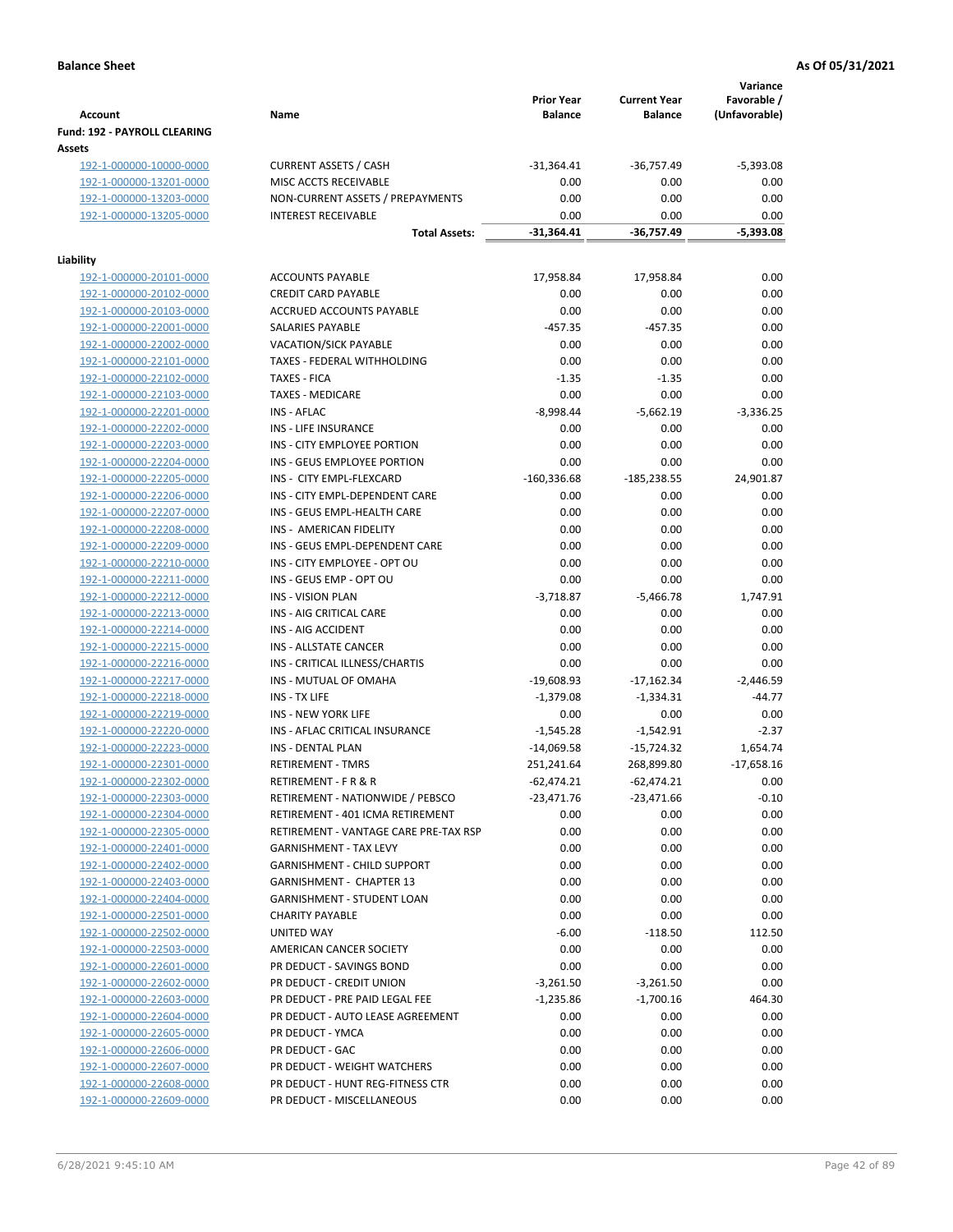| Account                 | Name                                                     | <b>Prior Year</b><br><b>Balance</b> | <b>Current Year</b><br><b>Balance</b> | Variance<br>Favorable /<br>(Unfavorable) |
|-------------------------|----------------------------------------------------------|-------------------------------------|---------------------------------------|------------------------------------------|
| 192-1-000000-22610-0000 | PR DEDUCT - MISC REIMB                                   | 0.00                                | 0.00                                  | 0.00                                     |
| 192-1-000000-22611-0000 | PR DEDUCT - GOLF COURSE FEES                             | 0.00                                | 0.00                                  | 0.00                                     |
| 192-1-000000-22612-0000 | PR DEDUCT - WEARING APPAREL                              | 0.00                                | 0.00                                  | 0.00                                     |
| 192-1-000000-22613-0000 | PR DEDUCT - SNAP FITNESS                                 | 0.00                                | 0.00                                  | 0.00                                     |
|                         | <b>Total Liability:</b>                                  | $-31,364.41$                        | -36,757.49                            | 5,393.08                                 |
| Equity                  |                                                          |                                     |                                       |                                          |
| 192-1-000000-39000-0000 | UNRESERVED-FUND BALANCE                                  | 0.00                                | 0.00                                  | 0.00                                     |
|                         | <b>Total Beginning Equity:</b>                           | 0.00                                | 0.00                                  | 0.00                                     |
|                         | <b>Total Equity and Current Surplus (Deficit):</b>       | 0.00                                | 0.00                                  | 0.00                                     |
|                         | Total Liabilities, Equity and Current Surplus (Deficit): | $-31,364.41$                        | -36,757.49                            | $-5,393.08$                              |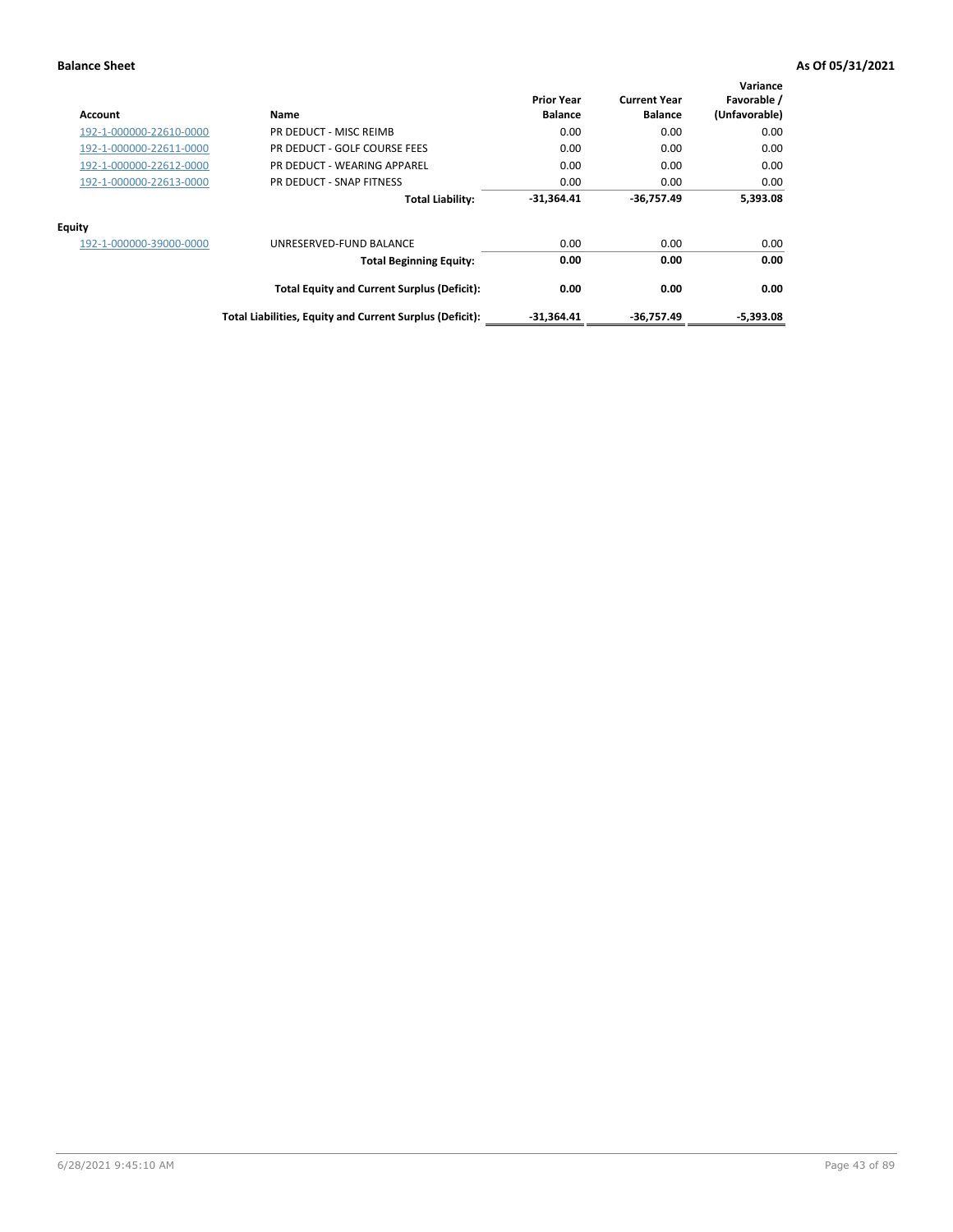|                                     |                                       |                   |                           | Variance        |
|-------------------------------------|---------------------------------------|-------------------|---------------------------|-----------------|
|                                     |                                       | <b>Prior Year</b> | <b>Current Year</b>       | Favorable /     |
| <b>Account</b>                      | Name                                  | <b>Balance</b>    | <b>Balance</b>            | (Unfavorable)   |
| Fund: 200 - WATER / WASTEWATER FUND |                                       |                   |                           |                 |
| Assets                              |                                       |                   |                           |                 |
| 200-2-000000-10000-0000             | <b>CURRENT ASSETS / CASH</b>          | $-10,067,417.16$  | -12,782,102.12            | -2,714,684.96   |
| 200-2-000000-12101-0000             | <b>BOND ISSUANCE COSTS</b>            | 0.00              | 0.00                      | 0.00            |
| 200-2-000000-12201-0000             | DEFERRED CHARGES / BOND DISCOUNT      | $-353,374.57$     | $-340,655.65$             | 12,718.92       |
| 200-2-000000-13000-0000             | <b>CUSTOMER ACCTS RECEIVABLE</b>      | 649,840.75        | 603,024.02                | $-46,816.73$    |
| 200-2-000000-13001-0000             | NON CURRENT CUSTOMER ACCTS RECEIVAE   | 236,881.16        | 266,533.75                | 29,652.59       |
| 200-2-000000-13002-0000             | ALLOW FOR UNCOLLECT REC               | $-195,501.08$     | $-224,513.33$             | $-29,012.25$    |
| 200-2-000000-13003-0000             | UNBILLED YEAR-END ACCRUAL             | 1,171,959.62      | 1,001,639.20              | $-170,320.42$   |
| 200-2-000000-13004-0000             | WASTE HAULER RECEIVABLE               | $-218,155.05$     | 12,202.30                 | 230,357.35      |
| 200-2-000000-13007-0000             | <b>RETURNED CHECKS</b>                | 0.00              | 0.00                      | 0.00            |
| 200-2-000000-13010-0000             | <b>CADDO MILLS</b>                    | 0.00              | 0.00                      | 0.00            |
| 200-2-000000-13201-0000             | MISC ACCTS RECEIVABLE                 | $-33,599.33$      | $-44,348.71$              | $-10,749.38$    |
| 200-2-000000-13202-0000             | <b>EMPLOYEE ADVANCES</b>              | 0.00              | 0.00                      | 0.00            |
| 200-2-000000-13203-0000             | NON-CURRENT ASSETS / PREPAYMENTS      | 0.00              | 0.00                      | 0.00            |
| 200-2-000000-13205-0000             | <b>INTEREST RECEIVABLE</b>            | 0.00              | 0.00                      | 0.00            |
| 200-2-000000-14001-0000             | DUE FROM / GENERAL FUND               | 0.00              | 0.00                      | 0.00            |
|                                     |                                       |                   |                           |                 |
| 200-2-000000-14040-0000             | <b>GENERAL CIP / GENERAL CIP</b>      | 0.00              | 0.00                      | 0.00            |
| 200-2-000000-14120-0000             | DUE FROM UTILITY CIP                  | 38,336,026.85     | 38,336,026.85             | 0.00            |
| 200-2-000000-15401-0000             | <b>INVENTORIES / WATER STOCK</b>      | 255,981.59        | 255,981.59                | 0.00            |
| 200-2-000000-15501-0000             | <b>INVENTORIES / WASTEWATER STOCK</b> | 37,372.92         | 37,372.92                 | 0.00            |
| 200-2-000000-16001-0000             | FIXED ASSETS / LAND                   | 685,983.11        | 685,983.11                | 0.00            |
| 200-2-000000-16002-0000             | FIXED ASSETS / IMPROVMENTS-NON BUILDI | 5,485,407.69      | 5,565,701.69              | 80,294.00       |
| 200-2-000000-16003-0000             | ACCUM DEPR / IMPROVEMENTS-NON BUILI   | $-2,380,273.29$   | -2,563,314.54             | $-183,041.25$   |
| 200-2-000000-16004-0000             | FIXED ASSETS / BUILDINGS              | 23,444,349.28     | 23,444,349.28             | 0.00            |
| 200-2-000000-16005-0000             | <b>ACCUM DEPR / BUILDINGS</b>         | $-3,240,558.80$   | -3,705,886.88             | -465,328.08     |
| 200-2-000000-16006-0000             | FIXED ASSETS / FILTRATION PLANT       | 10,551,470.00     | 11,644,653.00             | 1,093,183.00    |
| 200-2-000000-16007-0000             | ACCUM DEPR / FILTRATION PLANT         | -7,478,086.82     | -7,682,201.86             | $-204, 115.04$  |
| 200-2-000000-16008-0000             | FIXED ASSETS / WATER RECLAMATION PLAN | 7,290,892.03      | 7,290,892.03              | 0.00            |
| 200-2-000000-16009-0000             | ACCUM DEPR / WATER RECLAMATION PLAN   | $-6,489,176.25$   | $-6,524,752.91$           | $-35,576.66$    |
| 200-2-000000-16101-0000             | FIXED ASSETS / WATER MAINS            | 19,369,642.10     | 20,586,456.10             | 1,216,814.00    |
| 200-2-000000-16102-0000             | <b>ACCUM DEPR / WATER MAINS</b>       | -10,564,491.83    | $-11,006,266.98$          | $-441,775.15$   |
| 200-2-000000-16103-0000             | FIXED ASSETS / SANITARY SEWERS        | 26,762,935.28     | 26,762,935.28             | 0.00            |
| 200-2-000000-16104-0000             | <b>ACCUM DEPR / SANITARY SEWERS</b>   | -11,952,765.05    | -12,557,604.47            | $-604,839.42$   |
| 200-2-000000-16105-0000             | FIXED ASSETS / RESERVOIRS & TANKS     | 10,498,644.74     | 10,498,644.74             | 0.00            |
| 200-2-000000-16106-0000             | ACCUM DEPR / RESERVOIRS & TANKS       | $-832,221.74$     | $-1,157,033.18$           | $-324,811.44$   |
| 200-2-000000-16107-0000             | FIXED ASSETS / PUMP STATIONS          | 5,559,850.03      | 6,574,011.03              | 1,014,161.00    |
| 200-2-000000-16108-0000             | <b>ACCUM DEPR / PUMP STATIONS</b>     | $-325,220.11$     | $-503,643.65$             | $-178,423.54$   |
| 200-2-000000-16201-0000             | FIXED ASSETS / MACHINERY AND EQUIPMEN | 3,883,571.50      | 3,883,571.50              | 0.00            |
| 200-2-000000-16202-0000             | ACCUM DEPR / MACHINERY AND EQUIPMEI   | $-1,887,320.29$   | $-2,126,635.65$           | $-239,315.36$   |
| 200-2-000000-16301-0000             | FIXED ASSETS / C W I P                | $-286,982.00$     | -286,982.00               | 0.00            |
| 200-2-000000-17501-0000             | <b>EMPLOYEE CONTRIBUTIONS</b>         | 195,988.00        | 195,988.00                | 0.00            |
| 200-2-000000-17504-0000             | <b>INVESTMENT RETURN</b>              | 631,750.00        | 631,750.00                | 0.00            |
|                                     |                                       |                   |                           |                 |
| 200-2-000000-17508-0000             | EXPERIENCE DIFFERENCE- OUTFLOW        | 31,784.00         | 31,784.00<br>$-37,640.00$ | 0.00            |
| 200-2-000000-17509-0000             | <b>EXPERIENCE DIFFERENCE - INFLOW</b> | $-37,640.00$      |                           | 0.00            |
| 200-2-000000-17520-0000             | <b>ASSUMPTION CHANGES</b>             | 0.00              | 0.00                      | 0.00            |
|                                     | <b>Total Assets:</b>                  | 98,737,547.28     | 96,765,918.46             | $-1,971,628.82$ |
| Liability                           |                                       |                   |                           |                 |
| 200-2-000000-20101-0000             | <b>ACCOUNTS PAYABLE</b>               | 0.00              | $-170.40$                 | 170.40          |
| 200-2-000000-20102-0000             | <b>CREDIT CARD PAYABLE</b>            | 0.00              | 0.00                      | 0.00            |
|                                     |                                       |                   |                           |                 |
| 200-2-000000-20103-0000             | ACCRUED ACCOUNTS PAYABLE              | 10,000.00         | 10,000.00                 | 0.00            |
| 200-2-000000-20104-0000             | <b>ESCHEATED LIABILITY</b>            | 0.00              | 0.00                      | 0.00            |
| 200-2-000000-20109-0000             | <b>GENERAL OBLIG BONDS PAY</b>        | 1,466,000.00      | 2,193,000.00              | -727,000.00     |
| 200-2-000000-20110-0000             | REVENUE BONDS PAYABLE                 | 1,095,000.00      | 930,000.00                | 165,000.00      |
| 200-2-000000-20112-0000             | ACCRUED INTEREST PAYABLE              | 142,697.51        | 63,911.41                 | 78,786.10       |
| 200-2-000000-20125-0000             | SALES TAX PAYABLE / IN THE CITY       | 0.00              | 0.00                      | 0.00            |
| 200-2-000000-20139-0000             | RETAINAGES PAYABLE                    | 0.00              | 0.00                      | 0.00            |
| 200-2-000000-20141-0000             | <b>TELEPHONE CLEARING</b>             | 0.01              | 0.01                      | 0.00            |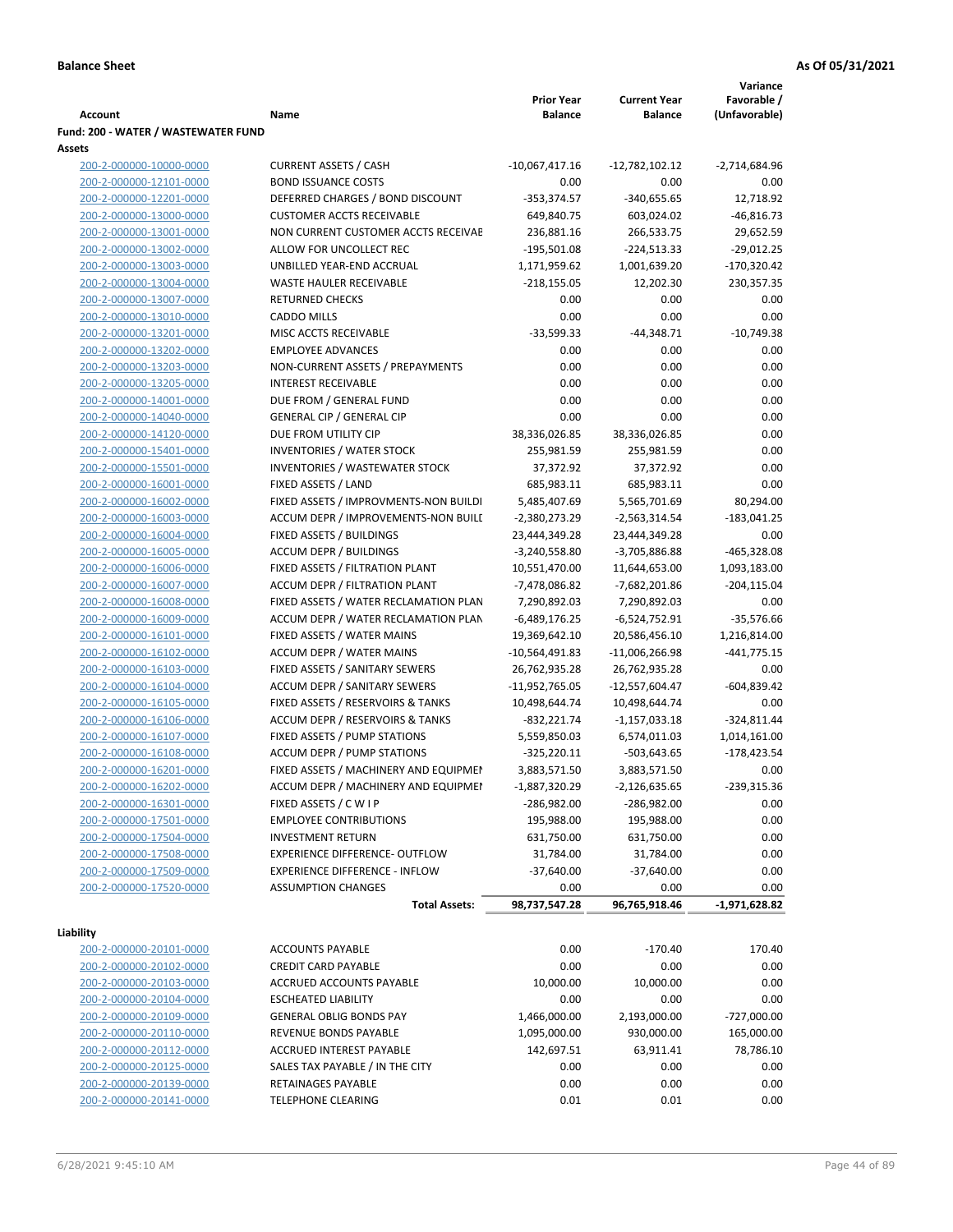|                                       |                                                          |                                     |                                       | Variance                     |
|---------------------------------------|----------------------------------------------------------|-------------------------------------|---------------------------------------|------------------------------|
| Account                               | <b>Name</b>                                              | <b>Prior Year</b><br><b>Balance</b> | <b>Current Year</b><br><b>Balance</b> | Favorable /<br>(Unfavorable) |
| 200-2-000000-20160-0000               | <b>UNAPPLIED CREDIT</b>                                  | 0.00                                | 0.00                                  | 0.00                         |
| 200-2-000000-21001-0000               | <b>GENERAL FUND / GENERAL FUND</b>                       | 0.00                                | 0.00                                  | 0.00                         |
| 200-2-000000-21101-0000               | ENTERPRISE / WTR/WWTR UTILITY FUND                       | 0.00                                | 0.00                                  | 0.00                         |
| 200-2-000000-22001-0000               | <b>SALARIES PAYABLE</b>                                  | 83,164.42                           | 83,164.42                             | 0.00                         |
| 200-2-000000-22002-0000               | <b>VACATION/SICK PAYABLE</b>                             | 234,422.70                          | 221,369.33                            | 13,053.37                    |
| 200-2-000000-23001-0000               | CAPITAL LEASE PAYABLE                                    | 0.00                                | 0.00                                  | 0.00                         |
| 200-2-000000-24001-0000               | O/S CHECKS PAYABLE                                       | 0.00                                | 0.00                                  | 0.00                         |
| 200-2-000000-24002-0000               | <b>CUSTOMER DEPOSITS</b>                                 | 768,080.40                          | 726,585.80                            | 41,494.60                    |
| 200-2-000000-24003-0000               | <b>CUSTOMER OVERPMT SUSPENSE</b>                         | 265,743.73                          | 397,115.22                            | $-131,371.49$                |
| 200-2-000000-24004-0000               | <b>INTEREST PAYABLE ON DEP</b>                           | 0.00                                | 0.00                                  | 0.00                         |
| 200-2-000000-24005-0000               | ACCRUED INT PAY ON DEP                                   | 0.00                                | 0.00                                  | 0.00                         |
| 200-2-000000-24006-0000               | AWAITING CUSTOMER SETUP                                  | 1,955.61                            | 1,955.61                              | 0.00                         |
| 200-2-000000-24007-0000               | <b>BILLED DEPOSITS SUSPENSE</b>                          | 0.00                                | 0.00                                  | 0.00                         |
| 200-2-000000-26001-0000               | <b>COMPENSATED ABSENCES PAY</b>                          | 211,715.81                          | 278,649.49                            | $-66,933.68$                 |
| 200-2-000000-26101-0000               | <b>GENERAL OBLIG BONDS PAY</b>                           | 4,567,000.00                        | 2,529,000.00                          | 2,038,000.00                 |
| 200-2-000000-26102-0000               | <b>REVENUE BONDS PAYABLE</b>                             | 31,190,000.00                       | 30,260,000.00                         | 930,000.00                   |
| 200-2-000000-26103-0000               | DEFERRED LOSS/DEFEASEMENT                                | $-181,650.73$                       | -136,237.88                           | $-45,412.85$                 |
| 200-2-000000-27001-0000               | <b>CONTRIBUTED CAPITAL</b>                               | 0.00                                | 0.00                                  | 0.00                         |
| 200-2-000000-27002-0000               | CONTRIBUTED CAPITAL / DEVELOPERS                         | 0.00                                | 0.00                                  | 0.00                         |
| 200-2-000000-29300-0000               | <b>ENCUMBRANCE SUMMARY</b>                               | 0.00                                | 0.00                                  | 0.00                         |
| 200-2-000000-29400-0100               | RESERVED ACCOUNT / ENCUMBRANCES                          | 0.00                                | 0.00                                  | 0.00                         |
| 200-2-000000-29999-0000               | <b>NET PENSION LIABILITY</b>                             | 1,415,364.00                        | 1,415,364.00                          | 0.00                         |
| 200-2-000000-92080-0000               | <b>GLTDAG</b>                                            | 0.00                                | 0.00                                  | 0.00                         |
|                                       | <b>Total Liability:</b>                                  | 41,269,493.46                       | 38,973,707.01                         | 2,295,786.45                 |
| <b>Equity</b>                         |                                                          |                                     |                                       |                              |
| 200-2-000000-39000-0000               | UNRESERVED-FUND BALANCE                                  | 0.00                                | 0.00                                  | 0.00                         |
| 200-2-000000-39100-0000               | UNRESERVED-RET. EARNINGS                                 | 57,924,814.85                       | 57,932,361.58                         | 7,546.73                     |
| 200-2-000000-39150-0000               | RESERVED-RET. EARNINGS                                   | 0.00                                | 0.00                                  | 0.00                         |
| 200-2-000000-39500-0000               | <b>NET POSITION - PENSION</b>                            | $-965.00$                           | $-965.00$                             | 0.00                         |
|                                       | <b>Total Beginning Equity:</b>                           | 57,923,849.85                       | 57,931,396.58                         | 7,546.73                     |
| <b>Total Revenue</b>                  |                                                          | 8,579,153.91                        | 9,458,686.88                          | 879,532.97                   |
| <b>Total Expense</b>                  |                                                          | 9,034,949.93                        | 9,597,872.00                          | $-562,922.07$                |
| <b>Revenues Over/(Under) Expenses</b> |                                                          | -455,796.02                         | $-139,185.12$                         | 316,610.90                   |
|                                       | <b>Total Equity and Current Surplus (Deficit):</b>       | 57,468,053.83                       | 57,792,211.46                         | 324,157.63                   |
|                                       | Total Liabilities, Equity and Current Surplus (Deficit): | 98,737,547.29                       | 96,765,918.47                         | $-1,971,628.82$              |
|                                       | *** FUND 200 OUT OF BALANCE ***                          | $-0.01$                             | $-0.01$                               | 0.00                         |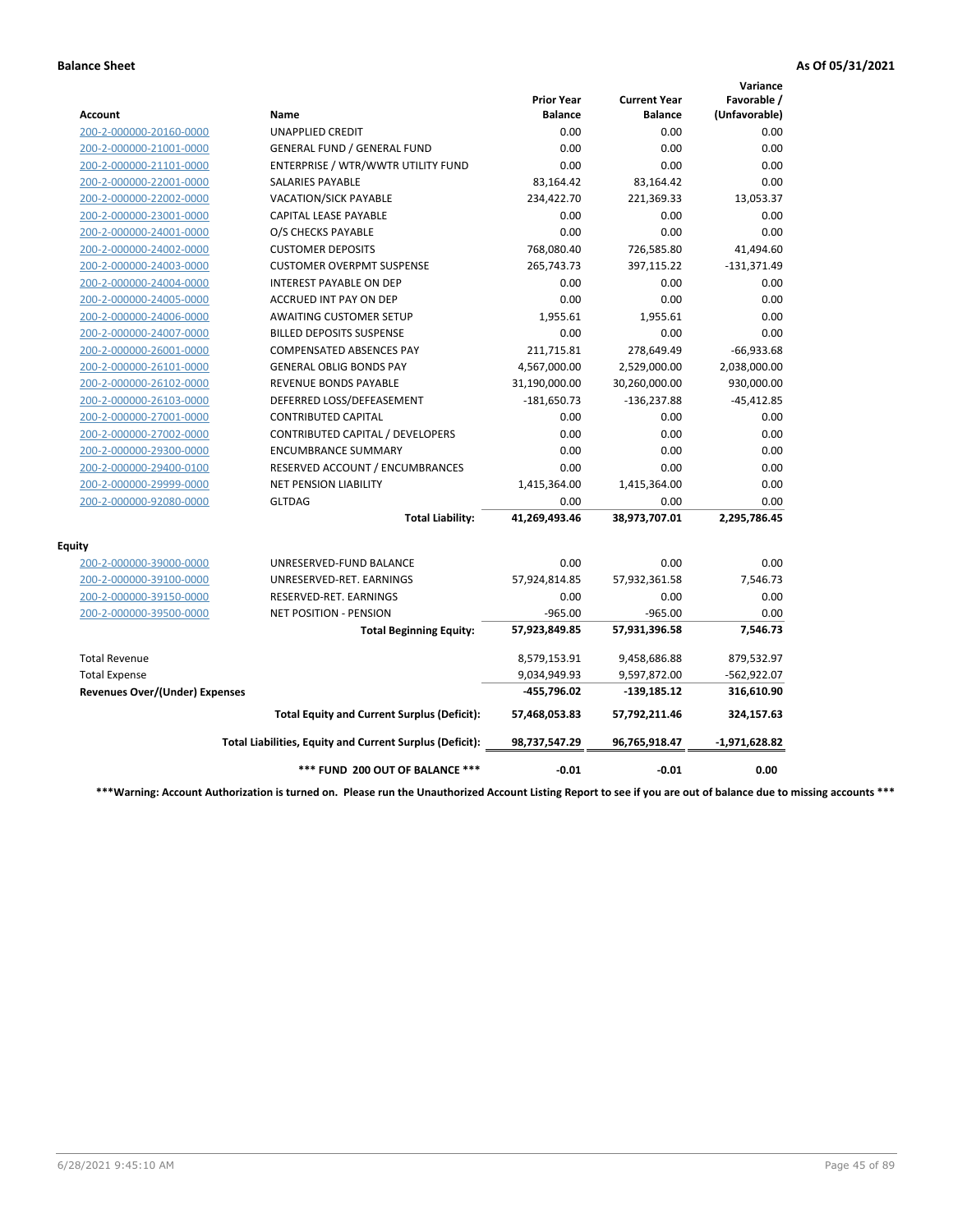| Account                               | Name                                                     | <b>Prior Year</b><br><b>Balance</b> | <b>Current Year</b><br><b>Balance</b> | Variance<br>Favorable /<br>(Unfavorable) |
|---------------------------------------|----------------------------------------------------------|-------------------------------------|---------------------------------------|------------------------------------------|
| <b>Fund: 210 - WATER IMPACT FEES</b>  |                                                          |                                     |                                       |                                          |
| <b>Assets</b>                         |                                                          |                                     |                                       |                                          |
| 210-2-000000-10000-0000               | <b>CURRENT ASSETS / CASH</b>                             | 0.00                                | $-217.72$                             | $-217.72$                                |
| 210-2-000000-13201-0000               | MISC ACCTS RECEIVABLE                                    | 0.00                                | 0.00                                  | 0.00                                     |
| 210-2-000000-13205-0000               | <b>INTEREST RECEIVABLE</b>                               | 0.00                                | 0.00                                  | 0.00                                     |
|                                       | <b>Total Assets:</b>                                     | 0.00                                | $-217.72$                             | $-217.72$                                |
| Liability                             |                                                          |                                     |                                       |                                          |
| 210-2-000000-20101-0000               | <b>ACCOUNTS PAYABLE</b>                                  | 0.00                                | 0.00                                  | 0.00                                     |
| 210-2-000000-20103-0000               | <b>ACCRUED ACCOUNTS PAYABLE</b>                          | 0.00                                | 0.00                                  | 0.00                                     |
| 210-2-000000-29300-0000               | <b>ENCUMBRANCE SUMMARY</b>                               | 0.00                                | 0.00                                  | 0.00                                     |
| 210-2-000000-29400-0000               | RESERVED ACCOUNT / ENCUMBRANCES                          | 0.00                                | 0.00                                  | 0.00                                     |
|                                       | <b>Total Liability:</b>                                  | 0.00                                | 0.00                                  | 0.00                                     |
| <b>Equity</b>                         |                                                          |                                     |                                       |                                          |
| 210-2-000000-39000-0000               | UNRESERVED-FUND BALANCE                                  | 0.00                                | 0.00                                  | 0.00                                     |
| 210-2-000000-39100-0000               | UNRESERVED-RET. EARNINGS                                 | 0.00                                | 0.00                                  | 0.00                                     |
|                                       | <b>Total Beginning Equity:</b>                           | 0.00                                | 0.00                                  | 0.00                                     |
| <b>Total Revenue</b>                  |                                                          | 0.00                                | 0.00                                  | 0.00                                     |
| <b>Total Expense</b>                  |                                                          | 0.00                                | 217.72                                | $-217.72$                                |
| <b>Revenues Over/(Under) Expenses</b> |                                                          | 0.00                                | $-217.72$                             | $-217.72$                                |
|                                       | <b>Total Equity and Current Surplus (Deficit):</b>       | 0.00                                | $-217.72$                             | $-217.72$                                |
|                                       | Total Liabilities, Equity and Current Surplus (Deficit): | 0.00                                | $-217.72$                             | $-217.72$                                |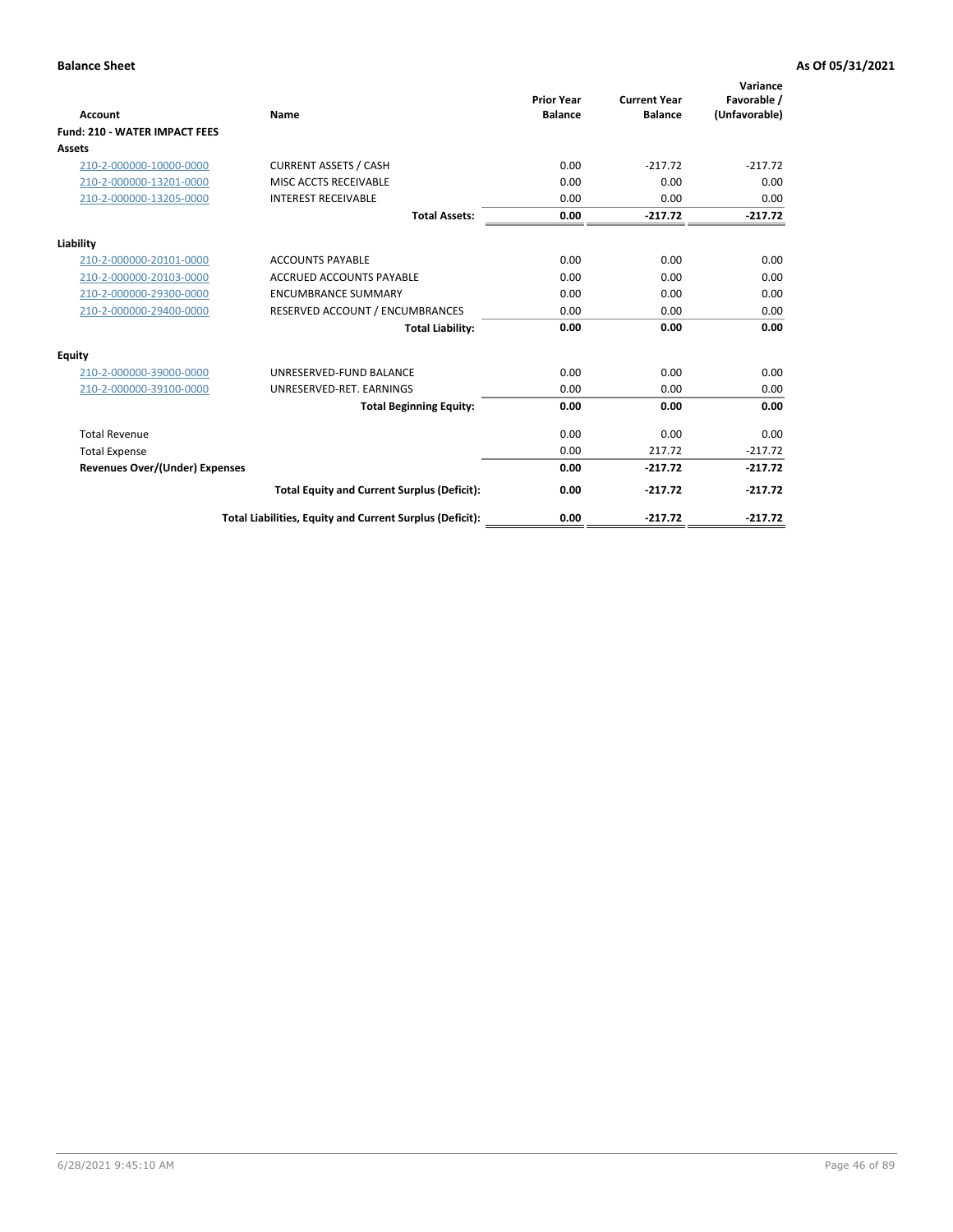| Account                                   | Name                                                     | <b>Prior Year</b><br><b>Balance</b> | <b>Current Year</b><br><b>Balance</b> | Variance<br>Favorable /<br>(Unfavorable) |
|-------------------------------------------|----------------------------------------------------------|-------------------------------------|---------------------------------------|------------------------------------------|
| <b>Fund: 211 - WASTEWATER IMPACT FEES</b> |                                                          |                                     |                                       |                                          |
| <b>Assets</b>                             |                                                          |                                     |                                       |                                          |
| 211-2-000000-10000-0000                   | <b>CURRENT ASSETS / CASH</b>                             | 0.00                                | 0.00                                  | 0.00                                     |
| 211-2-000000-13201-0000                   | MISC ACCTS RECEIVABLE                                    | 0.00                                | 0.00                                  | 0.00                                     |
| 211-2-000000-13205-0000                   | <b>INTEREST RECEIVABLE</b>                               | 0.00                                | 0.00                                  | 0.00                                     |
|                                           | <b>Total Assets:</b>                                     | 0.00                                | 0.00                                  | 0.00                                     |
| Liability                                 |                                                          |                                     |                                       |                                          |
| 211-2-000000-20101-0000                   | <b>ACCOUNTS PAYABLE</b>                                  | 0.00                                | 0.00                                  | 0.00                                     |
| 211-2-000000-20103-0000                   | <b>ACCRUED ACCOUNTS PAYABLE</b>                          | 0.00                                | 0.00                                  | 0.00                                     |
|                                           | <b>Total Liability:</b>                                  | 0.00                                | 0.00                                  | 0.00                                     |
| Equity                                    |                                                          |                                     |                                       |                                          |
| 211-2-000000-39000-0000                   | UNRESERVED-FUND BALANCE                                  | 0.00                                | 0.00                                  | 0.00                                     |
| 211-2-000000-39100-0000                   | UNRESERVED-RET. EARNINGS                                 | 0.00                                | 0.00                                  | 0.00                                     |
|                                           | <b>Total Beginning Equity:</b>                           | 0.00                                | 0.00                                  | 0.00                                     |
| <b>Total Revenue</b>                      |                                                          | 0.00                                | 0.00                                  | 0.00                                     |
| <b>Total Expense</b>                      |                                                          | 0.00                                | 0.00                                  | 0.00                                     |
| <b>Revenues Over/(Under) Expenses</b>     |                                                          | 0.00                                | 0.00                                  | 0.00                                     |
|                                           | <b>Total Equity and Current Surplus (Deficit):</b>       | 0.00                                | 0.00                                  | 0.00                                     |
|                                           | Total Liabilities, Equity and Current Surplus (Deficit): | 0.00                                | 0.00                                  | 0.00                                     |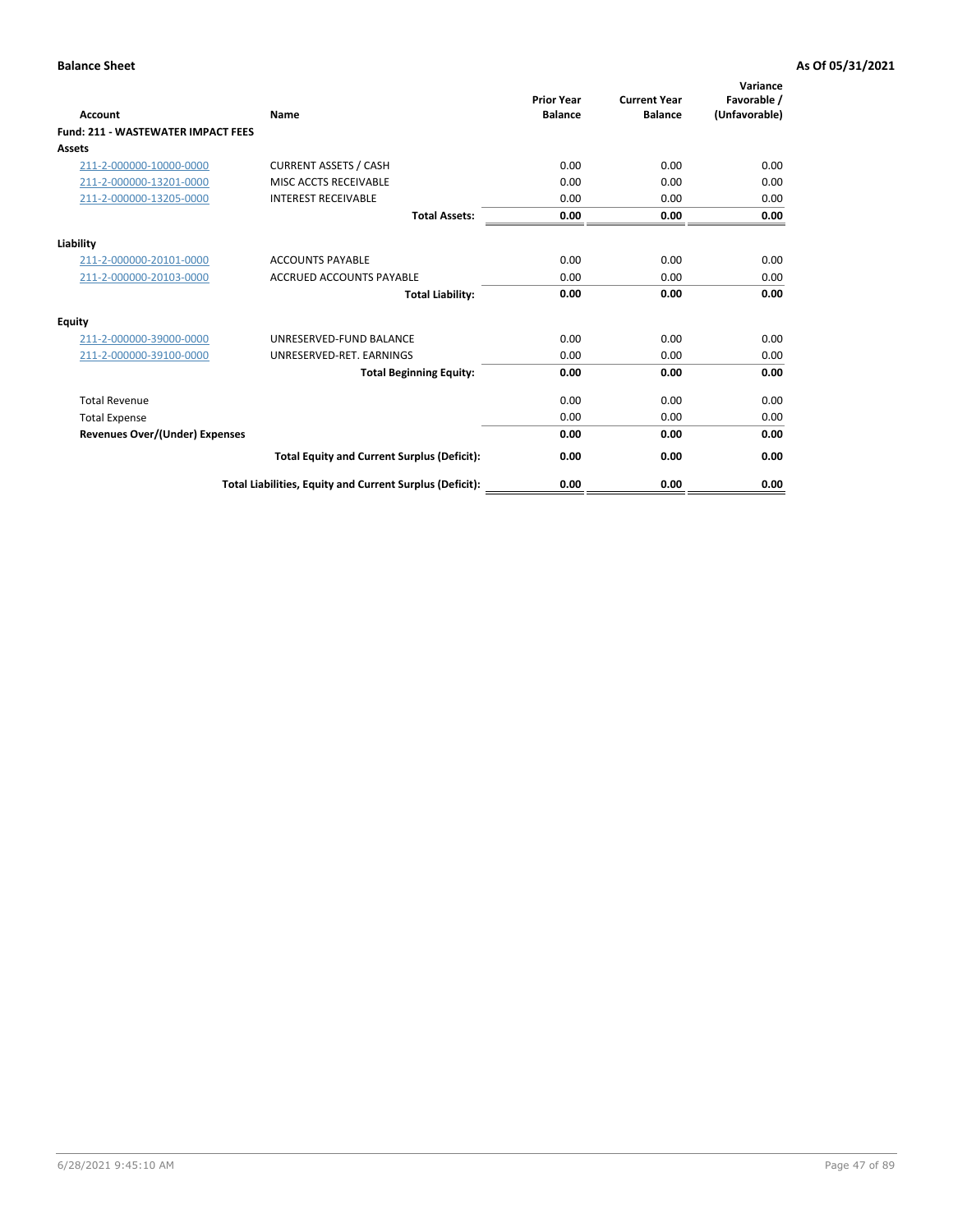|                                       |                                                           |                                     |                                       | Variance                     |
|---------------------------------------|-----------------------------------------------------------|-------------------------------------|---------------------------------------|------------------------------|
| <b>Account</b>                        | <b>Name</b>                                               | <b>Prior Year</b><br><b>Balance</b> | <b>Current Year</b><br><b>Balance</b> | Favorable /<br>(Unfavorable) |
|                                       | Fund: 212 - TX COMMUNITY DEV SWR SYSTEM IMPROV PROG GRANT |                                     |                                       |                              |
| <b>Assets</b>                         |                                                           |                                     |                                       |                              |
| 212-2-000000-10000-0000               | <b>CURRENT ASSETS / CASH</b>                              | 105,849.57                          | 105,849.57                            | 0.00                         |
| 212-2-000000-13201-0000               | MISC ACCTS RECEIVABLE                                     | 0.00                                | 0.00                                  | 0.00                         |
| 212-2-000000-13205-0000               | <b>INTEREST RECEIVABLE</b>                                | 0.00                                | 0.00                                  | 0.00                         |
| 212-2-000000-16301-0000               | FIXED ASSETS / C W I P                                    | 0.00                                | 0.00                                  | 0.00                         |
|                                       | <b>Total Assets:</b>                                      | 105,849.57                          | 105,849.57                            | 0.00                         |
| Liability                             |                                                           |                                     |                                       |                              |
| 212-2-000000-20101-0000               | <b>ACCOUNTS PAYABLE</b>                                   | 0.00                                | 0.00                                  | 0.00                         |
| 212-2-000000-20102-0000               | <b>CREDIT CARD PAYABLE</b>                                | 0.00                                | 0.00                                  | 0.00                         |
| 212-2-000000-20103-0000               | <b>ACCRUED ACCOUNTS PAYABLE</b>                           | 0.00                                | 0.00                                  | 0.00                         |
| 212-2-000000-20139-0000               | <b>RETAINAGES PAYABLE</b>                                 | 0.00                                | 0.00                                  | 0.00                         |
| 212-2-000000-20902-0000               | <b>DEFERRED GRANT REVENUE</b>                             | 0.00                                | 0.00                                  | 0.00                         |
| 212-2-000000-21001-0000               | <b>GENERAL FUND / GENERAL FUND</b>                        | 0.00                                | 0.00                                  | 0.00                         |
| 212-2-000000-29300-0000               | <b>ENCUMBRANCE SUMMARY</b>                                | 0.00                                | 0.00                                  | 0.00                         |
| 212-2-000000-29400-0100               | RESERVED ACCOUNT / ENCUMBRANCES                           | 0.00                                | 0.00                                  | 0.00                         |
|                                       | <b>Total Liability:</b>                                   | 0.00                                | 0.00                                  | 0.00                         |
| Equity                                |                                                           |                                     |                                       |                              |
| 212-2-000000-39100-0000               | UNRESERVED-RET. EARNINGS                                  | $-61.025.43$                        | 105,849.57                            | 166,875.00                   |
|                                       | <b>Total Beginning Equity:</b>                            | $-61,025.43$                        | 105,849.57                            | 166,875.00                   |
| <b>Total Revenue</b>                  |                                                           | 168,130.00                          | 0.00                                  | $-168,130.00$                |
| <b>Total Expense</b>                  |                                                           | 1,255.00                            | 0.00                                  | 1,255.00                     |
| <b>Revenues Over/(Under) Expenses</b> |                                                           | 166,875.00                          | 0.00                                  | $-166,875.00$                |
|                                       | <b>Total Equity and Current Surplus (Deficit):</b>        | 105,849.57                          | 105,849.57                            | 0.00                         |
|                                       | Total Liabilities, Equity and Current Surplus (Deficit):  | 105,849.57                          | 105,849.57                            | 0.00                         |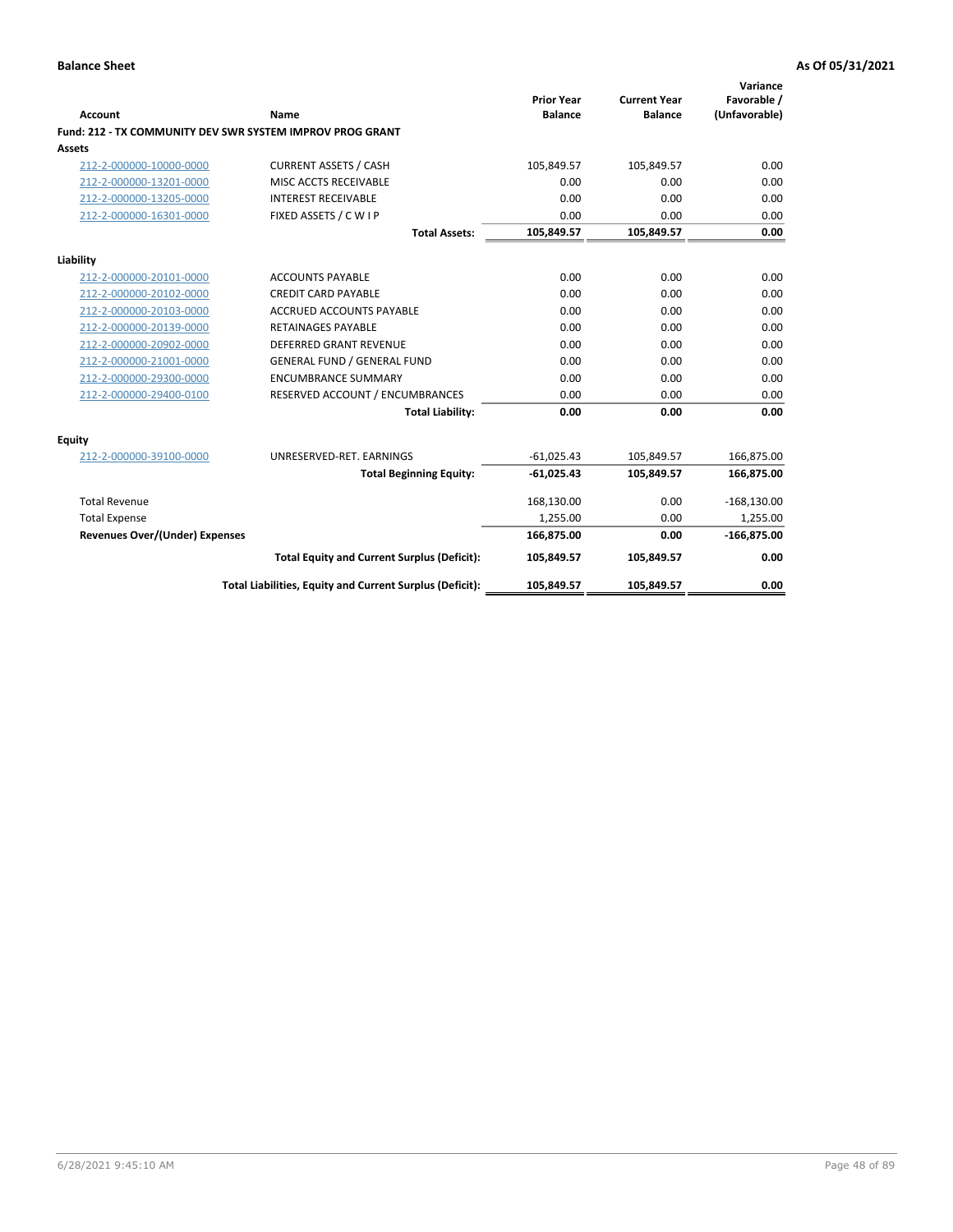| <b>Account</b><br>Fund: 216 - UTILIITY CIP FUND    | Name                                                     | <b>Prior Year</b><br><b>Balance</b> | <b>Current Year</b><br><b>Balance</b> | Variance<br>Favorable /<br>(Unfavorable) |
|----------------------------------------------------|----------------------------------------------------------|-------------------------------------|---------------------------------------|------------------------------------------|
| <b>Assets</b>                                      |                                                          |                                     |                                       |                                          |
| 216-2-000000-10000-0000                            | <b>CURRENT ASSETS / CASH</b>                             | 12,290,557.36                       | 14,756,994.23                         | 2,466,436.87                             |
| 216-2-000000-11101-0000                            | MBIA ACCOUNTS / 2002 WSSR                                | 0.00                                | 0.00                                  | 0.00                                     |
| 216-2-000000-11103-0000                            | 2005 WSSR                                                | 0.00                                | 0.00                                  | 0.00                                     |
| 216-2-000000-11403-0000                            | RESERVE FUND / 2003 WSSR                                 | 0.00                                | 0.00                                  | 0.00                                     |
| 216-2-000000-11404-0000                            | SERIES 2019 WSSR CO'S                                    | 10,603,636.61                       | 10,404,135.85                         | $-199,500.76$                            |
| 216-2-000000-11503-0000                            | 2008WSSR CONST 486000273                                 | 0.00                                | 0.00                                  | 0.00                                     |
| 216-2-000000-11505-0000                            | SRA RAW WATER SALE PROCEEDS                              | 13,502,109.79                       | 13,688,326.79                         | 186,217.00                               |
| 216-2-000000-13000-0000                            | <b>CUSTOMER ACCTS RECEIVABLE</b>                         | 0.00                                | 0.00                                  | 0.00                                     |
| 216-2-000000-13002-0000                            | ALLOW FOR UNCOLLECT REC                                  | 0.00                                | 0.00                                  | 0.00                                     |
| 216-2-000000-13003-0000                            | UNBILLED YEAR-END ACCRUAL                                | 0.00                                | 0.00                                  | 0.00                                     |
| 216-2-000000-13201-0000                            | MISC ACCTS RECEIVABLE                                    | 70.32                               | 70.32                                 | 0.00                                     |
| 216-2-000000-13205-0000                            | <b>INTEREST RECEIVABLE</b>                               | 0.00                                | 0.00                                  | 0.00                                     |
| 216-2-000000-16301-0000                            | FIXED ASSETS / C W I P                                   | 3,557,279.61                        | 2,969,368.61                          | $-587,911.00$                            |
|                                                    | <b>Total Assets:</b>                                     | 39,953,653.69                       | 41,818,895.80                         | 1,865,242.11                             |
|                                                    |                                                          |                                     |                                       |                                          |
| Liability                                          |                                                          | 0.00                                | 0.00                                  |                                          |
| 216-2-000000-20101-0000                            | <b>ACCOUNTS PAYABLE</b>                                  |                                     |                                       | 0.00<br>0.00                             |
| 216-2-000000-20102-0000                            | <b>CREDIT CARD PAYABLE</b><br>ACCRUED ACCOUNTS PAYABLE   | 0.00<br>0.00                        | 0.00<br>0.00                          | 0.00                                     |
| 216-2-000000-20103-0000<br>216-2-000000-20113-0000 | <b>DEVELOPERS ESCROW</b>                                 | 0.00                                | 0.00                                  | 0.00                                     |
| 216-2-000000-20139-0000                            | <b>RETAINAGES PAYABLE</b>                                | 440,275.66                          | 122,898.03                            | 317,377.63                               |
| 216-2-000000-21101-0000                            | ENTERPRISE / WTR/WWTR UTILITY FUND                       | 18,939,652.64                       | 18,939,652.64                         | 0.00                                     |
| 216-2-000000-29300-0000                            | <b>ENCUMBRANCE SUMMARY</b>                               | 0.00                                | 0.00                                  | 0.00                                     |
| 216-2-000000-29400-0100                            | RESERVED ACCOUNT / ENCUMBRANCES                          | 0.00                                | 0.00                                  | 0.00                                     |
|                                                    | <b>Total Liability:</b>                                  | 19,379,928.30                       | 19,062,550.67                         | 317,377.63                               |
|                                                    |                                                          |                                     |                                       |                                          |
| <b>Equity</b>                                      |                                                          |                                     |                                       |                                          |
| 216-2-000000-39000-0000                            | UNRESERVED-FUND BALANCE                                  | 0.00                                | 0.00                                  | 0.00                                     |
| 216-2-000000-39100-0000                            | UNRESERVED-RET. EARNINGS                                 | 9,457,839.30                        | 22,783,755.25                         | 13,325,915.95                            |
|                                                    | <b>Total Beginning Equity:</b>                           | 9,457,839.30                        | 22,783,755.25                         | 13,325,915.95                            |
| <b>Total Revenue</b>                               |                                                          | 13,645,056.26                       | 317,154.77                            | -13,327,901.49                           |
| <b>Total Expense</b>                               |                                                          | 2,529,170.17                        | 344,564.89                            | 2,184,605.28                             |
| <b>Revenues Over/(Under) Expenses</b>              |                                                          | 11,115,886.09                       | $-27,410.12$                          | $-11,143,296.21$                         |
|                                                    | <b>Total Equity and Current Surplus (Deficit):</b>       | 20,573,725.39                       | 22,756,345.13                         | 2,182,619.74                             |
|                                                    | Total Liabilities, Equity and Current Surplus (Deficit): | 39,953,653.69                       | 41,818,895.80                         | 1,865,242.11                             |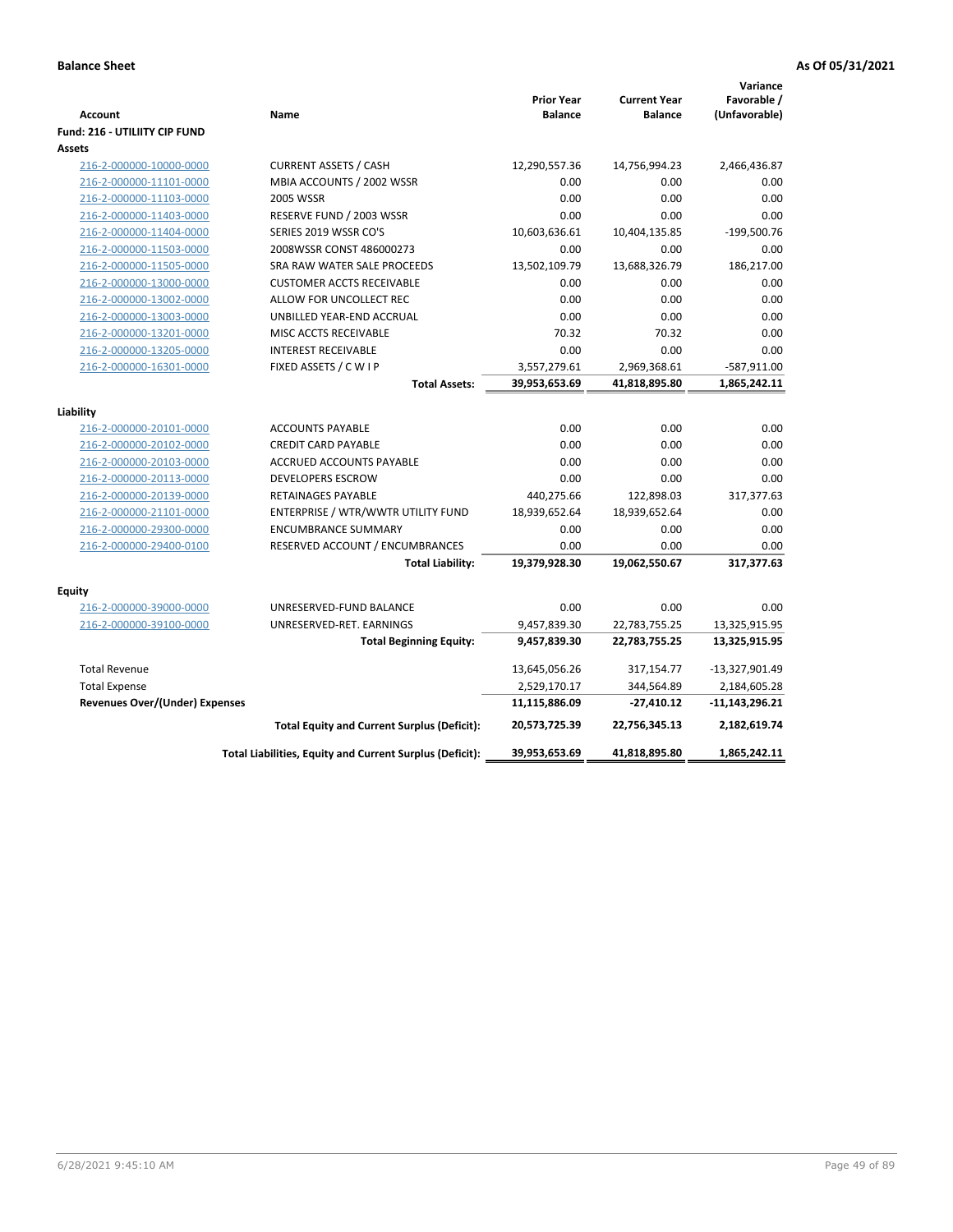| <b>Account</b>                                 | <b>Name</b>                                              | <b>Prior Year</b><br><b>Balance</b> | <b>Current Year</b><br><b>Balance</b> | Variance<br>Favorable /<br>(Unfavorable) |
|------------------------------------------------|----------------------------------------------------------|-------------------------------------|---------------------------------------|------------------------------------------|
| <b>Fund: 217 - WASTEWATER RECLAMATION FUND</b> |                                                          |                                     |                                       |                                          |
| Assets                                         |                                                          |                                     |                                       |                                          |
| 217-2-000000-10000-0000                        | <b>CURRENT ASSETS / CASH</b>                             | $-20,619.30$                        | $-70,603.30$                          | $-49,984.00$                             |
| 217-2-000000-11301-0000                        | TEXASTERM / 2008 WSSR REVENUE BOND                       | 0.00                                | 0.00                                  | 0.00                                     |
| 217-2-000000-11302-0000                        | 2008 WSSR REVENUE BOND                                   | 0.00                                | 0.00                                  | 0.00                                     |
| 217-2-000000-11503-0000                        | 2008WSSR CONST 486000273                                 | 777,868.61                          | 778,725.15                            | 856.54                                   |
| 217-2-000000-13000-0000                        | <b>CUSTOMER ACCTS RECEIVABLE</b>                         | 0.00                                | 0.00                                  | 0.00                                     |
| 217-2-000000-13002-0000                        | ALLOW FOR UNCOLLECT REC                                  | 0.00                                | 0.00                                  | 0.00                                     |
| 217-2-000000-13201-0000                        | MISC ACCTS RECEIVABLE                                    | 0.00                                | 0.00                                  | 0.00                                     |
| 217-2-000000-13205-0000                        | <b>INTEREST RECEIVABLE</b>                               | 0.00                                | 0.00                                  | 0.00                                     |
| 217-2-000000-16301-0000                        | FIXED ASSETS / C W I P                                   | 0.00                                | 0.00                                  | 0.00                                     |
|                                                | <b>Total Assets:</b>                                     | 757,249.31                          | 708,121.85                            | $-49,127.46$                             |
| Liability                                      |                                                          |                                     |                                       |                                          |
| 217-2-000000-20101-0000                        | <b>ACCOUNTS PAYABLE</b>                                  | 0.00                                | 0.00                                  | 0.00                                     |
| 217-2-000000-20102-0000                        | <b>CREDIT CARD PAYABLE</b>                               | 0.00                                | 0.00                                  | 0.00                                     |
| 217-2-000000-20103-0000                        | <b>ACCRUED ACCOUNTS PAYABLE</b>                          | 0.00                                | 0.00                                  | 0.00                                     |
| 217-2-000000-20139-0000                        | <b>RETAINAGES PAYABLE</b>                                | 0.00                                | 0.00                                  | 0.00                                     |
| 217-2-000000-21101-0000                        | ENTERPRISE / WTR/WWTR UTILITY FUND                       | 19,396,374.21                       | 19,396,374.21                         | 0.00                                     |
| 217-2-000000-29300-0000                        | <b>ENCUMBRANCE SUMMARY</b>                               | 0.00                                | 0.00                                  | 0.00                                     |
| 217-2-000000-29400-0100                        | RESERVED ACCOUNT / ENCUMBRANCES                          | 0.00                                | 0.00                                  | 0.00                                     |
|                                                | <b>Total Liability:</b>                                  | 19,396,374.21                       | 19,396,374.21                         | 0.00                                     |
|                                                |                                                          |                                     |                                       |                                          |
| <b>Equity</b>                                  |                                                          |                                     |                                       |                                          |
| 217-2-000000-39100-0000                        | UNRESERVED-RET. EARNINGS                                 | $-18,646,218.79$                    | -18,638,640.99                        | 7,577.80                                 |
|                                                | <b>Total Beginning Equity:</b>                           | $-18,646,218.79$                    | $-18,638,640.99$                      | 7,577.80                                 |
| <b>Total Revenue</b>                           |                                                          | 7,093.89                            | 372.63                                | $-6,721.26$                              |
| <b>Total Expense</b>                           |                                                          | 0.00                                | 49,984.00                             | $-49,984.00$                             |
| Revenues Over/(Under) Expenses                 |                                                          | 7,093.89                            | $-49,611.37$                          | $-56,705.26$                             |
|                                                | <b>Total Equity and Current Surplus (Deficit):</b>       | $-18,639,124.90$                    | $-18,688,252.36$                      | $-49,127.46$                             |
|                                                | Total Liabilities, Equity and Current Surplus (Deficit): | 757,249.31                          | 708,121.85                            | $-49,127.46$                             |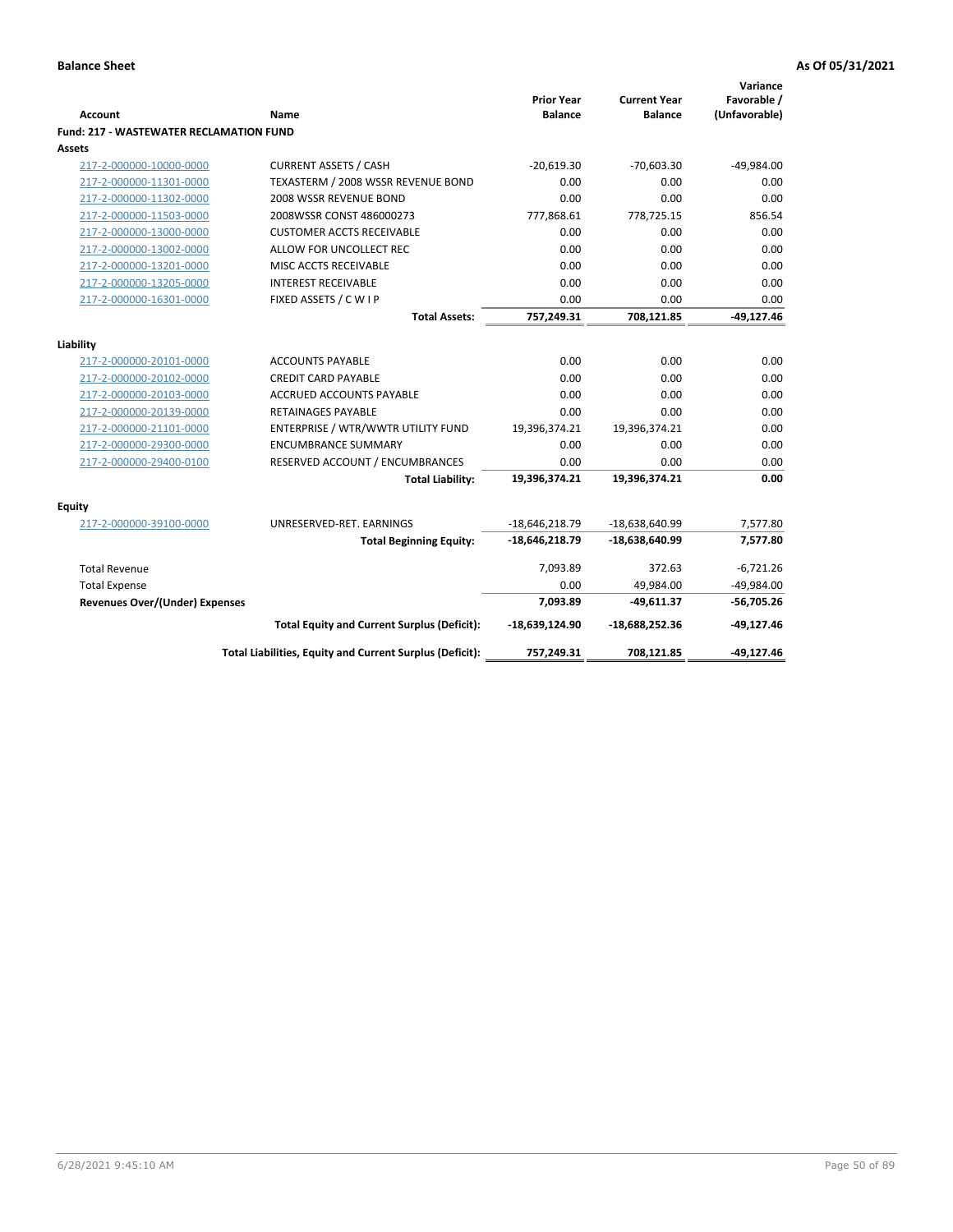|                                                           |                                                         |                   |                     | Variance        |
|-----------------------------------------------------------|---------------------------------------------------------|-------------------|---------------------|-----------------|
|                                                           |                                                         | <b>Prior Year</b> | <b>Current Year</b> | Favorable /     |
| <b>Account</b>                                            | Name                                                    | <b>Balance</b>    | <b>Balance</b>      | (Unfavorable)   |
| Fund: 300 - AIRPORT FUND                                  |                                                         |                   |                     |                 |
| Assets                                                    |                                                         |                   |                     |                 |
| 300-2-000000-10000-0000                                   | <b>CURRENT ASSETS / CASH</b>                            | $-6,706,805.48$   | -7,540,992.80       | $-834, 187.32$  |
| 300-2-000000-13201-0000                                   | MISC ACCTS RECEIVABLE                                   | $-650.39$         | -650.39             | 0.00            |
| 300-2-000000-13202-0000                                   | <b>EMPLOYEE ADVANCES</b>                                | 0.00              | 0.00                | 0.00            |
| 300-2-000000-13203-0000                                   | NON-CURRENT ASSETS / PREPAYMENTS                        | 0.00              | 0.00                | 0.00            |
| 300-2-000000-13205-0000                                   | <b>INTEREST RECEIVABLE</b>                              | 0.00              | 0.00                | 0.00            |
| 300-2-000000-14126-0000                                   | <b>GRANT FUND / AIRPORT GRANT FUND</b>                  | 0.00              | 0.00                | 0.00            |
| 300-2-000000-16001-0000                                   | FIXED ASSETS / LAND                                     | 813,937.00        | 982,275.46          | 168,338.46      |
| 300-2-000000-16002-0000                                   | FIXED ASSETS / IMPROVMENTS-NON BUILDI                   | 75,750,553.49     | 75,750,553.49       | 0.00            |
| 300-2-000000-16003-0000                                   | ACCUM DEPR / IMPROVEMENTS-NON BUILI                     | $-40,581,156.28$  | -42,614,921.75      | $-2,033,765.47$ |
| 300-2-000000-16004-0000                                   | FIXED ASSETS / BUILDINGS                                | 69,917,050.27     | 69,917,050.27       | 0.00            |
| 300-2-000000-16005-0000                                   | <b>ACCUM DEPR / BUILDINGS</b>                           | -27,356,164.49    | -28,924,133.27      | $-1,567,968.78$ |
| 300-2-000000-16201-0000                                   | FIXED ASSETS / MACHINERY AND EQUIPMEN                   | 528,771.61        | 528,771.61          | 0.00            |
| 300-2-000000-16202-0000                                   | ACCUM DEPR / MACHINERY AND EQUIPMEI                     | $-40,948.94$      | $-70,669.34$        | $-29,720.40$    |
| 300-2-000000-16301-0000                                   | FIXED ASSETS / C W I P                                  | 982,112.50        | 1,285,346.50        | 303,234.00      |
| 300-2-000000-17501-0000                                   | <b>EMPLOYEE CONTRIBUTIONS</b>                           | 0.00              | 0.00                | 0.00            |
| 300-2-000000-17504-0000                                   | <b>INVESTMENT RETURN</b>                                | 0.00              | 0.00                | 0.00            |
| 300-2-000000-17508-0000                                   | <b>EXPERIENCE DIFFERENCE- OUTFLOW</b>                   | 0.00              | 0.00                | 0.00            |
| 300-2-000000-17509-0000                                   | <b>EXPERIENCE DIFFERENCE - INFLOW</b>                   | 0.00              | 0.00                | 0.00            |
| 300-2-000000-17520-0000                                   | <b>ASSUMPTION CHANGES</b>                               | 0.00              | 0.00                | 0.00            |
|                                                           | <b>Total Assets:</b>                                    | 73,306,699.29     | 69,312,629.78       | $-3,994,069.51$ |
|                                                           |                                                         |                   |                     |                 |
| Liability                                                 |                                                         | 0.00              | 0.00                | 0.00            |
| 300-2-000000-20101-0000                                   | <b>ACCOUNTS PAYABLE</b><br><b>CREDIT CARD PAYABLE</b>   | 0.00              |                     |                 |
| 300-2-000000-20102-0000                                   | ACCRUED ACCOUNTS PAYABLE                                | 0.00              | 0.00<br>0.00        | 0.00            |
| 300-2-000000-20103-0000                                   |                                                         |                   |                     | 0.00<br>0.00    |
| 300-2-000000-20105-0000                                   | <b>L-3 FUNDS PAYABLE</b><br><b>GRANT MATCH</b>          | 0.00<br>0.00      | 0.00<br>0.00        | 0.00            |
| 300-2-000000-20106-0000                                   |                                                         |                   | 0.00                | 0.00            |
| 300-2-000000-20108-0000                                   | <b>MATURED BONDS PAYABLE</b>                            | 0.00              |                     |                 |
| 300-2-000000-20110-0000                                   | REVENUE BONDS PAYABLE                                   | 0.00              | 0.00                | 0.00            |
| 300-2-000000-20111-0000                                   | MATURED INTEREST PAYABLE                                | 0.00              | 0.00                | 0.00            |
| 300-2-000000-20112-0000                                   | ACCRUED INTEREST PAYABLE<br>RETAINAGES PAYABLE          | 0.00<br>0.00      | 0.00<br>0.00        | 0.00<br>0.00    |
| 300-2-000000-20139-0000                                   | <b>TELEPHONE CLEARING</b>                               | 0.00              | 0.00                | 0.00            |
| 300-2-000000-20141-0000                                   | <b>UNAPPLIED CREDIT</b>                                 | 0.00              | 0.00                | 0.00            |
| 300-2-000000-20160-0000<br>300-2-000000-20201-0000        | <b>DEFERRED REVENUE</b>                                 | 0.00              | 0.00                | 0.00            |
| 300-2-000000-21001-0000                                   | <b>GENERAL FUND / GENERAL FUND</b>                      | 0.00              | 0.00                | 0.00            |
|                                                           | SALARIES PAYABLE                                        | 2,201.13          | 2,201.13            | 0.00            |
| <u>300-2-000000-22001-0000</u><br>300-2-000000-22002-0000 | <b>VACATION/SICK PAYABLE</b>                            | 2,188.24          | $-2,481.78$         | 4,670.02        |
| 300-2-000000-26001-0000                                   | COMPENSATED ABSENCES PAY                                | 10,603.68         |                     |                 |
|                                                           |                                                         |                   | 17,991.69           | $-7,388.01$     |
| 300-2-000000-26101-0000<br>300-2-000000-26102-0000        | <b>GENERAL OBLIG BONDS PAY</b><br>REVENUE BONDS PAYABLE | 0.00              | 0.00                | 0.00<br>0.00    |
| 300-2-000000-27001-0000                                   | CONTRIBUTED CAPITAL                                     | 0.00<br>$-0.39$   | 0.00<br>$-0.39$     | 0.00            |
|                                                           | <b>ENCUMBRANCE SUMMARY</b>                              | 0.00              | 0.00                | 0.00            |
| 300-2-000000-29300-0000<br>300-2-000000-29400-0100        | RESERVED ACCOUNT / ENCUMBRANCES                         | 0.00              | 0.00                | 0.00            |
| 300-2-000000-29999-0000                                   | <b>NET PENSION LIABILITY</b>                            | 0.00              | 0.00                | 0.00            |
|                                                           |                                                         |                   |                     |                 |
|                                                           | <b>Total Liability:</b>                                 | 14,992.66         | 17,710.65           | $-2,717.99$     |
| <b>Equity</b>                                             |                                                         |                   |                     |                 |
| 300-2-000000-39000-0000                                   | UNRESERVED-FUND BALANCE                                 | 0.00              | 0.00                | 0.00            |
| 300-2-000000-39100-0000                                   | UNRESERVED-RET. EARNINGS                                | 72,911,614.18     | 69,853,545.99       | -3,058,068.19   |
| 300-2-000000-39500-0000                                   | <b>NET POSITION - PENSION</b>                           | 0.00              | 0.00                | 0.00            |
|                                                           | <b>Total Beginning Equity:</b>                          | 72,911,614.18     | 69,853,545.99       | $-3,058,068.19$ |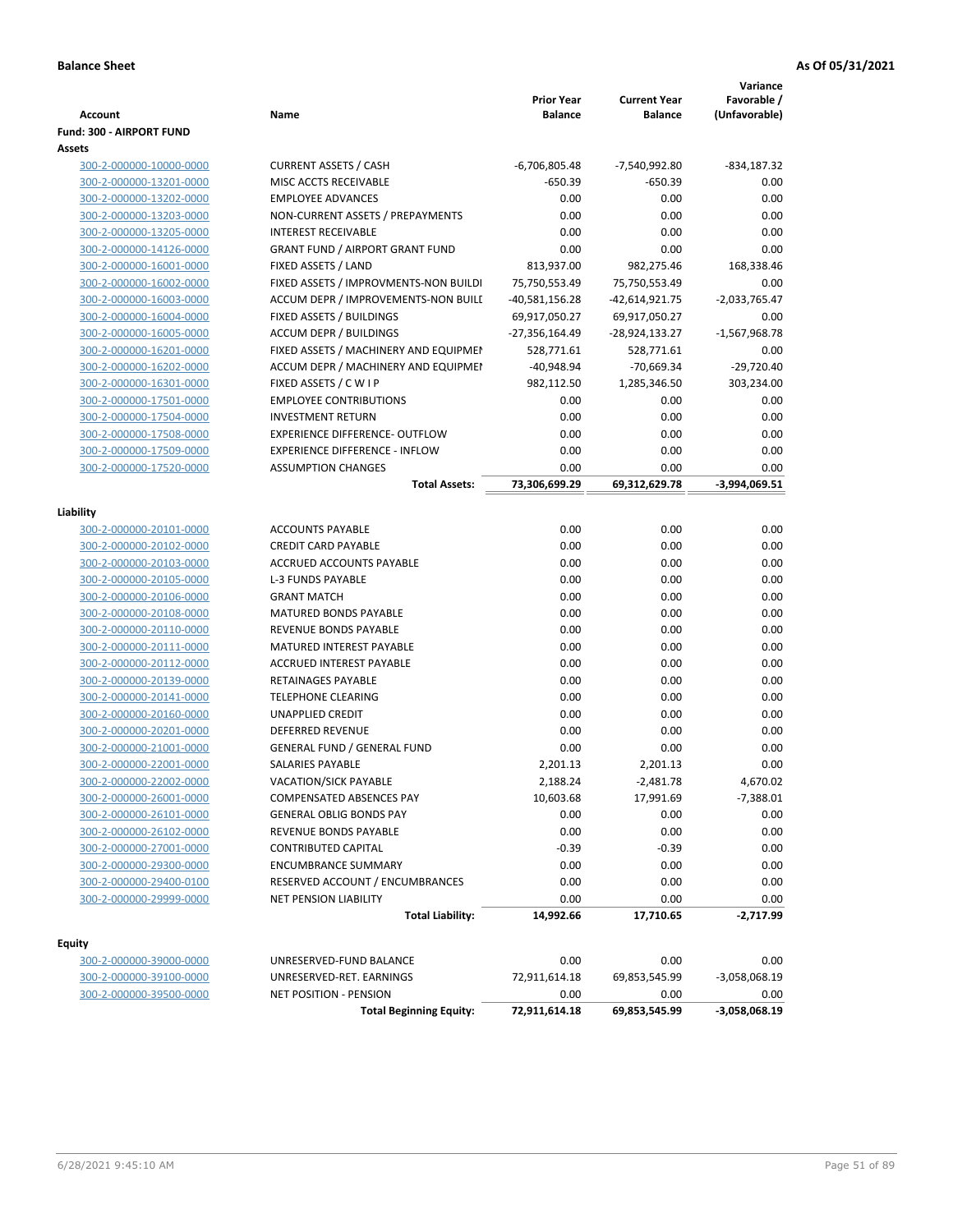| Account                        | Name                                                     | <b>Prior Year</b><br><b>Balance</b> | <b>Current Year</b><br><b>Balance</b> | Variance<br>Favorable /<br>(Unfavorable) |
|--------------------------------|----------------------------------------------------------|-------------------------------------|---------------------------------------|------------------------------------------|
| <b>Total Revenue</b>           |                                                          | 481,467.50                          | 543,475.38                            | 62,007.88                                |
| <b>Total Expense</b>           |                                                          | 101,375.04                          | 1,102,102.23                          | $-1,000,727.19$                          |
| Revenues Over/(Under) Expenses |                                                          | 380,092.46                          | $-558,626.85$                         | $-938,719.31$                            |
|                                | <b>Total Equity and Current Surplus (Deficit):</b>       | 73,291,706.64                       | 69,294,919.14                         | $-3,996,787.50$                          |
|                                | Total Liabilities, Equity and Current Surplus (Deficit): | 73,306,699.30                       | 69,312,629.79                         | -3,994,069.51                            |
|                                | *** FUND 300 OUT OF BALANCE ***                          | $-0.01$                             | $-0.01$                               | 0.00                                     |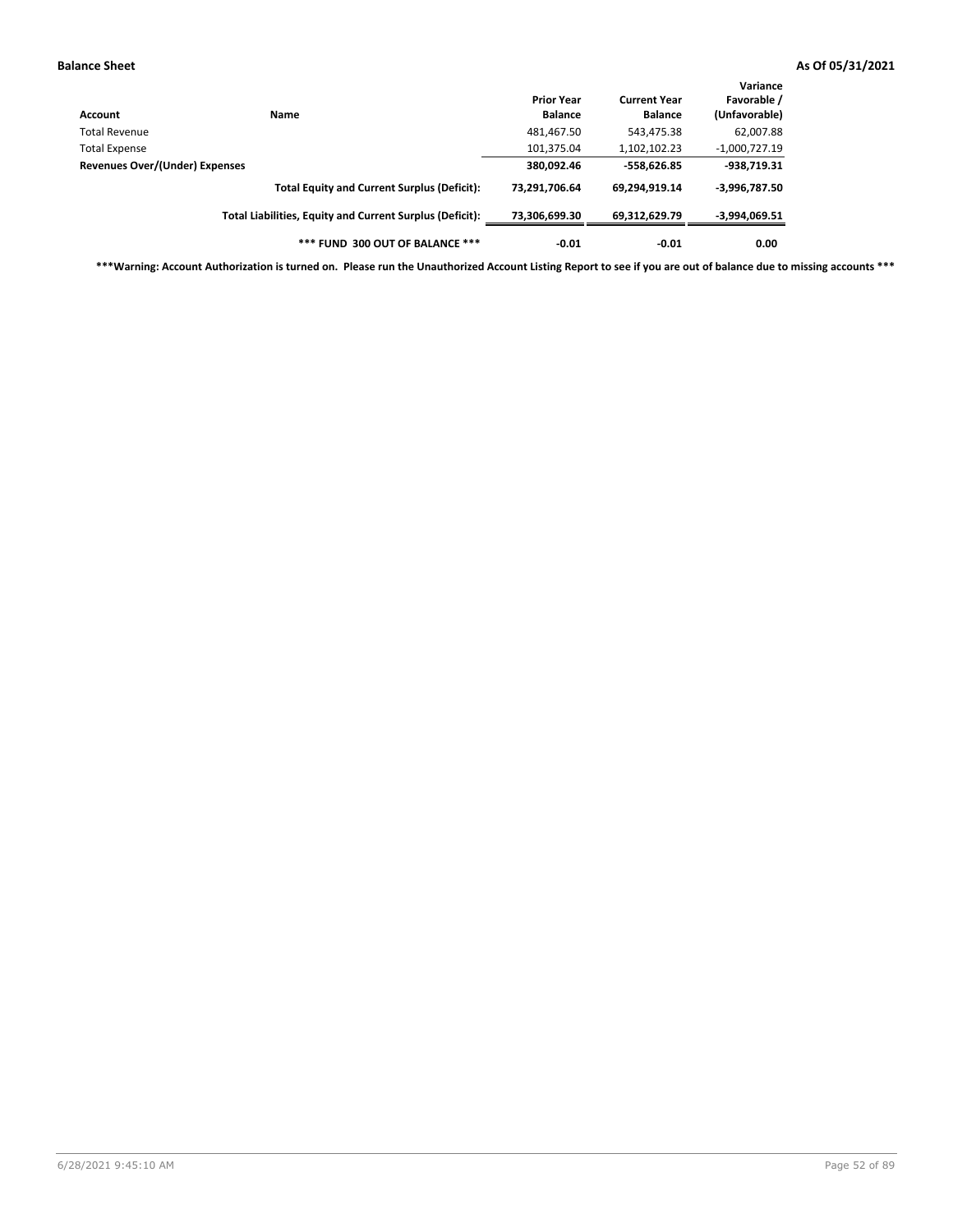|                                 |                                                          |                                     |                                       | Variance                     |
|---------------------------------|----------------------------------------------------------|-------------------------------------|---------------------------------------|------------------------------|
| Account                         | Name                                                     | <b>Prior Year</b><br><b>Balance</b> | <b>Current Year</b><br><b>Balance</b> | Favorable /<br>(Unfavorable) |
| Fund: 320 - AIRPORT TXDOT GRANT |                                                          |                                     |                                       |                              |
| Assets                          |                                                          |                                     |                                       |                              |
| 320-2-000000-10000-0000         | <b>CURRENT ASSETS / CASH</b>                             | 200,000.84                          | 299,311.20                            | 99,310.36                    |
| 320-2-000000-13201-0000         | MISC ACCTS RECEIVABLE                                    | 0.00                                | 0.00                                  | 0.00                         |
| 320-2-000000-13205-0000         | <b>INTEREST RECEIVABLE</b>                               | 0.00                                | 0.00                                  | 0.00                         |
|                                 | <b>Total Assets:</b>                                     | 200,000.84                          | 299,311.20                            | 99,310.36                    |
| Liability                       |                                                          |                                     |                                       |                              |
| 320-2-000000-20101-0000         | <b>ACCOUNTS PAYABLE</b>                                  | 0.00                                | 0.00                                  | 0.00                         |
| 320-2-000000-20102-0000         | <b>CREDIT CARD PAYABLE</b>                               | 0.00                                | 0.00                                  | 0.00                         |
| 320-2-000000-20103-0000         | <b>ACCRUED ACCOUNTS PAYABLE</b>                          | 0.00                                | 0.00                                  | 0.00                         |
| 320-2-000000-20902-0000         | <b>DEFERRED GRANT REVENUE</b>                            | 0.00                                | 0.00                                  | 0.00                         |
| 320-2-000000-21125-0000         | DUE TO / AIRPORT FUND                                    | 0.00                                | 0.00                                  | 0.00                         |
| 320-2-000000-29300-0000         | <b>ENCUMBRANCE SUMMARY</b>                               | 0.00                                | 0.00                                  | 0.00                         |
| 320-2-000000-29400-0100         | RESERVED ACCOUNT / ENCUMBRANCES                          | 0.00                                | 0.00                                  | 0.00                         |
|                                 | <b>Total Liability:</b>                                  | 0.00                                | 0.00                                  | 0.00                         |
| <b>Equity</b>                   |                                                          |                                     |                                       |                              |
| 320-2-000000-39000-0000         | UNRESERVED-FUND BALANCE                                  | 200,000.84                          | 200,000.84                            | 0.00                         |
|                                 | <b>Total Beginning Equity:</b>                           | 200,000.84                          | 200,000.84                            | 0.00                         |
| <b>Total Revenue</b>            |                                                          | 0.00                                | 200.000.00                            | 200,000.00                   |
| <b>Total Expense</b>            |                                                          | 0.00                                | 100,689.64                            | $-100,689.64$                |
| Revenues Over/(Under) Expenses  |                                                          | 0.00                                | 99.310.36                             | 99,310.36                    |
|                                 | <b>Total Equity and Current Surplus (Deficit):</b>       | 200,000.84                          | 299,311.20                            | 99,310.36                    |
|                                 | Total Liabilities, Equity and Current Surplus (Deficit): | 200,000.84                          | 299,311.20                            | 99,310.36                    |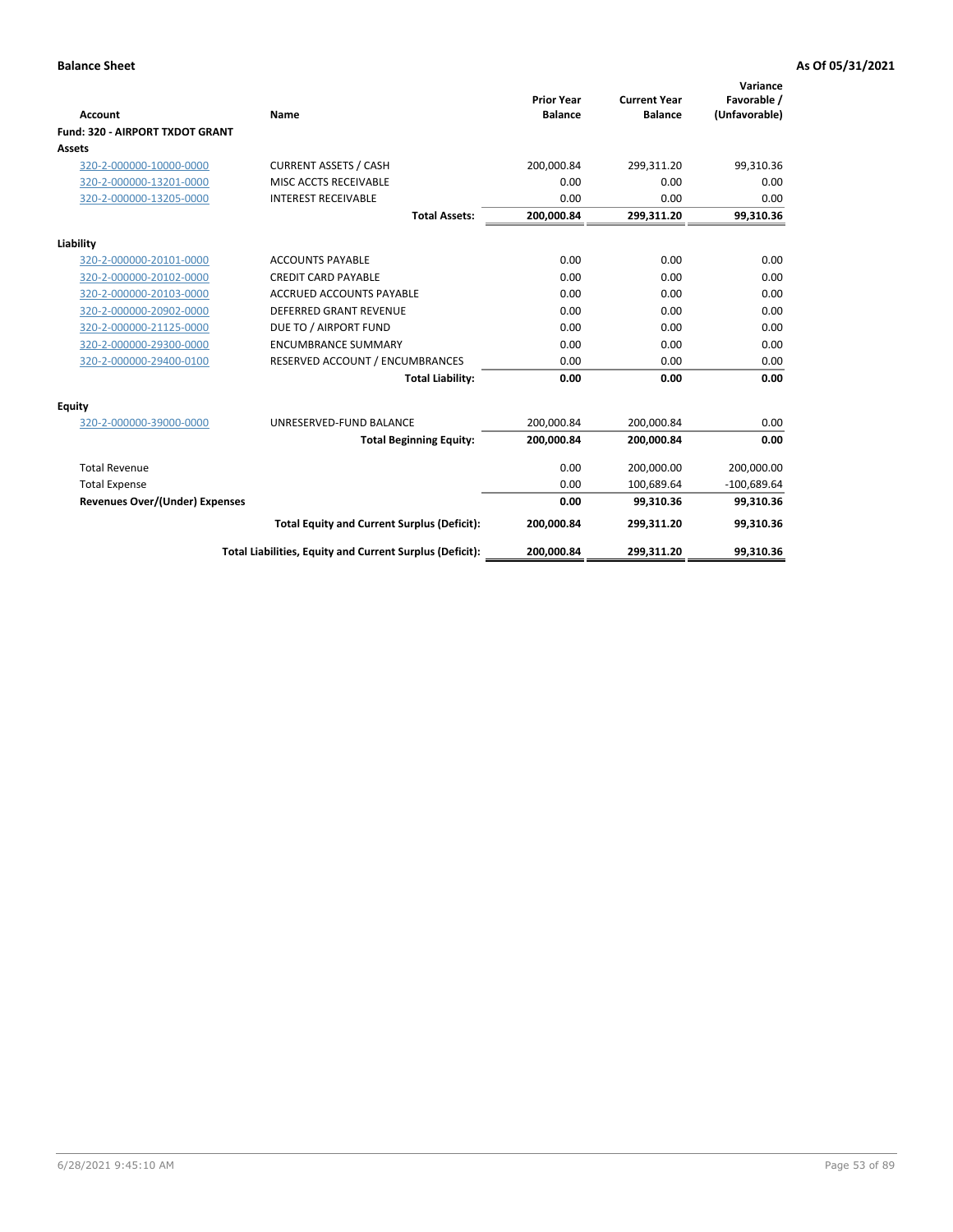|                                         |                                                          |                                     |                                       | Variance                     |
|-----------------------------------------|----------------------------------------------------------|-------------------------------------|---------------------------------------|------------------------------|
| Account                                 | <b>Name</b>                                              | <b>Prior Year</b><br><b>Balance</b> | <b>Current Year</b><br><b>Balance</b> | Favorable /<br>(Unfavorable) |
| <b>Fund: 360 - AIRPORT CAPITAL FUND</b> |                                                          |                                     |                                       |                              |
| Assets                                  |                                                          |                                     |                                       |                              |
| 360-2-000000-10000-0000                 | <b>CURRENT ASSETS / CASH</b>                             | 7,799,082.83                        | 9,088,480.25                          | 1,289,397.42                 |
| 360-2-000000-13201-0000                 | MISC ACCTS RECEIVABLE                                    | 0.00                                | 0.00                                  | 0.00                         |
| 360-2-000000-13205-0000                 | <b>INTEREST RECEIVABLE</b>                               | 0.00                                | 0.00                                  | 0.00                         |
| 360-2-000000-16301-0000                 | FIXED ASSETS / C W I P                                   | 132,616.88                          | 132,616.88                            | 0.00                         |
|                                         | <b>Total Assets:</b>                                     | 7,931,699.71                        | 9,221,097.13                          | 1,289,397.42                 |
| Liability                               |                                                          |                                     |                                       |                              |
| 360-2-000000-20101-0000                 | <b>ACCOUNTS PAYABLE</b>                                  | 0.00                                | 0.00                                  | 0.00                         |
| 360-2-000000-20102-0000                 | <b>CREDIT CARD PAYABLE</b>                               | 0.00                                | 0.00                                  | 0.00                         |
| 360-2-000000-20103-0000                 | ACCRUED ACCOUNTS PAYABLE                                 | 0.00                                | 0.00                                  | 0.00                         |
| 360-2-000000-20125-0000                 | SALES TAX PAYABLE / IN THE CITY                          | 0.00                                | 0.00                                  | 0.00                         |
| 360-2-000000-20139-0000                 | RETAINAGES PAYABLE                                       | 0.00                                | 0.00                                  | 0.00                         |
| 360-2-000000-21001-0000                 | <b>GENERAL FUND / GENERAL FUND</b>                       | 0.00                                | 0.00                                  | 0.00                         |
| 360-2-000000-27001-0000                 | <b>CONTRIBUTED CAPITAL</b>                               | 0.00                                | 0.00                                  | 0.00                         |
| 360-2-000000-29300-0000                 | <b>ENCUMBRANCE SUMMARY</b>                               | 0.00                                | 0.00                                  | 0.00                         |
| 360-2-000000-29400-0000                 | RESERVED ACCOUNT / ENCUMBRANCES                          | 0.00                                | 0.00                                  | 0.00                         |
|                                         | <b>Total Liability:</b>                                  | 0.00                                | 0.00                                  | 0.00                         |
| Equity                                  |                                                          |                                     |                                       |                              |
| 360-2-000000-39000-0000                 | UNRESERVED-FUND BALANCE                                  | 0.00                                | 0.00                                  | 0.00                         |
| 360-2-000000-39100-0000                 | UNRESERVED-RET. EARNINGS                                 | 8,131,751.78                        | 8,217,255.18                          | 85,503.40                    |
|                                         | <b>Total Beginning Equity:</b>                           | 8,131,751.78                        | 8,217,255.18                          | 85,503.40                    |
| <b>Total Revenue</b>                    |                                                          | 79,919.41                           | 1,005,062.77                          | 925,143.36                   |
| <b>Total Expense</b>                    |                                                          | 279,971.48                          | 1,220.82                              | 278,750.66                   |
| <b>Revenues Over/(Under) Expenses</b>   |                                                          | $-200,052.07$                       | 1,003,841.95                          | 1,203,894.02                 |
|                                         | <b>Total Equity and Current Surplus (Deficit):</b>       | 7,931,699.71                        | 9,221,097.13                          | 1,289,397.42                 |
|                                         | Total Liabilities, Equity and Current Surplus (Deficit): | 7,931,699.71                        | 9,221,097.13                          | 1,289,397.42                 |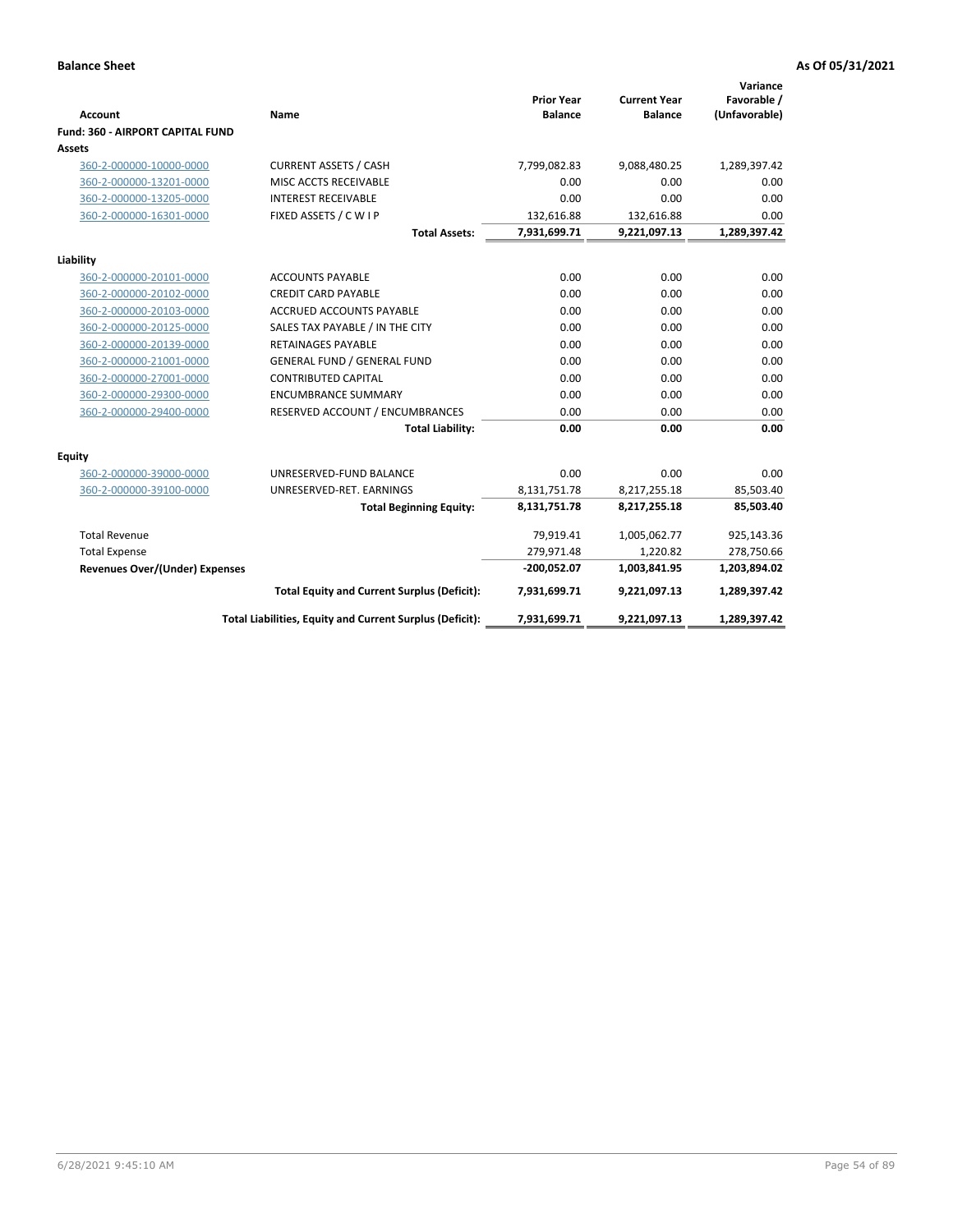| <b>Account</b>                        | Name                                                     | <b>Prior Year</b><br><b>Balance</b> | <b>Current Year</b><br><b>Balance</b> | Variance<br>Favorable /<br>(Unfavorable) |
|---------------------------------------|----------------------------------------------------------|-------------------------------------|---------------------------------------|------------------------------------------|
| Fund: 361 - L3-IDC FUND               |                                                          |                                     |                                       |                                          |
| <b>Assets</b>                         |                                                          |                                     |                                       |                                          |
| 361-2-000000-10000-0000               | <b>CURRENT ASSETS / CASH</b>                             | 0.00                                | 0.00                                  | 0.00                                     |
| 361-2-000000-13201-0000               | MISC ACCTS RECEIVABLE                                    | 0.00                                | 0.00                                  | 0.00                                     |
| 361-2-000000-13205-0000               | <b>INTEREST RECEIVABLE</b>                               | 0.00                                | 0.00                                  | 0.00                                     |
|                                       | <b>Total Assets:</b>                                     | 0.00                                | 0.00                                  | 0.00                                     |
| Liability                             |                                                          |                                     |                                       |                                          |
| 361-2-000000-20101-0000               | <b>ACCOUNTS PAYABLE</b>                                  | 0.00                                | 0.00                                  | 0.00                                     |
| 361-2-000000-20102-0000               | <b>CREDIT CARD PAYABLE</b>                               | 0.00                                | 0.00                                  | 0.00                                     |
| 361-2-000000-20103-0000               | MISCELLANEOUS LIABILITIES                                | 0.00                                | 0.00                                  | 0.00                                     |
| 361-2-000000-20108-0000               | <b>MATURED BONDS PAYABLE</b>                             | 0.00                                | 0.00                                  | 0.00                                     |
| 361-2-000000-20111-0000               | <b>MATURED INTEREST PAYABLE</b>                          | 0.00                                | 0.00                                  | 0.00                                     |
| 361-2-000000-20112-0000               | <b>ACCRUED INTEREST PAYABLE</b>                          | 0.00                                | 0.00                                  | 0.00                                     |
| 361-2-000000-20139-0000               | <b>RETAINAGES PAYABLE</b>                                | 0.00                                | 0.00                                  | 0.00                                     |
| 361-2-000000-21001-0000               | <b>GENERAL FUND / GENERAL FUND</b>                       | 0.00                                | 0.00                                  | 0.00                                     |
|                                       | <b>Total Liability:</b>                                  | 0.00                                | 0.00                                  | 0.00                                     |
| Equity                                |                                                          |                                     |                                       |                                          |
| 361-2-000000-39000-0000               | UNRESERVED-FUND BALANCE                                  | 0.00                                | 0.00                                  | 0.00                                     |
| 361-2-000000-39100-0000               | UNRESERVED-RET. EARNINGS                                 | $-2,881,924.85$                     | $-2,881,924.85$                       | 0.00                                     |
| 361-2-000000-39150-0000               | RESERVED-RET. EARNINGS                                   | 2,881,924.85                        | 2,881,924.85                          | 0.00                                     |
|                                       | <b>Total Beginning Equity:</b>                           | 0.00                                | 0.00                                  | 0.00                                     |
| <b>Total Revenue</b>                  |                                                          | 0.00                                | 0.00                                  | 0.00                                     |
| <b>Total Expense</b>                  |                                                          | 0.00                                | 0.00                                  | 0.00                                     |
| <b>Revenues Over/(Under) Expenses</b> |                                                          | 0.00                                | 0.00                                  | 0.00                                     |
|                                       | <b>Total Equity and Current Surplus (Deficit):</b>       | 0.00                                | 0.00                                  | 0.00                                     |
|                                       | Total Liabilities, Equity and Current Surplus (Deficit): | 0.00                                | 0.00                                  | 0.00                                     |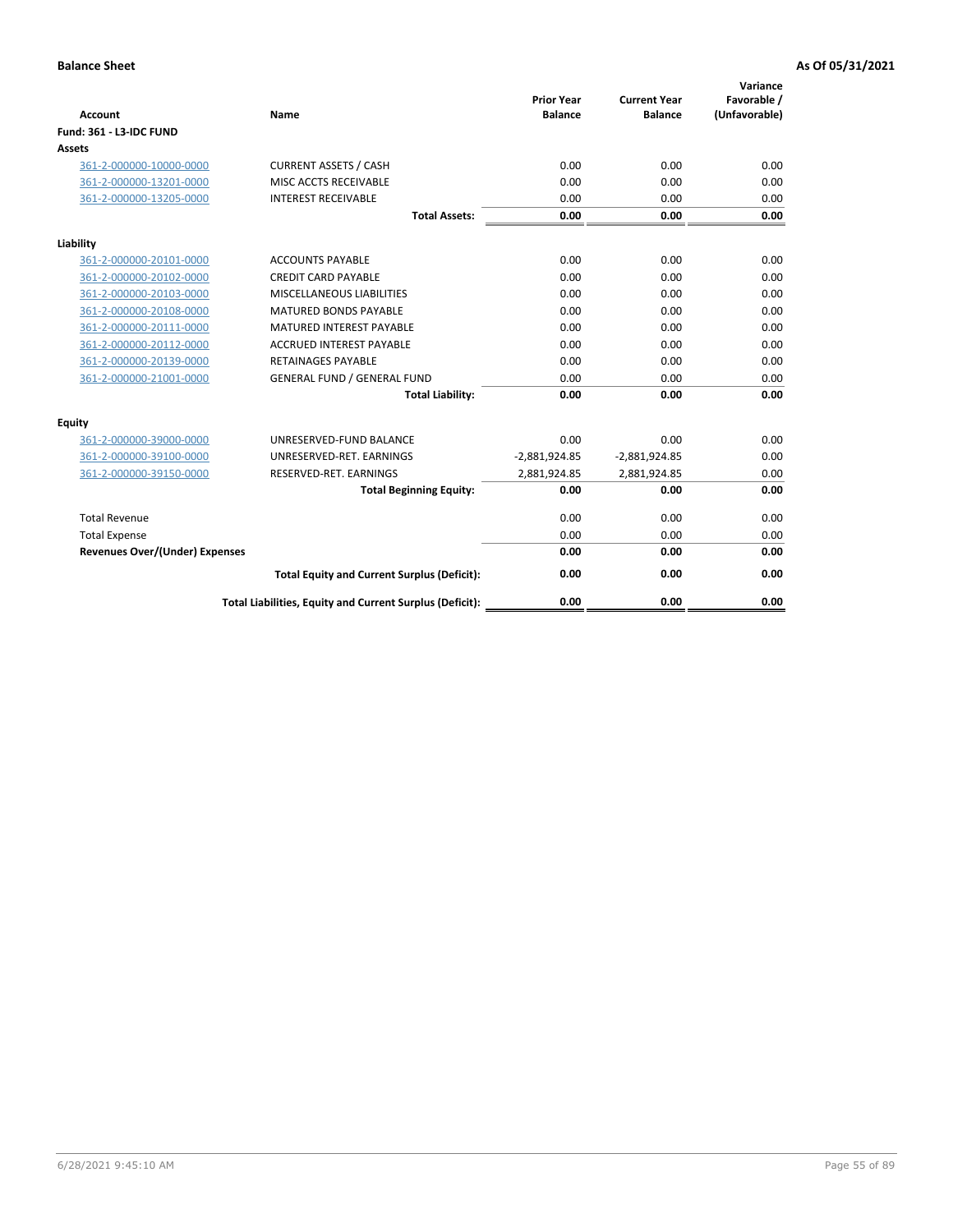|                                       |                                                          |                                     |                                       | Variance                     |
|---------------------------------------|----------------------------------------------------------|-------------------------------------|---------------------------------------|------------------------------|
| <b>Account</b>                        | Name                                                     | <b>Prior Year</b><br><b>Balance</b> | <b>Current Year</b><br><b>Balance</b> | Favorable /<br>(Unfavorable) |
| Fund: 362 - AIRPORT FBO FUEL          |                                                          |                                     |                                       |                              |
| Assets                                |                                                          |                                     |                                       |                              |
| 362-2-000000-10000-0000               | <b>CURRENT ASSETS / CASH</b>                             | 280,672.32                          | 304,133.58                            | 23,461.26                    |
| 362-2-000000-13201-0000               | MISC ACCTS RECEIVABLE                                    | 0.00                                | 0.00                                  | 0.00                         |
| 362-2-000000-13205-0000               | <b>INTEREST RECEIVABLE</b>                               | 0.00                                | 0.00                                  | 0.00                         |
|                                       | <b>Total Assets:</b>                                     | 280,672.32                          | 304,133.58                            | 23,461.26                    |
| Liability                             |                                                          |                                     |                                       |                              |
| 362-2-000000-20101-0000               | <b>ACCOUNTS PAYABLE</b>                                  | 0.00                                | 0.00                                  | 0.00                         |
| 362-2-000000-20102-0000               | <b>CREDIT CARD PAYABLE</b>                               | 0.00                                | 0.00                                  | 0.00                         |
| 362-2-000000-20103-0000               | <b>ACCRUED ACCOUNTS PAYABLE</b>                          | 0.00                                | 0.00                                  | 0.00                         |
| 362-2-000000-20125-0000               | SALES TAX PAYABLE / IN THE CITY                          | 13.40                               | 6.51                                  | 6.89                         |
| 362-2-000000-29300-0000               | <b>ENCUMBRANCE SUMMARY</b>                               | 0.00                                | 0.00                                  | 0.00                         |
| 362-2-000000-29400-0000               | RESERVED ACCOUNT / ENCUMBRANCES                          | 0.00                                | 0.00                                  | 0.00                         |
|                                       | <b>Total Liability:</b>                                  | 13.40                               | 6.51                                  | 6.89                         |
| <b>Equity</b>                         |                                                          |                                     |                                       |                              |
| 362-2-000000-39000-0000               | UNRESERVED-FUND BALANCE                                  | 0.00                                | 0.00                                  | 0.00                         |
| 362-2-000000-39100-0000               | UNRESERVED-RET. EARNINGS                                 | 111,973.47                          | 210,798.19                            | 98,824.72                    |
|                                       | <b>Total Beginning Equity:</b>                           | 111,973.47                          | 210,798.19                            | 98,824.72                    |
| <b>Total Revenue</b>                  |                                                          | 286,029.49                          | 269,414.95                            | $-16,614.54$                 |
| <b>Total Expense</b>                  |                                                          | 117,344.04                          | 176,086.07                            | $-58,742.03$                 |
| <b>Revenues Over/(Under) Expenses</b> |                                                          | 168,685.45                          | 93,328.88                             | $-75,356.57$                 |
|                                       | <b>Total Equity and Current Surplus (Deficit):</b>       | 280,658.92                          | 304,127.07                            | 23,468.15                    |
|                                       | Total Liabilities, Equity and Current Surplus (Deficit): | 280,672.32                          | 304,133.58                            | 23,461.26                    |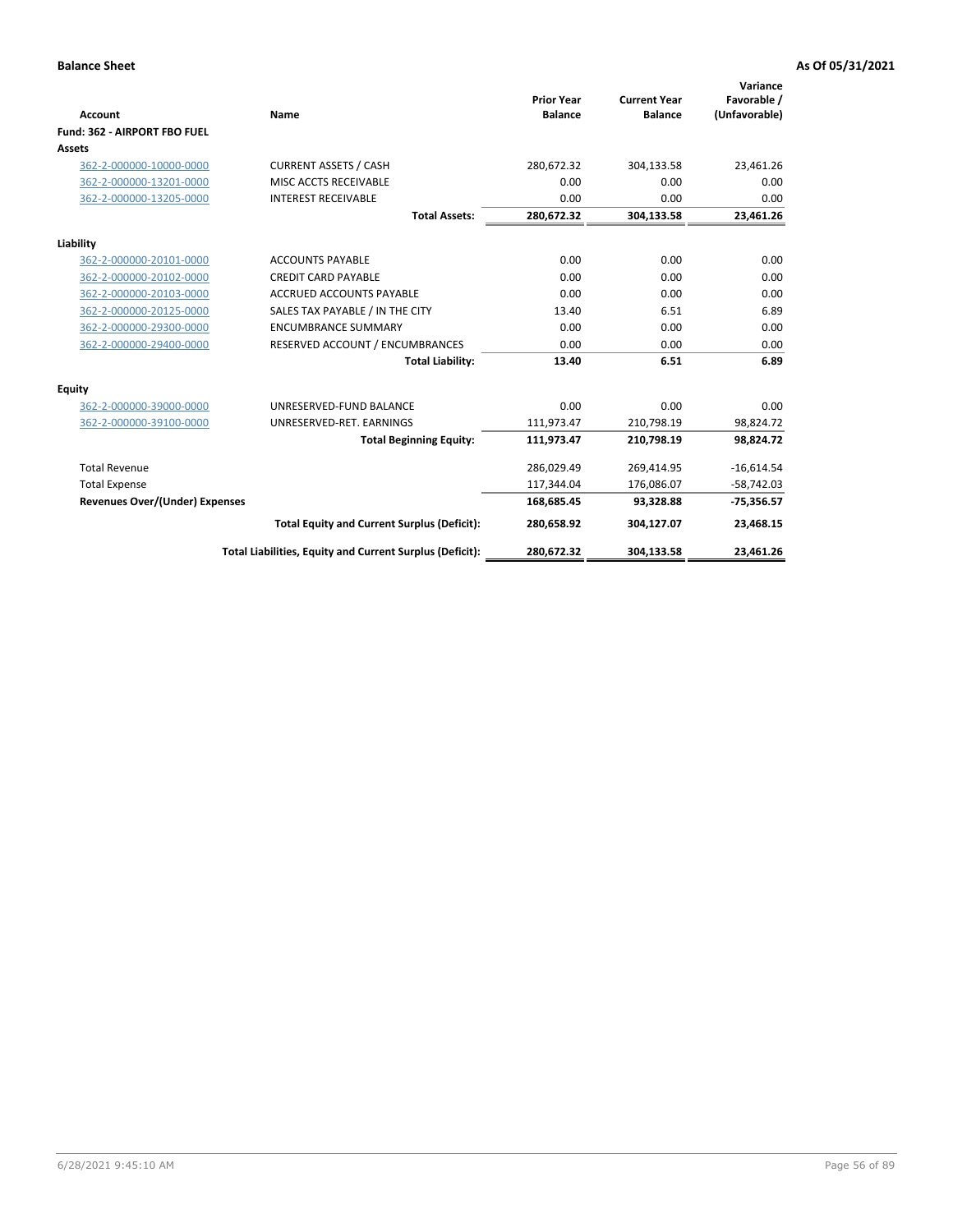| Account                         | Name                                  | <b>Prior Year</b><br><b>Balance</b> | <b>Current Year</b><br><b>Balance</b> | Variance<br>Favorable /<br>(Unfavorable) |
|---------------------------------|---------------------------------------|-------------------------------------|---------------------------------------|------------------------------------------|
|                                 |                                       |                                     |                                       |                                          |
| Fund: 400 - GOLF FUND<br>Assets |                                       |                                     |                                       |                                          |
| 400-2-000000-10000-0000         | <b>CURRENT ASSETS / CASH</b>          | -478,611.39                         | -471,373.07                           | 7,238.32                                 |
| 400-2-000000-10304-0000         | CASH / PETTY CASH/CHANGE DRAWERS      | 200.00                              | 200.00                                | 0.00                                     |
| 400-2-000000-13007-0000         | <b>RETURNED CHECKS</b>                | 0.00                                | 0.00                                  | 0.00                                     |
| 400-2-000000-13201-0000         | MISC ACCTS RECEIVABLE                 | $-516.82$                           | $-516.82$                             | 0.00                                     |
| 400-2-000000-13202-0000         | <b>EMPLOYEE ADVANCES</b>              | 0.00                                | 0.00                                  | 0.00                                     |
| 400-2-000000-13203-0000         | NON-CURRENT ASSETS / PREPAYMENTS      | 0.00                                | 0.00                                  | 0.00                                     |
| 400-2-000000-13205-0000         | <b>INTEREST RECEIVABLE</b>            | 0.00                                | 0.00                                  | 0.00                                     |
| 400-2-000000-13206-0000         | <b>CHARGES RECEIVABLE</b>             | 32,300.45                           | 28,034.15                             | $-4,266.30$                              |
| 400-2-000000-15301-0000         | <b>INVENTORIES / GOLF COURSE</b>      | 8,301.68                            | 8,301.68                              | 0.00                                     |
| 400-2-000000-16001-0000         | FIXED ASSETS / LAND                   | 93,000.00                           | 93,000.00                             | 0.00                                     |
| 400-2-000000-16002-0000         | FIXED ASSETS / IMPROVMENTS-NON BUILDI | 521,160.58                          | 521,160.58                            | 0.00                                     |
| 400-2-000000-16003-0000         | ACCUM DEPR / IMPROVEMENTS-NON BUILI   | -310,540.70                         | -326,639.06                           | $-16,098.36$                             |
| 400-2-000000-16004-0000         | FIXED ASSETS / BUILDINGS              | 109,640.00                          | 109,640.00                            | 0.00                                     |
| 400-2-000000-16005-0000         | <b>ACCUM DEPR / BUILDINGS</b>         | $-109,589.51$                       | $-109,640.00$                         | $-50.49$                                 |
| 400-2-000000-16201-0000         | FIXED ASSETS / MACHINERY AND EQUIPMEN | 51,957.00                           | 51,957.00                             | 0.00                                     |
| 400-2-000000-16202-0000         | ACCUM DEPR / MACHINERY AND EQUIPMEI   | $-51,957.00$                        | $-51,957.00$                          | 0.00                                     |
| 400-2-000000-16301-0000         | FIXED ASSETS / C W I P                | 0.00                                | 0.00                                  | 0.00                                     |
| 400-2-000000-17501-0000         | <b>EMPLOYEE CONTRIBUTIONS</b>         | 17,817.00                           | 17,817.00                             | 0.00                                     |
| 400-2-000000-17504-0000         | <b>INVESTMENT RETURN</b>              | 57,432.00                           | 57,432.00                             | 0.00                                     |
| 400-2-000000-17508-0000         | <b>EXPERIENCE DIFFERENCE- OUTFLOW</b> | 2,889.00                            | 2,889.00                              | 0.00                                     |
| 400-2-000000-17509-0000         | <b>EXPERIENCE DIFFERENCE - INFLOW</b> | $-3,422.00$                         | $-3,422.00$                           | 0.00                                     |
| 400-2-000000-17520-0000         | <b>ASSUMPTION CHANGES</b>             | 0.00                                | 0.00                                  | 0.00                                     |
|                                 | <b>Total Assets:</b>                  | $-59,939.71$                        | $-73,116.54$                          | $-13,176.83$                             |
|                                 |                                       |                                     |                                       |                                          |
| Liability                       |                                       |                                     |                                       |                                          |
| 400-2-000000-20101-0000         | <b>ACCOUNTS PAYABLE</b>               | 0.00                                | 0.00                                  | 0.00                                     |
| 400-2-000000-20102-0000         | <b>CREDIT CARD PAYABLE</b>            | 0.00                                | 0.00                                  | 0.00                                     |
| 400-2-000000-20103-0000         | ACCRUED ACCOUNTS PAYABLE              | 0.00                                | 0.00                                  | 0.00                                     |
| 400-2-000000-20112-0000         | <b>ACCRUED INTEREST PAYABLE</b>       | 0.00                                | 0.00                                  | 0.00                                     |
| 400-2-000000-20124-0000         | <b>GOLF COURSE RESALE</b>             | 0.00                                | 0.00                                  | 0.00                                     |
| 400-2-000000-20125-0000         | SALES TAX PAYABLE / IN THE CITY       | 4.96                                | 2,143.64                              | $-2,138.68$                              |
| 400-2-000000-20139-0000         | RETAINAGES PAYABLE                    | 0.00                                | 0.00                                  | 0.00                                     |
| 400-2-000000-20141-0000         | <b>TELEPHONE CLEARING</b>             | 0.00                                | 0.00                                  | 0.00                                     |
| 400-2-000000-20160-0000         | <b>UNAPPLIED CREDIT</b>               | 0.00                                | 0.00                                  | 0.00                                     |
| 400-2-000000-21001-0000         | <b>GENERAL FUND / GENERAL FUND</b>    | 0.00                                | 0.00                                  | 0.00                                     |
| 400-2-000000-21101-0000         | ENTERPRISE / WTR/WWTR UTILITY FUND    | 0.00                                | 0.00                                  | 0.00                                     |
| 400-2-000000-22001-0000         | SALARIES PAYABLE                      | 4,564.90                            | 4.564.90                              | 0.00                                     |
| 400-2-000000-22002-0000         | VACATION/SICK PAYABLE                 | 11,373.88                           | 2,582.70                              | 8,791.18                                 |
| 400-2-000000-23001-0000         | CAPITAL LEASE PAYABLE                 | 0.00                                | 0.00                                  | 0.00                                     |
| 400-2-000000-24001-0000         | O/S CHECKS PAYABLE                    | 0.00                                | 0.00                                  | 0.00                                     |
| 400-2-000000-26001-0000         | COMPENSATED ABSENCES PAY              | 31,821.18                           | 43,300.18                             | $-11,479.00$                             |
| 400-2-000000-27001-0000         | <b>CONTRIBUTED CAPITAL</b>            | 0.00                                | 0.00                                  | 0.00                                     |
| 400-2-000000-27002-0000         | CONTRIBUTED CAPITAL / DEVELOPERS      | 0.00                                | 0.00                                  | 0.00                                     |
| 400-2-000000-29300-0000         | <b>ENCUMBRANCE SUMMARY</b>            | 0.00                                | 0.00                                  | 0.00                                     |
| 400-2-000000-29400-0100         | RESERVED ACCOUNT / ENCUMBRANCES       | 0.00                                | 0.00                                  | 0.00                                     |
| 400-2-000000-29999-0000         | NET PENSION LIABILITY                 | 128,669.00                          | 128,669.00                            | 0.00<br>$-4,826.50$                      |
|                                 | <b>Total Liability:</b>               | 176,433.92                          | 181,260.42                            |                                          |
| <b>Equity</b>                   |                                       |                                     |                                       |                                          |
| 400-2-000000-39000-0000         | UNRESERVED-FUND BALANCE               | 0.00                                | 0.00                                  | 0.00                                     |
| 400-2-000000-39100-0000         | UNRESERVED-RET. EARNINGS              | $-167,361.70$                       | $-233,137.76$                         | $-65,776.06$                             |
| 400-2-000000-39500-0000         | <b>NET POSITION - PENSION</b>         | $-44.00$                            | $-44.00$                              | 0.00                                     |
|                                 | <b>Total Beginning Equity:</b>        | $-167,405.70$                       | -233,181.76                           | -65,776.06                               |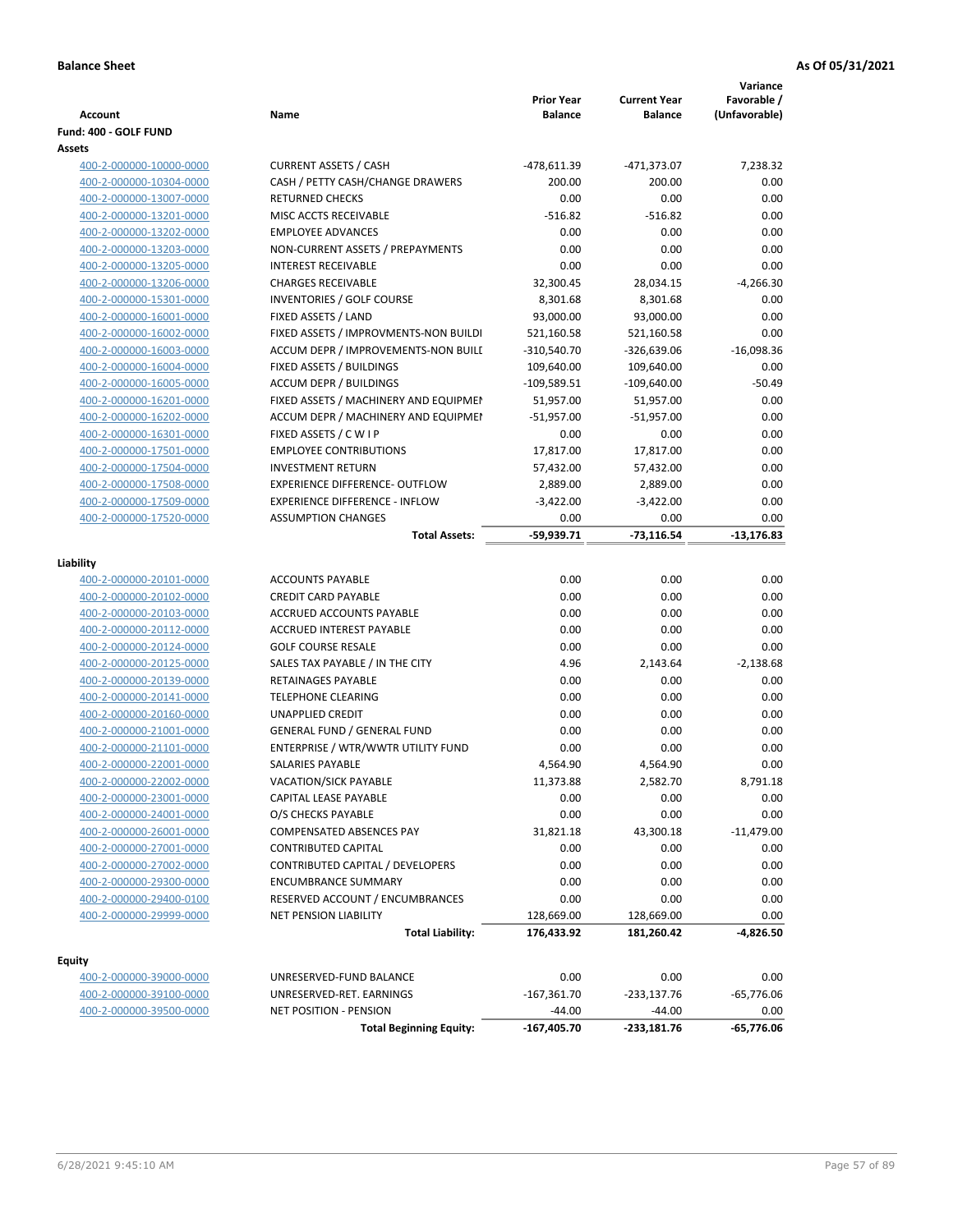| Account                        | Name                                                     | <b>Prior Year</b><br><b>Balance</b> | <b>Current Year</b><br><b>Balance</b> | Variance<br>Favorable /<br>(Unfavorable) |
|--------------------------------|----------------------------------------------------------|-------------------------------------|---------------------------------------|------------------------------------------|
| <b>Total Revenue</b>           |                                                          | 76,350.76                           | 125,061.43                            | 48,710.67                                |
| <b>Total Expense</b>           |                                                          | 145,318.68                          | 146,256.62                            | $-937.94$                                |
| Revenues Over/(Under) Expenses |                                                          | $-68,967.92$                        | $-21,195.19$                          | 47,772.73                                |
|                                | <b>Total Equity and Current Surplus (Deficit):</b>       | $-236.373.62$                       | -254.376.95                           | $-18,003.33$                             |
|                                | Total Liabilities, Equity and Current Surplus (Deficit): | -59.939.70                          | $-73,116.53$                          | $-13,176.83$                             |
|                                | *** FUND 400 OUT OF BALANCE ***                          | $-0.01$                             | $-0.01$                               | 0.00                                     |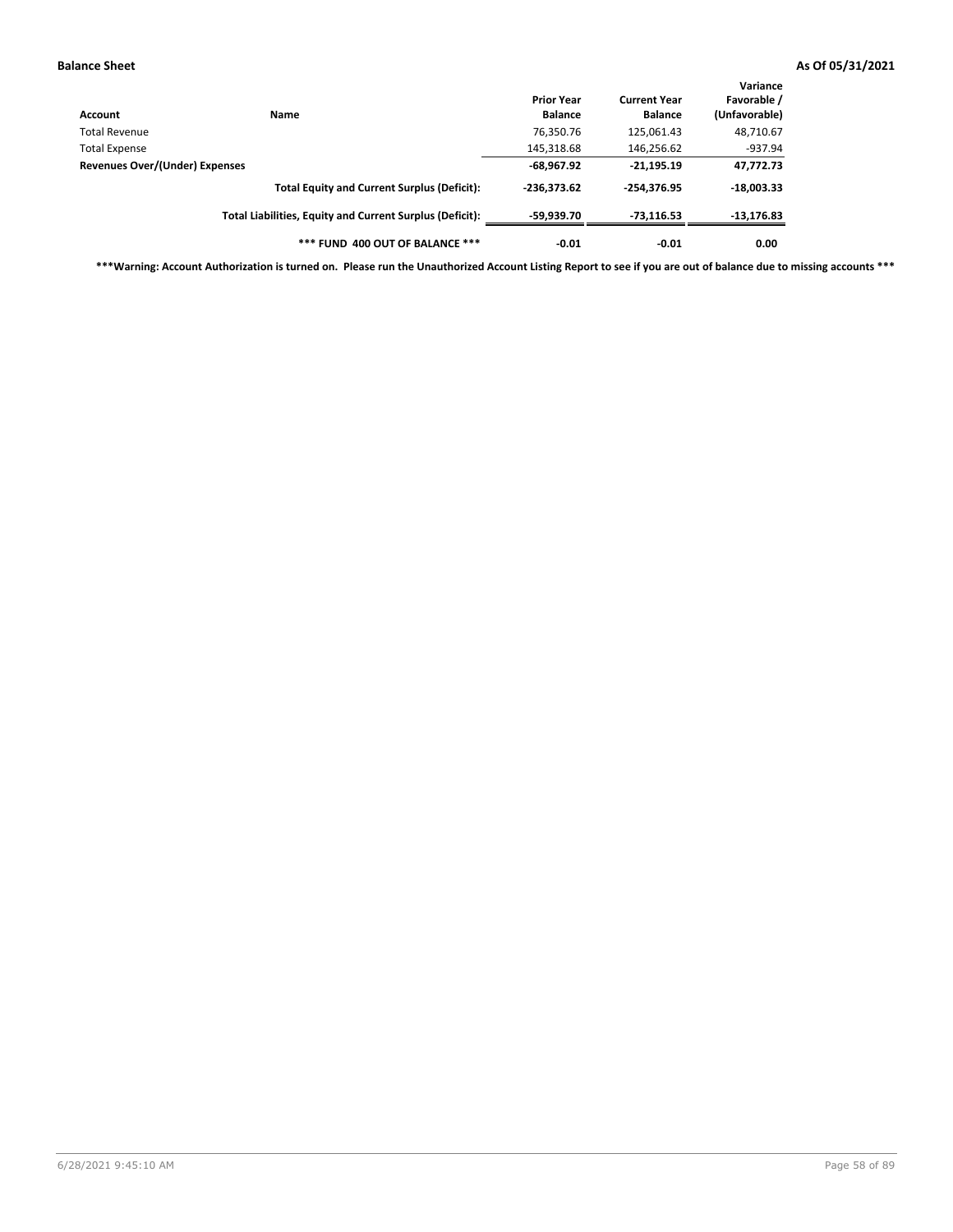|                                    |                                                          |                                     |                                       | Variance                     |
|------------------------------------|----------------------------------------------------------|-------------------------------------|---------------------------------------|------------------------------|
| Account                            | Name                                                     | <b>Prior Year</b><br><b>Balance</b> | <b>Current Year</b><br><b>Balance</b> | Favorable /<br>(Unfavorable) |
| <b>Fund: 500 - SANITATION FUND</b> |                                                          |                                     |                                       |                              |
| Assets                             |                                                          |                                     |                                       |                              |
| 500-2-000000-10000-0000            | <b>CURRENT ASSETS / CASH</b>                             | 1,697,540.64                        | 1,663,549.29                          | $-33,991.35$                 |
| 500-2-000000-13000-0000            | <b>CUSTOMER ACCTS RECEIVABLE</b>                         | 325,073.13                          | 336,538.95                            | 11,465.82                    |
| 500-2-000000-13001-0000            | NON CURRENT CUSTOMER ACCTS RECEIVAE                      | 77,831.04                           | 92,388.69                             | 14,557.65                    |
| 500-2-000000-13002-0000            | ALLOW FOR UNCOLLECT REC                                  | 37,475.14                           | $-86,913.13$                          | $-124,388.27$                |
| 500-2-000000-13003-0000            | UNBILLED YEAR-END ACCRUAL                                | 418,902.98                          | 348,556.72                            | $-70,346.26$                 |
| 500-2-000000-13201-0000            | MISC ACCTS RECEIVABLE                                    | 0.00                                | 0.00                                  | 0.00                         |
| 500-2-000000-17501-0000            | <b>EMPLOYEE CONTRIBUTIONS</b>                            | 17,817.00                           | 17,817.00                             | 0.00                         |
| 500-2-000000-17504-0000            | <b>INVESTMENT RETURN</b>                                 | 57,432.00                           | 57,432.00                             | 0.00                         |
| 500-2-000000-17508-0000            | <b>EXPERIENCE DIFFERENCE- OUTFLOW</b>                    | 2,889.00                            | 2,889.00                              | 0.00                         |
| 500-2-000000-17509-0000            | <b>EXPERIENCE DIFFERENCE - INFLOW</b>                    | $-3,422.00$                         | $-3,422.00$                           | 0.00                         |
| 500-2-000000-17520-0000            | <b>ASSUMPTION CHANGES</b>                                | 0.00                                | 0.00                                  | 0.00                         |
|                                    | <b>Total Assets:</b>                                     | 2,631,538.93                        | 2,428,836.52                          | -202,702.41                  |
|                                    |                                                          |                                     |                                       |                              |
| Liability                          |                                                          |                                     |                                       |                              |
| 500-2-000000-20101-0000            | <b>ACCOUNTS PAYABLE</b>                                  | 0.00                                | 432,821.14                            | -432,821.14                  |
| 500-2-000000-20102-0000            | <b>CREDIT CARD PAYABLE</b>                               | 0.00                                | 0.00                                  | 0.00                         |
| 500-2-000000-20103-0000            | ACCRUED ACCOUNTS PAYABLE                                 | 0.00                                | 0.00                                  | 0.00                         |
| 500-2-000000-20125-0000            | SALES TAX PAYABLE / IN THE CITY                          | 27,522.08                           | 30,615.86                             | $-3,093.78$                  |
| 500-2-000000-20126-0000            | SALES TAX PAYABLE / OUT OF CITY                          | 0.00                                | 0.00                                  | 0.00                         |
| 500-2-000000-20133-0000            | <b>GARBAGE CLEARING</b>                                  | 0.00                                | 0.00                                  | 0.00                         |
| 500-2-000000-20135-0000            | <b>GARBAGE CLEARING / BAD DEBT EXPENS</b>                | 143,469.88                          | 195,943.51                            | $-52,473.63$                 |
| 500-2-000000-20160-0000            | UNAPPLIED CREDIT                                         | 0.00                                | 0.00                                  | 0.00                         |
| 500-2-000000-20201-0000            | <b>DEFERRED REVENUE</b>                                  | 0.00                                | 0.00                                  | 0.00                         |
| 500-2-000000-21001-0000            | <b>GENERAL FUND / GENERAL FUND</b>                       | 0.00                                | 0.00                                  | 0.00                         |
| 500-2-000000-22001-0000            | SALARIES PAYABLE                                         | 4,509.88                            | 4,509.88                              | 0.00                         |
| 500-2-000000-22002-0000            | <b>VACATION/SICK PAYABLE</b>                             | 6,856.51                            | 11,955.46                             | $-5,098.95$                  |
| 500-2-000000-24002-0000            | <b>CUSTOMER DEPOSITS</b>                                 | 239,600.22                          | 245,675.31                            | $-6,075.09$                  |
| 500-2-000000-24007-0000            | <b>BILLED DEPOSITS SUSPENSE</b>                          | 0.00                                | 0.00                                  | 0.00                         |
| 500-2-000000-26001-0000            | <b>COMPENSATED ABSENCES PAY</b>                          | 7,315.63                            | 31,395.24                             | $-24,079.61$                 |
| 500-2-000000-29300-0000            | <b>ENCUMBRANCE SUMMARY</b>                               | 0.00                                | 0.00                                  | 0.00                         |
| 500-2-000000-29400-0100            | RESERVED ACCOUNT / ENCUMBRANCES                          | 0.00                                | 0.00                                  | 0.00                         |
| 500-2-000000-29999-0000            | <b>NET PENSION LIABILITY</b>                             | 128,669.00                          | 128,669.00                            | 0.00                         |
|                                    | <b>Total Liability:</b>                                  | 557,943.20                          | 1,081,585.40                          | -523,642.20                  |
| <b>Equity</b>                      |                                                          |                                     |                                       |                              |
| 500-2-000000-39000-0000            | UNRESERVED-FUND BALANCE                                  | 0.00                                | 0.00                                  | 0.00                         |
| 500-2-000000-39100-0000            | UNRESERVED-RET. EARNINGS                                 | 1,899,147.78                        | 1,294,952.40                          | $-604, 195.38$               |
| <u>500-2-000000-39500-0000</u>     | NET POSITION - PENSION                                   | $-44.00$                            | $-44.00$                              | 0.00                         |
|                                    | <b>Total Beginning Equity:</b>                           | 1,899,103.78                        | 1,294,908.40                          | -604,195.38                  |
|                                    |                                                          |                                     |                                       |                              |
| <b>Total Revenue</b>               |                                                          | 3,460,426.00                        | 3,376,014.99                          | $-84,411.01$                 |
| <b>Total Expense</b>               |                                                          | 3,285,934.05                        | 3,323,672.27                          | -37,738.22                   |
| Revenues Over/(Under) Expenses     |                                                          | 174,491.95                          | 52,342.72                             | -122,149.23                  |
|                                    | <b>Total Equity and Current Surplus (Deficit):</b>       | 2,073,595.73                        | 1,347,251.12                          | -726,344.61                  |
|                                    | Total Liabilities, Equity and Current Surplus (Deficit): | 2,631,538.93                        | 2,428,836.52                          | -202,702.41                  |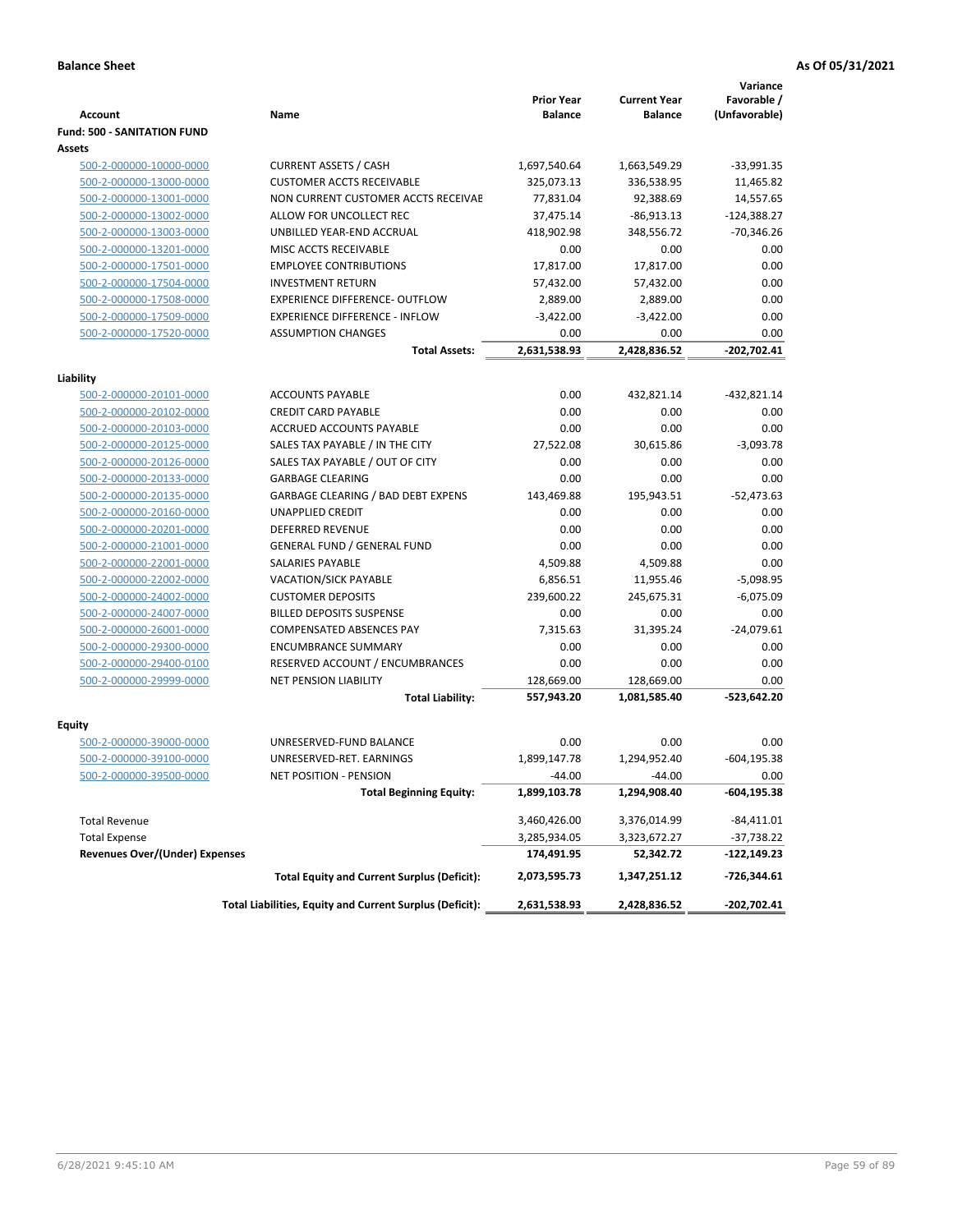| Account                                             | Name                                                     | <b>Prior Year</b><br><b>Balance</b> | <b>Current Year</b><br><b>Balance</b> | Variance<br>Favorable /<br>(Unfavorable) |
|-----------------------------------------------------|----------------------------------------------------------|-------------------------------------|---------------------------------------|------------------------------------------|
| Fund: 561 - REGINAL HOUSEHOLD HAZARDOUS WASTE GRANT |                                                          |                                     |                                       |                                          |
| Assets                                              |                                                          |                                     |                                       |                                          |
| 561-2-000000-10000-0000                             | <b>CURRENT ASSETS / CASH</b>                             | 0.00                                | 0.00                                  | 0.00                                     |
| 561-2-000000-13201-0000                             | MISC ACCTS RECEIVABLE                                    | 0.00                                | 0.00                                  | 0.00                                     |
| 561-2-000000-13205-0000                             | <b>INTEREST RECEIVABLE</b>                               | 0.00                                | 0.00                                  | 0.00                                     |
|                                                     | <b>Total Assets:</b>                                     | 0.00                                | 0.00                                  | 0.00                                     |
| Liability                                           |                                                          |                                     |                                       |                                          |
| 561-2-000000-20101-0000                             | <b>ACCOUNTS PAYABLE</b>                                  | 0.00                                | 0.00                                  | 0.00                                     |
| 561-2-000000-20102-0000                             | <b>CREDIT CARD PAYABLE</b>                               | 0.00                                | 0.00                                  | 0.00                                     |
| 561-2-000000-20103-0000                             | <b>ACCRUED ACCOUNTS PAYABLE</b>                          | 0.00                                | 0.00                                  | 0.00                                     |
| 561-2-000000-21140-0000                             | DUE TO / SANITATION FUND                                 | 0.00                                | 0.00                                  | 0.00                                     |
| 561-2-000000-29300-0000                             | <b>ENCUMBRANCE SUMMARY</b>                               | 0.00                                | 0.00                                  | 0.00                                     |
| 561-2-000000-29400-0100                             | RESERVED ACCOUNT / ENCUMBRANCES                          | 0.00                                | 0.00                                  | 0.00                                     |
|                                                     | <b>Total Liability:</b>                                  | 0.00                                | 0.00                                  | 0.00                                     |
| <b>Equity</b>                                       |                                                          |                                     |                                       |                                          |
| 561-2-000000-39100-0000                             | UNRESERVED-RET. EARNINGS                                 | 0.00                                | 0.00                                  | 0.00                                     |
|                                                     | <b>Total Beginning Equity:</b>                           | 0.00                                | 0.00                                  | 0.00                                     |
| <b>Total Revenue</b>                                |                                                          | 0.00                                | 0.00                                  | 0.00                                     |
| <b>Total Expense</b>                                |                                                          | 0.00                                | 0.00                                  | 0.00                                     |
| <b>Revenues Over/(Under) Expenses</b>               |                                                          | 0.00                                | 0.00                                  | 0.00                                     |
|                                                     | <b>Total Equity and Current Surplus (Deficit):</b>       | 0.00                                | 0.00                                  | 0.00                                     |
|                                                     | Total Liabilities, Equity and Current Surplus (Deficit): | 0.00                                | 0.00                                  | 0.00                                     |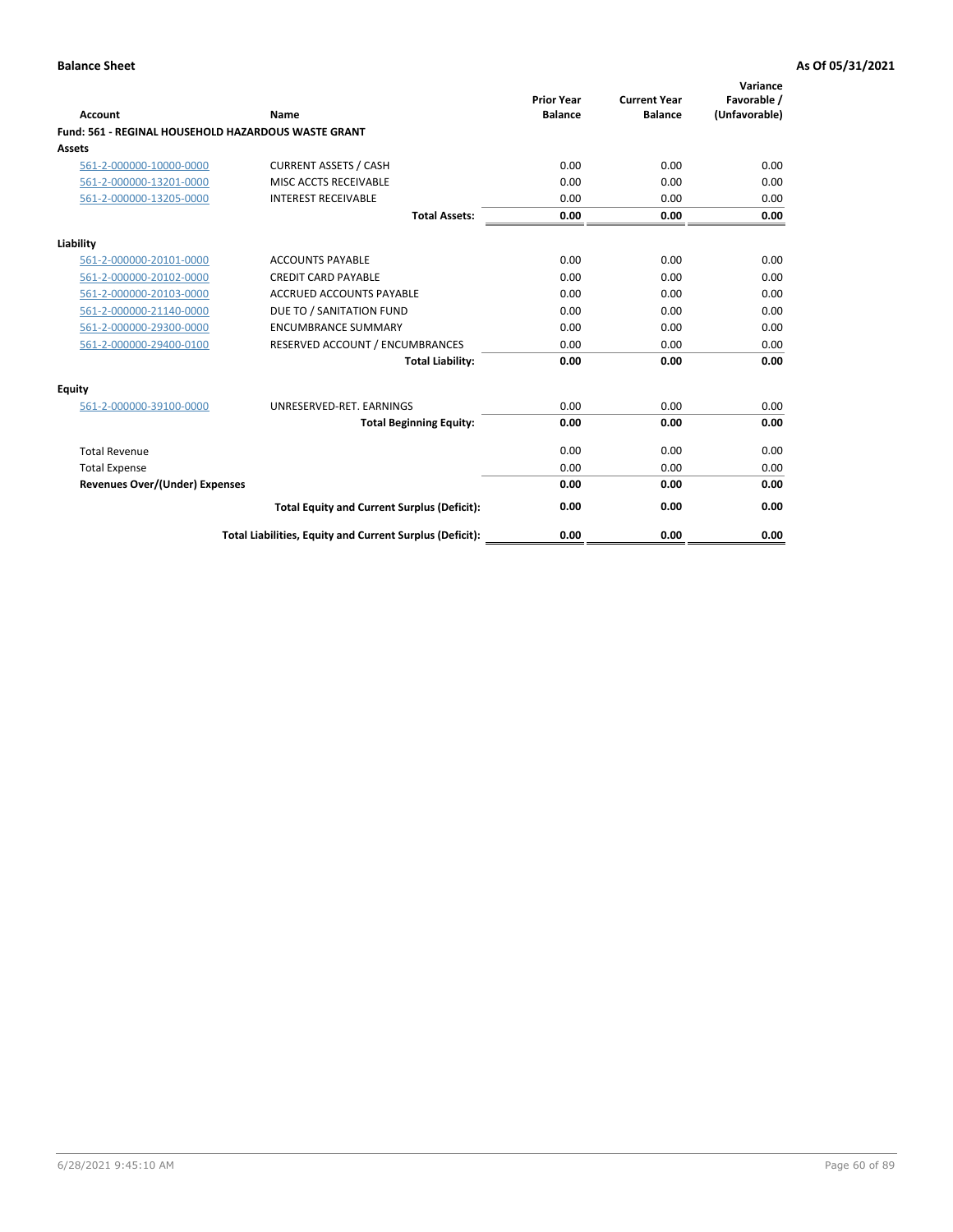| <b>Account</b>                                     | Name                                                     | <b>Prior Year</b><br><b>Balance</b> | <b>Current Year</b><br><b>Balance</b> | Variance<br>Favorable /<br>(Unfavorable) |
|----------------------------------------------------|----------------------------------------------------------|-------------------------------------|---------------------------------------|------------------------------------------|
| <b>Fund: 601 - CENTRAL SERVICE FUND</b>            |                                                          |                                     |                                       |                                          |
| Assets                                             |                                                          |                                     |                                       |                                          |
| 601-2-000000-10000-0000                            | <b>CURRENT ASSETS / CASH</b>                             | $-420, 156.96$                      | $-665,535.12$                         | $-245,378.16$                            |
| 601-2-000000-13201-0000                            | MISC ACCTS RECEIVABLE                                    | 0.00                                | 0.00                                  | 0.00                                     |
| 601-2-000000-13203-0000                            | NON-CURRENT ASSETS / PREPAYMENTS                         | 0.00                                | 0.00                                  | 0.00                                     |
| 601-2-000000-13204-0000                            | PREPAYMENTS / INSURANCE PREPAYMENT                       | 0.00                                | 0.00                                  | 0.00                                     |
| 601-2-000000-13205-0000                            | <b>INTEREST RECEIVABLE</b>                               | 0.00                                | 0.00                                  | 0.00                                     |
| 601-2-000000-15001-0000                            | <b>INVENTORIES / POSTAGE</b>                             | 0.00                                | 0.00                                  | 0.00                                     |
| 601-2-000000-15101-0000                            | <b>FACILITIES MAINT STOCK INVENTORIES</b>                | 45,198.50                           | 31,192.81                             | $-14,005.69$                             |
| 601-2-000000-15201-0000                            | <b>INVENTORIES / GARAGE</b>                              | 412,348.75                          | 486,049.56                            | 73,700.81                                |
| 601-2-000000-16001-0000                            | FIXED ASSETS / LAND                                      | 0.00                                | 0.00                                  | 0.00                                     |
| 601-2-000000-16002-0000                            | FIXED ASSETS / IMPROVMENTS-NON BUILDI                    | 0.00                                | 0.00                                  | 0.00                                     |
| 601-2-000000-16003-0000                            | ACCUM DEPR / IMPROVEMENTS-NON BUILI                      | 0.00                                | 0.00                                  | 0.00                                     |
| 601-2-000000-16004-0000                            | FIXED ASSETS / BUILDINGS                                 | 100,832.00                          | 100,832.00                            | 0.00                                     |
| 601-2-000000-16005-0000                            | <b>ACCUM DEPR / BUILDINGS</b>                            | $-100,832.00$                       | $-100,832.00$                         | 0.00                                     |
| 601-2-000000-16201-0000                            | FIXED ASSETS / MACHINERY AND EQUIPMEN                    | 157,057.00                          | 157,057.00                            | 0.00                                     |
| 601-2-000000-16202-0000                            | ACCUM DEPR / MACHINERY AND EQUIPMEI                      | $-157,057.01$                       | $-157,057.01$                         | 0.00                                     |
| 601-2-000000-17501-0000                            | <b>EMPLOYEE CONTRIBUTIONS</b>                            | 35,634.00                           | 35,634.00                             | 0.00                                     |
| 601-2-000000-17504-0000                            | <b>INVESTMENT RETURN</b>                                 | 114,864.00                          | 114,864.00                            | 0.00                                     |
| 601-2-000000-17508-0000                            | <b>EXPERIENCE DIFFERENCE- OUTFLOW</b>                    | 5,779.00                            | 5,779.00                              | 0.00                                     |
| 601-2-000000-17509-0000                            | <b>EXPERIENCE DIFFERENCE - INFLOW</b>                    | $-6,844.00$                         | $-6,844.00$                           | 0.00                                     |
| 601-2-000000-17520-0000                            | <b>ASSUMPTION CHANGES</b>                                | 0.00                                | 0.00                                  | 0.00                                     |
|                                                    | <b>Total Assets:</b>                                     | 186,823.28                          | 1,140.24                              | $-185,683.04$                            |
|                                                    |                                                          |                                     |                                       |                                          |
| Liability                                          |                                                          |                                     |                                       |                                          |
| 601-2-000000-20101-0000                            | <b>ACCOUNTS PAYABLE</b>                                  | $-254.55$                           | 0.00                                  | $-254.55$                                |
| 601-2-000000-20102-0000                            | <b>CREDIT CARD PAYABLE</b>                               | 0.00                                | 0.00                                  | 0.00                                     |
| 601-2-000000-20103-0000                            | ACCRUED ACCOUNTS PAYABLE                                 | 0.00                                | 0.00                                  | 0.00                                     |
| 601-2-000000-20115-0000                            | <b>DRINK SUPPLY</b>                                      | 0.00                                | 0.00                                  | 0.00                                     |
| 601-2-000000-20141-0000                            | <b>TELEPHONE CLEARING</b>                                | 0.00                                | 0.00                                  | 0.00                                     |
| 601-2-000000-20148-0000                            | <b>FLEET FUEL CLEARING</b>                               | 0.00                                | 0.00                                  | 0.00                                     |
| 601-2-000000-20149-0000                            | FLEET MAINTENANCE CLEARING                               | 84.03                               | 84.03                                 | 0.00                                     |
| 601-2-000000-20201-0000                            | <b>DEFERRED REVENUE</b>                                  | 0.00                                | 0.00                                  | 0.00                                     |
| 601-2-000000-21001-0000                            | <b>GENERAL FUND / GENERAL FUND</b>                       | 0.00                                | 0.00                                  | 0.00                                     |
| 601-2-000000-21101-0000                            | ENTERPRISE / WTR/WWTR UTILITY FUND                       | 0.00                                | 0.00                                  | 0.00                                     |
| 601-2-000000-22001-0000                            | SALARIES PAYABLE                                         | 16,767.22                           | 16,767.22                             | 0.00                                     |
| 601-2-000000-22002-0000                            | <b>VACATION/SICK PAYABLE</b>                             | 40,462.16                           | 40,218.76                             | 243.40                                   |
| 601-2-000000-24011-0000                            | <b>CIVIC CENTER DEPOSITS</b>                             | 0.00                                | 0.00                                  | 0.00                                     |
| 601-2-000000-24012-0000                            | <b>AUDITORIUM DEPOSITS</b>                               | 0.00                                | 0.00                                  | 0.00                                     |
| 601-2-000000-26001-0000                            | <b>COMPENSATED ABSENCES PAY</b>                          | 63,004.08                           | 84,043.07                             | $-21,038.99$                             |
| 601-2-000000-27001-0000                            | CONTRIBUTED CAPITAL                                      | 0.00                                | 0.00                                  | 0.00                                     |
| 601-2-000000-29300-0000                            | <b>ENCUMBRANCE SUMMARY</b>                               | 0.00                                | 0.00                                  | 0.00                                     |
| 601-2-000000-29400-0100                            | RESERVED ACCOUNT / ENCUMBRANCES                          | 0.00                                | 0.00                                  | 0.00                                     |
| 601-2-000000-29999-0000                            | NET PENSION LIABILITY                                    | 257,339.00                          | 257,339.00                            | 0.00                                     |
|                                                    | <b>Total Liability:</b>                                  | 377,401.94                          | 398,452.08                            | $-21,050.14$                             |
|                                                    |                                                          |                                     |                                       |                                          |
| <b>Equity</b>                                      |                                                          | 0.00                                | 0.00                                  | 0.00                                     |
| 601-2-000000-39000-0000                            | UNRESERVED-FUND BALANCE                                  |                                     |                                       |                                          |
| 601-2-000000-39100-0000<br>601-2-000000-39500-0000 | UNRESERVED-RET. EARNINGS                                 | -71,678.35                          | $-302,244.60$                         | -230,566.25                              |
|                                                    | NET POSITION - PENSION<br><b>Total Beginning Equity:</b> | $-175.00$<br>$-71,853.35$           | $-175.00$<br>$-302,419.60$            | 0.00<br>$-230,566.25$                    |
|                                                    |                                                          |                                     |                                       |                                          |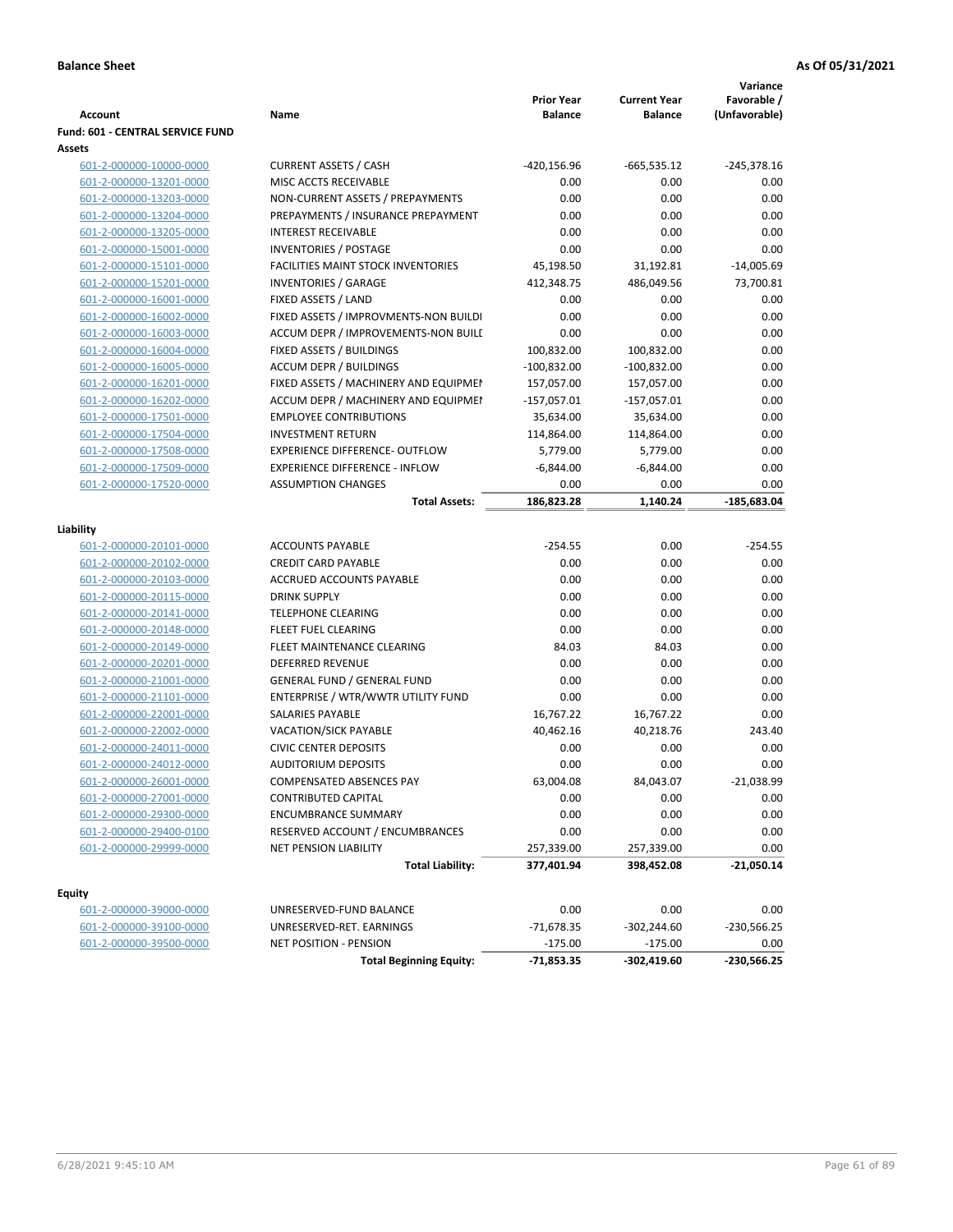| Account                        | Name                                                     | <b>Prior Year</b><br><b>Balance</b> | <b>Current Year</b><br><b>Balance</b> | Variance<br>Favorable /<br>(Unfavorable) |
|--------------------------------|----------------------------------------------------------|-------------------------------------|---------------------------------------|------------------------------------------|
| Total Revenue                  |                                                          | 598,352.55                          | 626,942.56                            | 28,590.01                                |
| Total Expense                  |                                                          | 717,078.05                          | 721,834.99                            | $-4,756.94$                              |
| Revenues Over/(Under) Expenses |                                                          | $-118.725.50$                       | $-94,892.43$                          | 23,833.07                                |
|                                | <b>Total Equity and Current Surplus (Deficit):</b>       | -190.578.85                         | $-397,312.03$                         | $-206.733.18$                            |
|                                | Total Liabilities, Equity and Current Surplus (Deficit): | 186.823.09                          | 1,140.05                              | $-185,683.04$                            |
|                                | *** FUND 601 OUT OF BALANCE ***                          | 0.19                                | 0.19                                  | 0.00                                     |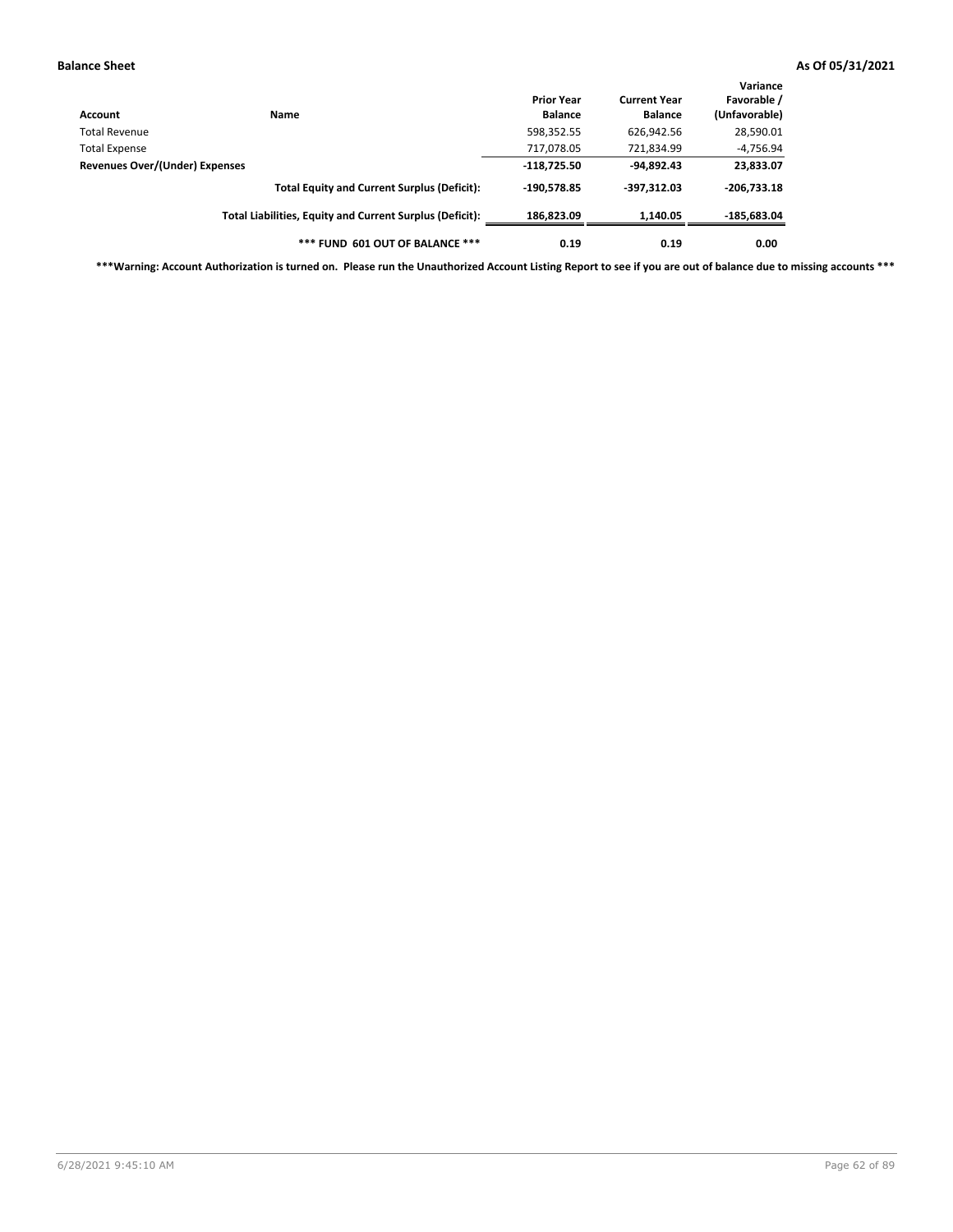|                                       |                                                          |                                     |                                       | Variance                     |
|---------------------------------------|----------------------------------------------------------|-------------------------------------|---------------------------------------|------------------------------|
| <b>Account</b>                        | Name                                                     | <b>Prior Year</b><br><b>Balance</b> | <b>Current Year</b><br><b>Balance</b> | Favorable /<br>(Unfavorable) |
| <b>Fund: 602 - INSURANCE FUND</b>     |                                                          |                                     |                                       |                              |
| Assets                                |                                                          |                                     |                                       |                              |
| 602-2-000000-10000-0000               | <b>CURRENT ASSETS / CASH</b>                             | 84,427.18                           | $-55,680.36$                          | $-140, 107.54$               |
| 602-2-000000-13201-0000               | MISC ACCTS RECEIVABLE                                    | 0.00                                | 0.00                                  | 0.00                         |
| 602-2-000000-13204-0000               | PREPAYMENTS / INSURANCE PREPAYMENT                       | 0.00                                | 0.00                                  | 0.00                         |
| 602-2-000000-13205-0000               | <b>INTEREST RECEIVABLE</b>                               | 0.00                                | 0.00                                  | 0.00                         |
|                                       | <b>Total Assets:</b>                                     | 84,427.18                           | $-55,680.36$                          | $-140, 107.54$               |
| Liability                             |                                                          |                                     |                                       |                              |
| 602-2-000000-20101-0000               | <b>ACCOUNTS PAYABLE</b>                                  | $-500.09$                           | $-0.09$                               | $-500.00$                    |
| 602-2-000000-20102-0000               | <b>CREDIT CARD PAYABLE</b>                               | 0.00                                | 0.00                                  | 0.00                         |
| 602-2-000000-20103-0000               | <b>ACCRUED ACCOUNTS PAYABLE</b>                          | 0.00                                | 0.00                                  | 0.00                         |
| 602-2-000000-20201-0000               | <b>DEFERRED REVENUE</b>                                  | 0.00                                | 0.00                                  | 0.00                         |
| 602-2-000000-29300-0000               | <b>ENCUMBRANCE SUMMARY</b>                               | 0.00                                | 0.00                                  | 0.00                         |
| 602-2-000000-29400-0100               | RESERVED ACCOUNT / ENCUMBRANCES                          | 0.00                                | 0.00                                  | 0.00                         |
|                                       | <b>Total Liability:</b>                                  | $-500.09$                           | $-0.09$                               | $-500.00$                    |
| Equity                                |                                                          |                                     |                                       |                              |
| 602-2-000000-39000-0000               | UNRESERVED-FUND BALANCE                                  | 0.00                                | 0.00                                  | 0.00                         |
| 602-2-000000-39100-0000               | UNRESERVED-RET. EARNINGS                                 | 613,796.41                          | 224,735.10                            | $-389,061.31$                |
|                                       | <b>Total Beginning Equity:</b>                           | 613,796.41                          | 224,735.10                            | -389,061.31                  |
| <b>Total Revenue</b>                  |                                                          | 4,027,195.62                        | 4,327,634.28                          | 300,438.66                   |
| <b>Total Expense</b>                  |                                                          | 4,556,064.76                        | 4,608,049.65                          | $-51,984.89$                 |
| <b>Revenues Over/(Under) Expenses</b> |                                                          | $-528,869.14$                       | -280.415.37                           | 248,453.77                   |
|                                       | <b>Total Equity and Current Surplus (Deficit):</b>       | 84,927.27                           | $-55.680.27$                          | $-140,607.54$                |
|                                       | Total Liabilities, Equity and Current Surplus (Deficit): | 84,427.18                           | $-55,680.36$                          | $-140, 107.54$               |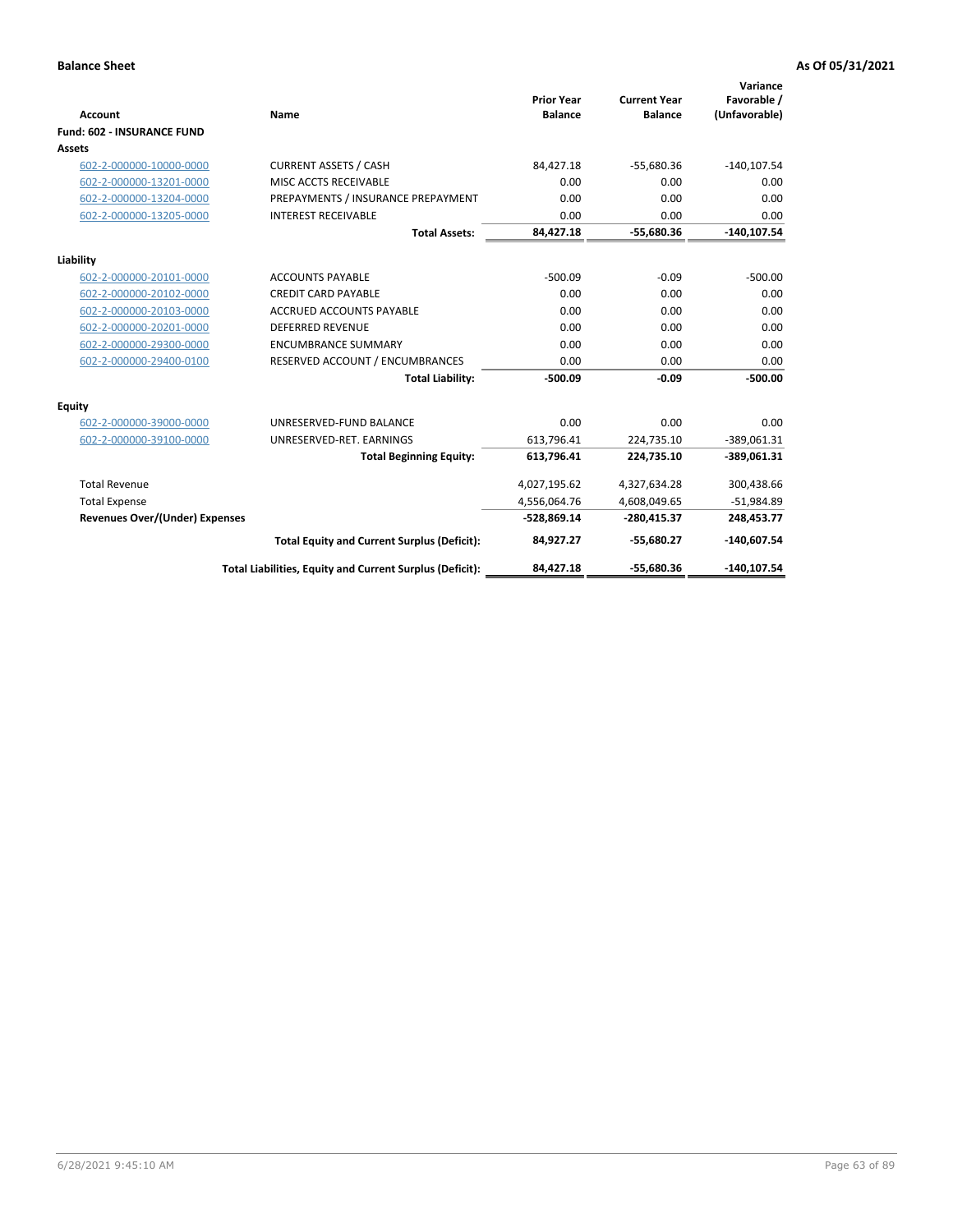| Fund: 604 - MIS FUND<br>Assets<br>604-2-000000-10000-0000<br><b>CURRENT ASSETS / CASH</b><br>-392,846.64<br>-575,870.60<br>$-183,023.96$<br>604-2-000000-13201-0000<br>MISC ACCTS RECEIVABLE<br>0.00<br>0.00<br>0.00<br><b>EMPLOYEE ADVANCES</b><br>0.00<br>0.00<br>0.00<br>604-2-000000-13202-1400<br>0.00<br>604-2-000000-13203-0000<br>NON-CURRENT ASSETS / PREPAYMENTS<br>0.00<br>0.00<br>0.00<br><b>INTEREST RECEIVABLE</b><br>0.00<br>0.00<br>604-2-000000-13205-0000<br>604-2-000000-15601-0000<br>IT NETWORK PRINTER SUPPLY INVENTORY<br>0.00<br>0.00<br>0.00<br>0.00<br>604-2-000000-16004-0000<br>FIXED ASSETS / BUILDINGS<br>0.00<br>0.00<br><b>ACCUM DEPR / BUILDINGS</b><br>0.00<br>0.00<br>604-2-000000-16005-0000<br>0.00<br>FIXED ASSETS / MACHINERY AND EQUIPMEN<br>1,830,840.62<br>1,883,480.62<br>52,640.00<br>604-2-000000-16201-0000<br>ACCUM DEPR / MACHINERY AND EQUIPMEI<br>$-1,448,565.52$<br>$-1,522,410.60$<br>$-73,845.08$<br>604-2-000000-16202-0000<br>604-2-000000-16301-0000<br>FIXED ASSETS / C W I P<br>$-0.20$<br>$-0.20$<br>0.00<br>604-2-000000-17501-0000<br><b>EMPLOYEE CONTRIBUTIONS</b><br>17,817.00<br>17,817.00<br>0.00<br>604-2-000000-17504-0000<br><b>INVESTMENT RETURN</b><br>57,432.00<br>57,432.00<br>0.00<br>604-2-000000-17508-0000<br><b>EXPERIENCE DIFFERENCE- OUTFLOW</b><br>2,889.00<br>2,889.00<br>0.00<br><b>EXPERIENCE DIFFERENCE - INFLOW</b><br>$-3,422.00$<br>$-3,422.00$<br>0.00<br>604-2-000000-17509-0000<br>604-2-000000-17520-0000<br><b>ASSUMPTION CHANGES</b><br>0.00<br>0.00<br>0.00<br>64.144.26<br>$-140,084.78$<br><b>Total Assets:</b><br>$-204.229.04$<br>Liability<br>0.00<br>215,792.50<br>604-2-000000-20101-0000<br><b>ACCOUNTS PAYABLE</b><br>-215,792.50<br><b>CREDIT CARD PAYABLE</b><br>0.00<br>0.00<br>604-2-000000-20102-0000<br>0.00<br><b>ACCRUED ACCOUNTS PAYABLE</b><br>0.00<br>0.00<br>0.00<br>604-2-000000-20103-0000<br>604-2-000000-20141-0000<br><b>TELEPHONE CLEARING</b><br>0.00<br>0.00<br>0.00<br>0.00<br>0.00<br>604-2-000000-21035-0000<br>DEBT SERVICE / DUE TO DEBT SERVICE<br>0.00<br><b>SALARIES PAYABLE</b><br>10,507.77<br>0.00<br>604-2-000000-22001-0000<br>10,507.77<br>604-2-000000-22002-0000<br><b>VACATION/SICK PAYABLE</b><br>19,667.45<br>19,229.60<br>437.85<br>INSURANCE / AMERICAN FIDELITY<br>0.00<br>0.00<br>0.00<br>604-2-000000-22208-0000<br>604-2-000000-23001-0000<br>CAPITAL LEASE PAYABLE<br>$-1.88$<br>0.00<br>$-1.88$<br>604-2-000000-23101-0000<br>CAPITAL LEASE PAYABLE<br>$-0.40$<br>$-0.40$<br>0.00<br>$-7,668.98$<br>604-2-000000-26001-0000<br><b>COMPENSATED ABSENCES PAY</b><br>0.14<br>7,669.12<br><b>CONTRIBUTED CAPITAL</b><br>0.00<br>0.00<br>0.00<br>604-2-000000-27001-0000<br><b>ENCUMBRANCE SUMMARY</b><br>0.00<br>0.00<br>0.00<br>604-2-000000-29300-0000<br>0.27<br>604-2-000000-29400-0100<br>RESERVED ACCOUNT / ENCUMBRANCES<br>0.27<br>0.00<br>604-2-000000-29999-0000<br>128,669.00<br>128,669.00<br>0.00<br><b>NET PENSION LIABILITY</b><br><b>BANK ONE / DIGITEC</b><br>604-2-000000-92194-0101<br>0.00<br>0.00<br>0.00<br><b>Total Liability:</b><br>158,842.35<br>-49,719.02<br>208,561.37<br>Equity<br>0.00<br>604-2-000000-39000-0000<br>UNRESERVED-FUND BALANCE<br>0.00<br>0.00<br>299,931.97<br>$-290,160.13$<br>604-2-000000-39100-0000<br>UNRESERVED-RET. EARNINGS<br>-590,092.10<br>604-2-000000-39500-0000<br>$-88.00$<br>$-88.00$<br>NET POSITION - PENSION<br>0.00<br><b>Total Beginning Equity:</b><br>-290,248.13<br>-590,092.10<br>299,843.97<br><b>Total Revenue</b><br>334,876.00<br>567,116.48<br>232,240.48<br>729,418.06<br><b>Total Expense</b><br>367,234.11<br>362,183.95<br>-394,542.06<br><b>Revenues Over/(Under) Expenses</b><br>199,882.37<br>594,424.43<br><b>Total Equity and Current Surplus (Deficit):</b><br>-94,698.09<br>-90,365.76<br>4,332.33<br>Total Liabilities, Equity and Current Surplus (Deficit):<br>64,144.26<br>-140,084.78<br>-204,229.04 | <b>Account</b> | Name | <b>Prior Year</b><br><b>Balance</b> | <b>Current Year</b><br><b>Balance</b> | Variance<br>Favorable /<br>(Unfavorable) |
|---------------------------------------------------------------------------------------------------------------------------------------------------------------------------------------------------------------------------------------------------------------------------------------------------------------------------------------------------------------------------------------------------------------------------------------------------------------------------------------------------------------------------------------------------------------------------------------------------------------------------------------------------------------------------------------------------------------------------------------------------------------------------------------------------------------------------------------------------------------------------------------------------------------------------------------------------------------------------------------------------------------------------------------------------------------------------------------------------------------------------------------------------------------------------------------------------------------------------------------------------------------------------------------------------------------------------------------------------------------------------------------------------------------------------------------------------------------------------------------------------------------------------------------------------------------------------------------------------------------------------------------------------------------------------------------------------------------------------------------------------------------------------------------------------------------------------------------------------------------------------------------------------------------------------------------------------------------------------------------------------------------------------------------------------------------------------------------------------------------------------------------------------------------------------------------------------------------------------------------------------------------------------------------------------------------------------------------------------------------------------------------------------------------------------------------------------------------------------------------------------------------------------------------------------------------------------------------------------------------------------------------------------------------------------------------------------------------------------------------------------------------------------------------------------------------------------------------------------------------------------------------------------------------------------------------------------------------------------------------------------------------------------------------------------------------------------------------------------------------------------------------------------------------------------------------------------------------------------------------------------------------------------------------------------------------------------------------------------------------------------------------------------------------------------------------------------------------------------------------------------------------------------------------------------------------------------------------------------------------------------------------------------------------------------------------------------------------------------------------------------------------------------------------------------------------------------------------------------------------------------------------------------------------------------------------------------|----------------|------|-------------------------------------|---------------------------------------|------------------------------------------|
|                                                                                                                                                                                                                                                                                                                                                                                                                                                                                                                                                                                                                                                                                                                                                                                                                                                                                                                                                                                                                                                                                                                                                                                                                                                                                                                                                                                                                                                                                                                                                                                                                                                                                                                                                                                                                                                                                                                                                                                                                                                                                                                                                                                                                                                                                                                                                                                                                                                                                                                                                                                                                                                                                                                                                                                                                                                                                                                                                                                                                                                                                                                                                                                                                                                                                                                                                                                                                                                                                                                                                                                                                                                                                                                                                                                                                                                                                                                                                   |                |      |                                     |                                       |                                          |
|                                                                                                                                                                                                                                                                                                                                                                                                                                                                                                                                                                                                                                                                                                                                                                                                                                                                                                                                                                                                                                                                                                                                                                                                                                                                                                                                                                                                                                                                                                                                                                                                                                                                                                                                                                                                                                                                                                                                                                                                                                                                                                                                                                                                                                                                                                                                                                                                                                                                                                                                                                                                                                                                                                                                                                                                                                                                                                                                                                                                                                                                                                                                                                                                                                                                                                                                                                                                                                                                                                                                                                                                                                                                                                                                                                                                                                                                                                                                                   |                |      |                                     |                                       |                                          |
|                                                                                                                                                                                                                                                                                                                                                                                                                                                                                                                                                                                                                                                                                                                                                                                                                                                                                                                                                                                                                                                                                                                                                                                                                                                                                                                                                                                                                                                                                                                                                                                                                                                                                                                                                                                                                                                                                                                                                                                                                                                                                                                                                                                                                                                                                                                                                                                                                                                                                                                                                                                                                                                                                                                                                                                                                                                                                                                                                                                                                                                                                                                                                                                                                                                                                                                                                                                                                                                                                                                                                                                                                                                                                                                                                                                                                                                                                                                                                   |                |      |                                     |                                       |                                          |
|                                                                                                                                                                                                                                                                                                                                                                                                                                                                                                                                                                                                                                                                                                                                                                                                                                                                                                                                                                                                                                                                                                                                                                                                                                                                                                                                                                                                                                                                                                                                                                                                                                                                                                                                                                                                                                                                                                                                                                                                                                                                                                                                                                                                                                                                                                                                                                                                                                                                                                                                                                                                                                                                                                                                                                                                                                                                                                                                                                                                                                                                                                                                                                                                                                                                                                                                                                                                                                                                                                                                                                                                                                                                                                                                                                                                                                                                                                                                                   |                |      |                                     |                                       |                                          |
|                                                                                                                                                                                                                                                                                                                                                                                                                                                                                                                                                                                                                                                                                                                                                                                                                                                                                                                                                                                                                                                                                                                                                                                                                                                                                                                                                                                                                                                                                                                                                                                                                                                                                                                                                                                                                                                                                                                                                                                                                                                                                                                                                                                                                                                                                                                                                                                                                                                                                                                                                                                                                                                                                                                                                                                                                                                                                                                                                                                                                                                                                                                                                                                                                                                                                                                                                                                                                                                                                                                                                                                                                                                                                                                                                                                                                                                                                                                                                   |                |      |                                     |                                       |                                          |
|                                                                                                                                                                                                                                                                                                                                                                                                                                                                                                                                                                                                                                                                                                                                                                                                                                                                                                                                                                                                                                                                                                                                                                                                                                                                                                                                                                                                                                                                                                                                                                                                                                                                                                                                                                                                                                                                                                                                                                                                                                                                                                                                                                                                                                                                                                                                                                                                                                                                                                                                                                                                                                                                                                                                                                                                                                                                                                                                                                                                                                                                                                                                                                                                                                                                                                                                                                                                                                                                                                                                                                                                                                                                                                                                                                                                                                                                                                                                                   |                |      |                                     |                                       |                                          |
|                                                                                                                                                                                                                                                                                                                                                                                                                                                                                                                                                                                                                                                                                                                                                                                                                                                                                                                                                                                                                                                                                                                                                                                                                                                                                                                                                                                                                                                                                                                                                                                                                                                                                                                                                                                                                                                                                                                                                                                                                                                                                                                                                                                                                                                                                                                                                                                                                                                                                                                                                                                                                                                                                                                                                                                                                                                                                                                                                                                                                                                                                                                                                                                                                                                                                                                                                                                                                                                                                                                                                                                                                                                                                                                                                                                                                                                                                                                                                   |                |      |                                     |                                       |                                          |
|                                                                                                                                                                                                                                                                                                                                                                                                                                                                                                                                                                                                                                                                                                                                                                                                                                                                                                                                                                                                                                                                                                                                                                                                                                                                                                                                                                                                                                                                                                                                                                                                                                                                                                                                                                                                                                                                                                                                                                                                                                                                                                                                                                                                                                                                                                                                                                                                                                                                                                                                                                                                                                                                                                                                                                                                                                                                                                                                                                                                                                                                                                                                                                                                                                                                                                                                                                                                                                                                                                                                                                                                                                                                                                                                                                                                                                                                                                                                                   |                |      |                                     |                                       |                                          |
|                                                                                                                                                                                                                                                                                                                                                                                                                                                                                                                                                                                                                                                                                                                                                                                                                                                                                                                                                                                                                                                                                                                                                                                                                                                                                                                                                                                                                                                                                                                                                                                                                                                                                                                                                                                                                                                                                                                                                                                                                                                                                                                                                                                                                                                                                                                                                                                                                                                                                                                                                                                                                                                                                                                                                                                                                                                                                                                                                                                                                                                                                                                                                                                                                                                                                                                                                                                                                                                                                                                                                                                                                                                                                                                                                                                                                                                                                                                                                   |                |      |                                     |                                       |                                          |
|                                                                                                                                                                                                                                                                                                                                                                                                                                                                                                                                                                                                                                                                                                                                                                                                                                                                                                                                                                                                                                                                                                                                                                                                                                                                                                                                                                                                                                                                                                                                                                                                                                                                                                                                                                                                                                                                                                                                                                                                                                                                                                                                                                                                                                                                                                                                                                                                                                                                                                                                                                                                                                                                                                                                                                                                                                                                                                                                                                                                                                                                                                                                                                                                                                                                                                                                                                                                                                                                                                                                                                                                                                                                                                                                                                                                                                                                                                                                                   |                |      |                                     |                                       |                                          |
|                                                                                                                                                                                                                                                                                                                                                                                                                                                                                                                                                                                                                                                                                                                                                                                                                                                                                                                                                                                                                                                                                                                                                                                                                                                                                                                                                                                                                                                                                                                                                                                                                                                                                                                                                                                                                                                                                                                                                                                                                                                                                                                                                                                                                                                                                                                                                                                                                                                                                                                                                                                                                                                                                                                                                                                                                                                                                                                                                                                                                                                                                                                                                                                                                                                                                                                                                                                                                                                                                                                                                                                                                                                                                                                                                                                                                                                                                                                                                   |                |      |                                     |                                       |                                          |
|                                                                                                                                                                                                                                                                                                                                                                                                                                                                                                                                                                                                                                                                                                                                                                                                                                                                                                                                                                                                                                                                                                                                                                                                                                                                                                                                                                                                                                                                                                                                                                                                                                                                                                                                                                                                                                                                                                                                                                                                                                                                                                                                                                                                                                                                                                                                                                                                                                                                                                                                                                                                                                                                                                                                                                                                                                                                                                                                                                                                                                                                                                                                                                                                                                                                                                                                                                                                                                                                                                                                                                                                                                                                                                                                                                                                                                                                                                                                                   |                |      |                                     |                                       |                                          |
|                                                                                                                                                                                                                                                                                                                                                                                                                                                                                                                                                                                                                                                                                                                                                                                                                                                                                                                                                                                                                                                                                                                                                                                                                                                                                                                                                                                                                                                                                                                                                                                                                                                                                                                                                                                                                                                                                                                                                                                                                                                                                                                                                                                                                                                                                                                                                                                                                                                                                                                                                                                                                                                                                                                                                                                                                                                                                                                                                                                                                                                                                                                                                                                                                                                                                                                                                                                                                                                                                                                                                                                                                                                                                                                                                                                                                                                                                                                                                   |                |      |                                     |                                       |                                          |
|                                                                                                                                                                                                                                                                                                                                                                                                                                                                                                                                                                                                                                                                                                                                                                                                                                                                                                                                                                                                                                                                                                                                                                                                                                                                                                                                                                                                                                                                                                                                                                                                                                                                                                                                                                                                                                                                                                                                                                                                                                                                                                                                                                                                                                                                                                                                                                                                                                                                                                                                                                                                                                                                                                                                                                                                                                                                                                                                                                                                                                                                                                                                                                                                                                                                                                                                                                                                                                                                                                                                                                                                                                                                                                                                                                                                                                                                                                                                                   |                |      |                                     |                                       |                                          |
|                                                                                                                                                                                                                                                                                                                                                                                                                                                                                                                                                                                                                                                                                                                                                                                                                                                                                                                                                                                                                                                                                                                                                                                                                                                                                                                                                                                                                                                                                                                                                                                                                                                                                                                                                                                                                                                                                                                                                                                                                                                                                                                                                                                                                                                                                                                                                                                                                                                                                                                                                                                                                                                                                                                                                                                                                                                                                                                                                                                                                                                                                                                                                                                                                                                                                                                                                                                                                                                                                                                                                                                                                                                                                                                                                                                                                                                                                                                                                   |                |      |                                     |                                       |                                          |
|                                                                                                                                                                                                                                                                                                                                                                                                                                                                                                                                                                                                                                                                                                                                                                                                                                                                                                                                                                                                                                                                                                                                                                                                                                                                                                                                                                                                                                                                                                                                                                                                                                                                                                                                                                                                                                                                                                                                                                                                                                                                                                                                                                                                                                                                                                                                                                                                                                                                                                                                                                                                                                                                                                                                                                                                                                                                                                                                                                                                                                                                                                                                                                                                                                                                                                                                                                                                                                                                                                                                                                                                                                                                                                                                                                                                                                                                                                                                                   |                |      |                                     |                                       |                                          |
|                                                                                                                                                                                                                                                                                                                                                                                                                                                                                                                                                                                                                                                                                                                                                                                                                                                                                                                                                                                                                                                                                                                                                                                                                                                                                                                                                                                                                                                                                                                                                                                                                                                                                                                                                                                                                                                                                                                                                                                                                                                                                                                                                                                                                                                                                                                                                                                                                                                                                                                                                                                                                                                                                                                                                                                                                                                                                                                                                                                                                                                                                                                                                                                                                                                                                                                                                                                                                                                                                                                                                                                                                                                                                                                                                                                                                                                                                                                                                   |                |      |                                     |                                       |                                          |
|                                                                                                                                                                                                                                                                                                                                                                                                                                                                                                                                                                                                                                                                                                                                                                                                                                                                                                                                                                                                                                                                                                                                                                                                                                                                                                                                                                                                                                                                                                                                                                                                                                                                                                                                                                                                                                                                                                                                                                                                                                                                                                                                                                                                                                                                                                                                                                                                                                                                                                                                                                                                                                                                                                                                                                                                                                                                                                                                                                                                                                                                                                                                                                                                                                                                                                                                                                                                                                                                                                                                                                                                                                                                                                                                                                                                                                                                                                                                                   |                |      |                                     |                                       |                                          |
|                                                                                                                                                                                                                                                                                                                                                                                                                                                                                                                                                                                                                                                                                                                                                                                                                                                                                                                                                                                                                                                                                                                                                                                                                                                                                                                                                                                                                                                                                                                                                                                                                                                                                                                                                                                                                                                                                                                                                                                                                                                                                                                                                                                                                                                                                                                                                                                                                                                                                                                                                                                                                                                                                                                                                                                                                                                                                                                                                                                                                                                                                                                                                                                                                                                                                                                                                                                                                                                                                                                                                                                                                                                                                                                                                                                                                                                                                                                                                   |                |      |                                     |                                       |                                          |
|                                                                                                                                                                                                                                                                                                                                                                                                                                                                                                                                                                                                                                                                                                                                                                                                                                                                                                                                                                                                                                                                                                                                                                                                                                                                                                                                                                                                                                                                                                                                                                                                                                                                                                                                                                                                                                                                                                                                                                                                                                                                                                                                                                                                                                                                                                                                                                                                                                                                                                                                                                                                                                                                                                                                                                                                                                                                                                                                                                                                                                                                                                                                                                                                                                                                                                                                                                                                                                                                                                                                                                                                                                                                                                                                                                                                                                                                                                                                                   |                |      |                                     |                                       |                                          |
|                                                                                                                                                                                                                                                                                                                                                                                                                                                                                                                                                                                                                                                                                                                                                                                                                                                                                                                                                                                                                                                                                                                                                                                                                                                                                                                                                                                                                                                                                                                                                                                                                                                                                                                                                                                                                                                                                                                                                                                                                                                                                                                                                                                                                                                                                                                                                                                                                                                                                                                                                                                                                                                                                                                                                                                                                                                                                                                                                                                                                                                                                                                                                                                                                                                                                                                                                                                                                                                                                                                                                                                                                                                                                                                                                                                                                                                                                                                                                   |                |      |                                     |                                       |                                          |
|                                                                                                                                                                                                                                                                                                                                                                                                                                                                                                                                                                                                                                                                                                                                                                                                                                                                                                                                                                                                                                                                                                                                                                                                                                                                                                                                                                                                                                                                                                                                                                                                                                                                                                                                                                                                                                                                                                                                                                                                                                                                                                                                                                                                                                                                                                                                                                                                                                                                                                                                                                                                                                                                                                                                                                                                                                                                                                                                                                                                                                                                                                                                                                                                                                                                                                                                                                                                                                                                                                                                                                                                                                                                                                                                                                                                                                                                                                                                                   |                |      |                                     |                                       |                                          |
|                                                                                                                                                                                                                                                                                                                                                                                                                                                                                                                                                                                                                                                                                                                                                                                                                                                                                                                                                                                                                                                                                                                                                                                                                                                                                                                                                                                                                                                                                                                                                                                                                                                                                                                                                                                                                                                                                                                                                                                                                                                                                                                                                                                                                                                                                                                                                                                                                                                                                                                                                                                                                                                                                                                                                                                                                                                                                                                                                                                                                                                                                                                                                                                                                                                                                                                                                                                                                                                                                                                                                                                                                                                                                                                                                                                                                                                                                                                                                   |                |      |                                     |                                       |                                          |
|                                                                                                                                                                                                                                                                                                                                                                                                                                                                                                                                                                                                                                                                                                                                                                                                                                                                                                                                                                                                                                                                                                                                                                                                                                                                                                                                                                                                                                                                                                                                                                                                                                                                                                                                                                                                                                                                                                                                                                                                                                                                                                                                                                                                                                                                                                                                                                                                                                                                                                                                                                                                                                                                                                                                                                                                                                                                                                                                                                                                                                                                                                                                                                                                                                                                                                                                                                                                                                                                                                                                                                                                                                                                                                                                                                                                                                                                                                                                                   |                |      |                                     |                                       |                                          |
|                                                                                                                                                                                                                                                                                                                                                                                                                                                                                                                                                                                                                                                                                                                                                                                                                                                                                                                                                                                                                                                                                                                                                                                                                                                                                                                                                                                                                                                                                                                                                                                                                                                                                                                                                                                                                                                                                                                                                                                                                                                                                                                                                                                                                                                                                                                                                                                                                                                                                                                                                                                                                                                                                                                                                                                                                                                                                                                                                                                                                                                                                                                                                                                                                                                                                                                                                                                                                                                                                                                                                                                                                                                                                                                                                                                                                                                                                                                                                   |                |      |                                     |                                       |                                          |
|                                                                                                                                                                                                                                                                                                                                                                                                                                                                                                                                                                                                                                                                                                                                                                                                                                                                                                                                                                                                                                                                                                                                                                                                                                                                                                                                                                                                                                                                                                                                                                                                                                                                                                                                                                                                                                                                                                                                                                                                                                                                                                                                                                                                                                                                                                                                                                                                                                                                                                                                                                                                                                                                                                                                                                                                                                                                                                                                                                                                                                                                                                                                                                                                                                                                                                                                                                                                                                                                                                                                                                                                                                                                                                                                                                                                                                                                                                                                                   |                |      |                                     |                                       |                                          |
|                                                                                                                                                                                                                                                                                                                                                                                                                                                                                                                                                                                                                                                                                                                                                                                                                                                                                                                                                                                                                                                                                                                                                                                                                                                                                                                                                                                                                                                                                                                                                                                                                                                                                                                                                                                                                                                                                                                                                                                                                                                                                                                                                                                                                                                                                                                                                                                                                                                                                                                                                                                                                                                                                                                                                                                                                                                                                                                                                                                                                                                                                                                                                                                                                                                                                                                                                                                                                                                                                                                                                                                                                                                                                                                                                                                                                                                                                                                                                   |                |      |                                     |                                       |                                          |
|                                                                                                                                                                                                                                                                                                                                                                                                                                                                                                                                                                                                                                                                                                                                                                                                                                                                                                                                                                                                                                                                                                                                                                                                                                                                                                                                                                                                                                                                                                                                                                                                                                                                                                                                                                                                                                                                                                                                                                                                                                                                                                                                                                                                                                                                                                                                                                                                                                                                                                                                                                                                                                                                                                                                                                                                                                                                                                                                                                                                                                                                                                                                                                                                                                                                                                                                                                                                                                                                                                                                                                                                                                                                                                                                                                                                                                                                                                                                                   |                |      |                                     |                                       |                                          |
|                                                                                                                                                                                                                                                                                                                                                                                                                                                                                                                                                                                                                                                                                                                                                                                                                                                                                                                                                                                                                                                                                                                                                                                                                                                                                                                                                                                                                                                                                                                                                                                                                                                                                                                                                                                                                                                                                                                                                                                                                                                                                                                                                                                                                                                                                                                                                                                                                                                                                                                                                                                                                                                                                                                                                                                                                                                                                                                                                                                                                                                                                                                                                                                                                                                                                                                                                                                                                                                                                                                                                                                                                                                                                                                                                                                                                                                                                                                                                   |                |      |                                     |                                       |                                          |
|                                                                                                                                                                                                                                                                                                                                                                                                                                                                                                                                                                                                                                                                                                                                                                                                                                                                                                                                                                                                                                                                                                                                                                                                                                                                                                                                                                                                                                                                                                                                                                                                                                                                                                                                                                                                                                                                                                                                                                                                                                                                                                                                                                                                                                                                                                                                                                                                                                                                                                                                                                                                                                                                                                                                                                                                                                                                                                                                                                                                                                                                                                                                                                                                                                                                                                                                                                                                                                                                                                                                                                                                                                                                                                                                                                                                                                                                                                                                                   |                |      |                                     |                                       |                                          |
|                                                                                                                                                                                                                                                                                                                                                                                                                                                                                                                                                                                                                                                                                                                                                                                                                                                                                                                                                                                                                                                                                                                                                                                                                                                                                                                                                                                                                                                                                                                                                                                                                                                                                                                                                                                                                                                                                                                                                                                                                                                                                                                                                                                                                                                                                                                                                                                                                                                                                                                                                                                                                                                                                                                                                                                                                                                                                                                                                                                                                                                                                                                                                                                                                                                                                                                                                                                                                                                                                                                                                                                                                                                                                                                                                                                                                                                                                                                                                   |                |      |                                     |                                       |                                          |
|                                                                                                                                                                                                                                                                                                                                                                                                                                                                                                                                                                                                                                                                                                                                                                                                                                                                                                                                                                                                                                                                                                                                                                                                                                                                                                                                                                                                                                                                                                                                                                                                                                                                                                                                                                                                                                                                                                                                                                                                                                                                                                                                                                                                                                                                                                                                                                                                                                                                                                                                                                                                                                                                                                                                                                                                                                                                                                                                                                                                                                                                                                                                                                                                                                                                                                                                                                                                                                                                                                                                                                                                                                                                                                                                                                                                                                                                                                                                                   |                |      |                                     |                                       |                                          |
|                                                                                                                                                                                                                                                                                                                                                                                                                                                                                                                                                                                                                                                                                                                                                                                                                                                                                                                                                                                                                                                                                                                                                                                                                                                                                                                                                                                                                                                                                                                                                                                                                                                                                                                                                                                                                                                                                                                                                                                                                                                                                                                                                                                                                                                                                                                                                                                                                                                                                                                                                                                                                                                                                                                                                                                                                                                                                                                                                                                                                                                                                                                                                                                                                                                                                                                                                                                                                                                                                                                                                                                                                                                                                                                                                                                                                                                                                                                                                   |                |      |                                     |                                       |                                          |
|                                                                                                                                                                                                                                                                                                                                                                                                                                                                                                                                                                                                                                                                                                                                                                                                                                                                                                                                                                                                                                                                                                                                                                                                                                                                                                                                                                                                                                                                                                                                                                                                                                                                                                                                                                                                                                                                                                                                                                                                                                                                                                                                                                                                                                                                                                                                                                                                                                                                                                                                                                                                                                                                                                                                                                                                                                                                                                                                                                                                                                                                                                                                                                                                                                                                                                                                                                                                                                                                                                                                                                                                                                                                                                                                                                                                                                                                                                                                                   |                |      |                                     |                                       |                                          |
|                                                                                                                                                                                                                                                                                                                                                                                                                                                                                                                                                                                                                                                                                                                                                                                                                                                                                                                                                                                                                                                                                                                                                                                                                                                                                                                                                                                                                                                                                                                                                                                                                                                                                                                                                                                                                                                                                                                                                                                                                                                                                                                                                                                                                                                                                                                                                                                                                                                                                                                                                                                                                                                                                                                                                                                                                                                                                                                                                                                                                                                                                                                                                                                                                                                                                                                                                                                                                                                                                                                                                                                                                                                                                                                                                                                                                                                                                                                                                   |                |      |                                     |                                       |                                          |
|                                                                                                                                                                                                                                                                                                                                                                                                                                                                                                                                                                                                                                                                                                                                                                                                                                                                                                                                                                                                                                                                                                                                                                                                                                                                                                                                                                                                                                                                                                                                                                                                                                                                                                                                                                                                                                                                                                                                                                                                                                                                                                                                                                                                                                                                                                                                                                                                                                                                                                                                                                                                                                                                                                                                                                                                                                                                                                                                                                                                                                                                                                                                                                                                                                                                                                                                                                                                                                                                                                                                                                                                                                                                                                                                                                                                                                                                                                                                                   |                |      |                                     |                                       |                                          |
|                                                                                                                                                                                                                                                                                                                                                                                                                                                                                                                                                                                                                                                                                                                                                                                                                                                                                                                                                                                                                                                                                                                                                                                                                                                                                                                                                                                                                                                                                                                                                                                                                                                                                                                                                                                                                                                                                                                                                                                                                                                                                                                                                                                                                                                                                                                                                                                                                                                                                                                                                                                                                                                                                                                                                                                                                                                                                                                                                                                                                                                                                                                                                                                                                                                                                                                                                                                                                                                                                                                                                                                                                                                                                                                                                                                                                                                                                                                                                   |                |      |                                     |                                       |                                          |
|                                                                                                                                                                                                                                                                                                                                                                                                                                                                                                                                                                                                                                                                                                                                                                                                                                                                                                                                                                                                                                                                                                                                                                                                                                                                                                                                                                                                                                                                                                                                                                                                                                                                                                                                                                                                                                                                                                                                                                                                                                                                                                                                                                                                                                                                                                                                                                                                                                                                                                                                                                                                                                                                                                                                                                                                                                                                                                                                                                                                                                                                                                                                                                                                                                                                                                                                                                                                                                                                                                                                                                                                                                                                                                                                                                                                                                                                                                                                                   |                |      |                                     |                                       |                                          |
|                                                                                                                                                                                                                                                                                                                                                                                                                                                                                                                                                                                                                                                                                                                                                                                                                                                                                                                                                                                                                                                                                                                                                                                                                                                                                                                                                                                                                                                                                                                                                                                                                                                                                                                                                                                                                                                                                                                                                                                                                                                                                                                                                                                                                                                                                                                                                                                                                                                                                                                                                                                                                                                                                                                                                                                                                                                                                                                                                                                                                                                                                                                                                                                                                                                                                                                                                                                                                                                                                                                                                                                                                                                                                                                                                                                                                                                                                                                                                   |                |      |                                     |                                       |                                          |
|                                                                                                                                                                                                                                                                                                                                                                                                                                                                                                                                                                                                                                                                                                                                                                                                                                                                                                                                                                                                                                                                                                                                                                                                                                                                                                                                                                                                                                                                                                                                                                                                                                                                                                                                                                                                                                                                                                                                                                                                                                                                                                                                                                                                                                                                                                                                                                                                                                                                                                                                                                                                                                                                                                                                                                                                                                                                                                                                                                                                                                                                                                                                                                                                                                                                                                                                                                                                                                                                                                                                                                                                                                                                                                                                                                                                                                                                                                                                                   |                |      |                                     |                                       |                                          |
|                                                                                                                                                                                                                                                                                                                                                                                                                                                                                                                                                                                                                                                                                                                                                                                                                                                                                                                                                                                                                                                                                                                                                                                                                                                                                                                                                                                                                                                                                                                                                                                                                                                                                                                                                                                                                                                                                                                                                                                                                                                                                                                                                                                                                                                                                                                                                                                                                                                                                                                                                                                                                                                                                                                                                                                                                                                                                                                                                                                                                                                                                                                                                                                                                                                                                                                                                                                                                                                                                                                                                                                                                                                                                                                                                                                                                                                                                                                                                   |                |      |                                     |                                       |                                          |
|                                                                                                                                                                                                                                                                                                                                                                                                                                                                                                                                                                                                                                                                                                                                                                                                                                                                                                                                                                                                                                                                                                                                                                                                                                                                                                                                                                                                                                                                                                                                                                                                                                                                                                                                                                                                                                                                                                                                                                                                                                                                                                                                                                                                                                                                                                                                                                                                                                                                                                                                                                                                                                                                                                                                                                                                                                                                                                                                                                                                                                                                                                                                                                                                                                                                                                                                                                                                                                                                                                                                                                                                                                                                                                                                                                                                                                                                                                                                                   |                |      |                                     |                                       |                                          |
|                                                                                                                                                                                                                                                                                                                                                                                                                                                                                                                                                                                                                                                                                                                                                                                                                                                                                                                                                                                                                                                                                                                                                                                                                                                                                                                                                                                                                                                                                                                                                                                                                                                                                                                                                                                                                                                                                                                                                                                                                                                                                                                                                                                                                                                                                                                                                                                                                                                                                                                                                                                                                                                                                                                                                                                                                                                                                                                                                                                                                                                                                                                                                                                                                                                                                                                                                                                                                                                                                                                                                                                                                                                                                                                                                                                                                                                                                                                                                   |                |      |                                     |                                       |                                          |
|                                                                                                                                                                                                                                                                                                                                                                                                                                                                                                                                                                                                                                                                                                                                                                                                                                                                                                                                                                                                                                                                                                                                                                                                                                                                                                                                                                                                                                                                                                                                                                                                                                                                                                                                                                                                                                                                                                                                                                                                                                                                                                                                                                                                                                                                                                                                                                                                                                                                                                                                                                                                                                                                                                                                                                                                                                                                                                                                                                                                                                                                                                                                                                                                                                                                                                                                                                                                                                                                                                                                                                                                                                                                                                                                                                                                                                                                                                                                                   |                |      |                                     |                                       |                                          |
|                                                                                                                                                                                                                                                                                                                                                                                                                                                                                                                                                                                                                                                                                                                                                                                                                                                                                                                                                                                                                                                                                                                                                                                                                                                                                                                                                                                                                                                                                                                                                                                                                                                                                                                                                                                                                                                                                                                                                                                                                                                                                                                                                                                                                                                                                                                                                                                                                                                                                                                                                                                                                                                                                                                                                                                                                                                                                                                                                                                                                                                                                                                                                                                                                                                                                                                                                                                                                                                                                                                                                                                                                                                                                                                                                                                                                                                                                                                                                   |                |      |                                     |                                       |                                          |
|                                                                                                                                                                                                                                                                                                                                                                                                                                                                                                                                                                                                                                                                                                                                                                                                                                                                                                                                                                                                                                                                                                                                                                                                                                                                                                                                                                                                                                                                                                                                                                                                                                                                                                                                                                                                                                                                                                                                                                                                                                                                                                                                                                                                                                                                                                                                                                                                                                                                                                                                                                                                                                                                                                                                                                                                                                                                                                                                                                                                                                                                                                                                                                                                                                                                                                                                                                                                                                                                                                                                                                                                                                                                                                                                                                                                                                                                                                                                                   |                |      |                                     |                                       |                                          |
|                                                                                                                                                                                                                                                                                                                                                                                                                                                                                                                                                                                                                                                                                                                                                                                                                                                                                                                                                                                                                                                                                                                                                                                                                                                                                                                                                                                                                                                                                                                                                                                                                                                                                                                                                                                                                                                                                                                                                                                                                                                                                                                                                                                                                                                                                                                                                                                                                                                                                                                                                                                                                                                                                                                                                                                                                                                                                                                                                                                                                                                                                                                                                                                                                                                                                                                                                                                                                                                                                                                                                                                                                                                                                                                                                                                                                                                                                                                                                   |                |      |                                     |                                       |                                          |
|                                                                                                                                                                                                                                                                                                                                                                                                                                                                                                                                                                                                                                                                                                                                                                                                                                                                                                                                                                                                                                                                                                                                                                                                                                                                                                                                                                                                                                                                                                                                                                                                                                                                                                                                                                                                                                                                                                                                                                                                                                                                                                                                                                                                                                                                                                                                                                                                                                                                                                                                                                                                                                                                                                                                                                                                                                                                                                                                                                                                                                                                                                                                                                                                                                                                                                                                                                                                                                                                                                                                                                                                                                                                                                                                                                                                                                                                                                                                                   |                |      |                                     |                                       |                                          |
|                                                                                                                                                                                                                                                                                                                                                                                                                                                                                                                                                                                                                                                                                                                                                                                                                                                                                                                                                                                                                                                                                                                                                                                                                                                                                                                                                                                                                                                                                                                                                                                                                                                                                                                                                                                                                                                                                                                                                                                                                                                                                                                                                                                                                                                                                                                                                                                                                                                                                                                                                                                                                                                                                                                                                                                                                                                                                                                                                                                                                                                                                                                                                                                                                                                                                                                                                                                                                                                                                                                                                                                                                                                                                                                                                                                                                                                                                                                                                   |                |      |                                     |                                       |                                          |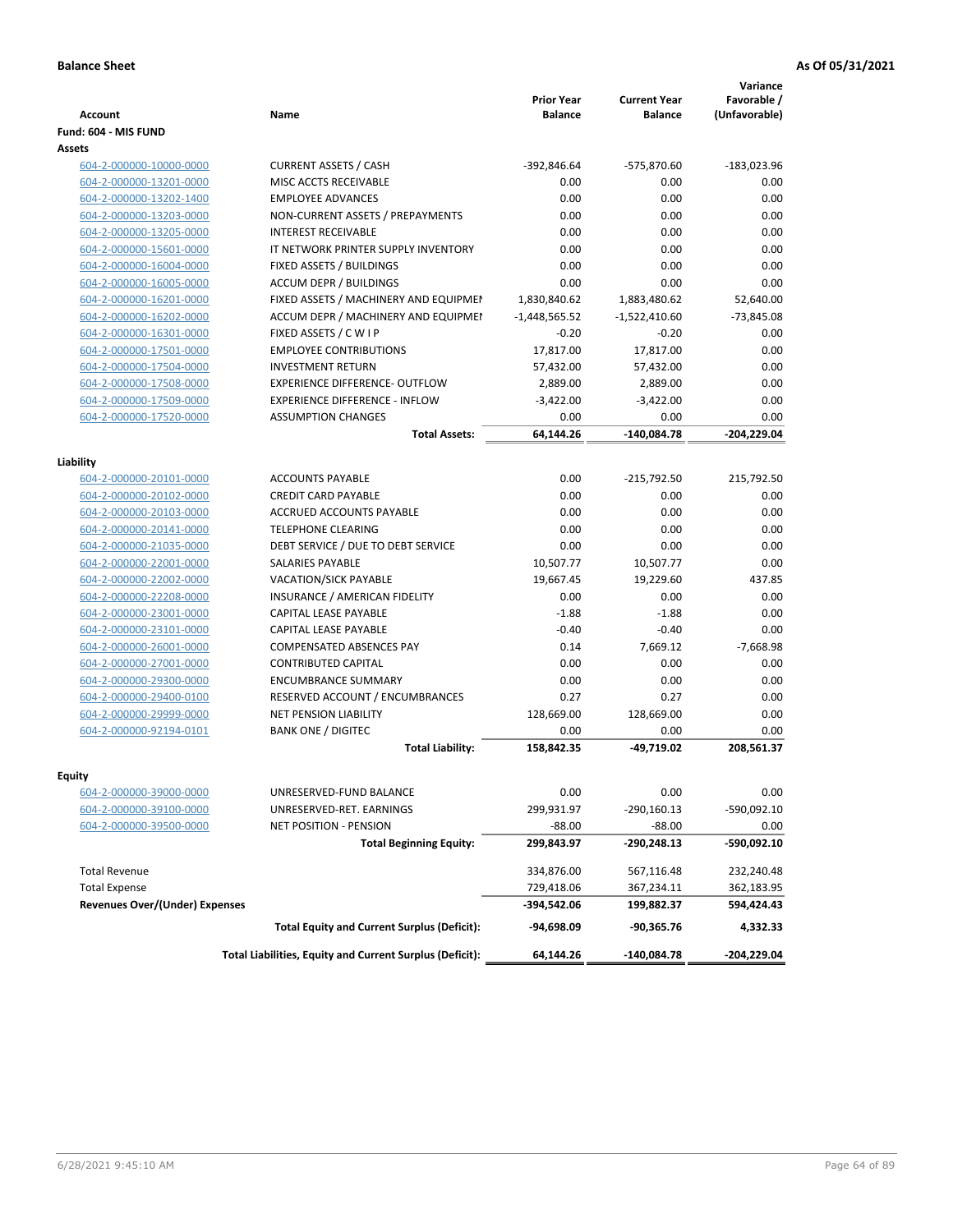|                                             |                                                          |                                     |                                       | Variance                     |
|---------------------------------------------|----------------------------------------------------------|-------------------------------------|---------------------------------------|------------------------------|
| <b>Account</b>                              | Name                                                     | <b>Prior Year</b><br><b>Balance</b> | <b>Current Year</b><br><b>Balance</b> | Favorable /<br>(Unfavorable) |
| <b>Fund: 660 - VEHICLE REPLACEMENT FUND</b> |                                                          |                                     |                                       |                              |
| Assets                                      |                                                          |                                     |                                       |                              |
| 660-2-000000-10000-0000                     | <b>CURRENT ASSETS / CASH</b>                             | $-363,181.54$                       | $-6,114.40$                           | 357,067.14                   |
| 660-2-000000-11309-0000                     | TAX ANTICIPATION NOTES                                   | 0.00                                | 0.00                                  | 0.00                         |
| 660-2-000000-11510-0000                     | PUBLIC SAFETY VEHICLE REPLACEMENT                        | 905,074.77                          | 906,071.38                            | 996.61                       |
| 660-2-000000-11520-0000                     | <b>CERTIFICATES OF DEPOSIT</b>                           | 0.00                                | 0.00                                  | 0.00                         |
| 660-2-000000-11530-0000                     | <b>TexasTERM CP</b>                                      | 0.00                                | 0.00                                  | 0.00                         |
| 660-2-000000-13201-0000                     | MISC ACCTS RECEIVABLE                                    | 0.00                                | 0.00                                  | 0.00                         |
| 660-2-000000-13205-0000                     | <b>INTEREST RECEIVABLE</b>                               | 0.00                                | 0.00                                  | 0.00                         |
| 660-2-000000-16201-0000                     | FIXED ASSETS / MACHINERY AND EQUIPMEN                    | 8,412,023.77                        | 9,390,572.81                          | 978,549.04                   |
| 660-2-000000-16202-0000                     | ACCUM DEPR / MACHINERY AND EQUIPMEI                      | $-6,843,218.59$                     | $-6,823,613.65$                       | 19,604.94                    |
| 660-2-000000-16301-0000                     | FIXED ASSETS / C W I P                                   | 0.00                                | 0.00                                  | 0.00                         |
| 660-2-000000-39300-0000                     | RESERVED ACCOUNT / ESCROW BALANCE                        | 0.00                                | 0.00                                  | 0.00                         |
|                                             | <b>Total Assets:</b>                                     | 2,110,698.41                        | 3,466,916.14                          | 1,356,217.73                 |
|                                             |                                                          |                                     |                                       |                              |
| Liability                                   |                                                          |                                     |                                       |                              |
| 660-2-000000-20101-0000                     | <b>ACCOUNTS PAYABLE</b>                                  | 0.00                                | 0.00                                  | 0.00                         |
| 660-2-000000-20102-0000                     | <b>CREDIT CARD PAYABLE</b>                               | 0.00                                | 0.00                                  | 0.00                         |
| 660-2-000000-20103-0000                     | ACCRUED ACCOUNTS PAYABLE                                 | 0.00                                | 0.00                                  | 0.00                         |
| 660-2-000000-21001-0000                     | <b>GENERAL FUND / GENERAL FUND</b>                       | 0.00                                | 0.00                                  | 0.00                         |
| 660-2-000000-23001-0000                     | CAPITAL LEASE PAYABLE                                    | 0.00                                | 0.00                                  | 0.00                         |
| 660-2-000000-23101-0000                     | <b>CAPITAL LEASE PAYABLE</b>                             | 0.15                                | 0.15                                  | 0.00                         |
| 660-2-000000-27001-0000                     | <b>CONTRIBUTED CAPITAL</b>                               | 0.00                                | 0.00                                  | 0.00                         |
| 660-2-000000-29300-0000                     | <b>ENCUMBRANCE SUMMARY</b>                               | 0.00                                | 0.00                                  | 0.00                         |
| 660-2-000000-29400-0100                     | RESERVED ACCOUNT / ENCUMBRANCES                          | 0.00                                | 0.00                                  | 0.00                         |
|                                             | <b>Total Liability:</b>                                  | 0.15                                | 0.15                                  | 0.00                         |
| <b>Equity</b>                               |                                                          |                                     |                                       |                              |
| 660-2-000000-39000-0000                     | UNRESERVED-FUND BALANCE                                  | 0.00                                | 0.00                                  | 0.00                         |
| 660-2-000000-39100-0000                     | UNRESERVED-RET. EARNINGS                                 | 2,682,559.21                        | 3,185,370.45                          | 502,811.24                   |
|                                             | <b>Total Beginning Equity:</b>                           | 2,682,559.21                        | 3,185,370.45                          | 502,811.24                   |
| <b>Total Revenue</b>                        |                                                          | 315,687.12                          | 480,696.75                            | 165,009.63                   |
| <b>Total Expense</b>                        |                                                          | 887,548.07                          | 199,151.21                            | 688,396.86                   |
| <b>Revenues Over/(Under) Expenses</b>       |                                                          | -571,860.95                         | 281,545.54                            | 853,406.49                   |
|                                             | <b>Total Equity and Current Surplus (Deficit):</b>       | 2,110,698.26                        | 3,466,915.99                          | 1,356,217.73                 |
|                                             | Total Liabilities, Equity and Current Surplus (Deficit): | 2,110,698.41                        | 3,466,916.14                          | 1,356,217.73                 |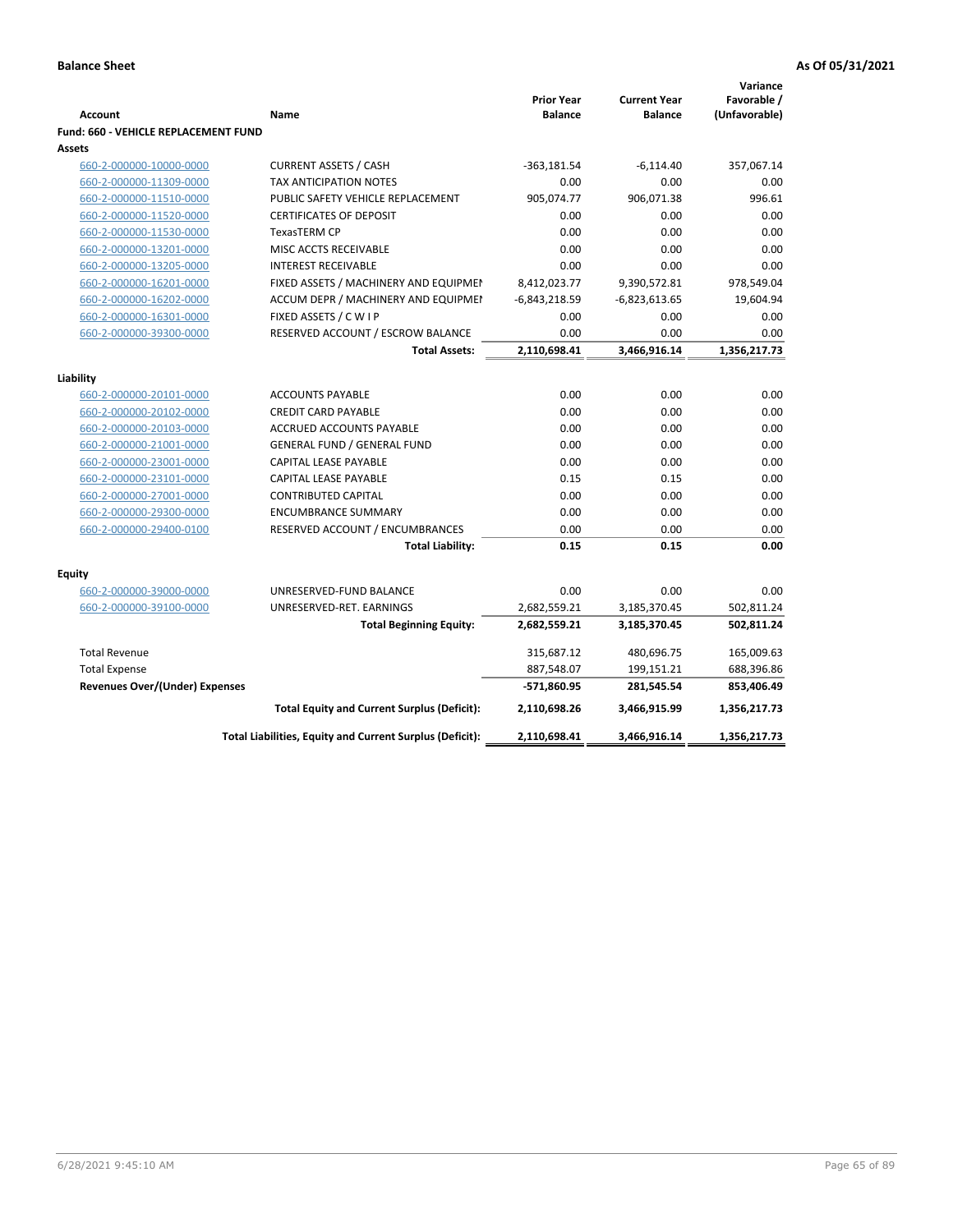| Account                              | Name                                                     | <b>Prior Year</b><br><b>Balance</b> | <b>Current Year</b><br><b>Balance</b> | Variance<br>Favorable /<br>(Unfavorable) |
|--------------------------------------|----------------------------------------------------------|-------------------------------------|---------------------------------------|------------------------------------------|
| <b>Fund: 701 - FIREMEN'S PENSION</b> |                                                          |                                     |                                       |                                          |
| <b>Assets</b>                        |                                                          |                                     |                                       |                                          |
| 701-1-000000-10000-0000              | <b>CURRENT ASSETS / CASH</b>                             | 0.00                                | 0.00                                  | 0.00                                     |
|                                      | <b>Total Assets:</b>                                     | 0.00                                | 0.00                                  | 0.00                                     |
| Liability                            |                                                          |                                     |                                       |                                          |
| 701-1-000000-20103-0000              | <b>ACCOUNTS PAYABLE</b>                                  | 0.00                                | 0.00                                  | 0.00                                     |
| 701-1-000000-22306-1000              | UNREALIZED GAIN/LOSS                                     | 543,546.00                          | 543,546.00                            | 0.00                                     |
|                                      | <b>Total Liability:</b>                                  | 543,546.00                          | 543,546.00                            | 0.00                                     |
| <b>Equity</b>                        |                                                          |                                     |                                       |                                          |
| 701-1-000000-39000-0000              | UNRESERVED-FUND BALANCE                                  | $-543,546.00$                       | $-543,546.00$                         | 0.00                                     |
|                                      | <b>Total Beginning Equity:</b>                           | $-543,546.00$                       | -543,546.00                           | 0.00                                     |
| <b>Total Expense</b>                 |                                                          | 0.00                                | 0.00                                  | 0.00                                     |
| Revenues Over/(Under) Expenses       |                                                          | 0.00                                | 0.00                                  | 0.00                                     |
|                                      | <b>Total Equity and Current Surplus (Deficit):</b>       | $-543,546.00$                       | -543,546.00                           | 0.00                                     |
|                                      | Total Liabilities, Equity and Current Surplus (Deficit): | 0.00                                | 0.00                                  | 0.00                                     |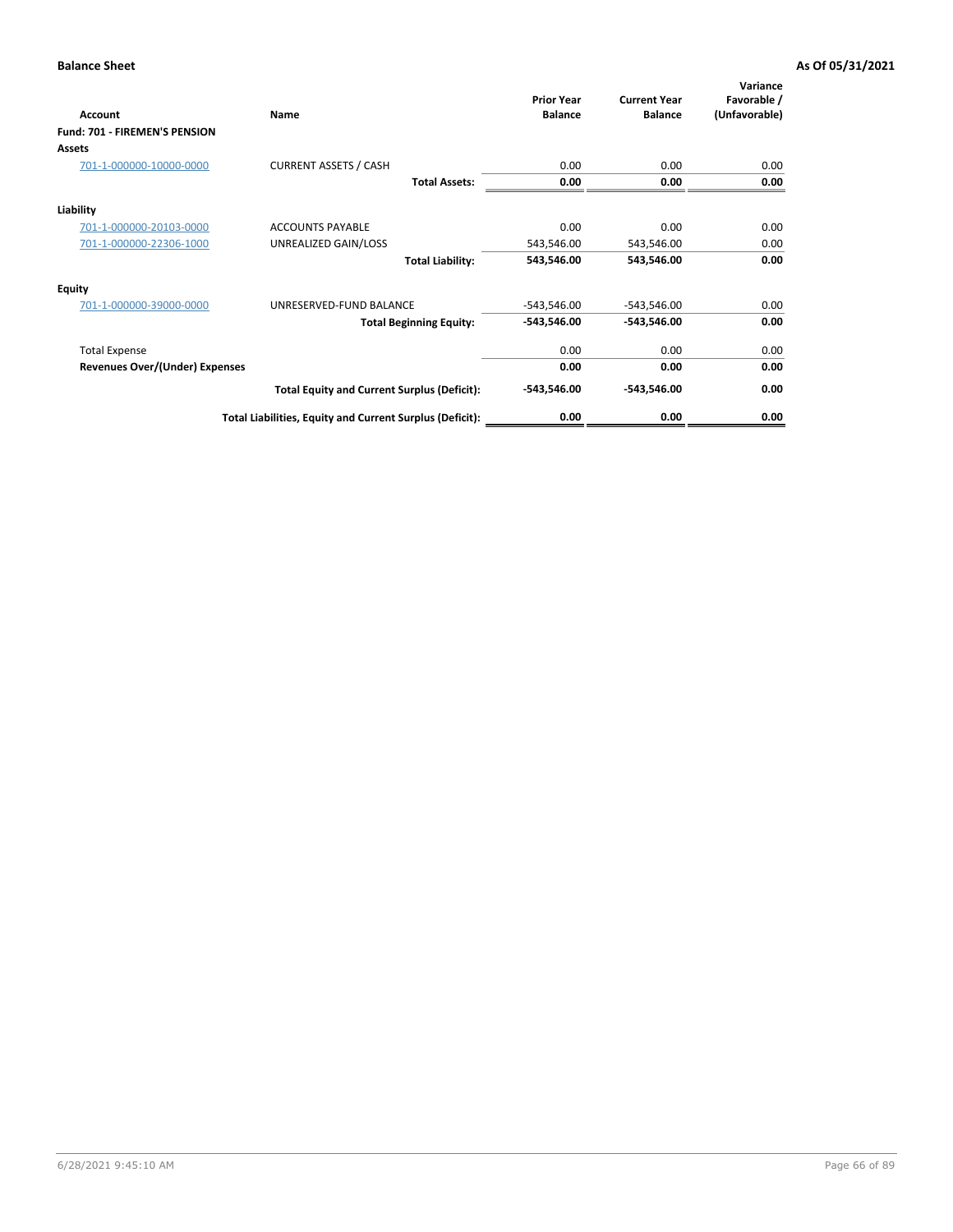|                                       |                                                          |                                     |                                       | Variance      |
|---------------------------------------|----------------------------------------------------------|-------------------------------------|---------------------------------------|---------------|
| <b>Account</b>                        | <b>Name</b>                                              | <b>Prior Year</b><br><b>Balance</b> | <b>Current Year</b><br><b>Balance</b> | Favorable /   |
|                                       |                                                          |                                     |                                       | (Unfavorable) |
| Fund: 800 - SPENCE FUND               |                                                          |                                     |                                       |               |
| Assets                                |                                                          |                                     |                                       |               |
| 800-3-000000-10000-0000               | <b>CURRENT ASSETS / CASH</b>                             | $-16,826.80$                        | $-18,356.37$                          | $-1,529.57$   |
| 800-3-000000-11507-0000               | <b>SPENCE ENDOWMENT</b>                                  | 602,123.42                          | 602,786.45                            | 663.03        |
| 800-3-000000-11520-0000               | <b>CERTIFICATES OF DEPOSIT</b>                           | 0.00                                | 0.00                                  | 0.00          |
| 800-3-000000-11605-0000               | <b>SPENCE ENDOWMENT</b>                                  | 0.00                                | 0.00                                  | 0.00          |
| 800-3-000000-13205-0000               | <b>INTEREST RECEIVABLE</b>                               | 0.00                                | 0.00                                  | 0.00          |
|                                       | <b>Total Assets:</b>                                     | 585,296.62                          | 584,430.08                            | $-866.54$     |
| Liability                             |                                                          |                                     |                                       |               |
| 800-3-000000-20101-0000               | <b>ACCOUNTS PAYABLE</b>                                  | $-13,610.42$                        | $-14,539.99$                          | 929.57        |
| 800-3-000000-20102-0000               | <b>CREDIT CARD PAYABLE</b>                               | 0.00                                | 0.00                                  | 0.00          |
| 800-3-000000-20103-0000               | <b>ACCRUED ACCOUNTS PAYABLE</b>                          | 0.00                                | 0.00                                  | 0.00          |
| 800-3-000000-20139-0000               | <b>RETAINAGES PAYABLE</b>                                | 0.00                                | 0.00                                  | 0.00          |
| 800-3-000000-21001-0000               | <b>GENERAL FUND / GENERAL FUND</b>                       | 0.00                                | 0.00                                  | 0.00          |
| 800-3-000000-29300-0000               | <b>ENCUMBRANCE SUMMARY</b>                               | 0.00                                | 0.00                                  | 0.00          |
| 800-3-000000-29400-0000               | RESERVED ACCOUNT / ENCUMBRANCES                          | 0.00                                | 0.00                                  | 0.00          |
|                                       | <b>Total Liability:</b>                                  | $-13,610.42$                        | $-14.539.99$                          | 929.57        |
| <b>Equity</b>                         |                                                          |                                     |                                       |               |
| 800-3-000000-39000-0000               | UNRESERVED-FUND BALANCE                                  | 593,815.90                          | 599,081.62                            | 5,265.72      |
|                                       | <b>Total Beginning Equity:</b>                           | 593,815.90                          | 599,081.62                            | 5.265.72      |
| <b>Total Revenue</b>                  |                                                          | 5,491.14                            | 288.45                                | $-5,202.69$   |
| <b>Total Expense</b>                  |                                                          | 400.00                              | 400.00                                | 0.00          |
| <b>Revenues Over/(Under) Expenses</b> |                                                          | 5.091.14                            | $-111.55$                             | $-5,202.69$   |
|                                       | <b>Total Equity and Current Surplus (Deficit):</b>       | 598,907.04                          | 598,970.07                            | 63.03         |
|                                       | Total Liabilities, Equity and Current Surplus (Deficit): | 585,296.62                          | 584,430.08                            | $-866.54$     |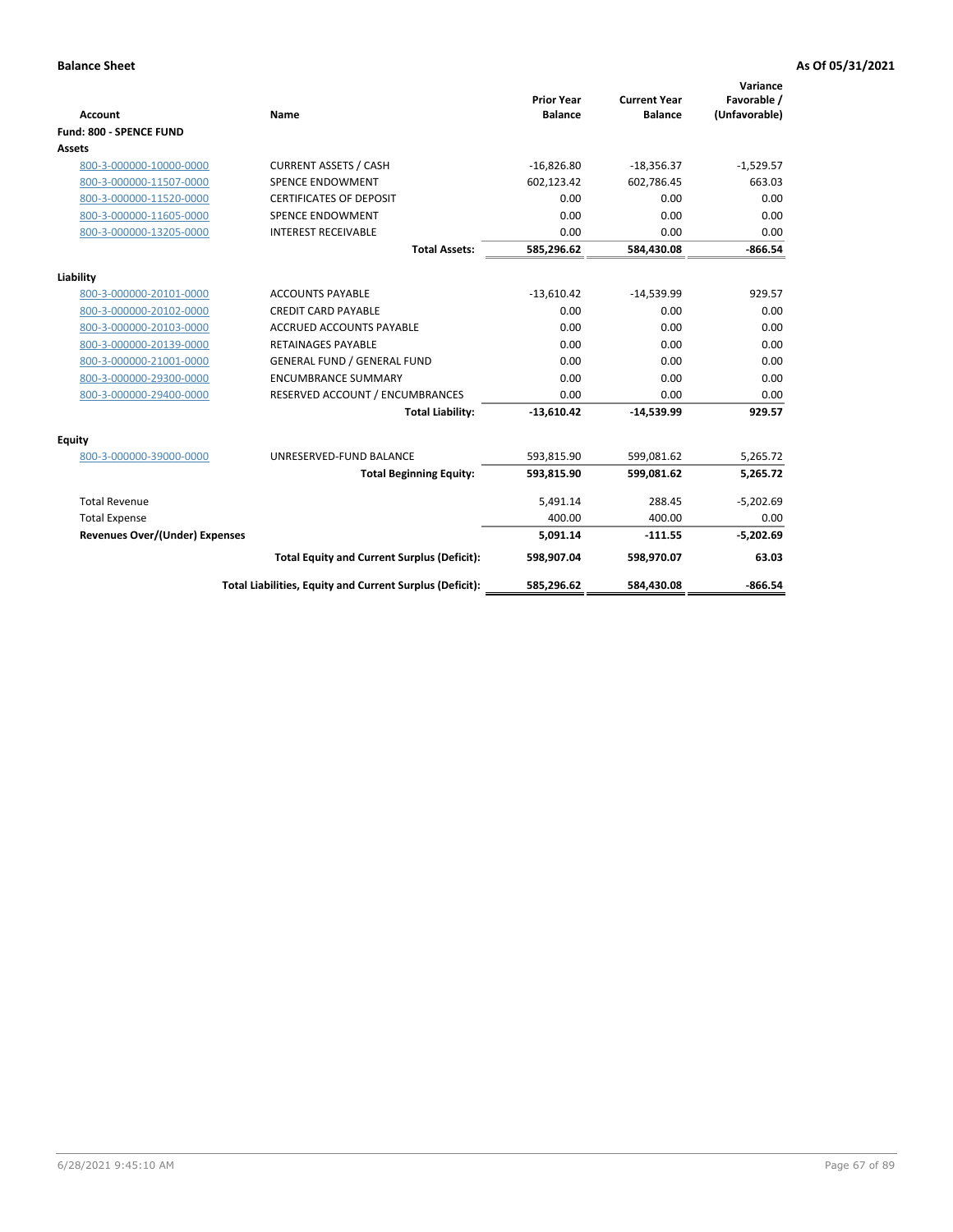| <b>Account</b>                         | Name                                                     | <b>Prior Year</b><br><b>Balance</b> | <b>Current Year</b><br><b>Balance</b> | Variance<br>Favorable /<br>(Unfavorable) |
|----------------------------------------|----------------------------------------------------------|-------------------------------------|---------------------------------------|------------------------------------------|
| <b>Fund: 801 - JONES LIBRARY TRUST</b> |                                                          |                                     |                                       |                                          |
| <b>Assets</b>                          |                                                          |                                     |                                       |                                          |
| 801-3-000000-10000-0000                | <b>CURRENT ASSETS / CASH</b>                             | 16,011.15                           | 16,115.13                             | 103.98                                   |
| 801-3-000000-13201-0000                | MISC ACCTS RECEIVABLE                                    | 0.00                                | 0.00                                  | 0.00                                     |
| 801-3-000000-13205-0000                | <b>INTEREST RECEIVABLE</b>                               | 0.00                                | 0.00                                  | 0.00                                     |
|                                        | <b>Total Assets:</b>                                     | 16,011.15                           | 16,115.13                             | 103.98                                   |
| Liability                              |                                                          |                                     |                                       |                                          |
| 801-3-000000-20101-0000                | <b>ACCOUNTS PAYABLE</b>                                  | 0.00                                | 0.00                                  | 0.00                                     |
| 801-3-000000-20102-0000                | <b>CREDIT CARD PAYABLE</b>                               | 0.00                                | 0.00                                  | 0.00                                     |
| 801-3-000000-20103-0000                | <b>ACCRUED ACCOUNTS PAYABLE</b>                          | 0.00                                | 0.00                                  | 0.00                                     |
|                                        | <b>Total Liability:</b>                                  | 0.00                                | 0.00                                  | 0.00                                     |
| <b>Equity</b>                          |                                                          |                                     |                                       |                                          |
| 801-3-000000-39000-0000                | UNRESERVED-FUND BALANCE                                  | 15,853.00                           | 16,107.93                             | 254.93                                   |
|                                        | <b>Total Beginning Equity:</b>                           | 15,853.00                           | 16,107.93                             | 254.93                                   |
| <b>Total Revenue</b>                   |                                                          | 161.44                              | 9.53                                  | $-151.91$                                |
| <b>Total Expense</b>                   |                                                          | 3.29                                | 2.33                                  | 0.96                                     |
| <b>Revenues Over/(Under) Expenses</b>  |                                                          | 158.15                              | 7.20                                  | $-150.95$                                |
|                                        | <b>Total Equity and Current Surplus (Deficit):</b>       | 16,011.15                           | 16,115.13                             | 103.98                                   |
|                                        | Total Liabilities, Equity and Current Surplus (Deficit): | 16,011.15                           | 16,115.13                             | 103.98                                   |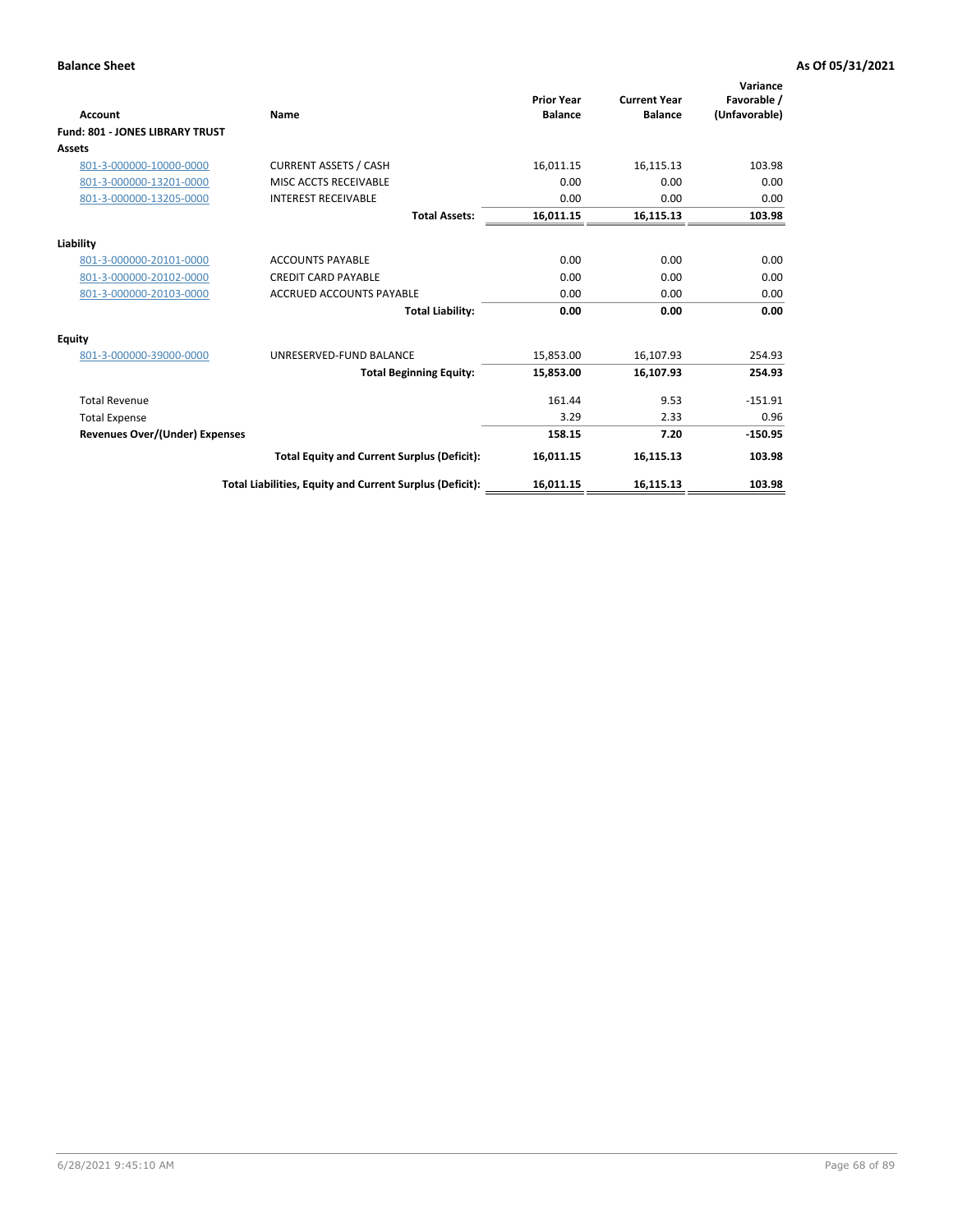| <b>Account</b>                              | Name                                                     | <b>Prior Year</b><br><b>Balance</b> | <b>Current Year</b><br><b>Balance</b> | Variance<br>Favorable /<br>(Unfavorable) |
|---------------------------------------------|----------------------------------------------------------|-------------------------------------|---------------------------------------|------------------------------------------|
| Fund: 803 - GREENVILLE BOARD OF DEVELOPMENT |                                                          |                                     |                                       |                                          |
| Assets                                      |                                                          |                                     |                                       |                                          |
| 803-3-000000-10000-0000                     | <b>CURRENT ASSETS / CASH</b>                             | 0.00                                | 0.00                                  | 0.00                                     |
| 803-3-000000-13201-0000                     | MISC ACCTS RECEIVABLE                                    | 0.00                                | 0.00                                  | 0.00                                     |
| 803-3-000000-13203-0000                     | NON-CURRENT ASSETS / PREPAYMENTS                         | 0.00                                | 0.00                                  | 0.00                                     |
|                                             | <b>Total Assets:</b>                                     | 0.00                                | 0.00                                  | 0.00                                     |
| Liability                                   |                                                          |                                     |                                       |                                          |
| 803-3-000000-20101-0000                     | <b>ACCOUNTS PAYABLE</b>                                  | 0.00                                | 0.00                                  | 0.00                                     |
| 803-3-000000-20102-0000                     | <b>ACCOUNTS PAYABLE</b>                                  | 0.00                                | 0.00                                  | 0.00                                     |
| 803-3-000000-20103-0000                     | ACCRUED ACCOUNTS PAYABLE                                 | 0.00                                | 0.00                                  | 0.00                                     |
| 803-3-000000-20139-0000                     | <b>RETAINAGES PAYABLE</b>                                | 0.00                                | 0.00                                  | 0.00                                     |
| 803-3-000000-20141-0000                     | <b>TELEPHONE CLEARING</b>                                | 0.00                                | 0.00                                  | 0.00                                     |
| 803-3-000000-21400-0000                     | <b>ELECTRIC OPERATING FUND</b>                           | 0.00                                | 0.00                                  | 0.00                                     |
| 803-3-000000-22001-0000                     | <b>ACCRUED SALARIES/WAGES</b>                            | 0.00                                | 0.00                                  | 0.00                                     |
| 803-3-000000-22002-0000                     | <b>ACCRUED SALARIES/WAGES</b>                            | 0.00                                | 0.00                                  | 0.00                                     |
| 803-3-000000-26001-0000                     | <b>COMPENSATED ABSENCES PAY</b>                          | 0.00                                | 0.00                                  | 0.00                                     |
| 803-3-000000-29300-0000                     | <b>ENCUMBRANCE SUMMARY</b>                               | 0.00                                | 0.00                                  | 0.00                                     |
| 803-3-000000-29400-0100                     | RESERVED ACCOUNT / ENCUMBRANCES                          | 103,228.62                          | 103,228.62                            | 0.00                                     |
|                                             | <b>Total Liability:</b>                                  | 103,228.62                          | 103,228.62                            | 0.00                                     |
| Equity                                      |                                                          |                                     |                                       |                                          |
| 803-3-000000-39000-0000                     | UNRESERVED-FUND BALANCE                                  | $-103,228.62$                       | $-103,228.62$                         | 0.00                                     |
|                                             | <b>Total Beginning Equity:</b>                           | $-103,228.62$                       | $-103,228.62$                         | 0.00                                     |
| <b>Total Revenue</b>                        |                                                          | 0.00                                | 0.00                                  | 0.00                                     |
| <b>Total Expense</b>                        |                                                          | 0.00                                | 0.00                                  | 0.00                                     |
| Revenues Over/(Under) Expenses              |                                                          | 0.00                                | 0.00                                  | 0.00                                     |
|                                             | <b>Total Equity and Current Surplus (Deficit):</b>       | $-103,228.62$                       | $-103,228.62$                         | 0.00                                     |
|                                             | Total Liabilities, Equity and Current Surplus (Deficit): | 0.00                                | 0.00                                  | 0.00                                     |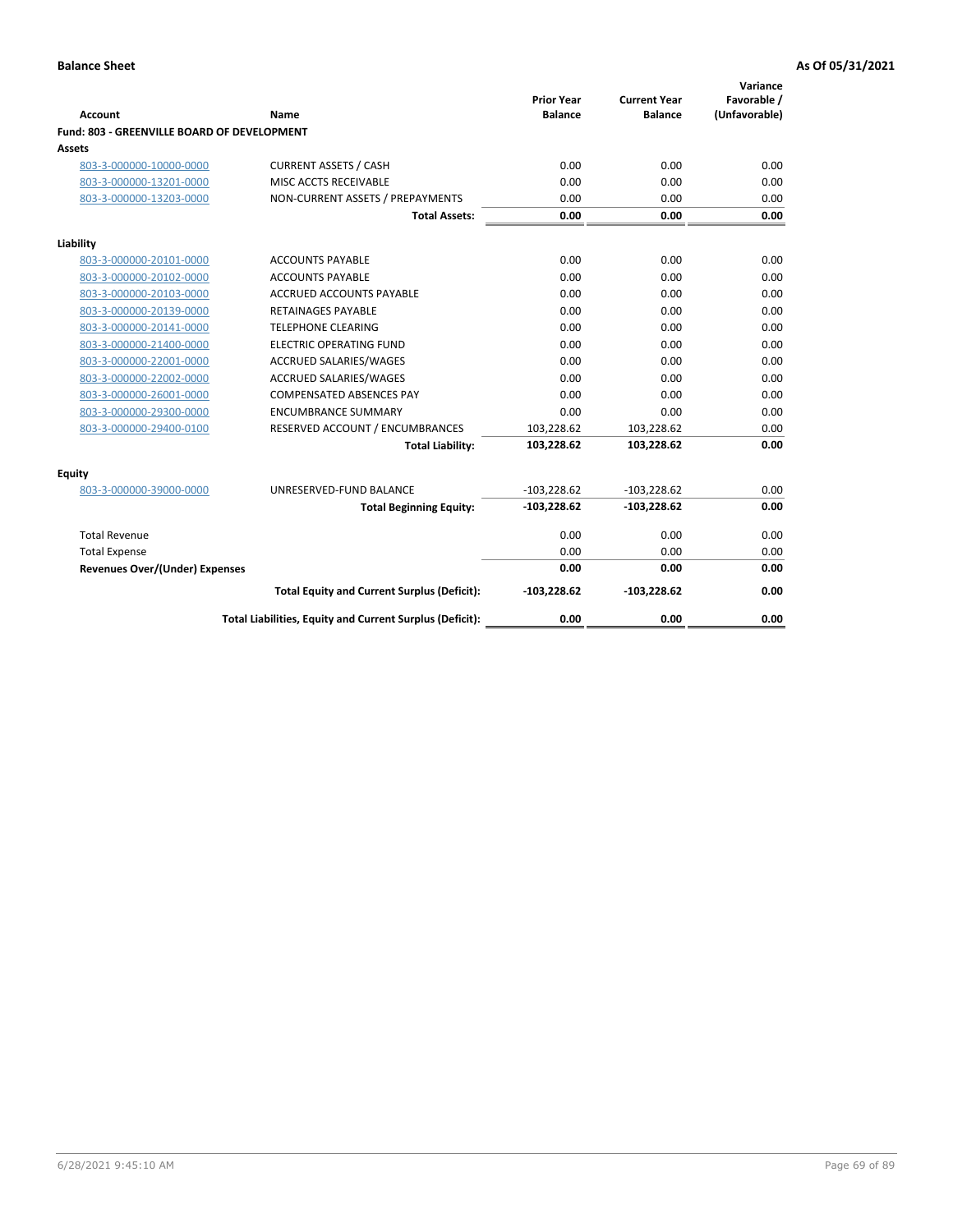| <b>Account</b>                        | Name                                                     | <b>Prior Year</b><br><b>Balance</b> | <b>Current Year</b><br><b>Balance</b> | Variance<br>Favorable /<br>(Unfavorable) |
|---------------------------------------|----------------------------------------------------------|-------------------------------------|---------------------------------------|------------------------------------------|
| <b>Fund: 807 - 4A-EDC</b>             |                                                          |                                     |                                       |                                          |
| <b>Assets</b>                         |                                                          |                                     |                                       |                                          |
| 807-3-000000-10000-0000               | <b>CURRENT ASSETS / CASH</b>                             | 0.00                                | 0.00                                  | 0.00                                     |
| 807-3-000000-13201-0000               | MISC ACCTS RECEIVABLE                                    | 0.00                                | 0.00                                  | 0.00                                     |
| 807-3-000000-16301-0000               | FIXED ASSETS / C W I P                                   | 0.00                                | 0.00                                  | 0.00                                     |
|                                       | <b>Total Assets:</b>                                     | 0.00                                | 0.00                                  | 0.00                                     |
| Liability                             |                                                          |                                     |                                       |                                          |
| 807-3-000000-20101-0000               | <b>ACCOUNTS PAYABLE</b>                                  | 0.00                                | 0.00                                  | 0.00                                     |
| 807-3-000000-20103-0000               | <b>ACCOUNTS PAYABLE</b>                                  | 0.00                                | 0.00                                  | 0.00                                     |
| 807-3-000000-20139-0000               | <b>RETAINAGES PAYABLE</b>                                | 0.00                                | 0.00                                  | 0.00                                     |
| 807-3-000000-26105-0000               | INV NET OF RELATED DEBT                                  | 305,846.00                          | 305,846.00                            | 0.00                                     |
| 807-3-000000-29300-0000               | <b>ENCUMBRANCE SUMMARY</b>                               | 0.00                                | 0.00                                  | 0.00                                     |
| 807-3-000000-29400-0100               | RESERVED ACCOUNT / ENCUMBRANCES                          | 18,078.76                           | 18,078.76                             | 0.00                                     |
| 807-3-495000-20180-0000               | <b>CURRENT DEBT</b>                                      | 0.00                                | 0.00                                  | 0.00                                     |
| 807-3-495000-26002-0000               | CA - LONG-TERM DEBT / AMT TO BE PROVIL                   | 0.00                                | 0.00                                  | 0.00                                     |
|                                       | <b>Total Liability:</b>                                  | 323,924.76                          | 323,924.76                            | 0.00                                     |
| Equity                                |                                                          |                                     |                                       |                                          |
| 807-3-000000-39000-0000               | UNRESERVED-FUND BALANCE                                  | $-323,924.76$                       | $-323,924.76$                         | 0.00                                     |
|                                       | <b>Total Beginning Equity:</b>                           | $-323,924.76$                       | $-323,924.76$                         | 0.00                                     |
| <b>Total Revenue</b>                  |                                                          | 0.00                                | 0.00                                  | 0.00                                     |
| <b>Total Expense</b>                  |                                                          | 0.00                                | 0.00                                  | 0.00                                     |
| <b>Revenues Over/(Under) Expenses</b> |                                                          | 0.00                                | 0.00                                  | 0.00                                     |
|                                       | <b>Total Equity and Current Surplus (Deficit):</b>       | $-323,924.76$                       | $-323,924.76$                         | 0.00                                     |
|                                       | Total Liabilities, Equity and Current Surplus (Deficit): | 0.00                                | 0.00                                  | 0.00                                     |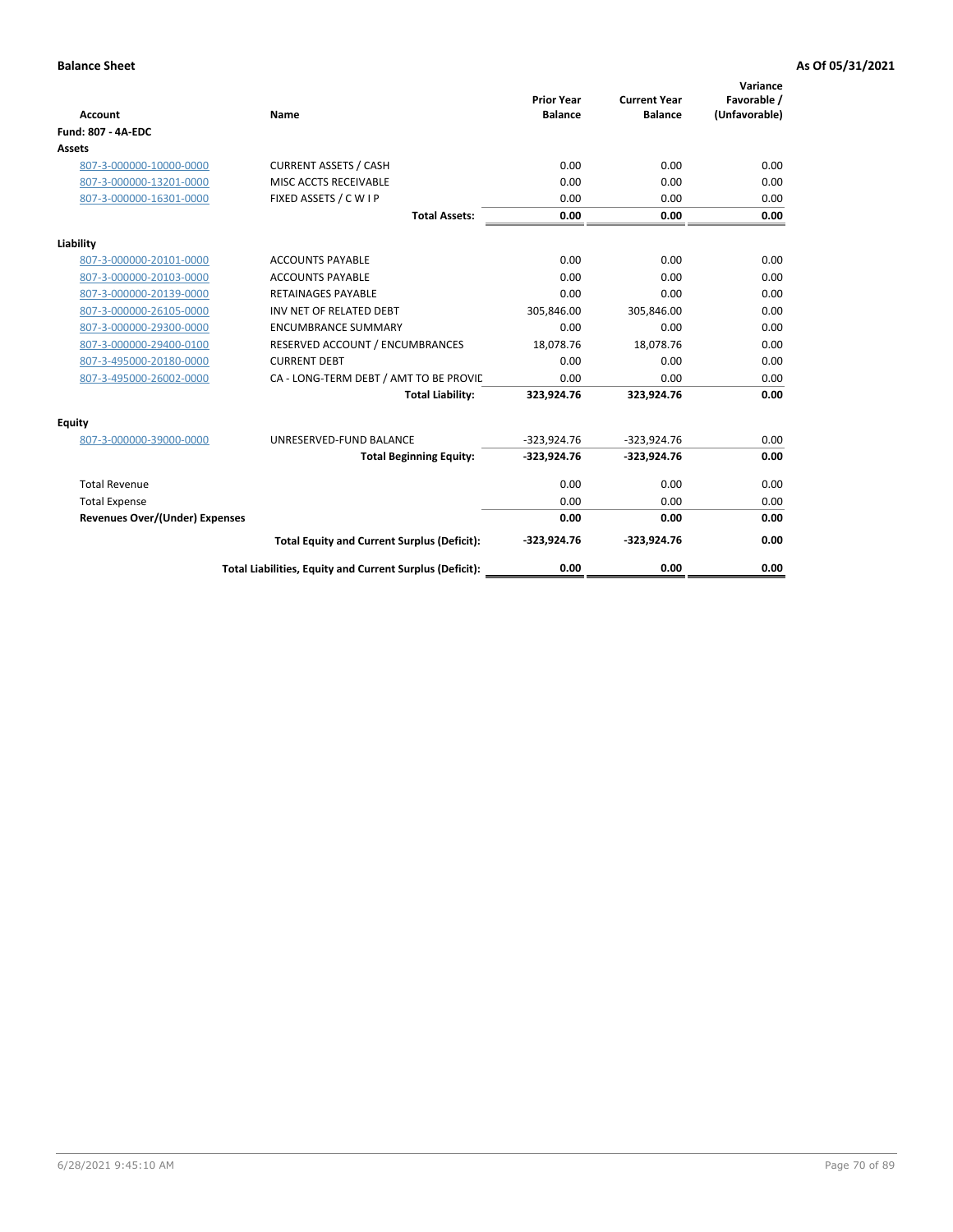|                                       |                                                          | <b>Prior Year</b> | <b>Current Year</b> | Variance<br>Favorable / |
|---------------------------------------|----------------------------------------------------------|-------------------|---------------------|-------------------------|
| Account                               | Name                                                     | <b>Balance</b>    | <b>Balance</b>      | (Unfavorable)           |
| Fund: 809 - GREENVILLE IDC (L-3)      |                                                          |                   |                     |                         |
| Assets                                |                                                          |                   |                     |                         |
| 809-3-000000-10000-0000               | <b>CURRENT ASSETS / CASH</b>                             | 2,905,370.49      | 3,098,604.49        | 193,234.00              |
| 809-3-000000-13201-0000               | MISC ACCTS RECEIVABLE                                    | 0.00              | 0.00                | 0.00                    |
|                                       | <b>Total Assets:</b>                                     | 2,905,370.49      | 3,098,604.49        | 193,234.00              |
| Liability                             |                                                          |                   |                     |                         |
| 809-3-000000-20101-0000               | <b>ACCOUNTS PAYABLE</b>                                  | 0.00              | 0.00                | 0.00                    |
| 809-3-000000-20103-0000               | <b>ACCRUED ACCOUNTS PAYABLE</b>                          | $-518,507.41$     | $-518,507.41$       | 0.00                    |
| 809-3-000000-21001-0000               | <b>GENERAL FUND / GENERAL FUND</b>                       | 0.00              | 0.00                | 0.00                    |
|                                       | <b>Total Liability:</b>                                  | $-518,507.41$     | $-518,507.41$       | 0.00                    |
| Equity                                |                                                          |                   |                     |                         |
| 809-3-000000-39000-0000               | UNRESERVED-FUND BALANCE                                  | 2,543,262.85      | 3,617,111.90        | 1,073,849.05            |
| 809-3-000000-39100-0000               | UNRESERVED-RET. EARNINGS                                 | 0.00              | 0.00                | 0.00                    |
| 809-3-000000-39150-0000               | RESERVED-RET. EARNINGS                                   | 0.00              | 0.00                | 0.00                    |
|                                       | <b>Total Beginning Equity:</b>                           | 2,543,262.85      | 3,617,111.90        | 1,073,849.05            |
| <b>Total Revenue</b>                  |                                                          | 1,073,848.79      | 124,521.10          | -949,327.69             |
| <b>Total Expense</b>                  |                                                          | 193,233.74        | 124,521.10          | 68,712.64               |
| <b>Revenues Over/(Under) Expenses</b> |                                                          | 880,615.05        | 0.00                | $-880,615.05$           |
|                                       | <b>Total Equity and Current Surplus (Deficit):</b>       | 3,423,877.90      | 3,617,111.90        | 193,234.00              |
|                                       | Total Liabilities, Equity and Current Surplus (Deficit): | 2,905,370.49      | 3,098,604.49        | 193.234.00              |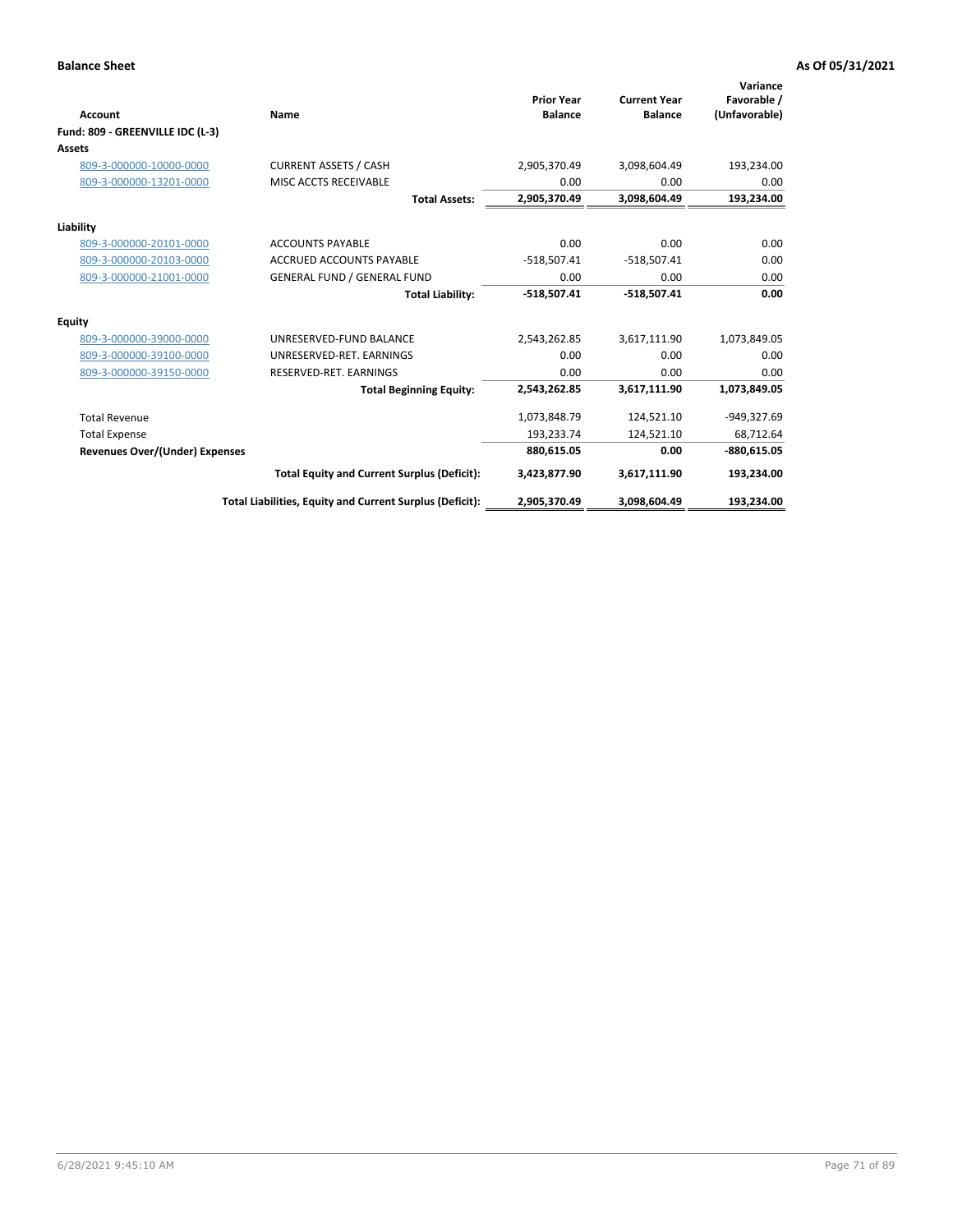| <b>Account</b>                          | Name                                                     | <b>Prior Year</b><br><b>Balance</b> | <b>Current Year</b><br><b>Balance</b> | Variance<br>Favorable /<br>(Unfavorable) |
|-----------------------------------------|----------------------------------------------------------|-------------------------------------|---------------------------------------|------------------------------------------|
| Fund: 810 - SEIZURE FUNDS - STATE RULES |                                                          |                                     |                                       |                                          |
| Assets                                  |                                                          |                                     |                                       |                                          |
| 810-3-000000-10000-0000                 | <b>CURRENT ASSETS / CASH</b>                             | 259,031.74                          | 238,507.19                            | $-20,524.55$                             |
| 810-3-000000-13201-0000                 | MISC ACCTS RECEIVABLE                                    | 0.00                                | 0.00                                  | 0.00                                     |
| 810-3-000000-13202-1400                 | <b>EMPLOYEE ADVANCES</b>                                 | 0.00                                | 0.00                                  | 0.00                                     |
| 810-3-000000-13205-0000                 | <b>INTEREST RECEIVABLE</b>                               | 0.00                                | 0.00                                  | 0.00                                     |
| 810-3-000000-16201-0000                 | MACHINERY AND EQUIPMENT                                  | 0.00                                | 0.00                                  | 0.00                                     |
| 810-3-000000-16202-0000                 | ACCUMULATED DEPRECATION                                  | 0.00                                | 0.00                                  | 0.00                                     |
|                                         | <b>Total Assets:</b>                                     | 259,031.74                          | 238,507.19                            | $-20,524.55$                             |
|                                         |                                                          |                                     |                                       |                                          |
| Liability                               |                                                          |                                     |                                       |                                          |
| 810-3-000000-20101-0000                 | <b>ACCOUNTS PAYABLE</b>                                  | 0.00                                | 0.00                                  | 0.00                                     |
| 810-3-000000-20102-0000                 | <b>CREDIT CARD PAYABLE</b>                               | 0.00                                | 0.00                                  | 0.00                                     |
| 810-3-000000-20103-0000                 | <b>ACCRUED ACCOUNTS PAYABLE</b>                          | 0.00                                | 0.00                                  | 0.00                                     |
| 810-3-000000-29300-0000                 | <b>ENCUMBRANCE SUMMARY</b>                               | 0.00                                | 0.00                                  | 0.00                                     |
| 810-3-000000-29400-0100                 | RESERVED ACCOUNT / ENCUMBRANCES                          | 0.00                                | 0.00                                  | 0.00                                     |
| 810-3-000000-92520-0600                 | RESERVED ACCOUNT/HB65 SIEZURES                           | 0.00                                | 0.00                                  | 0.00                                     |
|                                         | <b>Total Liability:</b>                                  | 0.00                                | 0.00                                  | 0.00                                     |
| <b>Equity</b>                           |                                                          |                                     |                                       |                                          |
| 810-3-000000-39000-0000                 | UNRESERVED-FUND BALANCE                                  | 282,316.10                          | 259,271.52                            | $-23,044.58$                             |
|                                         | <b>Total Beginning Equity:</b>                           | 282,316.10                          | 259,271.52                            | $-23,044.58$                             |
| <b>Total Revenue</b>                    |                                                          | $-5,028.74$                         | 143.68                                | 5,172.42                                 |
| <b>Total Expense</b>                    |                                                          | 18,255.62                           | 20,908.01                             | $-2,652.39$                              |
| <b>Revenues Over/(Under) Expenses</b>   |                                                          | $-23,284.36$                        | $-20,764.33$                          | 2,520.03                                 |
|                                         | <b>Total Equity and Current Surplus (Deficit):</b>       | 259,031.74                          | 238,507.19                            | $-20,524.55$                             |
|                                         | Total Liabilities, Equity and Current Surplus (Deficit): | 259,031.74                          | 238,507.19                            | $-20,524.55$                             |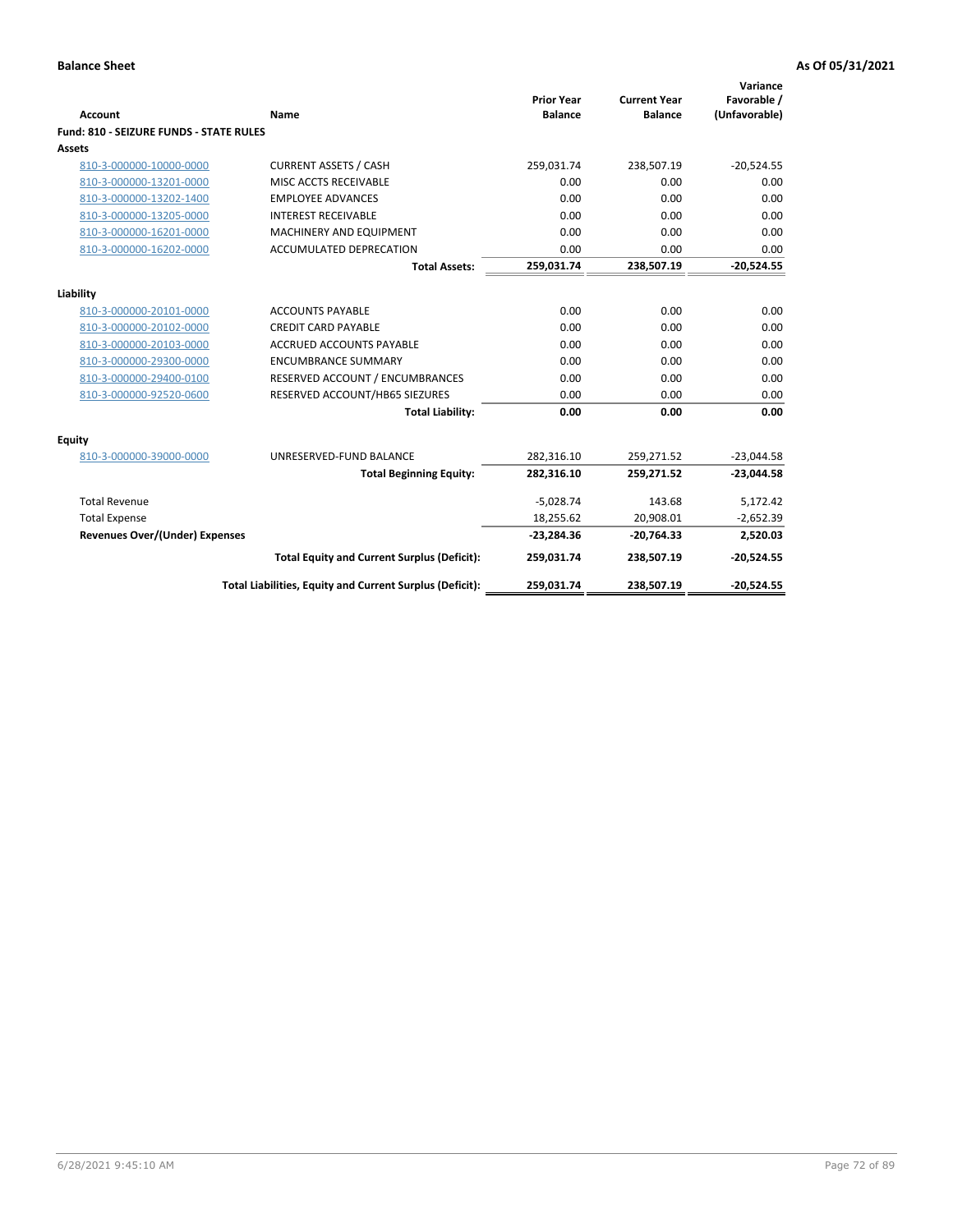| Account                               | Name                                                     | <b>Prior Year</b><br><b>Balance</b> | <b>Current Year</b><br><b>Balance</b> | Variance<br>Favorable /<br>(Unfavorable) |
|---------------------------------------|----------------------------------------------------------|-------------------------------------|---------------------------------------|------------------------------------------|
| Fund: 811 - SEIZURE FUNDS - FED RULES |                                                          |                                     |                                       |                                          |
| <b>Assets</b>                         |                                                          |                                     |                                       |                                          |
| 811-3-000000-10000-0000               | <b>CURRENT ASSETS / CASH</b>                             | 222,289.31                          | 215,394.90                            | $-6,894.41$                              |
| 811-3-000000-13201-0000               | MISC ACCTS RECEIVABLE                                    | 0.00                                | 0.00                                  | 0.00                                     |
| 811-3-000000-13205-0000               | <b>INTEREST RECEIVABLE</b>                               | 0.00                                | 0.00                                  | 0.00                                     |
| 811-3-000000-16201-0000               | <b>MACHINERY AND EQUIPMENT</b>                           | 0.00                                | 0.00                                  | 0.00                                     |
| 811-3-000000-16202-0000               | ACCUMULATED DEPRECATION                                  | 0.00                                | 0.00                                  | 0.00                                     |
|                                       | <b>Total Assets:</b>                                     | 222,289.31                          | 215,394.90                            | $-6,894.41$                              |
| Liability                             |                                                          |                                     |                                       |                                          |
| 811-3-000000-20101-0000               | <b>ACCOUNTS PAYABLE</b>                                  | 0.00                                | 0.00                                  | 0.00                                     |
| 811-3-000000-20102-0000               | <b>CREDIT CARD PAYABLE</b>                               | 0.00                                | 0.00                                  | 0.00                                     |
| 811-3-000000-20103-0000               | <b>ACCRUED ACCOUNTS PAYABLE</b>                          | 0.00                                | 0.00                                  | 0.00                                     |
| 811-3-000000-29300-0000               | <b>ENCUMBRANCE SUMMARY</b>                               | 0.00                                | 0.00                                  | 0.00                                     |
| 811-3-000000-29400-0100               | RESERVED ACCOUNT / ENCUMBRANCES                          | 0.00                                | 0.00                                  | 0.00                                     |
| 811-3-000000-92521-0700               | RESERVED ACCOUNT/FED SIEZURES                            | 0.00                                | 0.00                                  | 0.00                                     |
|                                       | <b>Total Liability:</b>                                  | 0.00                                | 0.00                                  | 0.00                                     |
|                                       |                                                          |                                     |                                       |                                          |
| Equity                                |                                                          |                                     |                                       |                                          |
| 811-3-000000-39000-0000               | UNRESERVED-FUND BALANCE                                  | 249,025.30                          | 222,495.07                            | $-26,530.23$                             |
|                                       | <b>Total Beginning Equity:</b>                           | 249,025.30                          | 222,495.07                            | $-26,530.23$                             |
| <b>Total Revenue</b>                  |                                                          | 3,061.54                            | 132.07                                | $-2,929.47$                              |
| <b>Total Expense</b>                  |                                                          | 29,797.53                           | 7,232.24                              | 22,565.29                                |
| <b>Revenues Over/(Under) Expenses</b> |                                                          | $-26,735.99$                        | $-7,100.17$                           | 19,635.82                                |
|                                       | <b>Total Equity and Current Surplus (Deficit):</b>       | 222,289.31                          | 215,394.90                            | $-6,894.41$                              |
|                                       | Total Liabilities, Equity and Current Surplus (Deficit): | 222,289.31                          | 215.394.90                            | $-6.894.41$                              |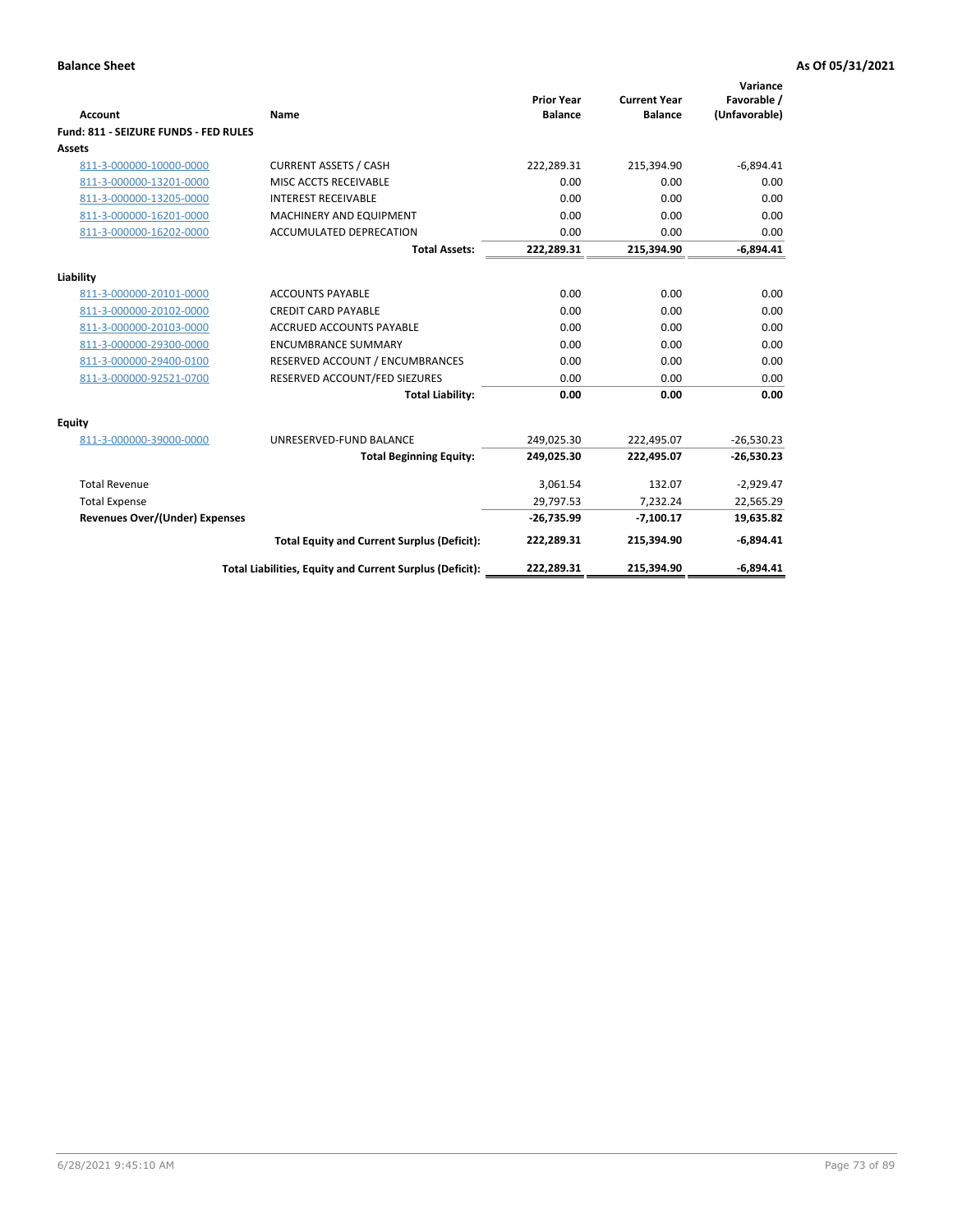|                                                         |                                                          | <b>Prior Year</b> | <b>Current Year</b> | Variance<br>Favorable / |
|---------------------------------------------------------|----------------------------------------------------------|-------------------|---------------------|-------------------------|
| <b>Account</b>                                          | Name                                                     | <b>Balance</b>    | <b>Balance</b>      | (Unfavorable)           |
| Fund: 820 - TIRZ FUND (Tax Increment Reinvestment Zone) |                                                          |                   |                     |                         |
| Assets                                                  |                                                          |                   |                     |                         |
| 820-3-000000-10000-0000                                 | <b>CURRENT ASSETS / CASH</b>                             | 2,655,565.54      | 3,002,643.64        | 347,078.10              |
| 820-3-000000-13101-0000                                 | TAX RECEIVABLE-CURRENT                                   | 419,262.07        | $-260,871.20$       | $-680, 133.27$          |
| 820-3-000000-13102-0000                                 | <b>TAXES REC-DELINQUENT</b>                              | 19,034.05         | 4,264.87            | $-14,769.18$            |
| 820-3-000000-13103-0000                                 | ALLOW FOR UNCOLLECT TAXES                                | $-3,548.61$       | $-1,854.26$         | 1,694.35                |
| 820-3-000000-13201-0000                                 | MISC ACCTS RECEIVABLE                                    | 0.00              | 0.00                | 0.00                    |
| 820-3-000000-13205-0000                                 | <b>INTEREST RECEIVABLE</b>                               | 0.00              | 0.00                | 0.00                    |
| 820-3-000000-13221-0000                                 | MISC A/R - PROPERTY TAXES                                | 38,239.95         | 191,793.34          | 153,553.39              |
|                                                         | <b>Total Assets:</b>                                     | 3,128,553.00      | 2,935,976.39        | $-192,576.61$           |
| Liability                                               |                                                          |                   |                     |                         |
| 820-3-000000-20101-0000                                 | <b>ACCOUNTS PAYABLE</b>                                  | 0.00              | 0.00                | 0.00                    |
| 820-3-000000-20103-0000                                 | <b>ACCRUED ACCOUNTS PAYABLE</b>                          | 0.00              | 0.00                | 0.00                    |
| 820-3-000000-20203-0000                                 | <b>DEFERRED TAX REVENUE</b>                              | 430,575.78        | $-262,569.56$       | 693,145.34              |
| 820-3-000000-29300-0000                                 | <b>ENCUMBRANCE SUMMARY</b>                               | 0.00              | 0.00                | 0.00                    |
| 820-3-000000-29400-0100                                 | RESERVED ACCOUNT / ENCUMBRANCES                          | 0.00              | 0.00                | 0.00                    |
|                                                         | <b>Total Liability:</b>                                  | 430,575.78        | $-262,569.56$       | 693,145.34              |
| <b>Equity</b>                                           |                                                          |                   |                     |                         |
| 820-3-000000-39000-0000                                 | UNRESERVED-FUND BALANCE                                  | 2,242,774.53      | 3,060,039.34        | 817,264.81              |
| 820-3-000000-39100-0000                                 | UNRESERVED-RET. EARNINGS                                 | 0.00              | 0.00                | 0.00                    |
|                                                         | <b>Total Beginning Equity:</b>                           | 2,242,774.53      | 3,060,039.34        | 817,264.81              |
| <b>Total Revenue</b>                                    |                                                          | 478,488.22        | 430,449.42          | $-48,038.80$            |
| <b>Total Expense</b>                                    |                                                          | 23,285.53         | 291,942.81          | $-268,657.28$           |
| <b>Revenues Over/(Under) Expenses</b>                   |                                                          | 455,202.69        | 138,506.61          | $-316,696.08$           |
|                                                         | <b>Total Equity and Current Surplus (Deficit):</b>       | 2,697,977.22      | 3,198,545.95        | 500,568.73              |
|                                                         | Total Liabilities, Equity and Current Surplus (Deficit): | 3,128,553.00      | 2,935,976.39        | $-192,576.61$           |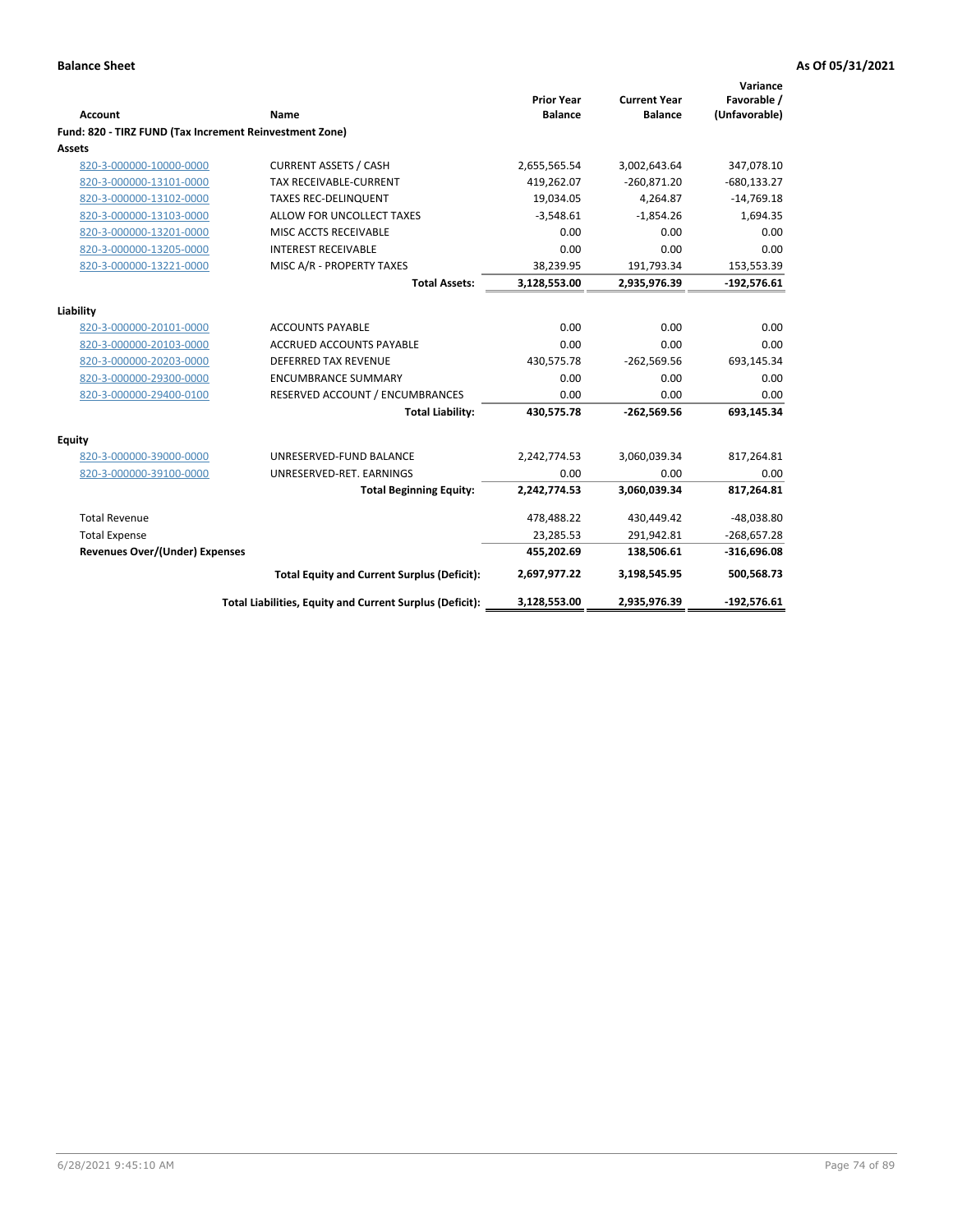| <b>Account</b>                           | Name                                                     | <b>Prior Year</b><br><b>Balance</b> | <b>Current Year</b><br><b>Balance</b> | Variance<br>Favorable /<br>(Unfavorable) |
|------------------------------------------|----------------------------------------------------------|-------------------------------------|---------------------------------------|------------------------------------------|
| Fund: 890 - GRNVL IDC (L-3) FIXED ASSETS |                                                          |                                     |                                       |                                          |
| <b>Assets</b>                            |                                                          |                                     |                                       |                                          |
| 890-3-000000-10000-0000                  | <b>CURRENT ASSETS / CASH</b>                             | $-0.18$                             | $-0.18$                               | 0.00                                     |
| 890-3-000000-16004-0000                  | FIXED ASSETS / BUILDINGS                                 | 0.00                                | 0.00                                  | 0.00                                     |
| 890-3-000000-16005-0000                  | ACCUMULATED DEPRECIATION                                 | 0.00                                | 0.00                                  | 0.00                                     |
| 890-3-000000-16301-0000                  | FIXED ASSETS / C W I P                                   | 0.25                                | 0.25                                  | 0.00                                     |
|                                          | <b>Total Assets:</b>                                     | 0.07                                | 0.07                                  | 0.00                                     |
| Liability                                |                                                          |                                     |                                       |                                          |
| 890-3-000000-20101-0000                  | <b>ACCOUNTS PAYABLE</b>                                  | 0.00                                | 0.00                                  | 0.00                                     |
| 890-3-000000-27001-0000                  | <b>CONTRIBUTED CAPITAL</b>                               | 0.00                                | 0.00                                  | 0.00                                     |
| 890-3-000000-27101-0000                  | INVESTMENT IN GFA / GENERAL FUND                         | 0.00                                | 0.00                                  | 0.00                                     |
| 890-3-000000-27102-0000                  | <b>SPECIAL REVENUE FUNDS</b>                             | 0.00                                | 0.00                                  | 0.00                                     |
| 890-3-000000-27103-0000                  | <b>GENERAL CIP FUND</b>                                  | 0.00                                | 0.00                                  | 0.00                                     |
| 890-3-000000-27104-0000                  | PROPRIETARY FUNDS                                        | 0.07                                | 0.07                                  | 0.00                                     |
| 890-3-000000-27201-0000                  | CAFR USE / MUNICIPAL BUILDINGS                           | 0.00                                | 0.00                                  | 0.00                                     |
| 890-3-000000-27202-0000                  | CAFR USE / OTHER GENERAL GOVERNMEN                       | 0.00                                | 0.00                                  | 0.00                                     |
| 890-3-000000-27205-0000                  | CAFR USE / PUBLIC WORKS                                  | 0.00                                | 0.00                                  | 0.00                                     |
| 890-3-000000-27210-0000                  | CAFR USE / INVESTMENT IN GFA                             | 0.00                                | 0.00                                  | 0.00                                     |
| 890-3-000000-27301-0000                  | DONATIONS/GRANTS                                         | 0.00                                | 0.00                                  | 0.00                                     |
|                                          | <b>Total Liability:</b>                                  | 0.07                                | 0.07                                  | 0.00                                     |
| Equity                                   |                                                          |                                     |                                       |                                          |
| 890-3-000000-39000-0000                  | UNRESERVED-FUND BALANCE                                  | 0.00                                | 0.00                                  | 0.00                                     |
|                                          | <b>Total Beginning Equity:</b>                           | 0.00                                | 0.00                                  | 0.00                                     |
| <b>Total Expense</b>                     |                                                          | 0.00                                | 0.00                                  | 0.00                                     |
| <b>Revenues Over/(Under) Expenses</b>    |                                                          | 0.00                                | 0.00                                  | 0.00                                     |
|                                          |                                                          |                                     |                                       |                                          |
|                                          | <b>Total Equity and Current Surplus (Deficit):</b>       | 0.00                                | 0.00                                  | 0.00                                     |
|                                          | Total Liabilities, Equity and Current Surplus (Deficit): | 0.07                                | 0.07                                  | 0.00                                     |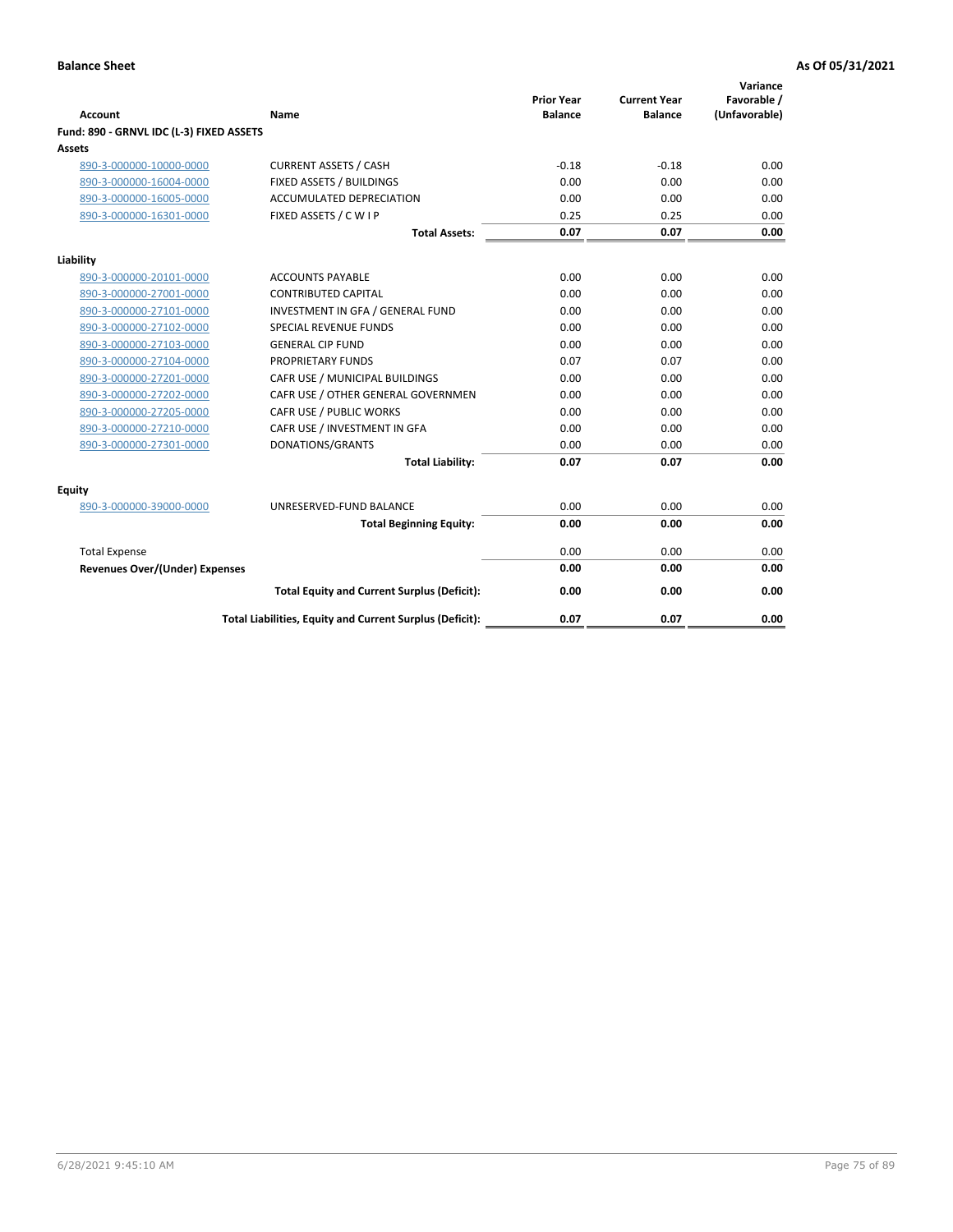|                                                    |                                                                  |                                     |                                       | Variance                     |
|----------------------------------------------------|------------------------------------------------------------------|-------------------------------------|---------------------------------------|------------------------------|
| Account                                            | Name                                                             | <b>Prior Year</b><br><b>Balance</b> | <b>Current Year</b><br><b>Balance</b> | Favorable /<br>(Unfavorable) |
| Fund: 899 - POOLED CASH                            |                                                                  |                                     |                                       |                              |
| Assets                                             |                                                                  |                                     |                                       |                              |
| 899-8-000000-10000-0000                            | <b>CURRENT ASSETS / CASH</b>                                     | 0.00                                | 0.00                                  | 0.00                         |
| 899-8-000000-10101-0000                            | <b>CHASE OUTBOUND OPERATING</b>                                  | $-1,473,591.33$                     | -168,807.99                           | 1,304,783.34                 |
| 899-8-000000-10102-0000                            | CHASE INBOUND OPERATING                                          | 5,500,994.79                        | 10,762,215.40                         | 5,261,220.61                 |
| 899-8-000000-10103-0000                            | OPERATING ACCOUNT / CLAIMS ACCOUNT                               | 0.00                                | 0.00                                  | 0.00                         |
| 899-8-000000-10105-0000                            | CHASE BANK / SAVINGS - 3003113077                                | 1,548,135.52                        | 1,549,051.38                          | 915.86                       |
| 899-8-000000-10106-0000                            | CHASE BANK / SAVINGS - 2911913371                                | 1,626,472.36                        | 1,627,554.95                          | 1,082.59                     |
| 899-8-000000-10107-0000                            | <b>CHASE TASC FLEX SPENDING</b>                                  | 0.00                                | 2,256.88                              | 2,256.88                     |
| 899-8-000000-10401-0000                            | <b>CURRENT ASSETS / INTERNAL CLEARING</b>                        | $-27.00$                            | 229,627.82                            | 229,654.82                   |
| 899-8-000000-10402-0000                            | <b>CREDIT CARD CLEARING</b>                                      | 0.00                                | 0.00                                  | 0.00                         |
| 899-8-000000-10403-0000                            | <b>NET BILL PAYMENTS</b>                                         | 0.00                                | 0.00                                  | 0.00                         |
| 899-8-000000-11101-0000                            | TX CLASS / OPERATING                                             | 42,260.54                           | 42,351.75                             | 91.21                        |
| 899-8-000000-11101-0001                            | TX CLASS/COVID RELIEF FUNDS                                      | 0.00                                | 1,381,693.90                          | 1,381,693.90                 |
| 899-8-000000-11201-0000<br>899-8-000000-11401-0000 | LOGIC INVESTMENTS / OPERATING<br><b>TEXSTAR ACCT - OPERATING</b> | 3,071,427.91<br>0.01                | 1,077,568.48<br>0.01                  | $-1,993,859.43$<br>0.00      |
| 899-8-000000-11601-0000                            | <b>TEXPOOL ACCT - OPERATING</b>                                  | 3,059,061.90                        | 3,062,286.87                          | 3,224.97                     |
| 899-8-000000-11801-0000                            | TX GEN TERM OPERATING                                            | 18,184,977.87                       | 9,356,361.39                          | $-8,828,616.48$              |
| 899-8-000000-12001-0000                            | AMERICAN NATIONAL OPERATING                                      | 0.00                                | 0.00                                  | 0.00                         |
| 899-8-000000-12002-0000                            | PFM ACCT OPERATING                                               | 16,526,269.05                       | 15,834,512.90                         | $-691,756.15$                |
| 899-8-000000-12003-0000                            | TREASURIES - CITY ONLY                                           | 0.00                                | 0.00                                  | 0.00                         |
| 899-8-000000-12301-0000                            | <b>BOND PROCEEDS / PURCHASED INTEREST</b>                        | 0.00                                | 0.00                                  | 0.00                         |
| 899-8-000000-13205-0000                            | <b>INTEREST RECEIVABLE</b>                                       | 52,594.66                           | 40,447.93                             | $-12,146.73$                 |
| 899-8-000000-14100-0000                            | DUE FROM FUND 100                                                | 227.95                              | 7,778.92                              | 7,550.97                     |
| 899-8-000000-14101-0000                            | DUE FROM FUND 101                                                | 0.00                                | 0.00                                  | 0.00                         |
| 899-8-000000-14102-0000                            | DUE FROM FUND 102                                                | 0.00                                | 0.00                                  | 0.00                         |
| 899-8-000000-14103-0000                            | DUE FROM FUND 103                                                | 6,735.94                            | 0.00                                  | $-6,735.94$                  |
| 899-8-000000-14110-0000                            | DUE FROM FUND 110                                                | 0.00                                | 0.00                                  | 0.00                         |
| 899-8-000000-14111-0000                            | DUE FROM FUND 111                                                | 0.00                                | 0.00                                  | 0.00                         |
| 899-8-000000-14112-0000                            | DUE FROM FUND 112                                                | 0.00                                | 0.00                                  | 0.00                         |
| 899-8-000000-14113-0000                            | DUE FROM FUND 113                                                | 0.00                                | 0.00                                  | 0.00                         |
| 899-8-000000-14114-0000                            | DUE FROM FUND 114                                                | 0.00                                | 0.00                                  | 0.00                         |
| 899-8-000000-14115-0000                            | DUE FROM FUND 115                                                | 0.00                                | 0.00                                  | 0.00                         |
| 899-8-000000-14116-0000                            | DUE FROM FUND 116<br>DUE FROM FUND 117                           | 0.00                                | 0.00<br>0.00                          | 0.00<br>0.00                 |
| 899-8-000000-14117-0000<br>899-8-000000-14118-0000 | DUE FROM FUND 118                                                | 0.00<br>0.00                        | 0.00                                  | 0.00                         |
| 899-8-000000-14119-0000                            | DUE FROM FUND 119                                                | 0.00                                | 0.00                                  | 0.00                         |
| 899-8-000000-14120-0000                            | DUE FROM FUND 120                                                | 0.00                                | 0.00                                  | 0.00                         |
| 899-8-000000-14121-0000                            | DUE FROM FUND 121                                                | 0.00                                | 0.00                                  | 0.00                         |
| 899-8-000000-14122-0000                            | DUE FROM FUND 122                                                | 0.00                                | 0.00                                  | 0.00                         |
| 899-8-000000-14123-0000                            | DUE FROM FUND 123                                                | 0.00                                | 0.00                                  | 0.00                         |
| 899-8-000000-14124-0000                            | DUE FROM FUND 124                                                | 0.00                                | 0.00                                  | 0.00                         |
| 899-8-000000-14125-0000                            | DUE FROM FUND 125                                                | 0.00                                | 0.00                                  | 0.00                         |
| 899-8-000000-14126-0000                            | DUE FROM FUND 126                                                | 0.00                                | 0.00                                  | 0.00                         |
| 899-8-000000-14140-0000                            | DUE FROM FUND 140                                                | 0.00                                | 0.00                                  | 0.00                         |
| 899-8-000000-14160-0000                            | DUE FROM FUND 160                                                | 0.00                                | 0.00                                  | 0.00                         |
| 899-8-000000-14161-0000                            | DUE FROM FUND 161                                                | 0.00                                | 0.00                                  | 0.00                         |
| 899-8-000000-14162-0000                            | DUE FROM FUND 162                                                | 0.00                                | 0.00                                  | 0.00                         |
| 899-8-000000-14163-0000                            | DUE FROM FUND 163                                                | 0.00                                | 0.00                                  | 0.00                         |
| 899-8-000000-14164-0000                            | DUE FROM FUND 164                                                | 0.00                                | 0.00                                  | 0.00                         |
| 899-8-000000-14165-0000                            | DUE FROM FUND 165                                                | 0.00                                | 0.00                                  | 0.00                         |
| 899-8-000000-14170-0000                            | DUE FROM FUND 170                                                | 0.00                                | 0.00                                  | 0.00                         |
| 899-8-000000-14171-0000                            | DUE FROM FUND 171<br>DUE FROM FUND 172                           | 0.00<br>0.00                        | 0.00<br>0.00                          | 0.00<br>0.00                 |
| 899-8-000000-14172-0000<br>899-8-000000-14173-0000 | DUE FROM FUND 173                                                | 0.00                                | 0.00                                  | 0.00                         |
| 899-8-000000-14174-0000                            | DUE FROM FUND 174                                                | 0.00                                | 0.00                                  | 0.00                         |
| 899-8-000000-14175-0000                            | DUE FROM FUND 175                                                | 0.00                                | 0.00                                  | 0.00                         |
| 899-8-000000-14176-0000                            | DUE FROM FUND 176                                                | 0.00                                | 0.00                                  | 0.00                         |
| 899-8-000000-14177-0000                            | DUE FROM FUND 177                                                | 0.00                                | 0.00                                  | 0.00                         |
|                                                    |                                                                  |                                     |                                       |                              |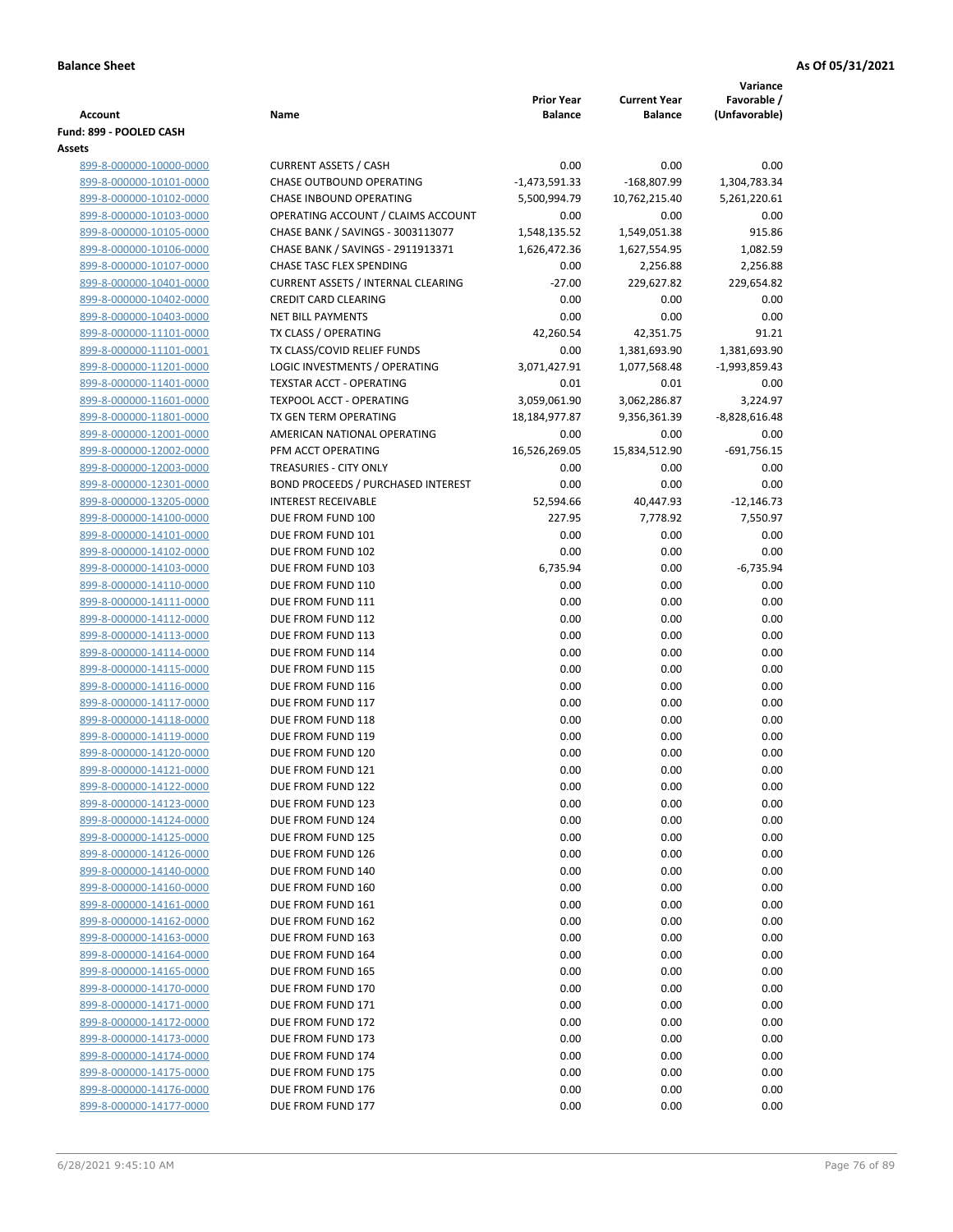|                                                    |                                        |                   |                       | Variance        |
|----------------------------------------------------|----------------------------------------|-------------------|-----------------------|-----------------|
|                                                    |                                        | <b>Prior Year</b> | <b>Current Year</b>   | Favorable /     |
| <b>Account</b>                                     | Name                                   | <b>Balance</b>    | <b>Balance</b>        | (Unfavorable)   |
| 899-8-000000-14190-0000                            | DUE FROM FUND 190                      | 0.00              | 0.00                  | 0.00            |
| 899-8-000000-14192-0000                            | DUE FROM FUND 192                      | 0.00              | 0.00                  | 0.00            |
| 899-8-000000-14200-0000                            | DUE FROM FUND 200                      | 0.00              | $-170.40$             | $-170.40$       |
| 899-8-000000-14210-0000                            | DUE FROM FUND 210                      | 0.00              | 0.00                  | 0.00            |
| 899-8-000000-14211-0000                            | DUE FROM FUND 211                      | 0.00              | 0.00                  | 0.00            |
| 899-8-000000-14212-0000                            | DUE FROM FUND 212                      | 0.00              | 0.00                  | 0.00            |
| 899-8-000000-14216-0000                            | DUE FROM FUND 216                      | 0.00              | 0.00                  | 0.00            |
| 899-8-000000-14217-0000                            | DUE FROM FUND 217                      | 0.00              | 0.00                  | 0.00            |
| 899-8-000000-14300-0000                            | DUE FROM FUND 300<br>DUE FROM FUND 320 | 0.00              | 0.00                  | 0.00            |
| 899-8-000000-14320-0000                            |                                        | 0.00              | 0.00                  | 0.00            |
| 899-8-000000-14360-0000<br>899-8-000000-14361-0000 | DUE FROM FUND 360<br>DUE FROM FUND 361 | 0.00<br>0.00      | 0.00<br>0.00          | 0.00<br>0.00    |
|                                                    | DUE FROM FUND 400                      | 0.00              | 0.00                  | 0.00            |
| 899-8-000000-14400-0000                            |                                        |                   |                       |                 |
| 899-8-000000-14500-0000                            | DUE FROM FUND 500                      | 0.00              | 432,821.14            | 432,821.14      |
| 899-8-000000-14561-0000                            | DUE FROM FUND 561                      | 0.00<br>$-254.55$ | 0.00                  | 0.00<br>254.55  |
| 899-8-000000-14601-0000<br>899-8-000000-14602-0000 | DUE FROM FUND 601<br>DUE FROM FUND 602 | $-500.09$         | 0.00<br>$-0.09$       | 500.00          |
|                                                    | DUE FROM FUND 604                      | 0.00              |                       | $-215,792.50$   |
| 899-8-000000-14604-0000                            | DUE FROM FUND 660                      | 0.00              | $-215,792.50$<br>0.00 | 0.00            |
| 899-8-000000-14660-0000<br>899-8-000000-14800-0000 | DUE FROM FUND 800                      | 0.00              |                       | 0.00            |
|                                                    | DUE FROM FUND 801                      | 0.00              | 0.00<br>0.00          | 0.00            |
| 899-8-000000-14801-0000<br>899-8-000000-14802-0000 | DUE FROM FUND 802                      | 0.00              | 0.00                  | 0.00            |
| 899-8-000000-14803-0000                            | DUE FROM FUND 803                      | 0.00              | 0.00                  | 0.00            |
| 899-8-000000-14807-0000                            | DUE FROM FUND 807                      | 0.00              | 0.00                  | 0.00            |
| 899-8-000000-14809-0000                            | DUE FROM FUND 809                      | 0.00              | 0.00                  | 0.00            |
| 899-8-000000-14810-0000                            | DUE FROM FUND 810                      | 0.00              | 0.00                  | 0.00            |
| 899-8-000000-14811-0000                            | DUE FROM FUND 811                      | 0.00              | 0.00                  | 0.00            |
| 899-8-000000-14820-0000                            | DUE FROM TIRZ FUND                     | 0.00              | 0.00                  | 0.00            |
| 899-8-000000-14890-0000                            | DUE FROM GRNVL IDC (L-3) FIXED ASSETS  | 0.00              | 0.00                  | 0.00            |
| 899-8-000000-14910-0000                            | DUE FROM FUND 910                      | 79,422.78         | 45,521.88             | $-33,900.90$    |
| 899-8-000000-14911-0000                            | DUE FROM FUND 911                      | 0.00              | 0.00                  | 0.00            |
| 899-8-000000-14912-0000                            | DUE FROM FUND 912                      | 0.00              | 0.00                  | 0.00            |
| 899-8-000000-14913-0000                            | DUE FROM FUND 913                      | 0.00              | 0.00                  | 0.00            |
| 899-8-000000-14916-0000                            | DUE FROM FUND 916                      | 0.00              | 0.00                  | 0.00            |
| 899-8-000000-14950-0000                            | DUE FROM FUND 950                      | 2,630.40          | 4,608.25              | 1,977.85        |
| 899-8-000000-91011-1001                            | <b>BANK OF AMERICA</b>                 | 0.00              | 0.00                  | 0.00            |
|                                                    | <b>Total Assets:</b>                   | 48,226,838.71     | 45.071.888.87         | $-3,154,949.84$ |
|                                                    |                                        |                   |                       |                 |
| Liability                                          |                                        |                   |                       |                 |
| 899-8-000000-20101-0000                            | <b>ACCOUNTS PAYABLE</b>                | 88,262.43         | 274,598.21            | $-186,335.78$   |
| 899-8-000000-20102-0000                            | <b>CREDIT CARD PAYABLE</b>             | 0.00              | 0.00                  | 0.00            |
| 899-8-000000-21040-0000                            | DUE TO OTHER FUNDS                     | 48,138,576.68     | 44,800,937.62         | 3,337,639.06    |
|                                                    | <b>Total Liability:</b>                | 48,226,839.11     | 45,075,535.83         | 3,151,303.28    |
| <b>Equity</b>                                      |                                        |                   |                       |                 |
| 899-3-000000-39000-0000                            | UNRESERVED-FUND BALANCE                | $-0.46$           | $-3,646.94$           | $-3,646.48$     |
| 899-8-000000-14362-0000                            | DUE FROM FUND 362                      | 0.00              | 0.00                  | 0.00            |
| 899-8-000000-39200-0101                            | EQUITY IN POOLED CASH                  | 0.00              | 0.00                  | 0.00            |
| 899-8-000000-39200-0110                            | EQUITY IN POOLED CASH                  | 0.00              | 0.00                  | 0.00            |
| 899-8-000000-39200-0111                            | EQUITY IN POOLED CASH                  | 0.00              | 0.00                  | 0.00            |
| 899-8-000000-39200-0112                            | EQUITY IN POOLED CASH                  | 0.00              | 0.00                  | 0.00            |
| 899-8-000000-39200-0190                            | EQUITY IN POOLED CASH                  | 0.00              | 0.00                  | 0.00            |
| 899-8-000000-39200-0201                            | EQUITY IN POOLED CASH                  | 0.00              | 0.00                  | 0.00            |
| 899-8-000000-39200-0202                            | EQUITY IN POOLED CASH                  | 0.00              | 0.00                  | 0.00            |
| 899-8-000000-39200-0203                            | EQUITY IN POOLED CASH                  | 0.00              | 0.00                  | 0.00            |
| 899-8-000000-39200-0204                            | EQUITY IN POOLED CASH                  | 0.00              | 0.00                  | 0.00            |
| 899-8-000000-39200-0205                            | EQUITY IN POOLED CASH                  | 0.00              | 0.00                  | 0.00            |
| 899-8-000000-39200-0206                            | EQUITY IN POOLED CASH                  | 0.00              | 0.00                  | 0.00            |
| 899-8-000000-39200-0207                            | EQUITY IN POOLED CASH                  | 0.00              | 0.00                  | 0.00            |
| 899-8-000000-39200-0208                            | EQUITY IN POOLED CASH                  | 0.00              | 0.00                  | 0.00            |
|                                                    |                                        |                   |                       |                 |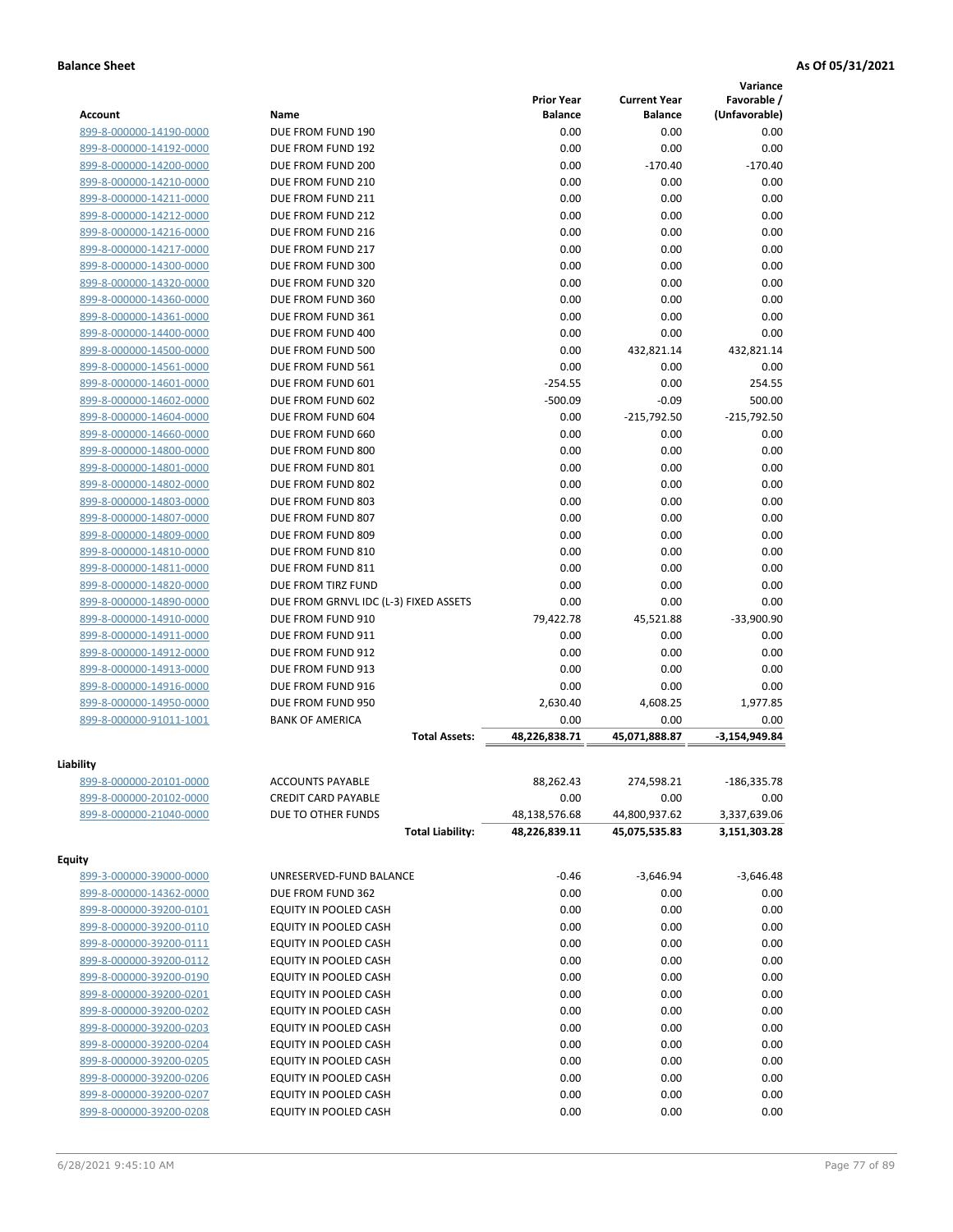**Variance**

| Name                         | <b>Prior Year</b><br><b>Balance</b>                                                                                                                                                                                                                                                                                                                                                                                                                                                                                                       | <b>Current Year</b><br><b>Balance</b>                                                                                                                                                | Favorable /<br>(Unfavorable)                                                                                                                                                         |
|------------------------------|-------------------------------------------------------------------------------------------------------------------------------------------------------------------------------------------------------------------------------------------------------------------------------------------------------------------------------------------------------------------------------------------------------------------------------------------------------------------------------------------------------------------------------------------|--------------------------------------------------------------------------------------------------------------------------------------------------------------------------------------|--------------------------------------------------------------------------------------------------------------------------------------------------------------------------------------|
| EQUITY IN POOLED CASH        | 0.00                                                                                                                                                                                                                                                                                                                                                                                                                                                                                                                                      | 0.00                                                                                                                                                                                 | 0.00                                                                                                                                                                                 |
| EQUITY IN POOLED CASH        | 0.00                                                                                                                                                                                                                                                                                                                                                                                                                                                                                                                                      | 0.00                                                                                                                                                                                 | 0.00                                                                                                                                                                                 |
| EQUITY IN POOLED CASH        | 0.00                                                                                                                                                                                                                                                                                                                                                                                                                                                                                                                                      | 0.00                                                                                                                                                                                 | 0.00                                                                                                                                                                                 |
| EQUITY IN POOLED CASH        | 0.00                                                                                                                                                                                                                                                                                                                                                                                                                                                                                                                                      | 0.00                                                                                                                                                                                 | 0.00                                                                                                                                                                                 |
| <b>EQUITY IN POOLED CASH</b> | 0.00                                                                                                                                                                                                                                                                                                                                                                                                                                                                                                                                      | 0.00                                                                                                                                                                                 | 0.00                                                                                                                                                                                 |
| EQUITY IN POOLED CASH        | 0.00                                                                                                                                                                                                                                                                                                                                                                                                                                                                                                                                      | 0.00                                                                                                                                                                                 | 0.00                                                                                                                                                                                 |
| EQUITY IN POOLED CASH        | 0.00                                                                                                                                                                                                                                                                                                                                                                                                                                                                                                                                      | 0.00                                                                                                                                                                                 | 0.00                                                                                                                                                                                 |
| EQUITY IN POOLED CASH        | 0.00                                                                                                                                                                                                                                                                                                                                                                                                                                                                                                                                      | 0.00                                                                                                                                                                                 | 0.00                                                                                                                                                                                 |
| EQUITY IN POOLED CASH        | 0.00                                                                                                                                                                                                                                                                                                                                                                                                                                                                                                                                      | 0.00                                                                                                                                                                                 | 0.00                                                                                                                                                                                 |
| EQUITY IN POOLED CASH        | 0.00                                                                                                                                                                                                                                                                                                                                                                                                                                                                                                                                      | 0.00                                                                                                                                                                                 | 0.00                                                                                                                                                                                 |
| <b>EQUITY IN POOLED CASH</b> | 0.00                                                                                                                                                                                                                                                                                                                                                                                                                                                                                                                                      | 0.00                                                                                                                                                                                 | 0.00                                                                                                                                                                                 |
| EQUITY IN POOLED CASH        | 0.00                                                                                                                                                                                                                                                                                                                                                                                                                                                                                                                                      | 0.00                                                                                                                                                                                 | 0.00                                                                                                                                                                                 |
| EQUITY IN POOLED CASH        | 0.00                                                                                                                                                                                                                                                                                                                                                                                                                                                                                                                                      | 0.00                                                                                                                                                                                 | 0.00                                                                                                                                                                                 |
| EQUITY IN POOLED CASH        | 0.00                                                                                                                                                                                                                                                                                                                                                                                                                                                                                                                                      | 0.00                                                                                                                                                                                 | 0.00                                                                                                                                                                                 |
|                              |                                                                                                                                                                                                                                                                                                                                                                                                                                                                                                                                           |                                                                                                                                                                                      | 0.00                                                                                                                                                                                 |
|                              |                                                                                                                                                                                                                                                                                                                                                                                                                                                                                                                                           |                                                                                                                                                                                      | 0.00                                                                                                                                                                                 |
|                              |                                                                                                                                                                                                                                                                                                                                                                                                                                                                                                                                           |                                                                                                                                                                                      | 0.00                                                                                                                                                                                 |
|                              |                                                                                                                                                                                                                                                                                                                                                                                                                                                                                                                                           |                                                                                                                                                                                      | 0.00                                                                                                                                                                                 |
|                              |                                                                                                                                                                                                                                                                                                                                                                                                                                                                                                                                           |                                                                                                                                                                                      | 0.00                                                                                                                                                                                 |
|                              |                                                                                                                                                                                                                                                                                                                                                                                                                                                                                                                                           |                                                                                                                                                                                      | 0.00                                                                                                                                                                                 |
|                              |                                                                                                                                                                                                                                                                                                                                                                                                                                                                                                                                           |                                                                                                                                                                                      | 0.00                                                                                                                                                                                 |
|                              |                                                                                                                                                                                                                                                                                                                                                                                                                                                                                                                                           |                                                                                                                                                                                      | 0.00                                                                                                                                                                                 |
|                              |                                                                                                                                                                                                                                                                                                                                                                                                                                                                                                                                           |                                                                                                                                                                                      | 0.00                                                                                                                                                                                 |
|                              |                                                                                                                                                                                                                                                                                                                                                                                                                                                                                                                                           |                                                                                                                                                                                      | 0.00<br>0.00                                                                                                                                                                         |
|                              |                                                                                                                                                                                                                                                                                                                                                                                                                                                                                                                                           |                                                                                                                                                                                      | 0.00                                                                                                                                                                                 |
|                              |                                                                                                                                                                                                                                                                                                                                                                                                                                                                                                                                           |                                                                                                                                                                                      | 0.00                                                                                                                                                                                 |
|                              |                                                                                                                                                                                                                                                                                                                                                                                                                                                                                                                                           |                                                                                                                                                                                      | 0.00                                                                                                                                                                                 |
|                              |                                                                                                                                                                                                                                                                                                                                                                                                                                                                                                                                           |                                                                                                                                                                                      | 0.00                                                                                                                                                                                 |
|                              |                                                                                                                                                                                                                                                                                                                                                                                                                                                                                                                                           |                                                                                                                                                                                      | 0.00                                                                                                                                                                                 |
|                              |                                                                                                                                                                                                                                                                                                                                                                                                                                                                                                                                           |                                                                                                                                                                                      | 0.00                                                                                                                                                                                 |
|                              |                                                                                                                                                                                                                                                                                                                                                                                                                                                                                                                                           |                                                                                                                                                                                      | 0.00                                                                                                                                                                                 |
| EQUITY IN POOLED CASH        |                                                                                                                                                                                                                                                                                                                                                                                                                                                                                                                                           |                                                                                                                                                                                      | 0.00                                                                                                                                                                                 |
| EQUITY IN POOLED CASH        | 0.00                                                                                                                                                                                                                                                                                                                                                                                                                                                                                                                                      | 0.00                                                                                                                                                                                 | 0.00                                                                                                                                                                                 |
| EQUITY IN POOLED CASH        | 0.00                                                                                                                                                                                                                                                                                                                                                                                                                                                                                                                                      | 0.00                                                                                                                                                                                 | 0.00                                                                                                                                                                                 |
| EQUITY IN POOLED CASH        | 0.00                                                                                                                                                                                                                                                                                                                                                                                                                                                                                                                                      | 0.00                                                                                                                                                                                 | 0.00                                                                                                                                                                                 |
| EQUITY IN POOLED CASH        | 0.00                                                                                                                                                                                                                                                                                                                                                                                                                                                                                                                                      | 0.00                                                                                                                                                                                 | 0.00                                                                                                                                                                                 |
| <b>EQUITY IN POOLED CASH</b> | 0.00                                                                                                                                                                                                                                                                                                                                                                                                                                                                                                                                      | 0.00                                                                                                                                                                                 | 0.00                                                                                                                                                                                 |
| EQUITY IN POOLED CASH        | 0.00                                                                                                                                                                                                                                                                                                                                                                                                                                                                                                                                      | 0.00                                                                                                                                                                                 | 0.00                                                                                                                                                                                 |
| EQUITY IN POOLED CASH        | 0.00                                                                                                                                                                                                                                                                                                                                                                                                                                                                                                                                      | 0.00                                                                                                                                                                                 | 0.00                                                                                                                                                                                 |
| EQUITY IN POOLED CASH        | 0.00                                                                                                                                                                                                                                                                                                                                                                                                                                                                                                                                      | 0.00                                                                                                                                                                                 | 0.00                                                                                                                                                                                 |
| EQUITY IN POOLED CASH        | 0.00                                                                                                                                                                                                                                                                                                                                                                                                                                                                                                                                      | 0.00                                                                                                                                                                                 | 0.00                                                                                                                                                                                 |
| EQUITY IN POOLED CASH        | 0.00                                                                                                                                                                                                                                                                                                                                                                                                                                                                                                                                      | 0.00                                                                                                                                                                                 | 0.00                                                                                                                                                                                 |
| EQUITY IN POOLED CASH        | 0.00                                                                                                                                                                                                                                                                                                                                                                                                                                                                                                                                      | 0.00                                                                                                                                                                                 | 0.00                                                                                                                                                                                 |
| EQUITY IN POOLED CASH        | 0.00                                                                                                                                                                                                                                                                                                                                                                                                                                                                                                                                      | 0.00                                                                                                                                                                                 | 0.00                                                                                                                                                                                 |
| EQUITY IN POOLED CASH        | 0.00                                                                                                                                                                                                                                                                                                                                                                                                                                                                                                                                      | 0.00                                                                                                                                                                                 | 0.00                                                                                                                                                                                 |
| EQUITY IN POOLED CASH        | 0.00                                                                                                                                                                                                                                                                                                                                                                                                                                                                                                                                      | 0.00                                                                                                                                                                                 | 0.00                                                                                                                                                                                 |
| EQUITY IN POOLED CASH        | 0.00                                                                                                                                                                                                                                                                                                                                                                                                                                                                                                                                      | 0.00                                                                                                                                                                                 | 0.00                                                                                                                                                                                 |
| EQUITY IN POOLED CASH        | 0.00                                                                                                                                                                                                                                                                                                                                                                                                                                                                                                                                      | 0.00                                                                                                                                                                                 | 0.00                                                                                                                                                                                 |
| EQUITY IN POOLED CASH        | 0.00                                                                                                                                                                                                                                                                                                                                                                                                                                                                                                                                      | 0.00                                                                                                                                                                                 | 0.00                                                                                                                                                                                 |
| EQUITY IN POOLED CASH        | 0.00                                                                                                                                                                                                                                                                                                                                                                                                                                                                                                                                      | 0.00                                                                                                                                                                                 | 0.00                                                                                                                                                                                 |
| EQUITY IN POOLED CASH        |                                                                                                                                                                                                                                                                                                                                                                                                                                                                                                                                           |                                                                                                                                                                                      | 0.00                                                                                                                                                                                 |
| EQUITY IN POOLED CASH        | 0.00                                                                                                                                                                                                                                                                                                                                                                                                                                                                                                                                      | 0.00                                                                                                                                                                                 | 0.00                                                                                                                                                                                 |
| EQUITY IN POOLED CASH        | 0.00                                                                                                                                                                                                                                                                                                                                                                                                                                                                                                                                      | 0.00                                                                                                                                                                                 | 0.00                                                                                                                                                                                 |
| EQUITY IN POOLED CASH        | 0.00                                                                                                                                                                                                                                                                                                                                                                                                                                                                                                                                      | 0.00                                                                                                                                                                                 | 0.00                                                                                                                                                                                 |
| EQUITY IN POOLED CASH        | 0.00                                                                                                                                                                                                                                                                                                                                                                                                                                                                                                                                      | 0.00                                                                                                                                                                                 | 0.00                                                                                                                                                                                 |
|                              |                                                                                                                                                                                                                                                                                                                                                                                                                                                                                                                                           |                                                                                                                                                                                      | 0.00                                                                                                                                                                                 |
|                              |                                                                                                                                                                                                                                                                                                                                                                                                                                                                                                                                           |                                                                                                                                                                                      | 0.00                                                                                                                                                                                 |
|                              |                                                                                                                                                                                                                                                                                                                                                                                                                                                                                                                                           |                                                                                                                                                                                      | 0.00                                                                                                                                                                                 |
|                              | EQUITY IN POOLED CASH<br>EQUITY IN POOLED CASH<br>EQUITY IN POOLED CASH<br>EQUITY IN POOLED CASH<br>EQUITY IN POOLED CASH<br>EQUITY IN POOLED CASH<br>EQUITY IN POOLED CASH<br>EQUITY IN POOLED CASH<br>EQUITY IN POOLED CASH<br>EQUITY IN POOLED CASH<br>EQUITY IN POOLED CASH<br>EQUITY IN POOLED CASH<br>EQUITY IN POOLED CASH<br>EQUITY IN POOLED CASH<br>EQUITY IN POOLED CASH<br>EQUITY IN POOLED CASH<br>EQUITY IN POOLED CASH<br>EQUITY IN POOLED CASH<br>EQUITY IN POOLED CASH<br>EQUITY IN POOLED CASH<br>EQUITY IN POOLED CASH | 0.00<br>0.00<br>0.00<br>0.00<br>0.00<br>0.00<br>0.00<br>0.00<br>0.00<br>0.00<br>0.00<br>0.00<br>0.00<br>0.00<br>0.00<br>0.00<br>0.00<br>0.00<br>0.00<br>0.00<br>0.00<br>0.00<br>0.00 | 0.00<br>0.00<br>0.00<br>0.00<br>0.00<br>0.00<br>0.00<br>0.00<br>0.00<br>0.00<br>0.00<br>0.00<br>0.00<br>0.00<br>0.00<br>0.00<br>0.00<br>0.00<br>0.00<br>0.00<br>0.00<br>0.00<br>0.00 |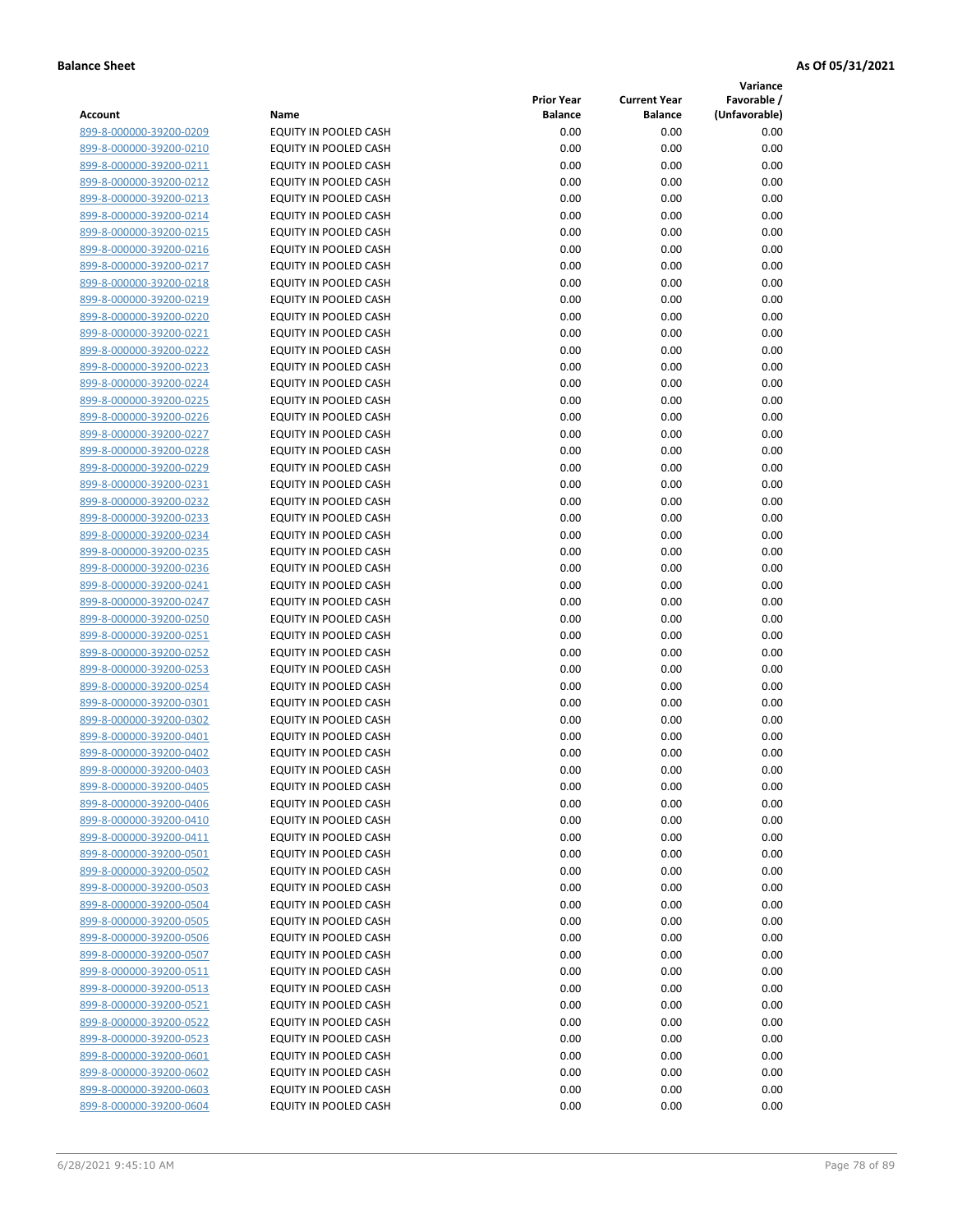|                                       |                                                          |                   |                     | Variance        |
|---------------------------------------|----------------------------------------------------------|-------------------|---------------------|-----------------|
|                                       |                                                          | <b>Prior Year</b> | <b>Current Year</b> | Favorable /     |
| <b>Account</b>                        | Name                                                     | <b>Balance</b>    | <b>Balance</b>      | (Unfavorable)   |
| 899-8-000000-39200-0702               | <b>EQUITY IN POOLED CASH</b>                             | 0.00              | 0.00                | 0.00            |
| 899-8-000000-39200-0703               | EQUITY IN POOLED CASH                                    | 0.00              | 0.00                | 0.00            |
| 899-8-000000-39200-0704               | <b>EQUITY IN POOLED CASH</b>                             | 0.00              | 0.00                | 0.00            |
| 899-8-000000-39200-0705               | <b>EQUITY IN POOLED CASH</b>                             | 0.00              | 0.00                | 0.00            |
| 899-8-000000-39200-0706               | <b>EQUITY IN POOLED CASH</b>                             | 0.00              | 0.00                | 0.00            |
| 899-8-000000-39200-0707               | <b>EQUITY IN POOLED CASH</b>                             | 0.00              | 0.00                | 0.00            |
| 899-8-000000-39200-0708               | EQUITY IN POOLED CASH                                    | 0.00              | 0.00                | 0.00            |
| 899-8-000000-39200-0710               | <b>EQUITY IN POOLED CASH</b>                             | 0.00              | 0.00                | 0.00            |
| 899-8-000000-39200-0721               | <b>EQUITY IN POOLED CASH</b>                             | 0.00              | 0.00                | 0.00            |
| 899-8-000000-39200-0722               | <b>EQUITY IN POOLED CASH</b>                             | 0.00              | 0.00                | 0.00            |
| 899-8-000000-39200-0723               | <b>EQUITY IN POOLED CASH</b>                             | 0.00              | 0.00                | 0.00            |
| 899-8-000000-39200-0731               | EQUITY IN POOLED CASH                                    | 0.00              | 0.00                | 0.00            |
| 899-8-000000-39200-0825               | EQUITY IN POOLED CASH                                    | 0.00              | 0.00                | 0.00            |
| 899-8-000000-39200-0901               | <b>EQUITY IN POOLED CASH</b>                             | 0.00              | 0.00                | 0.00            |
| 899-8-000000-39200-0902               | <b>EQUITY IN POOLED CASH</b>                             | 0.00              | 0.00                | 0.00            |
| 899-8-000000-39200-0903               | <b>EQUITY IN POOLED CASH</b>                             | 0.00              | 0.00                | 0.00            |
| 899-8-000000-39200-0904               | EQUITY IN POOLED CASH                                    | 0.00              | 0.00                | 0.00            |
| 899-8-000000-39200-0905               | <b>EQUITY IN POOLED CASH</b>                             | 0.00              | 0.00                | 0.00            |
| 899-8-000000-39200-0909               | EQUITY IN POOLED CASH                                    | 0.00              | 0.00                | 0.00            |
| 899-8-000000-39200-0910               | <b>EQUITY IN POOLED CASH</b>                             | 0.00              | 0.00                | 0.00            |
| 899-8-000000-39200-0960               | EQUITY IN POOLED CASH                                    | 0.00              | 0.00                | 0.00            |
| 899-8-000000-39200-9999               | EQUITY IN POOLED CASH                                    | 0.00              | 0.00                | 0.00            |
|                                       | <b>Total Beginning Equity:</b>                           | $-0.46$           | $-3,646.94$         | $-3,646.48$     |
| <b>Total Revenue</b>                  |                                                          | 0.06              | $-0.02$             | $-0.08$         |
| <b>Revenues Over/(Under) Expenses</b> |                                                          | 0.06              | $-0.02$             | $-0.08$         |
|                                       | <b>Total Equity and Current Surplus (Deficit):</b>       | $-0.40$           | $-3,646.96$         | $-3,646.56$     |
|                                       | Total Liabilities, Equity and Current Surplus (Deficit): | 48,226,838.71     | 45,071,888.87       | $-3,154,949.84$ |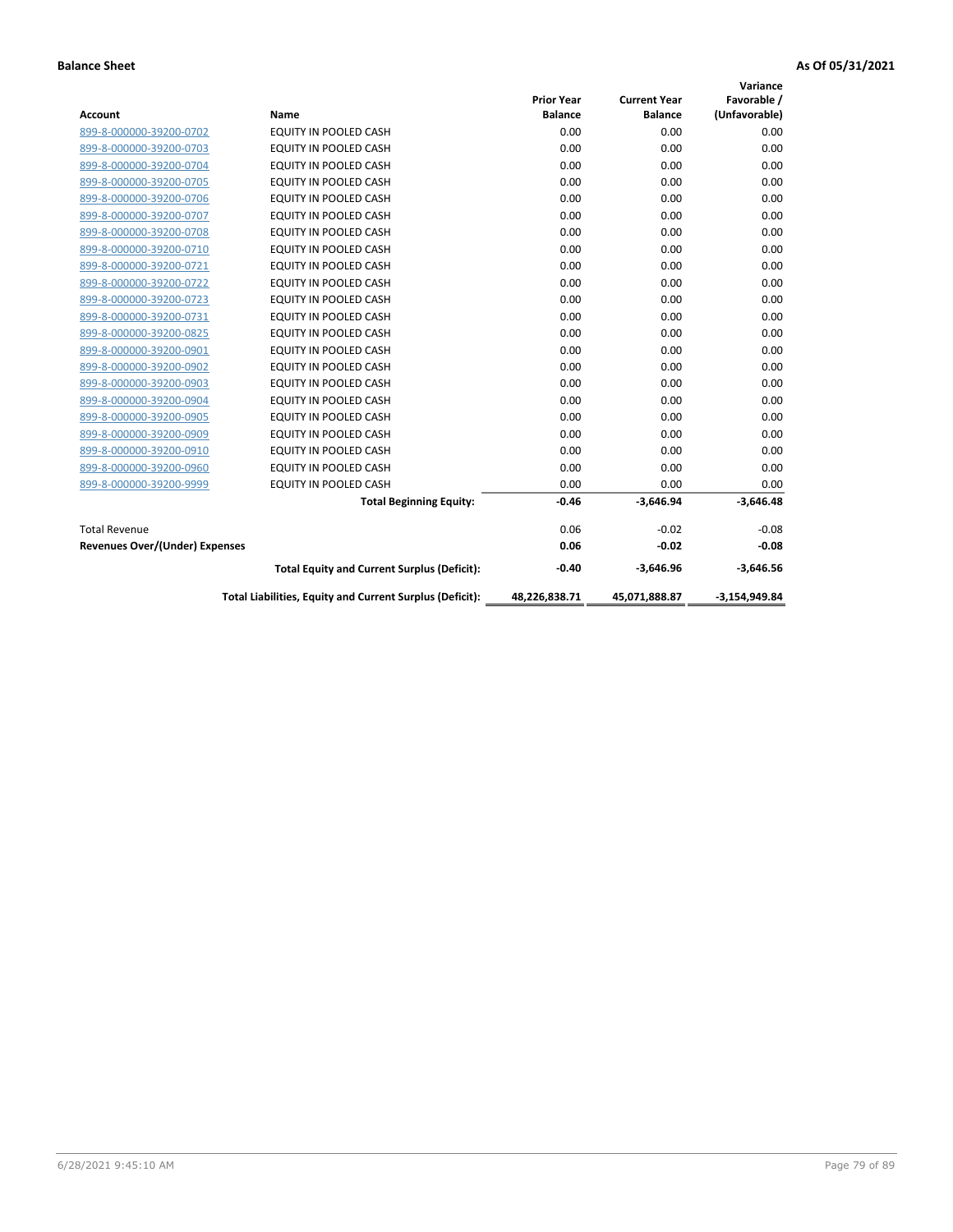|                                            |                                        |                   |                     | Variance        |
|--------------------------------------------|----------------------------------------|-------------------|---------------------|-----------------|
|                                            |                                        | <b>Prior Year</b> | <b>Current Year</b> | Favorable /     |
| Account                                    | Name                                   | <b>Balance</b>    | <b>Balance</b>      | (Unfavorable)   |
| <b>Fund: 910 - ELECTRIC OPERATING FUND</b> |                                        |                   |                     |                 |
| <b>Assets</b>                              |                                        |                   |                     |                 |
| 910-9-000000-10000-1300                    | <b>CASH</b>                            | 20,324,360.13     | 8,485,614.81        | -11,838,745.32  |
| 910-9-000000-10209-1300                    | <b>ADMIN PETTY CASH</b>                | 200.00            | 270.92              | 70.92           |
| 910-9-000000-10308-1300                    | <b>GEUS SERVICE CENTER CHANGE</b>      | 849.90            | 849.90              | 0.00            |
| 910-9-000000-10309-1300                    | <b>GEUS DOWNTOWN CHANGE</b>            | 1,650.00          | 1,650.00            | 0.00            |
| 910-9-000000-11540-1301                    | PTO LIABILITY FUNDING                  | 461,346.88        | 461,854.87          | 507.99          |
| 910-9-000000-11541-1301                    | CASH INVESTED - TX TERM GENERAL        | 4,754,334.94      | 14,760,227.70       | 10,005,892.76   |
| 910-9-000000-12190-1810                    | DEFERRED ISSUANCE COSTS 2001           | 0.00              | 0.00                | 0.00            |
| 910-9-000000-12191-1810                    | DEFERRED ISSUANCE COST 2008 ENGINE PR  | 0.00              | 0.00                | 0.00            |
| 910-9-000000-12192-1810                    | DEFERRED ISSUANCE COSTS 2010 BOA ENGI  | 0.00              | 0.00                | 0.00            |
| 910-9-000000-12193-1810                    | DEFERRED ISSUANCE COSTS 2010 SCRUBBEI  | 0.00              | 0.00                | 0.00            |
| 910-9-000000-12194-1810                    | DEFERRED ISSUANCE COSTS 2010 TMPA DEI  | 0.00              | 0.00                | 0.00            |
| 910-9-000000-12201-1810                    | <b>BOND DISCOUNT</b>                   | 153,371.59        | 95,916.37           | $-57,455.22$    |
| 910-9-000000-13000-1420                    | <b>CUSTOMER ACCOUNTS RECEIVABLE</b>    | 2,160,321.35      | 1,523,797.39        | -636,523.96     |
| 910-9-000000-13001-1420                    | NON CURRENT CUSTOMER ACCTS RECEIVAE    | 653,054.01        | 751,254.83          | 98,200.82       |
| 910-9-000000-13002-1440                    | ALLOWANCE FOR UNCOLLECTABLE            | -568,204.39       | -794,670.36         | $-226,465.97$   |
| 910-9-000000-13003-1422                    | UNBILLED YEAR-END ACCRUAL              | 4,669,137.80      | 3,036,498.36        | $-1,632,639.44$ |
| 910-9-000000-13009-1423                    | FUEL ADJUSTMENT - UNDER/OVER           | $-873,620.22$     | $-2,891,264.40$     |                 |
|                                            |                                        | $-17,889.97$      |                     | $-2,017,644.18$ |
| 910-9-000000-13011-1420                    | AMP RECEIVABLE                         |                   | 58,271.23           | 76,161.20       |
| 910-9-000000-13012-1420                    | ROUNDUP ACCOUNTS RECEIVABLE            | 0.00              | 38.60               | 38.60           |
| 910-9-000000-13066-1421                    | AMPY CUSTOMER ACCOUNTS RECEIVABLE      | 0.00              | 0.00                | 0.00            |
| 910-9-000000-13067-1421                    | AMPY ARREARS ACCOUNTS RECEIVABLE       | $-5,128.24$       | $-23,218.52$        | $-18,090.28$    |
| 910-9-000000-13068-1421                    | AMPY Customers Left With Balance A/R   | 61,896.80         | 64,501.52           | 2,604.72        |
| 910-9-000000-13201-1430                    | MISCELLANEOUS ACCOUNTS RECEIVABLE      | 91,067.74         | 182,069.46          | 91,001.72       |
| 910-9-000000-13205-1710                    | <b>INTEREST RECEIVABLE</b>             | 0.00              | 0.00                | 0.00            |
| 910-9-000000-13290-1650                    | PREPAYMENTS                            | 0.00              | 0.00                | 0.00            |
| 910-9-000000-13291-1651                    | TMPA SCRUBBER PREPAYMENT               | 0.00              | 0.00                | 0.00            |
| 910-9-000000-13293-1653                    | TMPA FIXED COSTS PREPAYMENT            | 0.00              | 0.00                | 0.00            |
| 910-9-000000-13294-1654                    | TMPA DEMAND COSTS ESCROW               | 0.00              | 0.00                | 0.00            |
| 910-9-000000-13297-1657                    | <b>ERCOT CRR PREPAYMENTS</b>           | $-10,711.15$      | $-52,263.46$        | $-41,552.31$    |
| 910-9-000000-13299-1655                    | <b>ERCOT COLLATERAL</b>                | 111,550.00        | 111,550.00          | 0.00            |
| 910-9-000000-14001-1461                    | DUE FROM COG - GENERAL FUND            | 0.00              | 0.00                | 0.00            |
| 910-9-000000-14402-1469                    | DUE FROM DEBT SERVICE FUND             | 0.00              | 0.00                | 0.00            |
| 910-9-000000-14501-1467                    | DUE FROM GBOD                          | 0.00              | 0.00                | 0.00            |
| 910-9-000000-14916-1469                    | DUE FROM FUND 916                      | 0.00              | 0.00                | 0.00            |
| 910-9-000000-14999-1910                    | DUE FROM 906                           | 0.00              | 0.00                | 0.00            |
| 910-9-000000-15900-1540                    | <b>INVENTORY</b>                       | 2,420,321.31      | 2,823,099.76        | 402,778.45      |
| 910-9-000000-15901-1541                    | <b>GEUS UNLEADED GASOLINE</b>          | 456.32            | 1,580.95            | 1,124.63        |
| 910-9-000000-15902-1542                    | <b>GEUS DIESEL GASOLINE</b>            | 129.55            | 1,469.65            | 1,340.10        |
| 910-9-000000-15903-1543                    | <b>INVENTORY - SUBSTATION</b>          | 7,771.80          | 7,771.80            | 0.00            |
| 910-9-000000-15909-1510                    | STEAM PLANT FUEL OIL INVENTORY         | 576,621.23        | 496,147.17          | $-80,474.06$    |
| 910-9-000000-16301-1070                    | <b>CWIP</b>                            | 1,997,331.75      | 1,358,711.70        | $-638,620.05$   |
| 910-9-000000-16400-1180                    | GASB 62 ASSET                          | 12,657,036.00     | 11,778,330.00       | -878,706.00     |
| 910-9-000000-17501-1860                    | <b>EMPLOYEE CONTRIBUTIONS</b>          | 641,414.00        | 639,774.00          | $-1,640.00$     |
| 910-9-000000-17504-1860                    | <b>INVESTMENT RETURN</b>               | 2,067,546.00      | $-1,243,160.00$     | $-3,310,706.00$ |
| 910-9-000000-17508-1860                    | <b>EXPERIENCE DIFFERENCE- OUTFLOW</b>  | 104,019.00        | 249,812.00          | 145,793.00      |
| 910-9-000000-17509-1860                    | <b>EXPERIENCE DIFFERENCE - INFLOW</b>  | $-123,185.00$     | $-27,589.00$        | 95,596.00       |
| 910-9-000000-17520-1860                    | <b>ASSUMPTION CHANGES</b>              | 0.00              | 60,623.00           | 60,623.00       |
| 910-9-000000-17608-1860                    | OPEB DEFERRED OUTFLOW                  | 69,667.00         | 122,882.00          | 53,215.00       |
| 910-9-000000-17609-1860                    | OPEB DEFERRED INFLOW                   | $-25,652.00$      | $-136,425.00$       | $-110,773.00$   |
|                                            | STEAM - LAND                           | 117,340.90        |                     | 0.00            |
| 910-9-000000-19000-3100                    |                                        |                   | 117,340.90          | 0.00            |
| 910-9-000000-19001-3110                    | STEAM PLANT - STRUCTURES               | 1,082,096.04      | 1,082,096.04        |                 |
| 910-9-000000-19002-3120                    | STEAM PLANT - BOILER PLANT EQUIPMENT   | 6,707,486.99      | 8,036,336.05        | 1,328,849.06    |
| 910-9-000000-19003-3130                    | STEAM PLANT - ENGINES                  | 0.00              | 0.00                | 0.00            |
| 910-9-000000-19004-3140                    | STEAM PLANT - GENERATORS               | 9,067,106.70      | 9,067,106.70        | 0.00            |
| 910-9-000000-19005-3150                    | STEAM PLANT - ACCESSORY ELECTRIC EQUIF | 950,135.42        | 950,135.42          | 0.00            |
| 910-9-000000-19006-3160                    | STEAM PLANT - MISC POWER PLANT EQUIPI  | 12,912.88         | 12,912.88           | 0.00            |
| 910-9-000000-19100-3400                    | <b>ENGINE PLANT - LAND</b>             | 43,850.00         | 43,850.00           | 0.00            |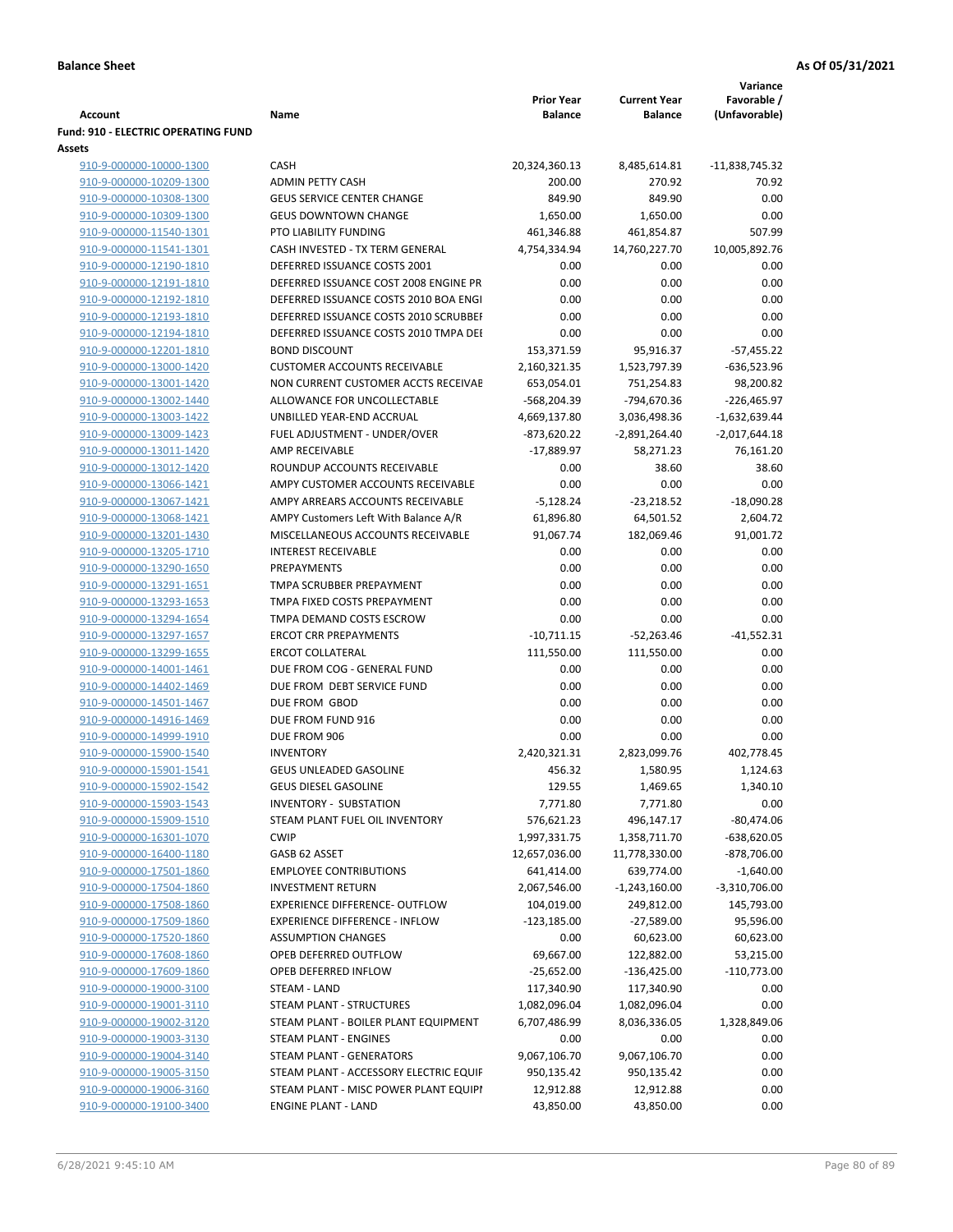|                         |                                                  |                                     |                                       | Variance                     |
|-------------------------|--------------------------------------------------|-------------------------------------|---------------------------------------|------------------------------|
| Account                 | Name                                             | <b>Prior Year</b><br><b>Balance</b> | <b>Current Year</b><br><b>Balance</b> | Favorable /<br>(Unfavorable) |
| 910-9-000000-19101-3410 | <b>ENGINE PLANT - STRUCTURES</b>                 | 4,655,874.20                        | 4,655,874.20                          | 0.00                         |
| 910-9-000000-19101-3411 | <b>ENGINE PLANT - STRUCTURES</b>                 | 0.00                                | 0.00                                  | 0.00                         |
| 910-9-000000-19104-3440 | <b>ENGINE PLANT - ENGINE PLANT GENERATOF</b>     | 28,633,940.73                       | 28,633,940.73                         | 0.00                         |
| 910-9-000000-19105-3450 | ENGINE PLANT - ACCESSORY ELECTRIC EQUI           | 343,229.78                          | 597,137.98                            | 253,908.20                   |
| 910-9-000000-19106-3460 | ENGINE PLANT - MISCELLANEOUS POWER P             | 61,047.10                           | 61,047.10                             | 0.00                         |
| 910-9-000000-19204-3442 | <b>ENGINE PLANT - RENEWABLE GENERATORS</b>       | 245,000.01                          | 252,690.01                            | 7,690.00                     |
| 910-9-000000-19301-3500 | TRANSMISSION - LAND                              | 53,501.21                           | 53,501.21                             | 0.00                         |
| 910-9-000000-19302-3530 | TRANSMISSION - SUBSTATIONS                       | 5,704,403.83                        | 6,632,770.70                          | 928,366.87                   |
| 910-9-000000-19303-3572 | <b>TRANSMISSION - TMPA LINES</b>                 | 1,156,631.80                        | 1,156,631.80                          | 0.00                         |
| 910-9-000000-19304-3571 | <b>TRANSMISSION - GEUS LINES</b>                 | 4,519,703.80                        | 4,570,587.97                          | 50,884.17                    |
| 910-9-000000-19401-3600 | <b>DISTRIBUTION - LAND</b>                       | 218,418.15                          | 218,418.15                            | 0.00                         |
| 910-9-000000-19402-3620 | DISTRIBUTION - SUBSTATIONS                       | 6,239,507.24                        | 9,140,808.48                          | 2,901,301.24                 |
| 910-9-000000-19403-3640 | <b>DISTRIBUTION - POLES</b>                      | 4,617,178.70                        | 4,708,440.62                          | 91,261.92                    |
| 910-9-000000-19404-3650 | DISTRIBUTION - OH CONDUCTOR & DEVICES            | 4,235,843.24                        | 4,502,266.51                          | 266,423.27                   |
| 910-9-000000-19405-3660 | DISTRIBUTION - UNDERGROUND CONDUIT               | 1,865,938.63                        | 2,042,698.38                          | 176,759.75                   |
| 910-9-000000-19406-3670 | DISTRIBUTION - UG CONDUCTOR & DEVICES            | 3,078,562.87                        | 3,213,585.24                          | 135,022.37                   |
| 910-9-000000-19407-3680 | <b>DISTRIBUTION - TRANSFORMERS</b>               | 4,357,638.27                        | 4,433,564.13                          | 75,925.86                    |
| 910-9-000000-19408-3690 | <b>DISTRIBUTION - SERVICE CONNECTIONS</b>        | 546,593.47                          | 519,125.25                            | $-27,468.22$                 |
| 910-9-000000-19409-3700 | <b>DISTRIBUTION - METERS</b>                     | 1,886,778.22                        | 1,870,430.25                          | $-16,347.97$                 |
| 910-9-000000-19410-3710 | <b>DISTRIBUTION - VAPOR LIGHTS</b>               | 94,495.71                           | 95,533.53                             | 1,037.82                     |
| 910-9-000000-19411-3750 | DISTRIBUTION - STREET LIGHTS & SIGNALS           | 100,747.96                          | 109,895.25                            | 9,147.29                     |
| 910-9-000000-19501-3890 | <b>GENERAL - LAND</b>                            | 110,503.10                          | 110,503.10                            | 0.00                         |
| 910-9-000000-19502-3900 | <b>GENERAL - STRUCTURES</b>                      | 5,973,904.74                        | 6,017,004.74                          | 43,100.00                    |
| 910-9-000000-19503-3910 | <b>GENERAL - FURNITURE &amp; OFFICE EQUIPMEN</b> | 598,740.18                          | 702,786.52                            | 104,046.34                   |
| 910-9-000000-19504-3941 | <b>GENERAL - METER READING ASSETS</b>            | 34,126.00                           | 17,535.00                             | $-16,591.00$                 |
| 910-9-000000-19505-3911 | <b>GENERAL - CUSTOMER SERVICE EQUIPMENT</b>      | 0.00                                | 6,125.00                              | 6,125.00                     |
| 910-9-000000-19506-3914 | <b>GENERAL - BILLING EQUIPMENT</b>               | 0.00                                | 0.00                                  | 0.00                         |
| 910-9-000000-19507-3915 | <b>GENERAL - CASHIERING EQUIPMENT</b>            | 7,033.54                            | 7,033.54                              | 0.00                         |
| 910-9-000000-19508-3920 | <b>GENERAL - TRANSPORTATION EQUIPMENT</b>        | 2,910,836.95                        | 3,100,469.17                          | 189,632.22                   |
| 910-9-000000-19509-3930 | <b>GENERAL - WAREHOUSE EQUIPMENT</b>             | 84,284.02                           | 84,284.02                             | 0.00                         |
| 910-9-000000-19510-3940 | <b>GENERAL - TOOLS</b>                           | 13,918.37                           | 13,918.37                             | 0.00                         |
| 910-9-000000-19511-3950 | <b>GENERAL - LABORATORY EQUIPMENT</b>            | 333,791.99                          | 318,791.99                            | $-15,000.00$                 |
| 910-9-000000-19512-3960 | <b>GENERAL - POWER OPERATED EQUIPMENT</b>        | 398,548.30                          | 398,548.30                            | 0.00                         |
| 910-9-000000-19513-3970 | <b>GENERAL - COMMUNICATIONS EQUIPMENT</b>        | 47,808.65                           | 47,808.65                             | 0.00                         |
| 910-9-000000-19514-3980 | <b>GENERAL - MISCELLANEOUS EQUIPMENT</b>         | 372,382.32                          | 372,382.32                            | 0.00                         |
| 910-9-000000-19515-3000 | <b>GENERAL-MISC INTANGIBLE</b>                   | 0.00                                | 0.00                                  | 0.00                         |
| 910-9-000000-19999-1080 | ACCUMULATED DEPRECIATION                         | -46,507,904.25                      | -49,309,277.67                        | $-2,801,373.42$              |
|                         | <b>Total Assets:</b>                             | 107,335,001.89                      | 100,572,615.78                        | $-6,762,386.11$              |
| Liability               |                                                  |                                     |                                       |                              |
| 910-9-000000-20101-2320 | <b>ACCOUNTS PAYABLE</b>                          | 79,422.78                           | 45,521.88                             | 33,900.90                    |
| 910-9-000000-20102-2321 | <b>CREDIT CARD PAYABLE</b>                       | 0.00                                | 0.00                                  | 0.00                         |
| 910-9-000000-20103-2322 | ACCRUED ACCOUNTS PAYABLE                         | 1,612,648.06                        | 1,529,385.11                          | 83,262.95                    |
| 910-9-000000-20139-2323 | <b>RETAINAGES PAYABLE</b>                        | 47,946.24                           | 32,940.20                             | 15,006.04                    |
| 910-9-000000-20141-0000 | <b>TELEPHONE CLEARING</b>                        | 0.00                                | 0.00                                  | 0.00                         |
| 910-9-000000-20142-0000 | <b>ESCROW</b>                                    | 0.00                                | 0.00                                  | 0.00                         |
| 910-9-000000-20161-2324 | GASB 62 SHORT-TERM                               | 878,706.00                          | 1,771,770.00                          | $-893,064.00$                |
| 910-9-000000-20201-2530 | <b>DEFERRED REVENUE</b>                          | -873,620.22                         | $-2,891,264.40$                       | 2,017,644.18                 |
| 910-9-000000-20815-2410 | SALES TAX PAYABLE - IN THE CITY                  | 59,236.30                           | 64,482.69                             | $-5,246.39$                  |
| 910-9-000000-20816-2411 | SALES TAX PAYABLE - OUT OF CITY                  | 7,566.94                            | 3,171.19                              | 4,395.75                     |
| 910-9-000000-21001-2341 | DUE TO COG - GEN FUND                            | 1,212,444.85                        | 1,606,510.77                          | -394,065.92                  |
| 910-9-000000-21406-2329 | DUE TO DEBT TO SERVICE FUND                      | 4,115.11                            | 4,115.11                              | 0.00                         |
| 910-9-000000-21507-2347 | DUE TO GBOD                                      | 426,866.43                          | 424,743.41                            | 2,123.02                     |
| 910-9-000000-22001-2327 | SALARIES PAYABLE                                 | 306,647.46                          | 306,647.46                            | 0.00                         |
| 910-9-000000-22002-2328 | PTO PAYABLE                                      | 690,328.69                          | 415,117.53                            | 275,211.16                   |
| 910-9-000000-23011-2211 | <b>REVENUE BONDS</b>                             | 1,935,000.00                        | 21,893,688.09                         | -19,958,688.09               |
| 910-9-000000-24000-2350 | <b>CUSTOMER DEPOSITS</b>                         | 2,224,222.19                        | 2,222,820.01                          | 1,402.18                     |
| 910-9-000000-24014-2359 | <b>CUSTOMER DEPOSITS / AMPY EQUIPMENT</b>        | 81,324.85                           | 69,889.85                             | 11,435.00                    |
| 910-9-000000-24015-2350 | AMP RESERVE                                      | -17,889.97                          | 58,271.23                             | $-76,161.20$                 |
|                         |                                                  |                                     |                                       |                              |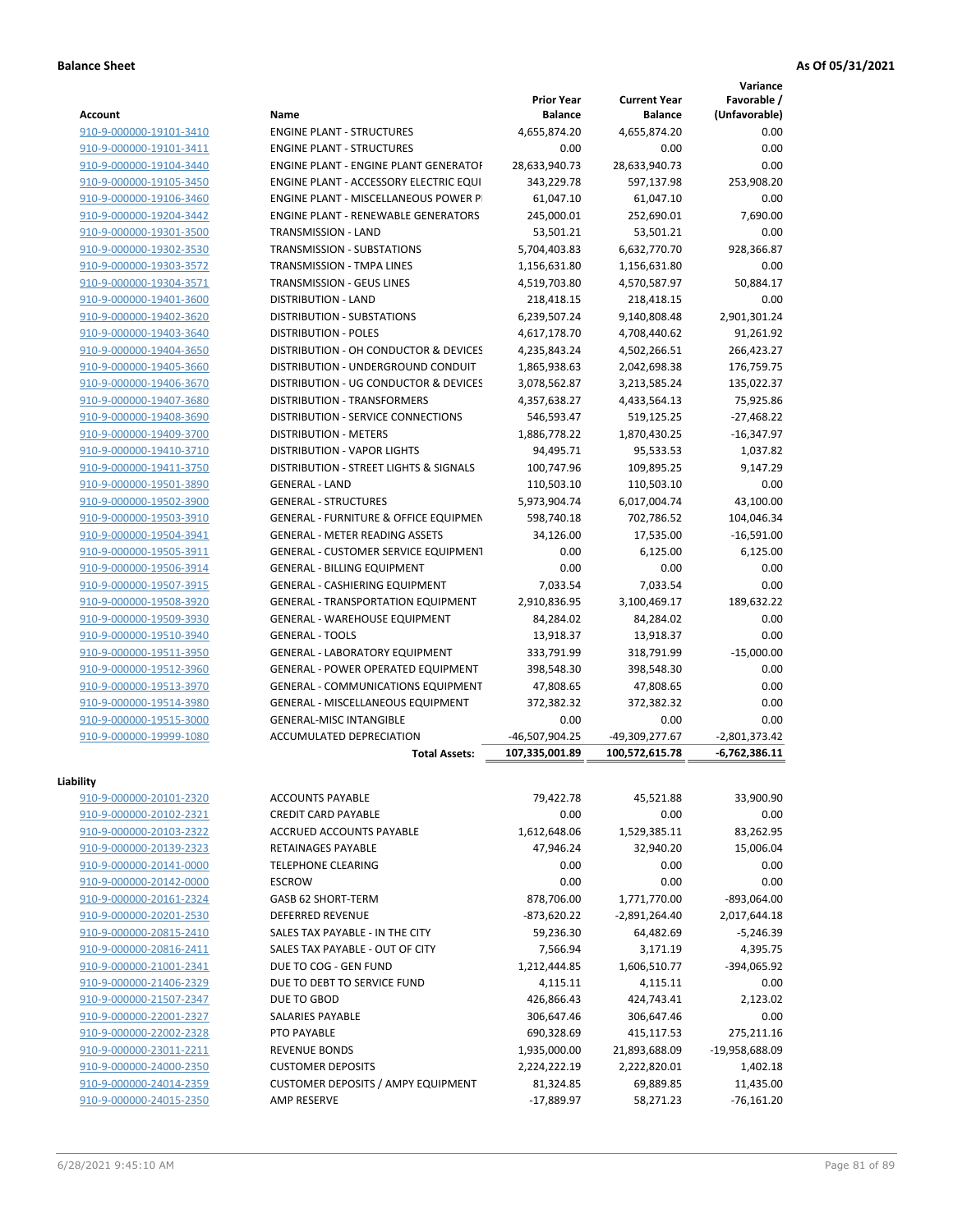| Account                               | Name                                                     | <b>Prior Year</b><br><b>Balance</b> | <b>Current Year</b><br><b>Balance</b> | Variance<br>Favorable /<br>(Unfavorable) |
|---------------------------------------|----------------------------------------------------------|-------------------------------------|---------------------------------------|------------------------------------------|
| 910-9-000000-25069-2530               | PREPAID ELECTRICITY - AMPY                               | $-111,670.48$                       | $-94,684.37$                          | $-16,986.11$                             |
| 910-9-000000-26001-2283               | <b>OBLIGATION FOR COMPENSATED ABSENCES</b>               | 259,384.88                          | 626,740.39                            | $-367,355.51$                            |
| 910-9-000000-26004-2284               | GASB 62 LONG-TERM                                        | 11,778,330.00                       | 10,006,560.00                         | 1,771,770.00                             |
| 910-9-000000-26102-2210               | <b>REVENUE BONDS PAYABLE</b>                             | 48,975,000.00                       | 43,430,000.00                         | 5,545,000.00                             |
| 910-9-000000-26107-2250               | <b>BOND PREMIUM</b>                                      | 4,968,172.70                        | 4,387,403.42                          | 580,769.28                               |
| 910-9-000000-26108-2250               | <b>SCRUBBER DEBT - 2010</b>                              | 0.00                                | 0.00                                  | 0.00                                     |
| 910-9-000000-26109-2250               | PREMIUM ON SCRUBBER                                      | 0.00                                | 0.00                                  | 0.00                                     |
| 910-9-000000-26110-2250               | <b>TMPA DEBT - 2010</b>                                  | 0.00                                | 0.00                                  | 0.00                                     |
| 910-9-000000-26111-2250               | PREMIUM ON TMPA DEBT                                     | 0.00                                | 0.00                                  | 0.00                                     |
| 910-9-000000-26112-2250               | DEFERRED BOND REFUNDING                                  | 415,094.91                          | 358,540.55                            | 56,554.36                                |
| 910-9-000000-29300-0000               | <b>ENCUMBRANCE SUMMARY</b>                               | 0.00                                | 0.00                                  | 0.00                                     |
| 910-9-000000-29400-0100               | RESERVED ACCOUNT / ENCUMBRANCES                          | 0.00                                | 0.00                                  | 0.00                                     |
| 910-9-000000-29999-2280               | <b>TOTAL OPEB LIABILITY</b>                              | 810,632.00                          | 775,894.00                            | 34,738.00                                |
| 910-9-000000-29999-2283               | <b>NET PENSION LIABILITY</b>                             | 4,632,098.00                        | 1,673,337.00                          | 2,958,761.00                             |
|                                       | <b>Total Liability:</b>                                  | 80,402,007.72                       | 88,721,601.12                         | $-8,319,593.40$                          |
| <b>Equity</b>                         |                                                          |                                     |                                       |                                          |
| 910-9-000000-39100-2160               | UNRESERVED RETAINED EARNINGS                             | 27,974,324.62                       | 39,283,017.28                         | 11,308,692.66                            |
| 910-9-000000-39500-4210               | <b>NET POSITION - PENSION</b>                            | $-3,070.00$                         | $-3,070.00$                           | 0.00                                     |
| 910-9-000000-39500-9260               | <b>NET POSITION - PENSION</b>                            | $-737,478.00$                       | $-737,478.00$                         | 0.00                                     |
|                                       | <b>Total Beginning Equity:</b>                           | 27,233,776.62                       | 38,542,469.28                         | 11,308,692.66                            |
| <b>Total Revenue</b>                  |                                                          | 38,321,690.16                       | 97,111,107.75                         | 58,789,417.59                            |
| <b>Total Expense</b>                  |                                                          | 38,622,472.61                       | 123,802,562.37                        | $-85,180,089.76$                         |
| <b>Revenues Over/(Under) Expenses</b> |                                                          | $-300,782.45$                       | -26,691,454.62                        | -26,390,672.17                           |
|                                       | <b>Total Equity and Current Surplus (Deficit):</b>       | 26,932,994.17                       | 11,851,014.66                         | $-15,081,979.51$                         |
|                                       | Total Liabilities, Equity and Current Surplus (Deficit): | 107,335,001.89                      | 100,572,615.78                        | $-6,762,386.11$                          |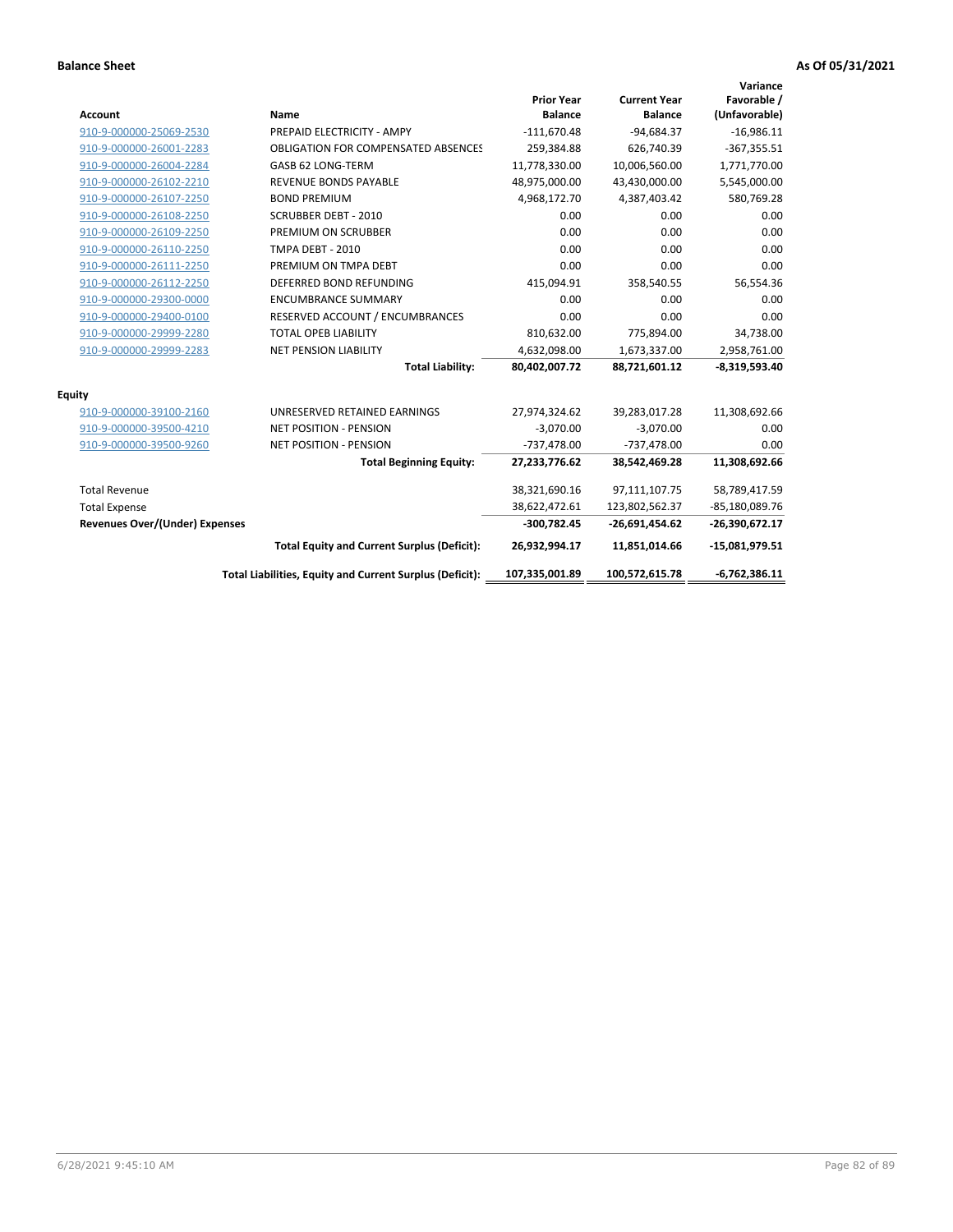| Account                                    | Name                                                     | <b>Prior Year</b><br><b>Balance</b> | <b>Current Year</b><br><b>Balance</b> | Variance<br>Favorable /<br>(Unfavorable) |
|--------------------------------------------|----------------------------------------------------------|-------------------------------------|---------------------------------------|------------------------------------------|
| <b>Fund: 911 - ELECTRIC DEBT REDUCTION</b> |                                                          |                                     |                                       |                                          |
| <b>Assets</b>                              |                                                          |                                     |                                       |                                          |
| 911-9-000000-10000-1300                    | CASH                                                     | 8.755.35                            | 8.767.26                              | 11.91                                    |
| 911-9-000000-12002-0000                    | <b>GOVERNMENT OBLIGATIONS / AGENCIES</b>                 | 0.00                                | 0.00                                  | 0.00                                     |
| 911-9-000000-13201-1430                    | MISCELLANEOUS ACCOUNTS RECEIVABLE                        | 0.00                                | 0.00                                  | 0.00                                     |
| 911-9-000000-13205-1710                    | <b>INTEREST RECEIVABLE</b>                               | 0.00                                | 0.00                                  | 0.00                                     |
|                                            | <b>Total Assets:</b>                                     | 8,755.35                            | 8,767.26                              | 11.91                                    |
| Liability                                  |                                                          |                                     |                                       |                                          |
| 911-9-000000-20101-0000                    | <b>ACCOUNTS PAYABLE</b>                                  | 0.00                                | 0.00                                  | 0.00                                     |
| 911-9-000000-20103-0100                    | <b>ACCRUED ACCOUNTS PAYABLE</b>                          | 0.00                                | 0.00                                  | 0.00                                     |
| 911-9-000000-Z2430-0000                    | RESERVED ACCOUNT / ENCUMBRANCE SUM                       | 0.00                                | 0.00                                  | 0.00                                     |
| 911-9-000000-Z2520-0100                    | RESERVED ACCOUNT / ENCUMBRANCES                          | 0.00                                | 0.00                                  | 0.00                                     |
|                                            | <b>Total Liability:</b>                                  | 0.00                                | 0.00                                  | 0.00                                     |
| Equity                                     |                                                          |                                     |                                       |                                          |
| 911-9-000000-39100-2160                    | UNRESERVED RETAINED EARNINGS                             | 8,668.88                            | 8,763.36                              | 94.48                                    |
|                                            | <b>Total Beginning Equity:</b>                           | 8,668.88                            | 8,763.36                              | 94.48                                    |
| <b>Total Revenue</b>                       |                                                          | 86.47                               | 3.90                                  | $-82.57$                                 |
| <b>Total Expense</b>                       |                                                          | 0.00                                | 0.00                                  | 0.00                                     |
| Revenues Over/(Under) Expenses             |                                                          | 86.47                               | 3.90                                  | $-82.57$                                 |
|                                            | <b>Total Equity and Current Surplus (Deficit):</b>       | 8,755.35                            | 8,767.26                              | 11.91                                    |
|                                            | Total Liabilities, Equity and Current Surplus (Deficit): | 8,755.35                            | 8,767.26                              | 11.91                                    |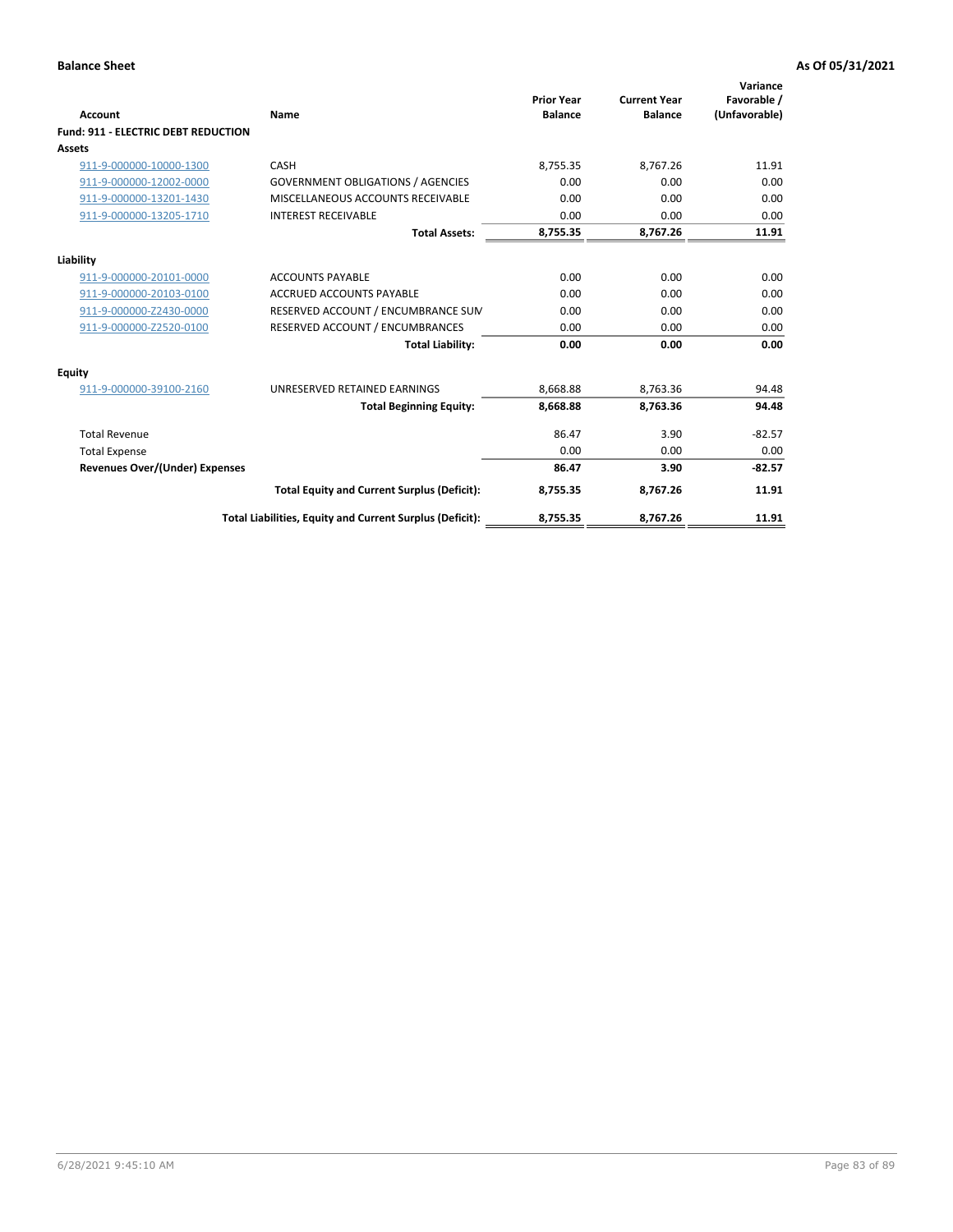| Account                               | Name                                                     | <b>Prior Year</b><br><b>Balance</b> | <b>Current Year</b><br><b>Balance</b> | Variance<br>Favorable /<br>(Unfavorable) |
|---------------------------------------|----------------------------------------------------------|-------------------------------------|---------------------------------------|------------------------------------------|
| Fund: 912 - ELECTRIC DEBT SERVICE     |                                                          |                                     |                                       |                                          |
| Assets                                |                                                          |                                     |                                       |                                          |
| 912-9-000000-10000-1300               | CASH                                                     | 4,425,826.91                        | 7,522,709.39                          | 3,096,882.48                             |
| 912-9-000000-11504-1301               | RESERVE FUND - 2008 BOND ISSUE                           | 0.00                                | 0.00                                  | 0.00                                     |
| 912-9-000000-11506-1301               | RESERVE FUND - 2010 BOND ISSUE                           | 0.00                                | 0.00                                  | 0.00                                     |
| 912-9-000000-11515-1301               | RESERVE FUND - 2015 BOND ISSUE                           | 0.00                                | 0.00                                  | 0.00                                     |
| 912-9-000000-11516-1301               | RESERVE FUND - 2015 TAXABLE BONDS                        | 0.00                                | 0.00                                  | 0.00                                     |
| 912-9-000000-13205-1710               | <b>INTEREST RECEIVABLE</b>                               | 0.00                                | 0.00                                  | 0.00                                     |
|                                       | <b>Total Assets:</b>                                     | 4,425,826.91                        | 7,522,709.39                          | 3,096,882.48                             |
|                                       |                                                          |                                     |                                       |                                          |
| Liability                             |                                                          |                                     |                                       |                                          |
| 912-9-000000-14403-1469               | DUE FROM ELECTRIC FUND                                   | $-4,115.11$                         | $-4,115.11$                           | 0.00                                     |
| 912-9-000000-20101-2320               | <b>ACCOUNTS PAYABLE</b>                                  | 0.00                                | 0.00                                  | 0.00                                     |
| 912-9-000000-20107-2370               | <b>ACCRUED INTEREST PAYABLE</b>                          | 298,063.52                          | 263,514.35                            | 34,549.17                                |
| 912-9-000000-21400-2999               | DUE TO GEUS 910 - ELECTRIC OPERATING                     | 0.00                                | 0.00                                  | 0.00                                     |
| 912-9-000000-Z2430-0000               | <b>ENCUMBRANCE SUMMARY</b>                               | 0.00                                | 0.00                                  | 0.00                                     |
| 912-9-000000-Z2520-0100               | RESERVED ACCOUNT / ENCUMBRANCES                          | 0.00                                | 0.00                                  | 0.00                                     |
|                                       | <b>Total Liability:</b>                                  | 293,948.41                          | 259,399.24                            | 34,549.17                                |
| <b>Equity</b>                         |                                                          |                                     |                                       |                                          |
| 912-9-000000-39100-2150               | SEMI RESERVED RETAINED EARNINGS                          | 2,006,420.30                        | 2,150,474.87                          | 144,054.57                               |
|                                       | <b>Total Beginning Equity:</b>                           | 2,006,420.30                        | 2,150,474.87                          | 144,054.57                               |
|                                       |                                                          |                                     |                                       |                                          |
| <b>Total Revenue</b>                  |                                                          | 5,228,983.36                        | 8,255,177.06                          | 3,026,193.70                             |
| <b>Total Expense</b>                  |                                                          | 3,103,525.16                        | 3,142,341.78                          | $-38,816.62$                             |
| <b>Revenues Over/(Under) Expenses</b> |                                                          | 2,125,458.20                        | 5,112,835.28                          | 2,987,377.08                             |
|                                       | <b>Total Equity and Current Surplus (Deficit):</b>       | 4,131,878.50                        | 7,263,310.15                          | 3,131,431.65                             |
|                                       | Total Liabilities, Equity and Current Surplus (Deficit): | 4,425,826.91                        | 7,522,709.39                          | 3,096,882.48                             |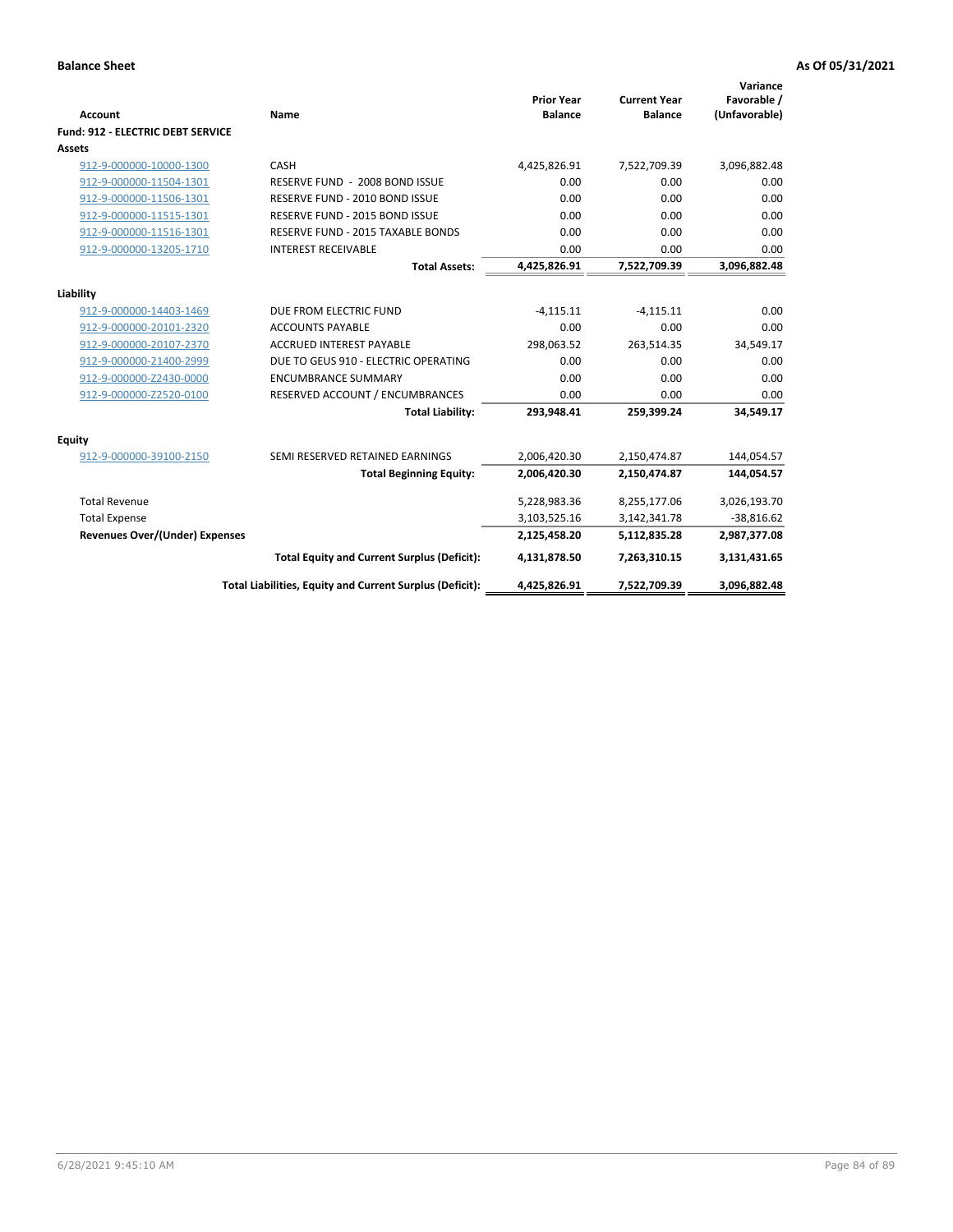| Account                                       | Name                                                     | <b>Prior Year</b><br><b>Balance</b> | <b>Current Year</b><br><b>Balance</b> | Variance<br>Favorable /<br>(Unfavorable) |
|-----------------------------------------------|----------------------------------------------------------|-------------------------------------|---------------------------------------|------------------------------------------|
| <b>Fund: 913 - ELECTRIC CONSTRUCTION FUND</b> |                                                          |                                     |                                       |                                          |
| <b>Assets</b>                                 |                                                          |                                     |                                       |                                          |
| 913-9-000000-10000-1300                       | CASH                                                     | 104,883.07                          | 105,027.14                            | 144.07                                   |
| 913-9-000000-13201-1430                       | MISCELLANEOUS ACCOUNTS RECEIVABLE                        | 0.00                                | 0.00                                  | 0.00                                     |
| 913-9-000000-13205-1710                       | <b>INTEREST RECEIVABLE</b>                               | 0.00                                | 0.00                                  | 0.00                                     |
|                                               | <b>Total Assets:</b>                                     | 104,883.07                          | 105,027.14                            | 144.07                                   |
| Liability                                     |                                                          |                                     |                                       |                                          |
| 913-9-000000-20101-2320                       | <b>ACCOUNTS PAYABLE</b>                                  | 0.00                                | 0.00                                  | 0.00                                     |
| 913-9-000000-20102-2321                       | <b>CREDIT CARD PAYABLE</b>                               | 0.00                                | 0.00                                  | 0.00                                     |
| 913-9-000000-20103-0000                       | <b>ACCRUED ACCOUNTS PAYABLE</b>                          | 0.00                                | 0.00                                  | 0.00                                     |
| 913-9-000000-29300-0000                       | <b>ENCUMBRANCE SUMMARY</b>                               | 0.00                                | 0.00                                  | 0.00                                     |
| 913-9-000000-29400-0100                       | RESERVED ACCOUNT / ENCUMBRANCES                          | 0.00                                | 0.00                                  | 0.00                                     |
|                                               | <b>Total Liability:</b>                                  | 0.00                                | 0.00                                  | 0.00                                     |
| <b>Equity</b>                                 |                                                          |                                     |                                       |                                          |
| 913-9-000000-39100-2160                       | SEMI RESERVED RETAINED EARNINGS                          | 103,847.07                          | 104,980.16                            | 1,133.09                                 |
|                                               | <b>Total Beginning Equity:</b>                           | 103,847.07                          | 104.980.16                            | 1,133.09                                 |
| <b>Total Revenue</b>                          |                                                          | 1,036.00                            | 46.98                                 | $-989.02$                                |
| <b>Total Expense</b>                          |                                                          | 0.00                                | 0.00                                  | 0.00                                     |
| <b>Revenues Over/(Under) Expenses</b>         |                                                          | 1,036.00                            | 46.98                                 | $-989.02$                                |
|                                               | <b>Total Equity and Current Surplus (Deficit):</b>       | 104,883.07                          | 105.027.14                            | 144.07                                   |
|                                               | Total Liabilities, Equity and Current Surplus (Deficit): | 104,883.07                          | 105,027.14                            | 144.07                                   |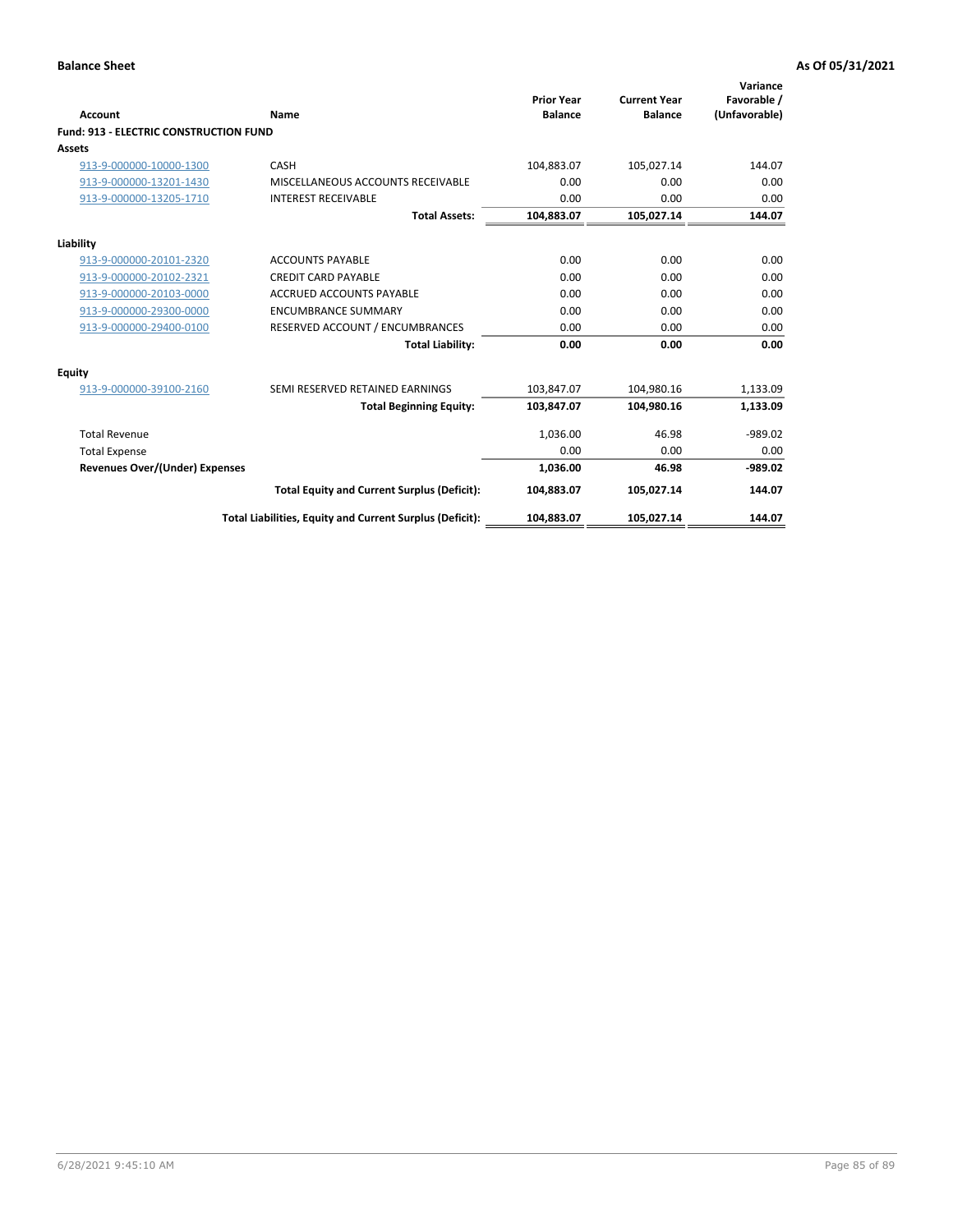| <b>Account</b>                        | Name                                                     | <b>Prior Year</b><br><b>Balance</b> | <b>Current Year</b><br><b>Balance</b> | Variance<br>Favorable /<br>(Unfavorable) |
|---------------------------------------|----------------------------------------------------------|-------------------------------------|---------------------------------------|------------------------------------------|
| Fund: 916 - 08 ENGINE BOND PROCEEDS   |                                                          |                                     |                                       |                                          |
| Assets                                |                                                          |                                     |                                       |                                          |
| 916-9-000000-10000-1300               | CASH                                                     | 0.00                                | 0.00                                  | 0.00                                     |
| 916-9-000000-12189-0000               | 08 ENGINE BOND PROCEEDS                                  | 0.00                                | 0.00                                  | 0.00                                     |
| 916-9-000000-13201-1430               | MISCELLANOEUS ACCOUNTS RECEIVABLE                        | 0.00                                | 0.00                                  | 0.00                                     |
| 916-9-000000-13205-1710               | <b>INTEREST RECEIVABLE</b>                               | 0.00                                | 0.00                                  | 0.00                                     |
| 916-9-000000-Z1030-1202               | 2008 GEUS REVENUE BOND - TEXAS TERM                      | 0.00                                | 0.00                                  | 0.00                                     |
| 916-9-000000-Z1030-1401               | 2008 GEUS REVENUE BOND - PFM                             | 0.00                                | 0.00                                  | 0.00                                     |
| 916-9-000000-Z1030-1402               | 2009 GEUS REVENUE BOND - PFM                             | 0.00                                | 0.00                                  | 0.00                                     |
| 916-9-000000-Z1030-3123               | 2009 GEUS REVENUE BOND - TEXAS TERM                      | 0.00                                | 0.00                                  | 0.00                                     |
|                                       | <b>Total Assets:</b>                                     | 0.00                                | 0.00                                  | 0.00                                     |
| Liability                             |                                                          |                                     |                                       |                                          |
| 916-9-000000-20101-2320               | <b>ACCOUNTS PAYABLE</b>                                  | 0.00                                | 0.00                                  | 0.00                                     |
| 916-9-000000-20139-2323               | RETAINAGES PAYABLE                                       | 0.00                                | 0.00                                  | 0.00                                     |
| 916-9-000000-21401-2330               | DUE TO ELECTRIC OPERATING                                | 0.00                                | 0.00                                  | 0.00                                     |
| 916-9-000000-29300-0000               | <b>ENCUMBRANCE SUMMARY</b>                               | 0.00                                | 0.00                                  | 0.00                                     |
| 916-9-000000-29400-0100               | RESERVED ACCOUNT / ENCUMBRANCES                          | 0.00                                | 0.00                                  | 0.00                                     |
|                                       | <b>Total Liability:</b>                                  | 0.00                                | 0.00                                  | 0.00                                     |
| Equity                                |                                                          |                                     |                                       |                                          |
| 916-9-000000-39100-2150               | <b>RESERVED RETAINED EARNINGS</b>                        | 0.00                                | 0.00                                  | 0.00                                     |
|                                       | <b>Total Beginning Equity:</b>                           | 0.00                                | 0.00                                  | 0.00                                     |
| <b>Total Revenue</b>                  |                                                          | 0.00                                | 0.00                                  | 0.00                                     |
| <b>Total Expense</b>                  |                                                          | 0.00                                | 0.00                                  | 0.00                                     |
| <b>Revenues Over/(Under) Expenses</b> |                                                          | 0.00                                | 0.00                                  | 0.00                                     |
|                                       | <b>Total Equity and Current Surplus (Deficit):</b>       | 0.00                                | 0.00                                  | 0.00                                     |
|                                       | Total Liabilities, Equity and Current Surplus (Deficit): | 0.00                                | 0.00                                  | 0.00                                     |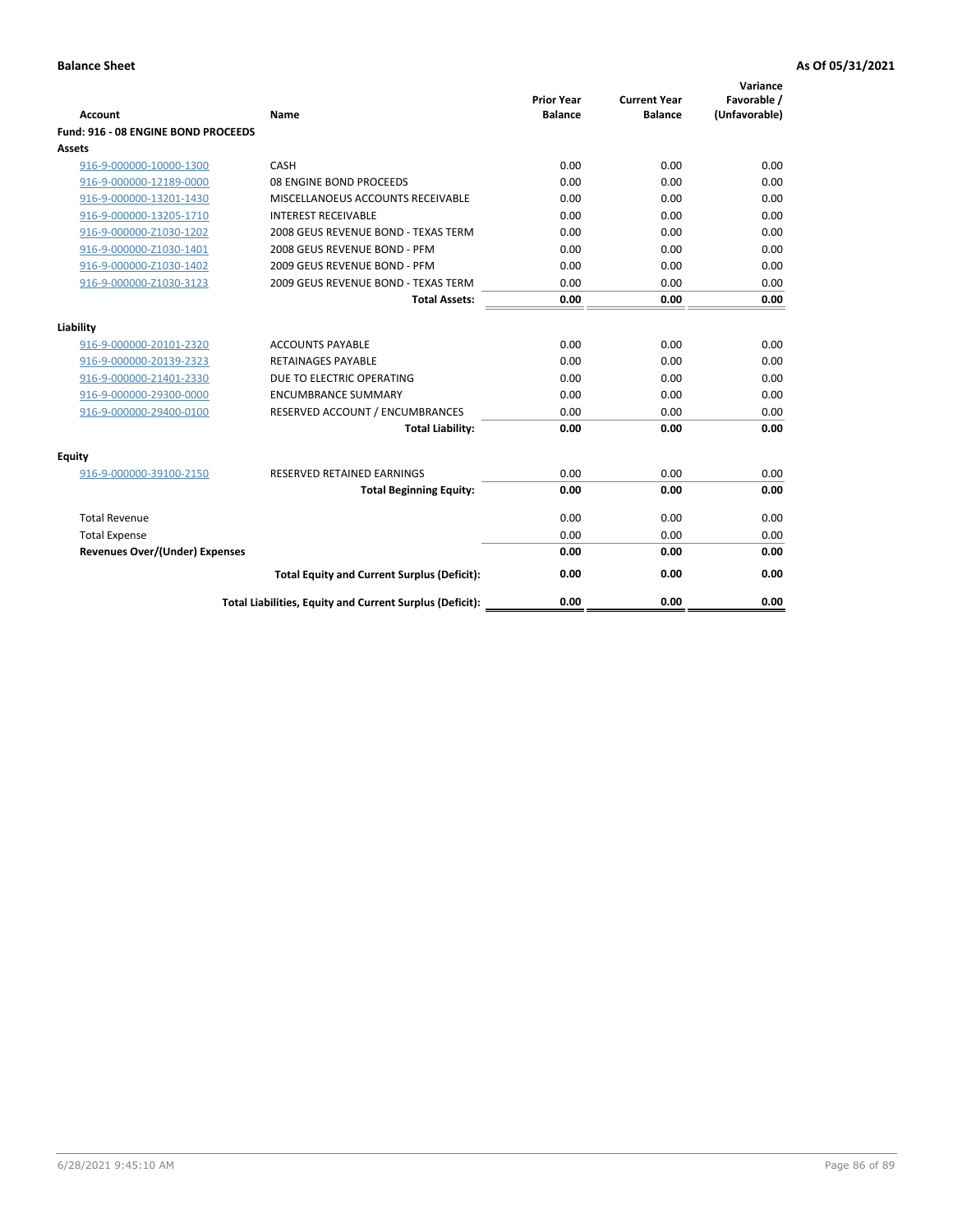| <b>Prior Year</b><br><b>Current Year</b><br>Favorable /<br>(Unfavorable)<br>Account<br>Name<br><b>Balance</b><br><b>Balance</b><br>Fund: 950 - CABLE / INTERNET<br>Assets<br><b>CASH</b><br>302,601.76<br>950-9-000000-10000-1300<br>1,203,572.33<br>1,506,174.09<br>PTO LIABILITY FUNDING<br>46.15<br>950-9-000000-11550-1301<br>41,911.51<br>41,957.66<br>950-9-000000-13000-1420<br><b>CUSTOMER ACCOUNTS RECEIVABLE</b><br>403,190.76<br>378,454.70<br>$-24,736.06$<br>950-9-000000-13001-1420<br>NON CURRENT CUSTOMER ACCTS RECEIVAE<br>329,907.64<br>358,079.12<br>28,171.48<br>950-9-000000-13002-1440<br>ALLOWANCE FOR UNCOLLECTABLE<br>$-254,322.41$<br>$-291,565.71$<br>$-37,243.30$<br>950-9-000000-13003-1421<br>UNBILLED YEAR-END ACCRUAL<br>348,951.39<br>398,913.92<br>49,962.53<br>MISCELLANEOUS ACCOUNTS RECEIVABLE<br>$-452.32$<br>$-452.32$<br>0.00<br>950-9-000000-13201-1430<br>0.00<br>950-9-000000-13205-1710<br><b>INTEREST RECEIVABLE</b><br>0.00<br>0.00<br>205,097.95<br>950-9-000000-15801-1540<br><b>INVENTORY</b><br>253,496.09<br>48,398.14<br><b>CWIP</b><br>950-9-000000-16301-1070<br>0.00<br>0.00<br>0.00<br>89,085.00<br>4,999.00<br><b>EMPLOYEE CONTRIBUTIONS</b><br>94,084.00<br>950-9-000000-17501-1860<br><b>INVESTMENT RETURN</b><br>287,159.00<br>$-182,818.00$<br>-469,977.00<br>950-9-000000-17504-1860<br>950-9-000000-17508-1860<br><b>EXPERIENCE DIFFERENCE- OUTFLOW</b><br>14,447.00<br>36,737.00<br>22,290.00<br>950-9-000000-17509-1860<br><b>EXPERIENCE DIFFERENCE - INFLOW</b><br>$-17,109.00$<br>$-4.057.00$<br>13,052.00<br>8,915.00<br>950-9-000000-17520-1860<br><b>ASSUMPTION CHANGES</b><br>0.00<br>8,915.00<br>OPEB DEFERRED OUTFLOW<br>950-9-000000-17608-1860<br>10,569.00<br>19,137.00<br>8,568.00<br>OPEB DEFERRED INFLOW<br>$-3,672.00$<br>$-19,527.00$<br>950-9-000000-17609-1860<br>-23,199.00<br>950-9-000000-18001-5110<br>HEADEND, TRUNK & DISTRIBUTION SYSTEM<br>9,959,456.87<br>9,984,577.54<br>25,120.67<br>950-9-000000-18002-5111<br><b>HEADEND EQUIPMENT</b><br>1,408,419.02<br>1,446,772.67<br>38,353.65<br><b>DROPS</b><br>$-133,947.65$<br>950-9-000000-18003-5120<br>2,219,597.23<br>2,085,649.58<br><b>CUSTOMER PREMISES EQUIPMENT</b><br>1,267,770.00<br>0.00<br>950-9-000000-18101-5130<br>1,267,770.00<br>PRODUCTION EQUIPMENT<br>50,880.47<br>50,880.47<br>0.00<br>950-9-000000-18102-5140<br>950-9-000000-18201-5210<br>CENTRAL INTERNET EQUIPMENT<br>355,090.87<br>355,090.87<br>0.00<br>0.00<br>950-9-000000-18202-5220<br><b>CUSTOMER INTERFACE EQUIPMENT</b><br>280,820.68<br>280,820.68<br>0.00<br>950-9-000000-18301-5000<br><b>FIBER OPTICS</b><br>890,477.49<br>890,477.49<br>0.00<br>950-9-000000-18501-5901<br><b>STRUCTURES &amp; IMPROVEMENTS</b><br>685,973.69<br>685,973.69<br>FURNITURE & OFFICE EQUIPMENT<br>37,805.10<br>6,751.11<br>950-9-000000-18502-5910<br>44,556.21<br>950-9-000000-18503-5920<br><b>TRANSPORTATION EQUIPMENT</b><br>338,295.50<br>338,295.50<br>0.00<br>950-9-000000-18504-5950<br><b>LABORATORY EQUIPMENT</b><br>172,694.63<br>172,694.63<br>0.00<br>0.00<br>950-9-000000-18505-5960<br>POWER OPERATED EQUIPMENT<br>0.00<br>0.00<br>950-9-000000-18506-5980<br>MISCELLANEOUS EQUIPMENT<br>0.00<br>0.00<br>0.00<br>950-9-000000-18999-1080<br><b>ACCUMULATED DEPRECIATION</b><br>$-11,077,247.57$<br>$-11,405,522.65$<br>$-328,275.08$<br><b>Total Assets:</b><br>9,248,369.83<br>8,791,893.23<br>-456,476.60<br>Liability<br><b>ACCOUNTS PAYABLE</b><br>2,630.40<br>4,608.25<br>$-1,977.85$<br>950-9-000000-20101-2320<br>0.00<br>950-9-000000-20102-2321<br><b>CREDIT CARD PAYABLE</b><br>0.00<br>0.00<br>950-9-000000-20103-2322<br>ACCRUED ACCOUNTS PAYABLE<br>0.00<br>0.00<br>0.00<br>27,544.89<br>27,983.64<br>$-438.75$<br>950-9-000000-20815-2410<br>SALES TAX PAYABLE - IN THE CITY<br>950-9-000000-20816-2411<br>SALES TAX PAYABLE - OUT OF CITY<br>0.00<br>0.00<br>0.00<br>138,682.16<br>950-9-000000-21001-1101<br>DUE TO COG - GEN FUND<br>181,680.43<br>$-42,998.27$<br>DUE TO GBOD<br>27,736.43<br>28,371.29<br>$-634.86$<br>950-9-000000-21507-2347<br>0.00<br>950-9-000000-22001-2327<br>SALARIES PAYABLE<br>44,560.62<br>44,560.62<br>69,186.51<br>2,902.71<br>950-9-000000-22002-2328<br>PTO PAYABLE<br>66,283.80<br>950-9-000000-24000-2350<br><b>CUSTOMER DEPOSITS</b><br>10,634.19<br>10,446.69<br>187.50<br>950-9-000000-26001-2283<br><b>OBLIGATION FOR COMPENSATED ABSENCES</b><br>0.00<br>12,958.69<br>$-12,958.69$<br>950-9-000000-29300-0000<br>0.00<br>0.00<br>0.00<br><b>ENCUMBRANCE SUMMARY</b><br>RESERVED ACCOUNT / ENCUMBRANCES<br>0.00<br>0.00<br>0.00<br>950-9-000000-29400-0100<br>125,636.00<br>950-9-000000-29999-2280<br>TOTAL OPEB LIABILITY<br>123,598.00<br>2,038.00<br>950-9-000000-29999-2283<br>NET PENSION LIABILITY<br>643,346.00<br>246,079.00<br>397,267.00<br><b>Total Liability:</b><br>1,089,957.20<br>343,386.79<br>746,570.41<br><b>Equity</b><br>950-9-000000-39100-2160<br>UNRESERVED RETAINED EARNINGS<br>$-188,707.18$<br>7,786,439.53<br>7,597,732.35<br><b>NET POSITION - PENSION</b><br>$-438.00$<br>$-438.00$<br>0.00<br>950-9-000000-39500-4210<br>950-9-000000-39500-9261<br>NET POSITION - PENSION<br>$-116, 174.00$<br>$-116,174.00$<br>0.00<br>$-188,707.18$<br><b>Total Beginning Equity:</b><br>7,669,827.53<br>7,481,120.35 |  |  | Variance |
|--------------------------------------------------------------------------------------------------------------------------------------------------------------------------------------------------------------------------------------------------------------------------------------------------------------------------------------------------------------------------------------------------------------------------------------------------------------------------------------------------------------------------------------------------------------------------------------------------------------------------------------------------------------------------------------------------------------------------------------------------------------------------------------------------------------------------------------------------------------------------------------------------------------------------------------------------------------------------------------------------------------------------------------------------------------------------------------------------------------------------------------------------------------------------------------------------------------------------------------------------------------------------------------------------------------------------------------------------------------------------------------------------------------------------------------------------------------------------------------------------------------------------------------------------------------------------------------------------------------------------------------------------------------------------------------------------------------------------------------------------------------------------------------------------------------------------------------------------------------------------------------------------------------------------------------------------------------------------------------------------------------------------------------------------------------------------------------------------------------------------------------------------------------------------------------------------------------------------------------------------------------------------------------------------------------------------------------------------------------------------------------------------------------------------------------------------------------------------------------------------------------------------------------------------------------------------------------------------------------------------------------------------------------------------------------------------------------------------------------------------------------------------------------------------------------------------------------------------------------------------------------------------------------------------------------------------------------------------------------------------------------------------------------------------------------------------------------------------------------------------------------------------------------------------------------------------------------------------------------------------------------------------------------------------------------------------------------------------------------------------------------------------------------------------------------------------------------------------------------------------------------------------------------------------------------------------------------------------------------------------------------------------------------------------------------------------------------------------------------------------------------------------------------------------------------------------------------------------------------------------------------------------------------------------------------------------------------------------------------------------------------------------------------------------------------------------------------------------------------------------------------------------------------------------------------------------------------------------------------------------------------------------------------------------------------------------------------------------------------------------------------------------------------------------------------------------------------------------------------------------------------------------------------------------------------------------------------------------------------------------------------------------------------------------------------------------------------------------------------------------------------------------------------------------------------------------------------------------------------------------------------------------------------------------------------------------------------------------------------------------------------------------------------------------------------------------------------------------------------------------------------------------------------------------------------------------------------------------------------------------------------------------------------------------------------------------------|--|--|----------|
|                                                                                                                                                                                                                                                                                                                                                                                                                                                                                                                                                                                                                                                                                                                                                                                                                                                                                                                                                                                                                                                                                                                                                                                                                                                                                                                                                                                                                                                                                                                                                                                                                                                                                                                                                                                                                                                                                                                                                                                                                                                                                                                                                                                                                                                                                                                                                                                                                                                                                                                                                                                                                                                                                                                                                                                                                                                                                                                                                                                                                                                                                                                                                                                                                                                                                                                                                                                                                                                                                                                                                                                                                                                                                                                                                                                                                                                                                                                                                                                                                                                                                                                                                                                                                                                                                                                                                                                                                                                                                                                                                                                                                                                                                                                                                                                                                                                                                                                                                                                                                                                                                                                                                                                                                                                                                                                                |  |  |          |
|                                                                                                                                                                                                                                                                                                                                                                                                                                                                                                                                                                                                                                                                                                                                                                                                                                                                                                                                                                                                                                                                                                                                                                                                                                                                                                                                                                                                                                                                                                                                                                                                                                                                                                                                                                                                                                                                                                                                                                                                                                                                                                                                                                                                                                                                                                                                                                                                                                                                                                                                                                                                                                                                                                                                                                                                                                                                                                                                                                                                                                                                                                                                                                                                                                                                                                                                                                                                                                                                                                                                                                                                                                                                                                                                                                                                                                                                                                                                                                                                                                                                                                                                                                                                                                                                                                                                                                                                                                                                                                                                                                                                                                                                                                                                                                                                                                                                                                                                                                                                                                                                                                                                                                                                                                                                                                                                |  |  |          |
|                                                                                                                                                                                                                                                                                                                                                                                                                                                                                                                                                                                                                                                                                                                                                                                                                                                                                                                                                                                                                                                                                                                                                                                                                                                                                                                                                                                                                                                                                                                                                                                                                                                                                                                                                                                                                                                                                                                                                                                                                                                                                                                                                                                                                                                                                                                                                                                                                                                                                                                                                                                                                                                                                                                                                                                                                                                                                                                                                                                                                                                                                                                                                                                                                                                                                                                                                                                                                                                                                                                                                                                                                                                                                                                                                                                                                                                                                                                                                                                                                                                                                                                                                                                                                                                                                                                                                                                                                                                                                                                                                                                                                                                                                                                                                                                                                                                                                                                                                                                                                                                                                                                                                                                                                                                                                                                                |  |  |          |
|                                                                                                                                                                                                                                                                                                                                                                                                                                                                                                                                                                                                                                                                                                                                                                                                                                                                                                                                                                                                                                                                                                                                                                                                                                                                                                                                                                                                                                                                                                                                                                                                                                                                                                                                                                                                                                                                                                                                                                                                                                                                                                                                                                                                                                                                                                                                                                                                                                                                                                                                                                                                                                                                                                                                                                                                                                                                                                                                                                                                                                                                                                                                                                                                                                                                                                                                                                                                                                                                                                                                                                                                                                                                                                                                                                                                                                                                                                                                                                                                                                                                                                                                                                                                                                                                                                                                                                                                                                                                                                                                                                                                                                                                                                                                                                                                                                                                                                                                                                                                                                                                                                                                                                                                                                                                                                                                |  |  |          |
|                                                                                                                                                                                                                                                                                                                                                                                                                                                                                                                                                                                                                                                                                                                                                                                                                                                                                                                                                                                                                                                                                                                                                                                                                                                                                                                                                                                                                                                                                                                                                                                                                                                                                                                                                                                                                                                                                                                                                                                                                                                                                                                                                                                                                                                                                                                                                                                                                                                                                                                                                                                                                                                                                                                                                                                                                                                                                                                                                                                                                                                                                                                                                                                                                                                                                                                                                                                                                                                                                                                                                                                                                                                                                                                                                                                                                                                                                                                                                                                                                                                                                                                                                                                                                                                                                                                                                                                                                                                                                                                                                                                                                                                                                                                                                                                                                                                                                                                                                                                                                                                                                                                                                                                                                                                                                                                                |  |  |          |
|                                                                                                                                                                                                                                                                                                                                                                                                                                                                                                                                                                                                                                                                                                                                                                                                                                                                                                                                                                                                                                                                                                                                                                                                                                                                                                                                                                                                                                                                                                                                                                                                                                                                                                                                                                                                                                                                                                                                                                                                                                                                                                                                                                                                                                                                                                                                                                                                                                                                                                                                                                                                                                                                                                                                                                                                                                                                                                                                                                                                                                                                                                                                                                                                                                                                                                                                                                                                                                                                                                                                                                                                                                                                                                                                                                                                                                                                                                                                                                                                                                                                                                                                                                                                                                                                                                                                                                                                                                                                                                                                                                                                                                                                                                                                                                                                                                                                                                                                                                                                                                                                                                                                                                                                                                                                                                                                |  |  |          |
|                                                                                                                                                                                                                                                                                                                                                                                                                                                                                                                                                                                                                                                                                                                                                                                                                                                                                                                                                                                                                                                                                                                                                                                                                                                                                                                                                                                                                                                                                                                                                                                                                                                                                                                                                                                                                                                                                                                                                                                                                                                                                                                                                                                                                                                                                                                                                                                                                                                                                                                                                                                                                                                                                                                                                                                                                                                                                                                                                                                                                                                                                                                                                                                                                                                                                                                                                                                                                                                                                                                                                                                                                                                                                                                                                                                                                                                                                                                                                                                                                                                                                                                                                                                                                                                                                                                                                                                                                                                                                                                                                                                                                                                                                                                                                                                                                                                                                                                                                                                                                                                                                                                                                                                                                                                                                                                                |  |  |          |
|                                                                                                                                                                                                                                                                                                                                                                                                                                                                                                                                                                                                                                                                                                                                                                                                                                                                                                                                                                                                                                                                                                                                                                                                                                                                                                                                                                                                                                                                                                                                                                                                                                                                                                                                                                                                                                                                                                                                                                                                                                                                                                                                                                                                                                                                                                                                                                                                                                                                                                                                                                                                                                                                                                                                                                                                                                                                                                                                                                                                                                                                                                                                                                                                                                                                                                                                                                                                                                                                                                                                                                                                                                                                                                                                                                                                                                                                                                                                                                                                                                                                                                                                                                                                                                                                                                                                                                                                                                                                                                                                                                                                                                                                                                                                                                                                                                                                                                                                                                                                                                                                                                                                                                                                                                                                                                                                |  |  |          |
|                                                                                                                                                                                                                                                                                                                                                                                                                                                                                                                                                                                                                                                                                                                                                                                                                                                                                                                                                                                                                                                                                                                                                                                                                                                                                                                                                                                                                                                                                                                                                                                                                                                                                                                                                                                                                                                                                                                                                                                                                                                                                                                                                                                                                                                                                                                                                                                                                                                                                                                                                                                                                                                                                                                                                                                                                                                                                                                                                                                                                                                                                                                                                                                                                                                                                                                                                                                                                                                                                                                                                                                                                                                                                                                                                                                                                                                                                                                                                                                                                                                                                                                                                                                                                                                                                                                                                                                                                                                                                                                                                                                                                                                                                                                                                                                                                                                                                                                                                                                                                                                                                                                                                                                                                                                                                                                                |  |  |          |
|                                                                                                                                                                                                                                                                                                                                                                                                                                                                                                                                                                                                                                                                                                                                                                                                                                                                                                                                                                                                                                                                                                                                                                                                                                                                                                                                                                                                                                                                                                                                                                                                                                                                                                                                                                                                                                                                                                                                                                                                                                                                                                                                                                                                                                                                                                                                                                                                                                                                                                                                                                                                                                                                                                                                                                                                                                                                                                                                                                                                                                                                                                                                                                                                                                                                                                                                                                                                                                                                                                                                                                                                                                                                                                                                                                                                                                                                                                                                                                                                                                                                                                                                                                                                                                                                                                                                                                                                                                                                                                                                                                                                                                                                                                                                                                                                                                                                                                                                                                                                                                                                                                                                                                                                                                                                                                                                |  |  |          |
|                                                                                                                                                                                                                                                                                                                                                                                                                                                                                                                                                                                                                                                                                                                                                                                                                                                                                                                                                                                                                                                                                                                                                                                                                                                                                                                                                                                                                                                                                                                                                                                                                                                                                                                                                                                                                                                                                                                                                                                                                                                                                                                                                                                                                                                                                                                                                                                                                                                                                                                                                                                                                                                                                                                                                                                                                                                                                                                                                                                                                                                                                                                                                                                                                                                                                                                                                                                                                                                                                                                                                                                                                                                                                                                                                                                                                                                                                                                                                                                                                                                                                                                                                                                                                                                                                                                                                                                                                                                                                                                                                                                                                                                                                                                                                                                                                                                                                                                                                                                                                                                                                                                                                                                                                                                                                                                                |  |  |          |
|                                                                                                                                                                                                                                                                                                                                                                                                                                                                                                                                                                                                                                                                                                                                                                                                                                                                                                                                                                                                                                                                                                                                                                                                                                                                                                                                                                                                                                                                                                                                                                                                                                                                                                                                                                                                                                                                                                                                                                                                                                                                                                                                                                                                                                                                                                                                                                                                                                                                                                                                                                                                                                                                                                                                                                                                                                                                                                                                                                                                                                                                                                                                                                                                                                                                                                                                                                                                                                                                                                                                                                                                                                                                                                                                                                                                                                                                                                                                                                                                                                                                                                                                                                                                                                                                                                                                                                                                                                                                                                                                                                                                                                                                                                                                                                                                                                                                                                                                                                                                                                                                                                                                                                                                                                                                                                                                |  |  |          |
|                                                                                                                                                                                                                                                                                                                                                                                                                                                                                                                                                                                                                                                                                                                                                                                                                                                                                                                                                                                                                                                                                                                                                                                                                                                                                                                                                                                                                                                                                                                                                                                                                                                                                                                                                                                                                                                                                                                                                                                                                                                                                                                                                                                                                                                                                                                                                                                                                                                                                                                                                                                                                                                                                                                                                                                                                                                                                                                                                                                                                                                                                                                                                                                                                                                                                                                                                                                                                                                                                                                                                                                                                                                                                                                                                                                                                                                                                                                                                                                                                                                                                                                                                                                                                                                                                                                                                                                                                                                                                                                                                                                                                                                                                                                                                                                                                                                                                                                                                                                                                                                                                                                                                                                                                                                                                                                                |  |  |          |
|                                                                                                                                                                                                                                                                                                                                                                                                                                                                                                                                                                                                                                                                                                                                                                                                                                                                                                                                                                                                                                                                                                                                                                                                                                                                                                                                                                                                                                                                                                                                                                                                                                                                                                                                                                                                                                                                                                                                                                                                                                                                                                                                                                                                                                                                                                                                                                                                                                                                                                                                                                                                                                                                                                                                                                                                                                                                                                                                                                                                                                                                                                                                                                                                                                                                                                                                                                                                                                                                                                                                                                                                                                                                                                                                                                                                                                                                                                                                                                                                                                                                                                                                                                                                                                                                                                                                                                                                                                                                                                                                                                                                                                                                                                                                                                                                                                                                                                                                                                                                                                                                                                                                                                                                                                                                                                                                |  |  |          |
|                                                                                                                                                                                                                                                                                                                                                                                                                                                                                                                                                                                                                                                                                                                                                                                                                                                                                                                                                                                                                                                                                                                                                                                                                                                                                                                                                                                                                                                                                                                                                                                                                                                                                                                                                                                                                                                                                                                                                                                                                                                                                                                                                                                                                                                                                                                                                                                                                                                                                                                                                                                                                                                                                                                                                                                                                                                                                                                                                                                                                                                                                                                                                                                                                                                                                                                                                                                                                                                                                                                                                                                                                                                                                                                                                                                                                                                                                                                                                                                                                                                                                                                                                                                                                                                                                                                                                                                                                                                                                                                                                                                                                                                                                                                                                                                                                                                                                                                                                                                                                                                                                                                                                                                                                                                                                                                                |  |  |          |
|                                                                                                                                                                                                                                                                                                                                                                                                                                                                                                                                                                                                                                                                                                                                                                                                                                                                                                                                                                                                                                                                                                                                                                                                                                                                                                                                                                                                                                                                                                                                                                                                                                                                                                                                                                                                                                                                                                                                                                                                                                                                                                                                                                                                                                                                                                                                                                                                                                                                                                                                                                                                                                                                                                                                                                                                                                                                                                                                                                                                                                                                                                                                                                                                                                                                                                                                                                                                                                                                                                                                                                                                                                                                                                                                                                                                                                                                                                                                                                                                                                                                                                                                                                                                                                                                                                                                                                                                                                                                                                                                                                                                                                                                                                                                                                                                                                                                                                                                                                                                                                                                                                                                                                                                                                                                                                                                |  |  |          |
|                                                                                                                                                                                                                                                                                                                                                                                                                                                                                                                                                                                                                                                                                                                                                                                                                                                                                                                                                                                                                                                                                                                                                                                                                                                                                                                                                                                                                                                                                                                                                                                                                                                                                                                                                                                                                                                                                                                                                                                                                                                                                                                                                                                                                                                                                                                                                                                                                                                                                                                                                                                                                                                                                                                                                                                                                                                                                                                                                                                                                                                                                                                                                                                                                                                                                                                                                                                                                                                                                                                                                                                                                                                                                                                                                                                                                                                                                                                                                                                                                                                                                                                                                                                                                                                                                                                                                                                                                                                                                                                                                                                                                                                                                                                                                                                                                                                                                                                                                                                                                                                                                                                                                                                                                                                                                                                                |  |  |          |
|                                                                                                                                                                                                                                                                                                                                                                                                                                                                                                                                                                                                                                                                                                                                                                                                                                                                                                                                                                                                                                                                                                                                                                                                                                                                                                                                                                                                                                                                                                                                                                                                                                                                                                                                                                                                                                                                                                                                                                                                                                                                                                                                                                                                                                                                                                                                                                                                                                                                                                                                                                                                                                                                                                                                                                                                                                                                                                                                                                                                                                                                                                                                                                                                                                                                                                                                                                                                                                                                                                                                                                                                                                                                                                                                                                                                                                                                                                                                                                                                                                                                                                                                                                                                                                                                                                                                                                                                                                                                                                                                                                                                                                                                                                                                                                                                                                                                                                                                                                                                                                                                                                                                                                                                                                                                                                                                |  |  |          |
|                                                                                                                                                                                                                                                                                                                                                                                                                                                                                                                                                                                                                                                                                                                                                                                                                                                                                                                                                                                                                                                                                                                                                                                                                                                                                                                                                                                                                                                                                                                                                                                                                                                                                                                                                                                                                                                                                                                                                                                                                                                                                                                                                                                                                                                                                                                                                                                                                                                                                                                                                                                                                                                                                                                                                                                                                                                                                                                                                                                                                                                                                                                                                                                                                                                                                                                                                                                                                                                                                                                                                                                                                                                                                                                                                                                                                                                                                                                                                                                                                                                                                                                                                                                                                                                                                                                                                                                                                                                                                                                                                                                                                                                                                                                                                                                                                                                                                                                                                                                                                                                                                                                                                                                                                                                                                                                                |  |  |          |
|                                                                                                                                                                                                                                                                                                                                                                                                                                                                                                                                                                                                                                                                                                                                                                                                                                                                                                                                                                                                                                                                                                                                                                                                                                                                                                                                                                                                                                                                                                                                                                                                                                                                                                                                                                                                                                                                                                                                                                                                                                                                                                                                                                                                                                                                                                                                                                                                                                                                                                                                                                                                                                                                                                                                                                                                                                                                                                                                                                                                                                                                                                                                                                                                                                                                                                                                                                                                                                                                                                                                                                                                                                                                                                                                                                                                                                                                                                                                                                                                                                                                                                                                                                                                                                                                                                                                                                                                                                                                                                                                                                                                                                                                                                                                                                                                                                                                                                                                                                                                                                                                                                                                                                                                                                                                                                                                |  |  |          |
|                                                                                                                                                                                                                                                                                                                                                                                                                                                                                                                                                                                                                                                                                                                                                                                                                                                                                                                                                                                                                                                                                                                                                                                                                                                                                                                                                                                                                                                                                                                                                                                                                                                                                                                                                                                                                                                                                                                                                                                                                                                                                                                                                                                                                                                                                                                                                                                                                                                                                                                                                                                                                                                                                                                                                                                                                                                                                                                                                                                                                                                                                                                                                                                                                                                                                                                                                                                                                                                                                                                                                                                                                                                                                                                                                                                                                                                                                                                                                                                                                                                                                                                                                                                                                                                                                                                                                                                                                                                                                                                                                                                                                                                                                                                                                                                                                                                                                                                                                                                                                                                                                                                                                                                                                                                                                                                                |  |  |          |
|                                                                                                                                                                                                                                                                                                                                                                                                                                                                                                                                                                                                                                                                                                                                                                                                                                                                                                                                                                                                                                                                                                                                                                                                                                                                                                                                                                                                                                                                                                                                                                                                                                                                                                                                                                                                                                                                                                                                                                                                                                                                                                                                                                                                                                                                                                                                                                                                                                                                                                                                                                                                                                                                                                                                                                                                                                                                                                                                                                                                                                                                                                                                                                                                                                                                                                                                                                                                                                                                                                                                                                                                                                                                                                                                                                                                                                                                                                                                                                                                                                                                                                                                                                                                                                                                                                                                                                                                                                                                                                                                                                                                                                                                                                                                                                                                                                                                                                                                                                                                                                                                                                                                                                                                                                                                                                                                |  |  |          |
|                                                                                                                                                                                                                                                                                                                                                                                                                                                                                                                                                                                                                                                                                                                                                                                                                                                                                                                                                                                                                                                                                                                                                                                                                                                                                                                                                                                                                                                                                                                                                                                                                                                                                                                                                                                                                                                                                                                                                                                                                                                                                                                                                                                                                                                                                                                                                                                                                                                                                                                                                                                                                                                                                                                                                                                                                                                                                                                                                                                                                                                                                                                                                                                                                                                                                                                                                                                                                                                                                                                                                                                                                                                                                                                                                                                                                                                                                                                                                                                                                                                                                                                                                                                                                                                                                                                                                                                                                                                                                                                                                                                                                                                                                                                                                                                                                                                                                                                                                                                                                                                                                                                                                                                                                                                                                                                                |  |  |          |
|                                                                                                                                                                                                                                                                                                                                                                                                                                                                                                                                                                                                                                                                                                                                                                                                                                                                                                                                                                                                                                                                                                                                                                                                                                                                                                                                                                                                                                                                                                                                                                                                                                                                                                                                                                                                                                                                                                                                                                                                                                                                                                                                                                                                                                                                                                                                                                                                                                                                                                                                                                                                                                                                                                                                                                                                                                                                                                                                                                                                                                                                                                                                                                                                                                                                                                                                                                                                                                                                                                                                                                                                                                                                                                                                                                                                                                                                                                                                                                                                                                                                                                                                                                                                                                                                                                                                                                                                                                                                                                                                                                                                                                                                                                                                                                                                                                                                                                                                                                                                                                                                                                                                                                                                                                                                                                                                |  |  |          |
|                                                                                                                                                                                                                                                                                                                                                                                                                                                                                                                                                                                                                                                                                                                                                                                                                                                                                                                                                                                                                                                                                                                                                                                                                                                                                                                                                                                                                                                                                                                                                                                                                                                                                                                                                                                                                                                                                                                                                                                                                                                                                                                                                                                                                                                                                                                                                                                                                                                                                                                                                                                                                                                                                                                                                                                                                                                                                                                                                                                                                                                                                                                                                                                                                                                                                                                                                                                                                                                                                                                                                                                                                                                                                                                                                                                                                                                                                                                                                                                                                                                                                                                                                                                                                                                                                                                                                                                                                                                                                                                                                                                                                                                                                                                                                                                                                                                                                                                                                                                                                                                                                                                                                                                                                                                                                                                                |  |  |          |
|                                                                                                                                                                                                                                                                                                                                                                                                                                                                                                                                                                                                                                                                                                                                                                                                                                                                                                                                                                                                                                                                                                                                                                                                                                                                                                                                                                                                                                                                                                                                                                                                                                                                                                                                                                                                                                                                                                                                                                                                                                                                                                                                                                                                                                                                                                                                                                                                                                                                                                                                                                                                                                                                                                                                                                                                                                                                                                                                                                                                                                                                                                                                                                                                                                                                                                                                                                                                                                                                                                                                                                                                                                                                                                                                                                                                                                                                                                                                                                                                                                                                                                                                                                                                                                                                                                                                                                                                                                                                                                                                                                                                                                                                                                                                                                                                                                                                                                                                                                                                                                                                                                                                                                                                                                                                                                                                |  |  |          |
|                                                                                                                                                                                                                                                                                                                                                                                                                                                                                                                                                                                                                                                                                                                                                                                                                                                                                                                                                                                                                                                                                                                                                                                                                                                                                                                                                                                                                                                                                                                                                                                                                                                                                                                                                                                                                                                                                                                                                                                                                                                                                                                                                                                                                                                                                                                                                                                                                                                                                                                                                                                                                                                                                                                                                                                                                                                                                                                                                                                                                                                                                                                                                                                                                                                                                                                                                                                                                                                                                                                                                                                                                                                                                                                                                                                                                                                                                                                                                                                                                                                                                                                                                                                                                                                                                                                                                                                                                                                                                                                                                                                                                                                                                                                                                                                                                                                                                                                                                                                                                                                                                                                                                                                                                                                                                                                                |  |  |          |
|                                                                                                                                                                                                                                                                                                                                                                                                                                                                                                                                                                                                                                                                                                                                                                                                                                                                                                                                                                                                                                                                                                                                                                                                                                                                                                                                                                                                                                                                                                                                                                                                                                                                                                                                                                                                                                                                                                                                                                                                                                                                                                                                                                                                                                                                                                                                                                                                                                                                                                                                                                                                                                                                                                                                                                                                                                                                                                                                                                                                                                                                                                                                                                                                                                                                                                                                                                                                                                                                                                                                                                                                                                                                                                                                                                                                                                                                                                                                                                                                                                                                                                                                                                                                                                                                                                                                                                                                                                                                                                                                                                                                                                                                                                                                                                                                                                                                                                                                                                                                                                                                                                                                                                                                                                                                                                                                |  |  |          |
|                                                                                                                                                                                                                                                                                                                                                                                                                                                                                                                                                                                                                                                                                                                                                                                                                                                                                                                                                                                                                                                                                                                                                                                                                                                                                                                                                                                                                                                                                                                                                                                                                                                                                                                                                                                                                                                                                                                                                                                                                                                                                                                                                                                                                                                                                                                                                                                                                                                                                                                                                                                                                                                                                                                                                                                                                                                                                                                                                                                                                                                                                                                                                                                                                                                                                                                                                                                                                                                                                                                                                                                                                                                                                                                                                                                                                                                                                                                                                                                                                                                                                                                                                                                                                                                                                                                                                                                                                                                                                                                                                                                                                                                                                                                                                                                                                                                                                                                                                                                                                                                                                                                                                                                                                                                                                                                                |  |  |          |
|                                                                                                                                                                                                                                                                                                                                                                                                                                                                                                                                                                                                                                                                                                                                                                                                                                                                                                                                                                                                                                                                                                                                                                                                                                                                                                                                                                                                                                                                                                                                                                                                                                                                                                                                                                                                                                                                                                                                                                                                                                                                                                                                                                                                                                                                                                                                                                                                                                                                                                                                                                                                                                                                                                                                                                                                                                                                                                                                                                                                                                                                                                                                                                                                                                                                                                                                                                                                                                                                                                                                                                                                                                                                                                                                                                                                                                                                                                                                                                                                                                                                                                                                                                                                                                                                                                                                                                                                                                                                                                                                                                                                                                                                                                                                                                                                                                                                                                                                                                                                                                                                                                                                                                                                                                                                                                                                |  |  |          |
|                                                                                                                                                                                                                                                                                                                                                                                                                                                                                                                                                                                                                                                                                                                                                                                                                                                                                                                                                                                                                                                                                                                                                                                                                                                                                                                                                                                                                                                                                                                                                                                                                                                                                                                                                                                                                                                                                                                                                                                                                                                                                                                                                                                                                                                                                                                                                                                                                                                                                                                                                                                                                                                                                                                                                                                                                                                                                                                                                                                                                                                                                                                                                                                                                                                                                                                                                                                                                                                                                                                                                                                                                                                                                                                                                                                                                                                                                                                                                                                                                                                                                                                                                                                                                                                                                                                                                                                                                                                                                                                                                                                                                                                                                                                                                                                                                                                                                                                                                                                                                                                                                                                                                                                                                                                                                                                                |  |  |          |
|                                                                                                                                                                                                                                                                                                                                                                                                                                                                                                                                                                                                                                                                                                                                                                                                                                                                                                                                                                                                                                                                                                                                                                                                                                                                                                                                                                                                                                                                                                                                                                                                                                                                                                                                                                                                                                                                                                                                                                                                                                                                                                                                                                                                                                                                                                                                                                                                                                                                                                                                                                                                                                                                                                                                                                                                                                                                                                                                                                                                                                                                                                                                                                                                                                                                                                                                                                                                                                                                                                                                                                                                                                                                                                                                                                                                                                                                                                                                                                                                                                                                                                                                                                                                                                                                                                                                                                                                                                                                                                                                                                                                                                                                                                                                                                                                                                                                                                                                                                                                                                                                                                                                                                                                                                                                                                                                |  |  |          |
|                                                                                                                                                                                                                                                                                                                                                                                                                                                                                                                                                                                                                                                                                                                                                                                                                                                                                                                                                                                                                                                                                                                                                                                                                                                                                                                                                                                                                                                                                                                                                                                                                                                                                                                                                                                                                                                                                                                                                                                                                                                                                                                                                                                                                                                                                                                                                                                                                                                                                                                                                                                                                                                                                                                                                                                                                                                                                                                                                                                                                                                                                                                                                                                                                                                                                                                                                                                                                                                                                                                                                                                                                                                                                                                                                                                                                                                                                                                                                                                                                                                                                                                                                                                                                                                                                                                                                                                                                                                                                                                                                                                                                                                                                                                                                                                                                                                                                                                                                                                                                                                                                                                                                                                                                                                                                                                                |  |  |          |
|                                                                                                                                                                                                                                                                                                                                                                                                                                                                                                                                                                                                                                                                                                                                                                                                                                                                                                                                                                                                                                                                                                                                                                                                                                                                                                                                                                                                                                                                                                                                                                                                                                                                                                                                                                                                                                                                                                                                                                                                                                                                                                                                                                                                                                                                                                                                                                                                                                                                                                                                                                                                                                                                                                                                                                                                                                                                                                                                                                                                                                                                                                                                                                                                                                                                                                                                                                                                                                                                                                                                                                                                                                                                                                                                                                                                                                                                                                                                                                                                                                                                                                                                                                                                                                                                                                                                                                                                                                                                                                                                                                                                                                                                                                                                                                                                                                                                                                                                                                                                                                                                                                                                                                                                                                                                                                                                |  |  |          |
|                                                                                                                                                                                                                                                                                                                                                                                                                                                                                                                                                                                                                                                                                                                                                                                                                                                                                                                                                                                                                                                                                                                                                                                                                                                                                                                                                                                                                                                                                                                                                                                                                                                                                                                                                                                                                                                                                                                                                                                                                                                                                                                                                                                                                                                                                                                                                                                                                                                                                                                                                                                                                                                                                                                                                                                                                                                                                                                                                                                                                                                                                                                                                                                                                                                                                                                                                                                                                                                                                                                                                                                                                                                                                                                                                                                                                                                                                                                                                                                                                                                                                                                                                                                                                                                                                                                                                                                                                                                                                                                                                                                                                                                                                                                                                                                                                                                                                                                                                                                                                                                                                                                                                                                                                                                                                                                                |  |  |          |
|                                                                                                                                                                                                                                                                                                                                                                                                                                                                                                                                                                                                                                                                                                                                                                                                                                                                                                                                                                                                                                                                                                                                                                                                                                                                                                                                                                                                                                                                                                                                                                                                                                                                                                                                                                                                                                                                                                                                                                                                                                                                                                                                                                                                                                                                                                                                                                                                                                                                                                                                                                                                                                                                                                                                                                                                                                                                                                                                                                                                                                                                                                                                                                                                                                                                                                                                                                                                                                                                                                                                                                                                                                                                                                                                                                                                                                                                                                                                                                                                                                                                                                                                                                                                                                                                                                                                                                                                                                                                                                                                                                                                                                                                                                                                                                                                                                                                                                                                                                                                                                                                                                                                                                                                                                                                                                                                |  |  |          |
|                                                                                                                                                                                                                                                                                                                                                                                                                                                                                                                                                                                                                                                                                                                                                                                                                                                                                                                                                                                                                                                                                                                                                                                                                                                                                                                                                                                                                                                                                                                                                                                                                                                                                                                                                                                                                                                                                                                                                                                                                                                                                                                                                                                                                                                                                                                                                                                                                                                                                                                                                                                                                                                                                                                                                                                                                                                                                                                                                                                                                                                                                                                                                                                                                                                                                                                                                                                                                                                                                                                                                                                                                                                                                                                                                                                                                                                                                                                                                                                                                                                                                                                                                                                                                                                                                                                                                                                                                                                                                                                                                                                                                                                                                                                                                                                                                                                                                                                                                                                                                                                                                                                                                                                                                                                                                                                                |  |  |          |
|                                                                                                                                                                                                                                                                                                                                                                                                                                                                                                                                                                                                                                                                                                                                                                                                                                                                                                                                                                                                                                                                                                                                                                                                                                                                                                                                                                                                                                                                                                                                                                                                                                                                                                                                                                                                                                                                                                                                                                                                                                                                                                                                                                                                                                                                                                                                                                                                                                                                                                                                                                                                                                                                                                                                                                                                                                                                                                                                                                                                                                                                                                                                                                                                                                                                                                                                                                                                                                                                                                                                                                                                                                                                                                                                                                                                                                                                                                                                                                                                                                                                                                                                                                                                                                                                                                                                                                                                                                                                                                                                                                                                                                                                                                                                                                                                                                                                                                                                                                                                                                                                                                                                                                                                                                                                                                                                |  |  |          |
|                                                                                                                                                                                                                                                                                                                                                                                                                                                                                                                                                                                                                                                                                                                                                                                                                                                                                                                                                                                                                                                                                                                                                                                                                                                                                                                                                                                                                                                                                                                                                                                                                                                                                                                                                                                                                                                                                                                                                                                                                                                                                                                                                                                                                                                                                                                                                                                                                                                                                                                                                                                                                                                                                                                                                                                                                                                                                                                                                                                                                                                                                                                                                                                                                                                                                                                                                                                                                                                                                                                                                                                                                                                                                                                                                                                                                                                                                                                                                                                                                                                                                                                                                                                                                                                                                                                                                                                                                                                                                                                                                                                                                                                                                                                                                                                                                                                                                                                                                                                                                                                                                                                                                                                                                                                                                                                                |  |  |          |
|                                                                                                                                                                                                                                                                                                                                                                                                                                                                                                                                                                                                                                                                                                                                                                                                                                                                                                                                                                                                                                                                                                                                                                                                                                                                                                                                                                                                                                                                                                                                                                                                                                                                                                                                                                                                                                                                                                                                                                                                                                                                                                                                                                                                                                                                                                                                                                                                                                                                                                                                                                                                                                                                                                                                                                                                                                                                                                                                                                                                                                                                                                                                                                                                                                                                                                                                                                                                                                                                                                                                                                                                                                                                                                                                                                                                                                                                                                                                                                                                                                                                                                                                                                                                                                                                                                                                                                                                                                                                                                                                                                                                                                                                                                                                                                                                                                                                                                                                                                                                                                                                                                                                                                                                                                                                                                                                |  |  |          |
|                                                                                                                                                                                                                                                                                                                                                                                                                                                                                                                                                                                                                                                                                                                                                                                                                                                                                                                                                                                                                                                                                                                                                                                                                                                                                                                                                                                                                                                                                                                                                                                                                                                                                                                                                                                                                                                                                                                                                                                                                                                                                                                                                                                                                                                                                                                                                                                                                                                                                                                                                                                                                                                                                                                                                                                                                                                                                                                                                                                                                                                                                                                                                                                                                                                                                                                                                                                                                                                                                                                                                                                                                                                                                                                                                                                                                                                                                                                                                                                                                                                                                                                                                                                                                                                                                                                                                                                                                                                                                                                                                                                                                                                                                                                                                                                                                                                                                                                                                                                                                                                                                                                                                                                                                                                                                                                                |  |  |          |
|                                                                                                                                                                                                                                                                                                                                                                                                                                                                                                                                                                                                                                                                                                                                                                                                                                                                                                                                                                                                                                                                                                                                                                                                                                                                                                                                                                                                                                                                                                                                                                                                                                                                                                                                                                                                                                                                                                                                                                                                                                                                                                                                                                                                                                                                                                                                                                                                                                                                                                                                                                                                                                                                                                                                                                                                                                                                                                                                                                                                                                                                                                                                                                                                                                                                                                                                                                                                                                                                                                                                                                                                                                                                                                                                                                                                                                                                                                                                                                                                                                                                                                                                                                                                                                                                                                                                                                                                                                                                                                                                                                                                                                                                                                                                                                                                                                                                                                                                                                                                                                                                                                                                                                                                                                                                                                                                |  |  |          |
|                                                                                                                                                                                                                                                                                                                                                                                                                                                                                                                                                                                                                                                                                                                                                                                                                                                                                                                                                                                                                                                                                                                                                                                                                                                                                                                                                                                                                                                                                                                                                                                                                                                                                                                                                                                                                                                                                                                                                                                                                                                                                                                                                                                                                                                                                                                                                                                                                                                                                                                                                                                                                                                                                                                                                                                                                                                                                                                                                                                                                                                                                                                                                                                                                                                                                                                                                                                                                                                                                                                                                                                                                                                                                                                                                                                                                                                                                                                                                                                                                                                                                                                                                                                                                                                                                                                                                                                                                                                                                                                                                                                                                                                                                                                                                                                                                                                                                                                                                                                                                                                                                                                                                                                                                                                                                                                                |  |  |          |
|                                                                                                                                                                                                                                                                                                                                                                                                                                                                                                                                                                                                                                                                                                                                                                                                                                                                                                                                                                                                                                                                                                                                                                                                                                                                                                                                                                                                                                                                                                                                                                                                                                                                                                                                                                                                                                                                                                                                                                                                                                                                                                                                                                                                                                                                                                                                                                                                                                                                                                                                                                                                                                                                                                                                                                                                                                                                                                                                                                                                                                                                                                                                                                                                                                                                                                                                                                                                                                                                                                                                                                                                                                                                                                                                                                                                                                                                                                                                                                                                                                                                                                                                                                                                                                                                                                                                                                                                                                                                                                                                                                                                                                                                                                                                                                                                                                                                                                                                                                                                                                                                                                                                                                                                                                                                                                                                |  |  |          |
|                                                                                                                                                                                                                                                                                                                                                                                                                                                                                                                                                                                                                                                                                                                                                                                                                                                                                                                                                                                                                                                                                                                                                                                                                                                                                                                                                                                                                                                                                                                                                                                                                                                                                                                                                                                                                                                                                                                                                                                                                                                                                                                                                                                                                                                                                                                                                                                                                                                                                                                                                                                                                                                                                                                                                                                                                                                                                                                                                                                                                                                                                                                                                                                                                                                                                                                                                                                                                                                                                                                                                                                                                                                                                                                                                                                                                                                                                                                                                                                                                                                                                                                                                                                                                                                                                                                                                                                                                                                                                                                                                                                                                                                                                                                                                                                                                                                                                                                                                                                                                                                                                                                                                                                                                                                                                                                                |  |  |          |
|                                                                                                                                                                                                                                                                                                                                                                                                                                                                                                                                                                                                                                                                                                                                                                                                                                                                                                                                                                                                                                                                                                                                                                                                                                                                                                                                                                                                                                                                                                                                                                                                                                                                                                                                                                                                                                                                                                                                                                                                                                                                                                                                                                                                                                                                                                                                                                                                                                                                                                                                                                                                                                                                                                                                                                                                                                                                                                                                                                                                                                                                                                                                                                                                                                                                                                                                                                                                                                                                                                                                                                                                                                                                                                                                                                                                                                                                                                                                                                                                                                                                                                                                                                                                                                                                                                                                                                                                                                                                                                                                                                                                                                                                                                                                                                                                                                                                                                                                                                                                                                                                                                                                                                                                                                                                                                                                |  |  |          |
|                                                                                                                                                                                                                                                                                                                                                                                                                                                                                                                                                                                                                                                                                                                                                                                                                                                                                                                                                                                                                                                                                                                                                                                                                                                                                                                                                                                                                                                                                                                                                                                                                                                                                                                                                                                                                                                                                                                                                                                                                                                                                                                                                                                                                                                                                                                                                                                                                                                                                                                                                                                                                                                                                                                                                                                                                                                                                                                                                                                                                                                                                                                                                                                                                                                                                                                                                                                                                                                                                                                                                                                                                                                                                                                                                                                                                                                                                                                                                                                                                                                                                                                                                                                                                                                                                                                                                                                                                                                                                                                                                                                                                                                                                                                                                                                                                                                                                                                                                                                                                                                                                                                                                                                                                                                                                                                                |  |  |          |
|                                                                                                                                                                                                                                                                                                                                                                                                                                                                                                                                                                                                                                                                                                                                                                                                                                                                                                                                                                                                                                                                                                                                                                                                                                                                                                                                                                                                                                                                                                                                                                                                                                                                                                                                                                                                                                                                                                                                                                                                                                                                                                                                                                                                                                                                                                                                                                                                                                                                                                                                                                                                                                                                                                                                                                                                                                                                                                                                                                                                                                                                                                                                                                                                                                                                                                                                                                                                                                                                                                                                                                                                                                                                                                                                                                                                                                                                                                                                                                                                                                                                                                                                                                                                                                                                                                                                                                                                                                                                                                                                                                                                                                                                                                                                                                                                                                                                                                                                                                                                                                                                                                                                                                                                                                                                                                                                |  |  |          |
|                                                                                                                                                                                                                                                                                                                                                                                                                                                                                                                                                                                                                                                                                                                                                                                                                                                                                                                                                                                                                                                                                                                                                                                                                                                                                                                                                                                                                                                                                                                                                                                                                                                                                                                                                                                                                                                                                                                                                                                                                                                                                                                                                                                                                                                                                                                                                                                                                                                                                                                                                                                                                                                                                                                                                                                                                                                                                                                                                                                                                                                                                                                                                                                                                                                                                                                                                                                                                                                                                                                                                                                                                                                                                                                                                                                                                                                                                                                                                                                                                                                                                                                                                                                                                                                                                                                                                                                                                                                                                                                                                                                                                                                                                                                                                                                                                                                                                                                                                                                                                                                                                                                                                                                                                                                                                                                                |  |  |          |
|                                                                                                                                                                                                                                                                                                                                                                                                                                                                                                                                                                                                                                                                                                                                                                                                                                                                                                                                                                                                                                                                                                                                                                                                                                                                                                                                                                                                                                                                                                                                                                                                                                                                                                                                                                                                                                                                                                                                                                                                                                                                                                                                                                                                                                                                                                                                                                                                                                                                                                                                                                                                                                                                                                                                                                                                                                                                                                                                                                                                                                                                                                                                                                                                                                                                                                                                                                                                                                                                                                                                                                                                                                                                                                                                                                                                                                                                                                                                                                                                                                                                                                                                                                                                                                                                                                                                                                                                                                                                                                                                                                                                                                                                                                                                                                                                                                                                                                                                                                                                                                                                                                                                                                                                                                                                                                                                |  |  |          |
|                                                                                                                                                                                                                                                                                                                                                                                                                                                                                                                                                                                                                                                                                                                                                                                                                                                                                                                                                                                                                                                                                                                                                                                                                                                                                                                                                                                                                                                                                                                                                                                                                                                                                                                                                                                                                                                                                                                                                                                                                                                                                                                                                                                                                                                                                                                                                                                                                                                                                                                                                                                                                                                                                                                                                                                                                                                                                                                                                                                                                                                                                                                                                                                                                                                                                                                                                                                                                                                                                                                                                                                                                                                                                                                                                                                                                                                                                                                                                                                                                                                                                                                                                                                                                                                                                                                                                                                                                                                                                                                                                                                                                                                                                                                                                                                                                                                                                                                                                                                                                                                                                                                                                                                                                                                                                                                                |  |  |          |
|                                                                                                                                                                                                                                                                                                                                                                                                                                                                                                                                                                                                                                                                                                                                                                                                                                                                                                                                                                                                                                                                                                                                                                                                                                                                                                                                                                                                                                                                                                                                                                                                                                                                                                                                                                                                                                                                                                                                                                                                                                                                                                                                                                                                                                                                                                                                                                                                                                                                                                                                                                                                                                                                                                                                                                                                                                                                                                                                                                                                                                                                                                                                                                                                                                                                                                                                                                                                                                                                                                                                                                                                                                                                                                                                                                                                                                                                                                                                                                                                                                                                                                                                                                                                                                                                                                                                                                                                                                                                                                                                                                                                                                                                                                                                                                                                                                                                                                                                                                                                                                                                                                                                                                                                                                                                                                                                |  |  |          |
|                                                                                                                                                                                                                                                                                                                                                                                                                                                                                                                                                                                                                                                                                                                                                                                                                                                                                                                                                                                                                                                                                                                                                                                                                                                                                                                                                                                                                                                                                                                                                                                                                                                                                                                                                                                                                                                                                                                                                                                                                                                                                                                                                                                                                                                                                                                                                                                                                                                                                                                                                                                                                                                                                                                                                                                                                                                                                                                                                                                                                                                                                                                                                                                                                                                                                                                                                                                                                                                                                                                                                                                                                                                                                                                                                                                                                                                                                                                                                                                                                                                                                                                                                                                                                                                                                                                                                                                                                                                                                                                                                                                                                                                                                                                                                                                                                                                                                                                                                                                                                                                                                                                                                                                                                                                                                                                                |  |  |          |
|                                                                                                                                                                                                                                                                                                                                                                                                                                                                                                                                                                                                                                                                                                                                                                                                                                                                                                                                                                                                                                                                                                                                                                                                                                                                                                                                                                                                                                                                                                                                                                                                                                                                                                                                                                                                                                                                                                                                                                                                                                                                                                                                                                                                                                                                                                                                                                                                                                                                                                                                                                                                                                                                                                                                                                                                                                                                                                                                                                                                                                                                                                                                                                                                                                                                                                                                                                                                                                                                                                                                                                                                                                                                                                                                                                                                                                                                                                                                                                                                                                                                                                                                                                                                                                                                                                                                                                                                                                                                                                                                                                                                                                                                                                                                                                                                                                                                                                                                                                                                                                                                                                                                                                                                                                                                                                                                |  |  |          |
|                                                                                                                                                                                                                                                                                                                                                                                                                                                                                                                                                                                                                                                                                                                                                                                                                                                                                                                                                                                                                                                                                                                                                                                                                                                                                                                                                                                                                                                                                                                                                                                                                                                                                                                                                                                                                                                                                                                                                                                                                                                                                                                                                                                                                                                                                                                                                                                                                                                                                                                                                                                                                                                                                                                                                                                                                                                                                                                                                                                                                                                                                                                                                                                                                                                                                                                                                                                                                                                                                                                                                                                                                                                                                                                                                                                                                                                                                                                                                                                                                                                                                                                                                                                                                                                                                                                                                                                                                                                                                                                                                                                                                                                                                                                                                                                                                                                                                                                                                                                                                                                                                                                                                                                                                                                                                                                                |  |  |          |
|                                                                                                                                                                                                                                                                                                                                                                                                                                                                                                                                                                                                                                                                                                                                                                                                                                                                                                                                                                                                                                                                                                                                                                                                                                                                                                                                                                                                                                                                                                                                                                                                                                                                                                                                                                                                                                                                                                                                                                                                                                                                                                                                                                                                                                                                                                                                                                                                                                                                                                                                                                                                                                                                                                                                                                                                                                                                                                                                                                                                                                                                                                                                                                                                                                                                                                                                                                                                                                                                                                                                                                                                                                                                                                                                                                                                                                                                                                                                                                                                                                                                                                                                                                                                                                                                                                                                                                                                                                                                                                                                                                                                                                                                                                                                                                                                                                                                                                                                                                                                                                                                                                                                                                                                                                                                                                                                |  |  |          |
|                                                                                                                                                                                                                                                                                                                                                                                                                                                                                                                                                                                                                                                                                                                                                                                                                                                                                                                                                                                                                                                                                                                                                                                                                                                                                                                                                                                                                                                                                                                                                                                                                                                                                                                                                                                                                                                                                                                                                                                                                                                                                                                                                                                                                                                                                                                                                                                                                                                                                                                                                                                                                                                                                                                                                                                                                                                                                                                                                                                                                                                                                                                                                                                                                                                                                                                                                                                                                                                                                                                                                                                                                                                                                                                                                                                                                                                                                                                                                                                                                                                                                                                                                                                                                                                                                                                                                                                                                                                                                                                                                                                                                                                                                                                                                                                                                                                                                                                                                                                                                                                                                                                                                                                                                                                                                                                                |  |  |          |
|                                                                                                                                                                                                                                                                                                                                                                                                                                                                                                                                                                                                                                                                                                                                                                                                                                                                                                                                                                                                                                                                                                                                                                                                                                                                                                                                                                                                                                                                                                                                                                                                                                                                                                                                                                                                                                                                                                                                                                                                                                                                                                                                                                                                                                                                                                                                                                                                                                                                                                                                                                                                                                                                                                                                                                                                                                                                                                                                                                                                                                                                                                                                                                                                                                                                                                                                                                                                                                                                                                                                                                                                                                                                                                                                                                                                                                                                                                                                                                                                                                                                                                                                                                                                                                                                                                                                                                                                                                                                                                                                                                                                                                                                                                                                                                                                                                                                                                                                                                                                                                                                                                                                                                                                                                                                                                                                |  |  |          |
|                                                                                                                                                                                                                                                                                                                                                                                                                                                                                                                                                                                                                                                                                                                                                                                                                                                                                                                                                                                                                                                                                                                                                                                                                                                                                                                                                                                                                                                                                                                                                                                                                                                                                                                                                                                                                                                                                                                                                                                                                                                                                                                                                                                                                                                                                                                                                                                                                                                                                                                                                                                                                                                                                                                                                                                                                                                                                                                                                                                                                                                                                                                                                                                                                                                                                                                                                                                                                                                                                                                                                                                                                                                                                                                                                                                                                                                                                                                                                                                                                                                                                                                                                                                                                                                                                                                                                                                                                                                                                                                                                                                                                                                                                                                                                                                                                                                                                                                                                                                                                                                                                                                                                                                                                                                                                                                                |  |  |          |
|                                                                                                                                                                                                                                                                                                                                                                                                                                                                                                                                                                                                                                                                                                                                                                                                                                                                                                                                                                                                                                                                                                                                                                                                                                                                                                                                                                                                                                                                                                                                                                                                                                                                                                                                                                                                                                                                                                                                                                                                                                                                                                                                                                                                                                                                                                                                                                                                                                                                                                                                                                                                                                                                                                                                                                                                                                                                                                                                                                                                                                                                                                                                                                                                                                                                                                                                                                                                                                                                                                                                                                                                                                                                                                                                                                                                                                                                                                                                                                                                                                                                                                                                                                                                                                                                                                                                                                                                                                                                                                                                                                                                                                                                                                                                                                                                                                                                                                                                                                                                                                                                                                                                                                                                                                                                                                                                |  |  |          |
|                                                                                                                                                                                                                                                                                                                                                                                                                                                                                                                                                                                                                                                                                                                                                                                                                                                                                                                                                                                                                                                                                                                                                                                                                                                                                                                                                                                                                                                                                                                                                                                                                                                                                                                                                                                                                                                                                                                                                                                                                                                                                                                                                                                                                                                                                                                                                                                                                                                                                                                                                                                                                                                                                                                                                                                                                                                                                                                                                                                                                                                                                                                                                                                                                                                                                                                                                                                                                                                                                                                                                                                                                                                                                                                                                                                                                                                                                                                                                                                                                                                                                                                                                                                                                                                                                                                                                                                                                                                                                                                                                                                                                                                                                                                                                                                                                                                                                                                                                                                                                                                                                                                                                                                                                                                                                                                                |  |  |          |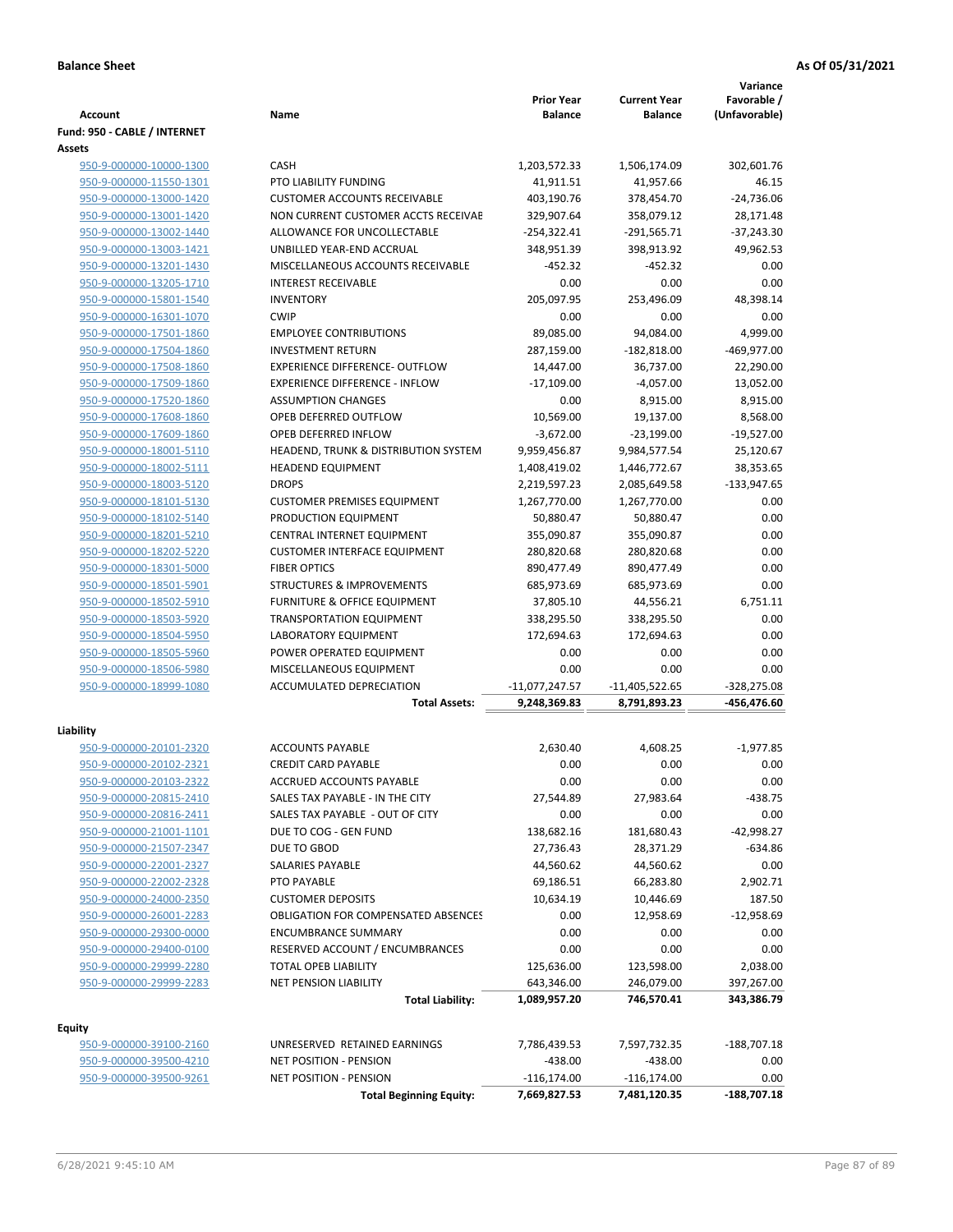| Account                               | Name                                                     | <b>Prior Year</b><br><b>Balance</b> | <b>Current Year</b><br><b>Balance</b> | Variance<br>Favorable /<br>(Unfavorable) |
|---------------------------------------|----------------------------------------------------------|-------------------------------------|---------------------------------------|------------------------------------------|
| <b>Total Revenue</b>                  |                                                          | 4,230,667.29                        | 4,413,353.03                          | 182,685.74                               |
| <b>Total Expense</b>                  |                                                          | 3,742,082.19                        | 3,849,150.56                          | $-107,068.37$                            |
| <b>Revenues Over/(Under) Expenses</b> |                                                          | 488.585.10                          | 564.202.47                            | 75,617.37                                |
|                                       | <b>Total Equity and Current Surplus (Deficit):</b>       | 8.158.412.63                        | 8.045.322.82                          | $-113.089.81$                            |
|                                       | Total Liabilities, Equity and Current Surplus (Deficit): | 9,248,369.83                        | 8,791,893.23                          | -456.476.60                              |